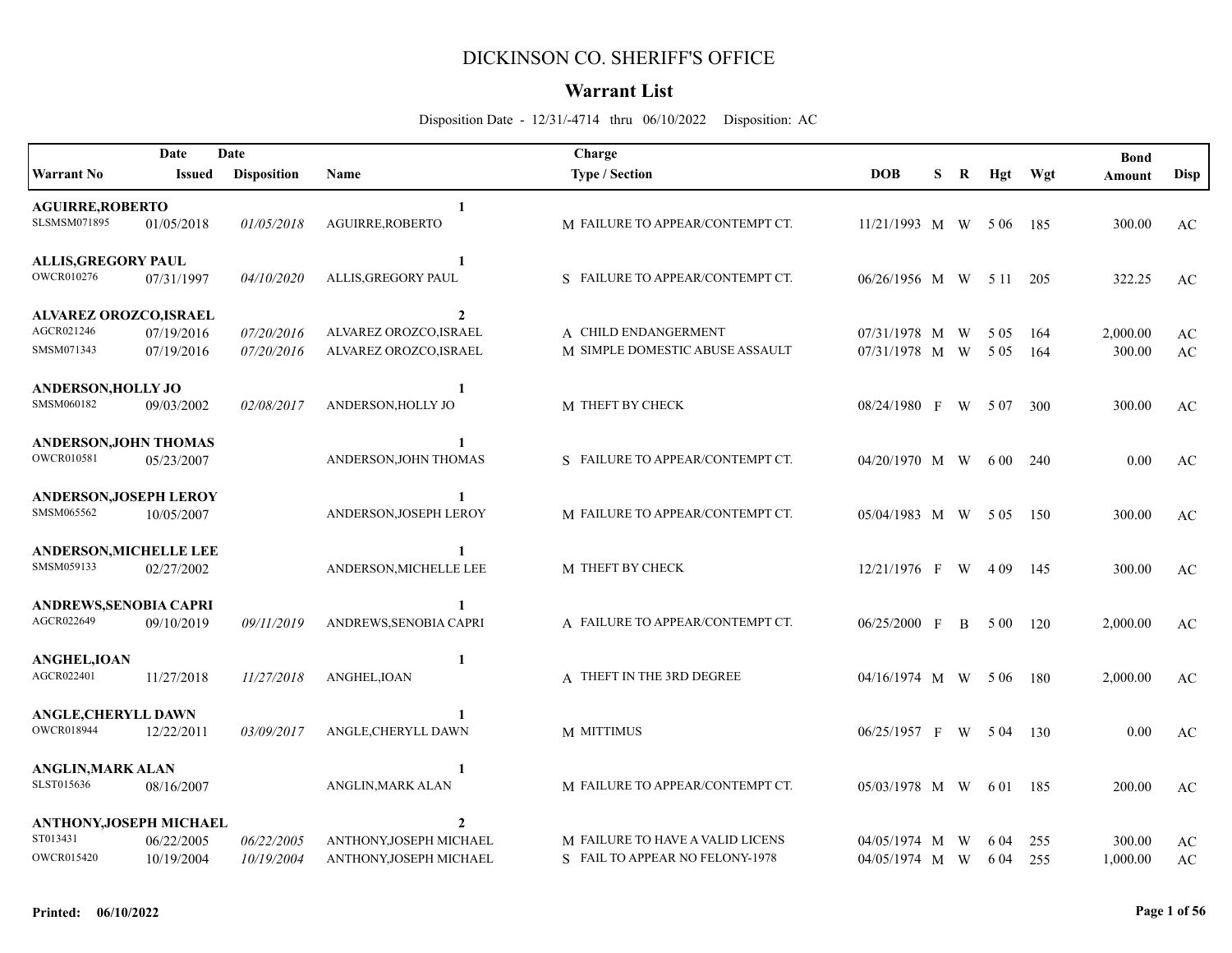|                                                                             | Date                                   | Date                                   |                                                                                                | Charge                                                                                                   |                                                        |    |   |              |                   | <b>Bond</b>                |                                                        |
|-----------------------------------------------------------------------------|----------------------------------------|----------------------------------------|------------------------------------------------------------------------------------------------|----------------------------------------------------------------------------------------------------------|--------------------------------------------------------|----|---|--------------|-------------------|----------------------------|--------------------------------------------------------|
| <b>Warrant No</b>                                                           | Issued                                 | <b>Disposition</b>                     | Name                                                                                           | <b>Type / Section</b>                                                                                    | <b>DOB</b>                                             | S. | R | Hgt          | Wgt               | Amount                     | <b>Disp</b>                                            |
| <b>ASBERRY, ELISHA JOHN</b><br>SRCR018495                                   | 08/10/2021                             | 08/10/2021                             | ASBERRY, ELISHA JOHN                                                                           | S FAILURE TO APPEAR/CONTEMPT CT.                                                                         | 06/30/1971 M W 509                                     |    |   |              | 150               | 1,000.00                   | AC                                                     |
| <b>AUCHAMPACH, PETER T</b><br>SMSM052028                                    | 08/23/1996                             |                                        | 1<br>AUCHAMPACH, PETER T                                                                       | M THEFT BY CHECK                                                                                         | 12/12/1977 M W                                         |    |   | 6 0 0        | 140               | 200.00                     | AC                                                     |
| <b>AUMAN, BOBBI JO</b><br>SMSM056427                                        | 06/02/2000                             |                                        | 1<br><b>AUMAN, BOBBI JO</b>                                                                    | M THEFT BY CHECK                                                                                         | 06/29/1977 F                                           |    | W | 5 0 0        | 137               | 200.00                     | AC                                                     |
| <b>AVILA, MICHELLE ANGELA</b><br>SRCR012138                                 | 04/17/2000                             | 04/13/2017                             | 1<br>AVILA, MICHELLE ANGELA                                                                    | S FAILURE TO APPEAR/CONTEMPT CT.                                                                         | $01/18/1971$ F                                         |    |   | W 502        | 130               | 1,000.00                   | AC                                                     |
| BABER, SKYLER JEFFREY, DONALD WHITMORE<br>APSMSM073229                      | 11/09/2021                             | 11/09/2021                             | 1                                                                                              | BABER, SKYLER JEFFREY, DONALD WHI M FAILURE TO APPEAR/CONTEMPT CT.                                       | 02/02/2000 M W 511                                     |    |   |              | 205               | 300.00                     | AC                                                     |
| <b>BADIA, ROBERT JUSTIN</b><br>MISMSM066018<br>MISMSM066019<br>MISMSM066020 | 04/25/2008<br>04/25/2008<br>04/22/2008 | 12/06/2015<br>12/06/2015<br>12/06/2015 | 3<br><b>BADIA, ROBERT JUSTIN</b><br><b>BADIA, ROBERT JUSTIN</b><br><b>BADIA, ROBERT JUSTIN</b> | M FAILURE TO APPEAR/CONTEMPT CT.<br>M FAILURE TO APPEAR/CONTEMPT CT.<br>M FAILURE TO APPEAR/CONTEMPT CT. | 03/07/1983 M W<br>03/07/1983 M W<br>03/07/1983 M W 510 |    |   | 5 10<br>5 10 | 150<br>150<br>150 | 300.00<br>300.00<br>300.00 | AC<br>$\mathbf{A}\mathbf{C}$<br>$\mathbf{A}\mathbf{C}$ |
| <b>BAILEY, RAY ANTHONY</b><br>SMSM060191                                    | 04/30/2003                             | 12/06/2015                             | <b>BAILEY, RAY ANTHONY</b>                                                                     | M FAILURE TO APPEAR/CONTEMPT CT.                                                                         | 04/24/1980 M B                                         |    |   | 5 0 9        | 170               | 300.00                     | AC                                                     |
| <b>BAKER, DANIELLE CHRISTINE</b><br>SMSM060982                              | 05/12/2003                             | 12/06/2015                             | BAKER, DANIELLE CHRISTINE                                                                      | M THEFT BY CHECK                                                                                         | 10/03/1976 F W 511                                     |    |   |              | 250               | 300.00                     | AC                                                     |
| <b>BALDWIN JR., ROBERT LUTHER</b><br>OWCR014123                             | 08/07/2002                             | 12/06/2015                             | <b>BALDWIN JR., ROBERT LUTHER</b>                                                              | S FAILURE TO APPEAR/CONTEMPT CT.                                                                         | 08/29/1961 M W 511 135                                 |    |   |              |                   | 1,000.00                   | AC                                                     |
| <b>BALDWIN,LYNNE SUZANNE</b><br>SMSM072224                                  | 03/21/2019                             | 03/22/2019                             | <b>BALDWIN,LYNNE SUZANNE</b>                                                                   | S FAILURE TO APPEAR/CONTEMPT CT.                                                                         | $11/11/1961$ F W 502                                   |    |   |              | 150               | 100.00                     | AC                                                     |
| <b>BANNISTER, JOLENE ANN</b><br>SMSM063370                                  | 04/25/2016                             | 04/25/2016                             | -1<br><b>BANNISTER, JOLENE ANN</b>                                                             | M FAILURE TO APPEAR/CONTEMPT CT.                                                                         | $03/31/1961$ F W 503                                   |    |   |              | 150               | 300.00                     | AC                                                     |
| <b>BARAJAS, GABRIEL SEGOVIANA</b><br>STIA005015                             | 10/16/1996                             | 12/06/2015                             | BARAJAS, GABRIEL SEGOVIANA                                                                     | M MITTIMUS                                                                                               | 04/21/1973 M W 600 180                                 |    |   |              |                   | 200.00                     | AC                                                     |
| <b>BARBER, SUSAN ANN</b><br>SCCV015711                                      | 06/22/2015                             | 06/22/2015                             | 1<br><b>BARBER, SUSAN ANN</b>                                                                  | M FAILURE TO APPEAR/CONTEMPT CT.                                                                         | 06/15/1962 F W 5 06 160                                |    |   |              |                   | 300.00                     | AC                                                     |
| <b>BARRON, NAKITA LACHELLE</b><br>SMSM056915                                | 08/08/2000                             |                                        | 1<br>BARRON, NAKITA LACHELLE                                                                   | M THEFT BY CHECK                                                                                         | 12/11/1978 F B 503 170                                 |    |   |              |                   | 300.00                     | AC                                                     |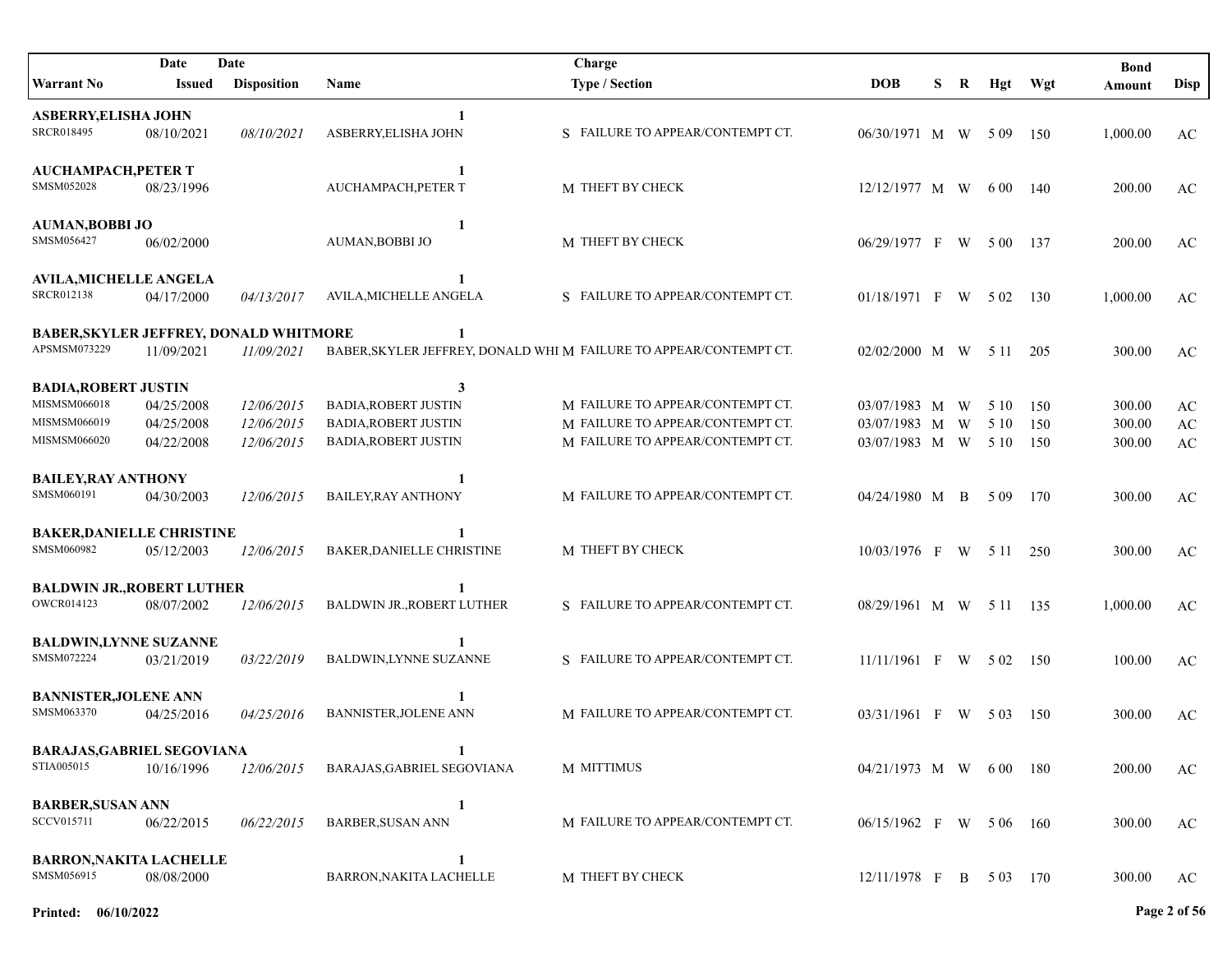|                                                | Date       | Date               |                             | Charge                           |                        |   |   |          |            | <b>Bond</b> |                        |
|------------------------------------------------|------------|--------------------|-----------------------------|----------------------------------|------------------------|---|---|----------|------------|-------------|------------------------|
| <b>Warrant No</b>                              | Issued     | <b>Disposition</b> | Name                        | <b>Type / Section</b>            | <b>DOB</b>             | S | R |          | Hgt Wgt    | Amount      | <b>Disp</b>            |
|                                                |            |                    |                             |                                  |                        |   |   |          |            |             |                        |
| <b>BATES, CHRISTOPHER ALLEN</b>                |            |                    | 1                           |                                  |                        |   |   |          |            |             |                        |
| FECR018071                                     | 03/12/2012 |                    | BATES, CHRISTOPHER ALLEN    | F FAILURE TO APPEAR/CONTEMPT CT. | 09/29/1985 M W         |   |   | 6 00 145 |            | 5,000.00    | AC                     |
|                                                |            |                    | 1                           |                                  |                        |   |   |          |            |             |                        |
| <b>BAUER, ADAM VAUGHN</b><br>OWCR022494        | 12/11/2019 | 12/11/2019         | <b>BAUER, ADAM VAUGHN</b>   | T FAILURE TO APPEAR/CONTEMPT CT. | 06/26/1984 M W 510 145 |   |   |          |            | 0.00        | AC                     |
|                                                |            |                    |                             |                                  |                        |   |   |          |            |             |                        |
| <b>BAUER,LISA LYNN</b>                         |            |                    | 1                           |                                  |                        |   |   |          |            |             |                        |
| SMSM066612                                     | 11/03/2008 |                    | <b>BAUER,LISA LYNN</b>      | M THEFT IN THE 5TH DEGREE        | 06/11/1967 F           |   |   | W 504    | -150       | 300.00      | AC                     |
| <b>BAUMGART, SHANNA MARIE</b>                  |            |                    | $\mathbf{2}$                |                                  |                        |   |   |          |            |             |                        |
| SMSM064179                                     | 01/20/2006 |                    | BAUMGART, SHANNA MARIE      | M THEFT BY CHECK                 | 09/14/1973 F           |   | W | 5 0 3    | 140        | 300.00      | AC                     |
| SMSM064178                                     | 01/20/2006 |                    | BAUMGART, SHANNA MARIE      | M THEFT BY CHECK                 | 09/14/1973 F           |   | W | 5 0 3    | 140        | 300.00      | AC                     |
| <b>BAUTISTA,LEO</b>                            |            |                    | 1                           |                                  |                        |   |   |          |            |             |                        |
| OWCR015349                                     | 10/09/2009 | 01/28/2017         | <b>BAUTISTA,LEO</b>         | S FAILURE TO APPEAR/CONTEMPT CT. | 03/29/1985 M W 505     |   |   |          | - 140      | 0.00        | AC                     |
|                                                |            |                    |                             |                                  |                        |   |   |          |            |             |                        |
| <b>BEBON, BRANDON SCOTT</b><br>FECR022057      | 02/17/2021 |                    | 1<br>BEBON, BRANDON SCOTT   | <b>F</b> VIOLATION OF PROBATION  | 09/14/1998 M W 600     |   |   |          |            |             |                        |
|                                                |            | 02/17/2021         |                             |                                  |                        |   |   |          | 150        | 10,000.00   | AC                     |
| <b>BECKER, PAUL STEPHEN</b>                    |            |                    |                             |                                  |                        |   |   |          |            |             |                        |
| SMSM057660                                     | 03/12/2001 | 10/25/2016         | <b>BECKER, PAUL STEPHEN</b> | M THEFT BY CHECK                 | 05/14/1967 M W         |   |   | 6 00 154 |            | 200.00      | AC                     |
| <b>BECKMAN,TIFFANY MARIE</b>                   |            |                    |                             |                                  |                        |   |   |          |            |             |                        |
| SMSM057518                                     | 03/06/2001 | 02/04/2017         | BECKMAN, TIFFANY MARIE      | M THEFT IN THE 5TH DEGREE        | $10/21/1980$ F W 507   |   |   |          | 130        | 300.00      | AC                     |
|                                                |            |                    |                             |                                  |                        |   |   |          |            |             |                        |
| <b>BEESON, JAIME RAE</b><br>SMSM060269         |            |                    | 1                           | M THEFT BY CHECK                 |                        |   |   |          |            |             |                        |
|                                                | 09/23/2002 |                    | <b>BEESON, JAIME RAE</b>    |                                  | 01/02/1978 F W 501 135 |   |   |          |            | 300.00      | AC                     |
| <b>BEMAN, HOBERT JAMES</b>                     |            |                    |                             |                                  |                        |   |   |          |            |             |                        |
| STA0009368                                     | 03/31/2010 | 08/10/2016         | BEMAN, HOBERT JAMES         | M FAILURE TO APPEAR              | 02/15/1983 M W 602 185 |   |   |          |            | 200.00      | AC                     |
| <b>BENDER, BRANDY LEANN</b>                    |            |                    |                             |                                  |                        |   |   |          |            |             |                        |
| AGCR019355                                     | 05/08/2012 |                    | BENDER, BRANDY LEANN        | A OPERATING W/O CONSENT          | 12/20/1988 F W 507     |   |   |          | 203        | 2,000.00    | AC                     |
|                                                |            |                    |                             |                                  |                        |   |   |          |            |             |                        |
| <b>BENNETT, ANTHONY LANTRELL</b><br>AGCR020959 |            |                    | BENNETT, ANTHONY LANTRELL   | A THEFT IN THE 3RD DEGREE        |                        |   |   |          |            |             |                        |
|                                                | 11/19/2015 |                    |                             |                                  | $10/27/1996$ M B 602   |   |   |          | <b>200</b> | 2,000.00    | AC                     |
| <b>BENNETT, DERRICK LAMONTE</b>                |            |                    | $\boldsymbol{2}$            |                                  |                        |   |   |          |            |             |                        |
| SRCR017795                                     | 05/21/2009 |                    | BENNETT, DERRICK LAMONTE    | S FAILURE TO APPEAR/CONTEMPT CT. | 03/03/1971 M B         |   |   | 5 0 9    | 200        | 1,000.00    | AC                     |
| SMSM066900                                     | 08/18/2010 |                    | BENNETT, DERRICK LAMONTE    | M POSS OF DRUG PARAPHERNALIA     | 03/03/1971 M B         |   |   | 5 09 200 |            | 300.00      | $\mathbf{A}\mathbf{C}$ |
| <b>BERNAUER, DARREN MICHAEL</b>                |            |                    | $\mathbf{1}$                |                                  |                        |   |   |          |            |             |                        |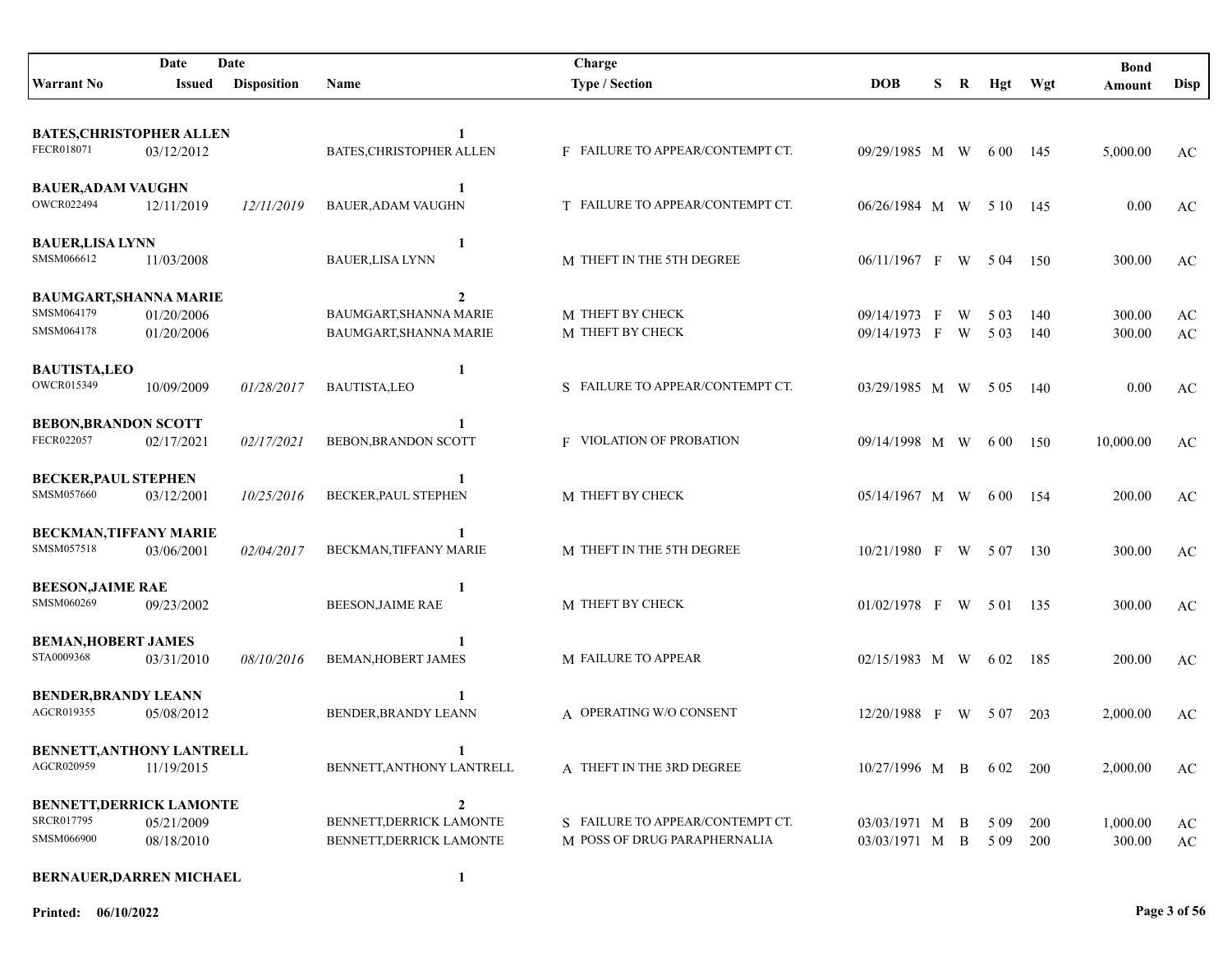|                                  | Date          | Date               |                                                           | Charge                           |                          |   |   |        |       | <b>Bond</b> |                        |
|----------------------------------|---------------|--------------------|-----------------------------------------------------------|----------------------------------|--------------------------|---|---|--------|-------|-------------|------------------------|
| <b>Warrant No</b>                | <b>Issued</b> | <b>Disposition</b> | Name                                                      | <b>Type / Section</b>            | <b>DOB</b>               | S | R | Hgt    | Wgt   | Amount      | <b>Disp</b>            |
| <b>OA7558</b>                    | 04/27/2011    |                    | BERNAUER, DARREN MICHAEL                                  | S FAILURE TO APPEAR/CONTEMPT CT. | 01/13/1968 M W 5 11 150  |   |   |        |       | 0.00        | AC                     |
| <b>BERUBE, CANDI JO</b>          |               |                    | 1                                                         |                                  |                          |   |   |        |       |             |                        |
| SMSM05942320                     | 05/21/2002    |                    | BERUBE, CANDI JO                                          | M THEFT BY CHECK                 | 12/26/1970 F W           |   |   | 5 0 0  | 230   | 200.00      | AC                     |
| <b>BIRRITTIER, JOSH NICHOLAS</b> |               |                    | 1                                                         |                                  |                          |   |   |        |       |             |                        |
| OWCR020835                       | 05/03/2016    | 09/26/2020         | BIRRITTIER, JOSH NICHOLAS                                 | S MITTIMUS                       | 06/13/1979 M W           |   |   | - 5 04 | - 180 | 0.00        | AC                     |
| <b>BISHOP, WENDY JOY</b>         |               |                    | $\overline{2}$                                            |                                  |                          |   |   |        |       |             |                        |
| SMSM067959                       | 07/26/2010    |                    | <b>BISHOP, WENDY JOY</b>                                  | M THEFT IN THE 5TH DEGREE        | 09/14/1974 F             |   | W | 5 0 2  | 130   | 300.00      | AC                     |
| SMSM067958                       | 07/26/2010    |                    | <b>BISHOP, WENDY JOY</b>                                  | M THEFT IN THE 5TH DEGREE        | 09/14/1974 F             |   | W | 5 0 2  | 130   | 300.00      | AC                     |
| BISHOP-MARTINEZ, WILLIAM FRAN    |               |                    | 1                                                         |                                  |                          |   |   |        |       |             |                        |
| SMSM072259                       | 09/26/2018    | 09/26/2018         | BISHOP-MARTINEZ, WILLIAM FRAN                             | M THEFT IN THE 5TH DEGREE        | 09/02/1990 M W           |   |   | 6 0 3  | 170   | 300.00      | AC                     |
| BLACK BULL, LATISHA VICTORIA MAE |               |                    | 1                                                         |                                  |                          |   |   |        |       |             |                        |
| AGCR023326                       | 05/24/2022    | 05/24/2022         | BLACK BULL, LATISHA VICTORIA MAE A VIOLATION OF PROBATION |                                  | $04/20/1999$ F I 503     |   |   |        | 153   | 1,000.00    | AC                     |
| <b>BLATCHER, PHILLIP JR</b>      |               |                    | 1                                                         |                                  |                          |   |   |        |       |             |                        |
| SRCR020747                       | 07/15/2016    | 07/19/2016         | <b>BLATCHER, PHILLIP JR</b>                               | S FAILURE TO APPEAR/CONTEMPT CT. | 08/26/1986 M B           |   |   | 5 0 7  | 155   | 1,000.00    | AC                     |
| <b>BLEDSOE, ROBERT BENJAMIN</b>  |               |                    | 1                                                         |                                  |                          |   |   |        |       |             |                        |
| AGCR020583                       | 04/04/2015    | 04/04/2015         | BLEDSOE, ROBERT BENJAMIN                                  | A FAILURE TO APPEAR/CONTEMPT CT. | 04/21/1974 M W           |   |   | 6 00   | 215   | 2,000.00    | AC                     |
| BOETTCHER-TRUMBLA, SHYLA RAE     |               |                    | 1                                                         |                                  |                          |   |   |        |       |             |                        |
| OWCR023769                       | 12/06/2021    | 12/06/2021         | BOETTCHER-TRUMBLA, SHYLA RAE                              | S FAILURE TO APPEAR/CONTEMPT CT. | 04/02/1999 F W 502       |   |   |        | -139  | 300.00      | AC                     |
| <b>BOLTMAN, JACOB ARRON</b>      |               |                    | 1                                                         |                                  |                          |   |   |        |       |             |                        |
| SMSM052631                       | 03/18/1997    |                    | BOLTMAN, JACOB ARRON                                      | M TRESPASS                       | 10/25/1972 M W 5 11 194  |   |   |        |       | 250.00      | AC                     |
| <b>BONACCI, ALAN EDWARD</b>      |               |                    |                                                           |                                  |                          |   |   |        |       |             |                        |
| SRCR011627                       | 07/27/1998    |                    | <b>BONACCI, ALAN EDWARD</b>                               | S THEFT IN THE 4TH DEGREE        | $10/11/1960$ M W         |   |   | 5 04   | 135   | 350.00      | AC                     |
| SMSM054222                       | 08/26/1998    |                    | BONACCI, ALAN EDWARD                                      | M THEFT BY CHECK                 | $10/11/1960$ M W         |   |   | 5 04   | 135   | 200.00      | $\mathbf{A}\mathbf{C}$ |
| SMSM054250                       | 08/31/1998    |                    | BONACCI, ALAN EDWARD                                      | M THEFT BY CHECK                 | $10/11/1960$ M W         |   |   | 5 04   | 135   | 200.00      | $\mathbf{A}\mathbf{C}$ |
| SMSM054865                       | 03/12/1999    |                    | BONACCI, ALAN EDWARD                                      | M THEFT BY CHECK                 | 10/11/1960 M W           |   |   | 5 04   | 135   | 200.00      | $\mathbf{A}\mathbf{C}$ |
| <b>BORING, ANTHONY ROBERT</b>    |               |                    | 1                                                         |                                  |                          |   |   |        |       |             |                        |
| SMSM060271                       | 09/23/2002    |                    | <b>BORING, ANTHONY ROBERT</b>                             | M THEFT BY CHECK                 | $01/04/1975$ M W 600 165 |   |   |        |       | 300.00      | AC                     |
| <b>BOSMA, JENNY MARIE</b>        |               |                    | $\overline{2}$                                            |                                  |                          |   |   |        |       |             |                        |
| SMSM040291                       | 04/25/1996    | 01/16/2018         | <b>BOSMA, JENNY MARIE</b>                                 | M MITTIMUS                       | $11/12/1971$ F W 507     |   |   |        | 155   | 181.23      | AC                     |
| SMSM050158                       | 04/25/1996    | 01/16/2018         | <b>BOSMA, JENNY MARIE</b>                                 | M MITTIMUS                       | 11/12/1971 F W 507       |   |   |        | 155   | 197.40      | $\mathbf{A}\mathbf{C}$ |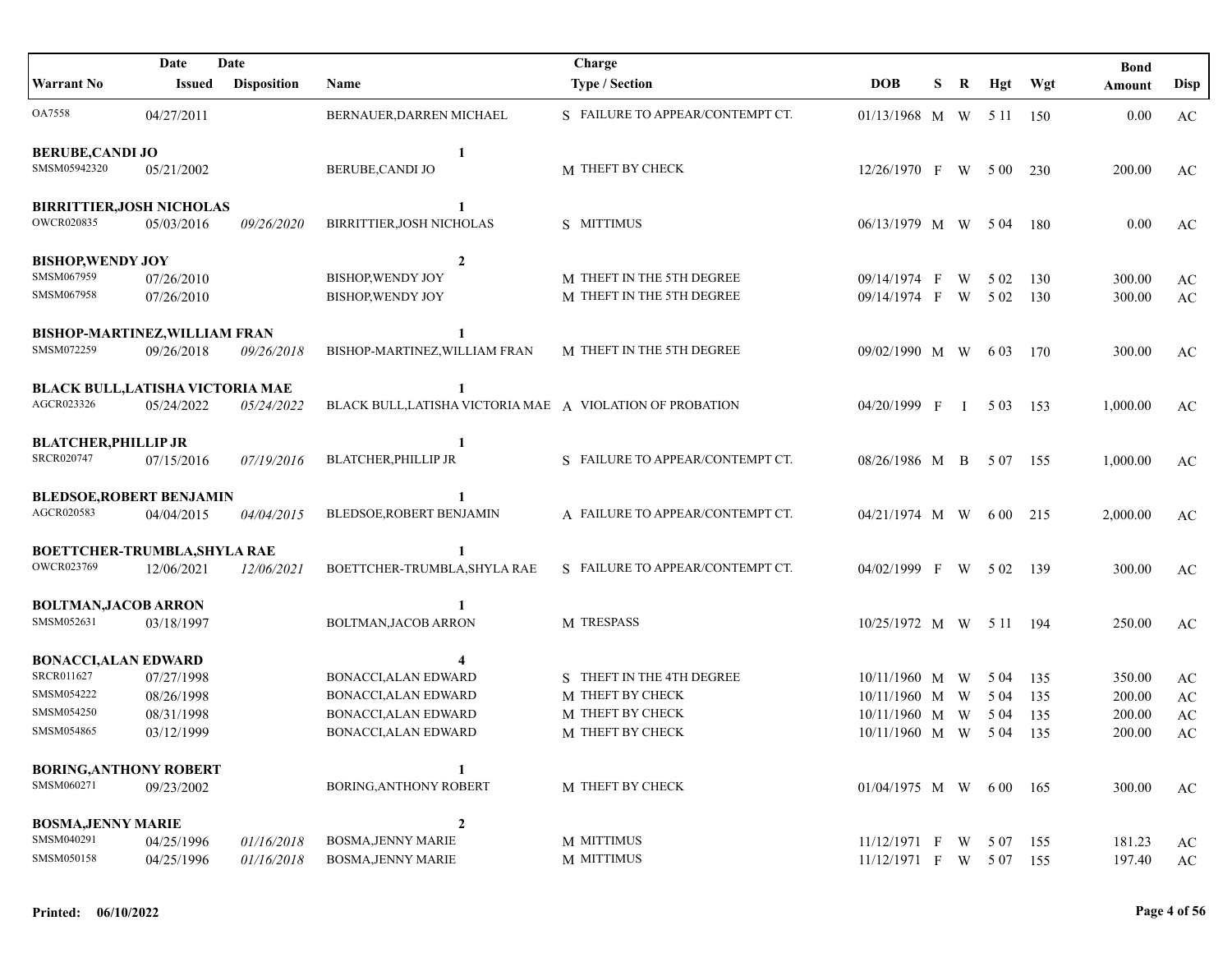|                                | Date       | Date               |                                | Charge                           |                          |    |                |          |       | <b>Bond</b> |                        |
|--------------------------------|------------|--------------------|--------------------------------|----------------------------------|--------------------------|----|----------------|----------|-------|-------------|------------------------|
| Warrant No                     | Issued     | <b>Disposition</b> | Name                           | <b>Type / Section</b>            | <b>DOB</b>               | S. | R              | Hgt Wgt  |       | Amount      | <b>Disp</b>            |
| <b>BOUCHER, JULIAN DEAN</b>    |            |                    | -1                             |                                  |                          |    |                |          |       |             |                        |
| OWCR007506                     | 12/10/1993 |                    | BOUCHER, JULIAN DEAN           | S FAILURE TO APPEAR/CONTEMPT CT. | 12/22/1960 M I           |    |                | 6 00     | 160   | 737.29      | AC                     |
| <b>BOWEN, MATTHEW DUANE</b>    |            |                    |                                |                                  |                          |    |                |          |       |             |                        |
| SRCR014433                     | 12/26/2002 |                    | <b>BOWEN, MATTHEW DUANE</b>    | S THEFT IN THE 4TH DEGREE        | 10/07/1979 M W           |    |                | 5 11 160 |       | 1,000.00    | AC                     |
| <b>BOWIE, DELANO CORTEZ</b>    |            |                    | $\mathbf{1}$                   |                                  |                          |    |                |          |       |             |                        |
| SMSM073404                     | 08/04/2021 | 08/04/2021         | <b>BOWIE, DELANO CORTEZ</b>    | M VIOL NO CONTACT ORDER-DOMESTIC | 04/26/1990 M B           |    |                | 6 04     | - 242 | 300.00      | AC                     |
| <b>BOWMAN, STEVE HARRISON</b>  |            |                    | -1                             |                                  |                          |    |                |          |       |             |                        |
| NTA0002984                     | 12/07/2010 |                    | <b>BOWMAN, STEVE HARRISON</b>  | M FAILURE TO APPEAR/CONTEMPT CT. | 05/25/1959 M W           |    |                | 5 0 9    | 180   | 400.00      | AC                     |
| <b>BOYER, MELISSA LYNN</b>     |            |                    |                                |                                  |                          |    |                |          |       |             |                        |
| <b>SLSMSM060861</b>            | 05/07/2003 | 09/23/2016         | BOYER, MELISSA LYNN            | M FAILURE TO APPEAR/CONTEMPT CT. | 12/19/1981 F             |    | $\blacksquare$ | 5 0 5    | 140   | 200.00      | AC                     |
| <b>BRANDT, STEFON RAY</b>      |            |                    | $\overline{2}$                 |                                  |                          |    |                |          |       |             |                        |
| SMSM070408                     | 07/18/2014 |                    | <b>BRANDT, STEFON RAY</b>      | M CONTRIBUTING TO DEL OF MINOR   | 08/21/1993 M W           |    |                | 5 0 8    | 236   | 300.00      | $\mathbf{A}\mathbf{C}$ |
| SMSM070409                     | 09/02/2014 |                    | <b>BRANDT, STEFON RAY</b>      | M FREQUENTING A DISORDERLY HOUSE | 08/21/1993 M W 508       |    |                |          | 236   | 300.00      | $\mathbf{A}\mathbf{C}$ |
| <b>BRANDT, TRAVIS DUANE</b>    |            |                    |                                |                                  |                          |    |                |          |       |             |                        |
| SMSM057541                     | 12/30/2005 | 05/14/2016         | <b>BRANDT,TRAVIS DUANE</b>     | F FAILURE TO APPEAR              | 03/11/1979 M W           |    |                | 6 0 2    | 225   | 300.00      | AC                     |
| <b>BREDE, TYAN MARIE</b>       |            |                    | 1                              |                                  |                          |    |                |          |       |             |                        |
| SMSM064067                     | 06/20/2005 | 04/22/2016         | <b>BREDE, TYAN MARIE</b>       | M THEFT BY DECEPTION             | 07/13/1974 F W 509       |    |                |          | 215   | 300.00      | AC                     |
| <b>BRIGGS, GREGORY KIRK</b>    |            |                    |                                |                                  |                          |    |                |          |       |             |                        |
| <b>OWCR015098</b>              | 01/09/2009 | 11/04/2016         | <b>BRIGGS, GREGORY KIRK</b>    | S FAILURE TO APPEAR CRIMINAL     | 03/26/1978 M B           |    |                | 6 04     | 205   | 0.00        | AC                     |
| <b>BRINK, NICHOLAS JAMES</b>   |            |                    |                                |                                  |                          |    |                |          |       |             |                        |
| STA0006717                     | 07/31/2009 | 12/10/2016         | BRINK, NICHOLAS JAMES          | M FAILURE TO APPEAR/CONTEMPT CT. | 03/17/1979 M W 5 10 165  |    |                |          |       | 50.00       | AC                     |
| <b>BROOKFIELD, HEATHER ANN</b> |            |                    |                                |                                  |                          |    |                |          |       |             |                        |
| SMSM058029                     | 06/14/2001 |                    | <b>BROOKFIELD, HEATHER ANN</b> | M THEFT BY CHECK                 | 07/31/1973 F W 504 150   |    |                |          |       | 200.00      | AC                     |
| <b>BROUWER, KARL MARVIN</b>    |            |                    | 1                              |                                  |                          |    |                |          |       |             |                        |
| <b>OWCR015776</b>              | 10/09/2009 | 11/04/2016         | BROUWER, KARL MARVIN           | S FAILURE TO APPEAR CRIMINAL     | 11/05/1984 M W 5 10 185  |    |                |          |       | $0.00\,$    | AC                     |
| <b>BROWN, BRUCE EDWARD SR</b>  |            |                    | 1                              |                                  |                          |    |                |          |       |             |                        |
| SRCR011837                     | 12/08/1998 | 12/10/2016         | <b>BROWN, BRUCE EDWARD SR</b>  | S FAILURE TO APPEAR              | $01/26/1957$ M W 600 210 |    |                |          |       | 1,000.00    | AC                     |
| <b>BROWN, EMMETT MICHAEL</b>   |            |                    | 1                              |                                  |                          |    |                |          |       |             |                        |
| OWCR012451                     | 10/09/2009 | 02/05/2017         | BROWN, EMMETT MICHAEL          | S FAILURE TO APPEAR/CONTEMPT CT. | 10/06/1980 M W 5 09 225  |    |                |          |       | 0.00        | AC                     |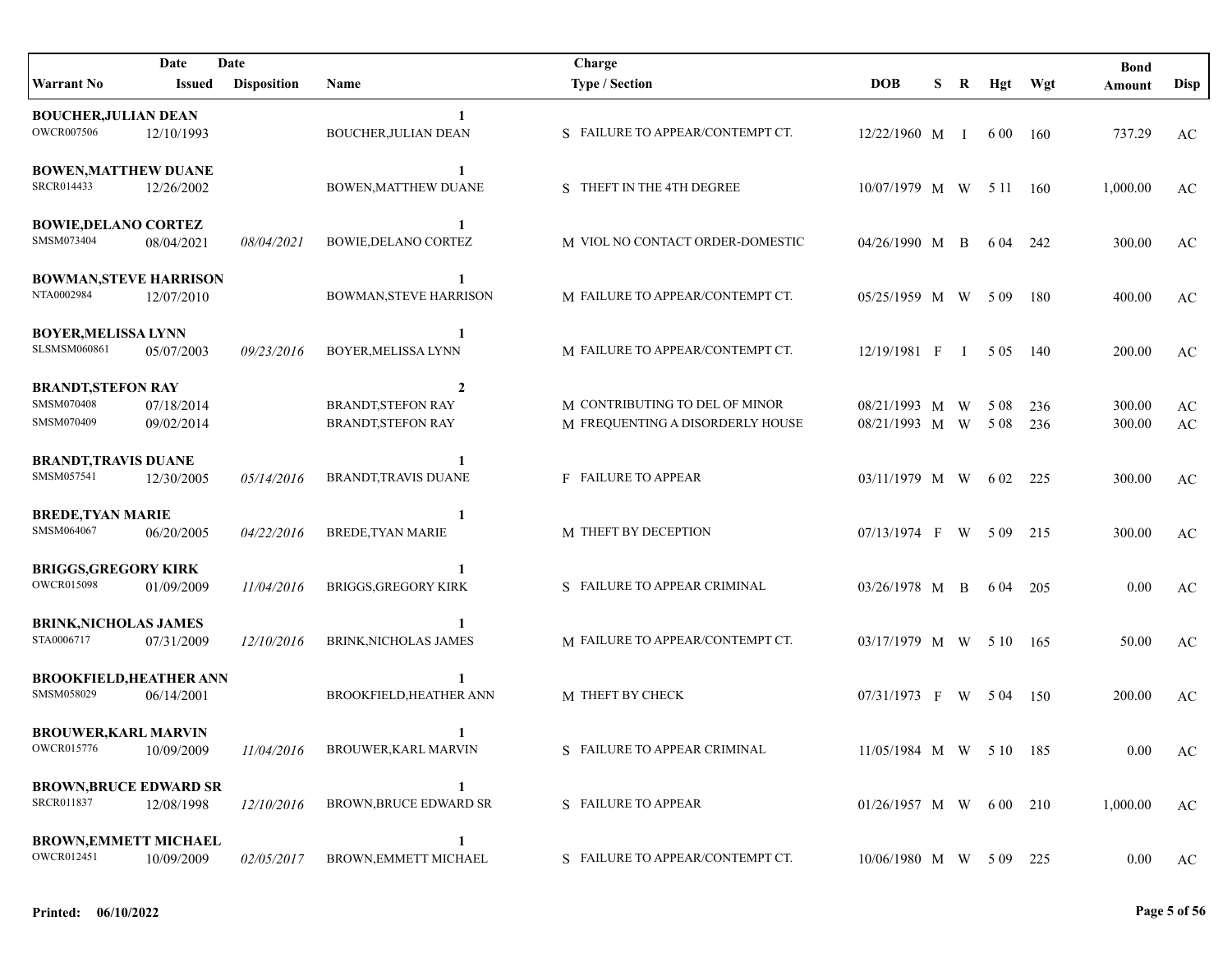|                                | Date          | Date               |                                | Charge                           |                         |              |              |       |         | <b>Bond</b> |                        |
|--------------------------------|---------------|--------------------|--------------------------------|----------------------------------|-------------------------|--------------|--------------|-------|---------|-------------|------------------------|
| Warrant No                     | <b>Issued</b> | <b>Disposition</b> | Name                           | <b>Type / Section</b>            | <b>DOB</b>              | S            | R            |       | Hgt Wgt | Amount      | <b>Disp</b>            |
| <b>BROWN, JE TAUN</b>          |               |                    | 1                              |                                  |                         |              |              |       |         |             |                        |
| AGCR018248                     | 04/11/2011    | 12/01/2017         | <b>BROWN, JE TAUN</b>          | S FAIL TO APPEAR NO FELONY-1978  | 01/24/1969 F            |              | $\mathbf{B}$ | 5 0 3 | 125     | 1,000.00    | AC                     |
| <b>BROWN, JENNIFER MARIE</b>   |               |                    | 3                              |                                  |                         |              |              |       |         |             |                        |
| SMSM051637                     | 04/26/1996    | 09/21/2016         | <b>BROWN, JENNIFER MARIE</b>   | M THEFT BY CHECK                 | 03/23/1973 F            |              | W            | 5 0 6 | 175     | 250.00      | $\mathbf{A}\mathbf{C}$ |
| SMSM051719                     | 06/18/1996    | 06/01/2017         | BROWN, JENNIFER MARIE          | M THEFT BY CHECK                 | 03/23/1973              | $\mathbf{F}$ | W            | 5 0 6 | 175     | 250.00      | $\mathbf{A}\mathbf{C}$ |
| SMSM052332                     | 11/26/1996    | 06/01/2017         | BROWN, JENNIFER MARIE          | M THEFT BY CHECK                 | 03/23/1973 F W          |              |              | 5 0 6 | 175     | 200.00      | $\mathbf{A}\mathbf{C}$ |
| <b>BROWN, THOMAS LLOYD</b>     |               |                    | 1                              |                                  |                         |              |              |       |         |             |                        |
| SMSM070554                     | 09/02/2014    |                    | BROWN, THOMAS LLOYD            | M DISORDERLY CONDUCT             | 04/23/1968 M W 5 11 185 |              |              |       |         | 300.00      | AC                     |
| <b>BRUNS, TERESA LYNN</b>      |               |                    | 2                              |                                  |                         |              |              |       |         |             |                        |
| 24608                          | 12/11/2000    | 09/06/2016         | <b>BRUNS, TERESA LYNN</b>      | M THEFT BY CHECK                 | 04/29/1964 F            |              | W            | 5 0 2 | 135     | 200.00      | AC                     |
| 24915                          | 12/11/2000    | 09/06/2016         | BRUNS, TERESA LYNN             | M THEFT BY CHECK                 | 04/29/1964 F            |              | W            | 5 0 2 | 135     | 200.00      | AC                     |
| <b>BRYANT, BETH ANN</b>        |               |                    | 1                              |                                  |                         |              |              |       |         |             |                        |
| SMSM065565                     | 11/09/2007    |                    | BRYANT, BETH ANN               | M FAILURE TO APPEAR/CONTEMPT CT. | 06/24/1977 F W 503      |              |              |       | - 115   | 300.00      | AC                     |
| <b>BUCHMAN, WADE RAY</b>       |               |                    |                                |                                  |                         |              |              |       |         |             |                        |
| SMSM054311                     | 09/24/1998    | 12/10/2016         | <b>BUCHMAN, WADE RAY</b>       | M THEFT-5TH DEGREE               | 02/03/1966 M W 5 11 170 |              |              |       |         | 300.00      | AC                     |
| <b>BULTMAN, ROBIN LEE</b>      |               |                    |                                |                                  |                         |              |              |       |         |             |                        |
| SMSM067598                     | 07/17/2010    | 06/02/2016         | <b>BULTMAN, ROBIN LEE</b>      | M THEFT IN THE 5TH DEGREE        | 11/21/1973 F W 504      |              |              |       | 130     | 300.00      | AC                     |
| <b>BURCHAM,LEVI ALLEN</b>      |               |                    |                                |                                  |                         |              |              |       |         |             |                        |
| SMSM069024                     | 02/02/2012    | 06/13/2016         | <b>BURCHAM,LEVI ALLEN</b>      | M FAILURE TO APPEAR/CONTEMPT CT. | 12/11/1989 M W 504      |              |              |       | -140    | 300.00      | AC                     |
| <b>BURGE, NICHOLAS ODIN</b>    |               |                    |                                |                                  |                         |              |              |       |         |             |                        |
| AGCR023259                     | 03/31/2022    | 03/31/2022         | <b>BURGE, NICHOLAS ODIN</b>    | M FAILURE TO APPEAR/CONTEMPT CT. | 02/14/1980 M W          |              |              | 6 0 5 | 230     | 1,000.00    | AC                     |
| <b>BURGESS, WAYNE LARRY</b>    |               |                    | 7                              |                                  |                         |              |              |       |         |             |                        |
| SMSM062031                     | 02/03/2004    |                    | <b>BURGESS, WAYNE LARRY</b>    | M THEFT BY CHECK                 | 10/07/1958 M W          |              |              | 5 0 9 | 150     | 300.00      | AC                     |
| SMSM061992                     | 01/26/2004    |                    | <b>BURGESS, WAYNE LARRY</b>    | M THEFT BY CHECK                 | 10/07/1958 M W          |              |              | 5 0 9 | 150     | 300.00      | $\rm AC$               |
| SMSM060793                     | 03/21/2003    |                    | <b>BURGESS, WAYNE LARRY</b>    | M THEFT BY CHECK                 | 10/07/1958 M W          |              |              | 5 0 9 | 150     | 300.00      | $\mathbf{A}\mathbf{C}$ |
| SMSM060283                     | 09/27/2002    |                    | <b>BURGESS, WAYNE LARRY</b>    | M THEFT BY CHECK                 | 10/07/1958 M W          |              |              | 5 0 9 | 150     | 300.00      | $\mathbf{A}\mathbf{C}$ |
| SMSM060320                     | 10/15/2002    |                    | <b>BURGESS, WAYNE LARRY</b>    | M THEFT BY CHECK                 | 10/07/1958 M W          |              |              | 5 0 9 | 150     | 300.00      | AC                     |
| SMSM060364                     | 10/28/2002    |                    | <b>BURGESS, WAYNE LARRY</b>    | M THEFT BY CHECK                 | 10/07/1958 M W          |              |              | 5 0 9 | 150     | 300.00      | $\mathbf{A}\mathbf{C}$ |
| SMSM060360                     | 10/28/2002    |                    | <b>BURGESS, WAYNE LARRY</b>    | M THEFT BY CHECK                 | 10/07/1958 M W 5 09 150 |              |              |       |         | 300.00      | $\mathbf{A}\mathbf{C}$ |
|                                |               |                    |                                |                                  |                         |              |              |       |         |             |                        |
| <b>BURGIN, DENIELLE RHONTA</b> |               |                    | 4                              |                                  |                         |              |              |       |         |             |                        |
| STA0015413                     | 03/26/2016    | 06/22/2016         | <b>BURGIN, DENIELLE RHONTA</b> | M FAILURE TO APPEAR/CONTEMPT CT. | 05/17/1988 F            |              | B            | 5 0 4 | 096     | 300.00      | AC                     |
| STA0015842                     | 03/26/2014    | 06/22/2016         | <b>BURGIN, DENIELLE RHONTA</b> | M FAILURE TO APPEAR/CONTEMPT CT. | 05/17/1988 F            |              | B            | 5 0 4 | 096     | 300.00      | $\mathbf{A}\mathbf{C}$ |
| STA0015841                     | 03/26/2014    | 06/22/2016         | <b>BURGIN, DENIELLE RHONTA</b> | M FAILURE TO APPEAR/CONTEMPT CT. | 05/17/1988 F B          |              |              | 5 0 4 | 096     | 300.00      | AC                     |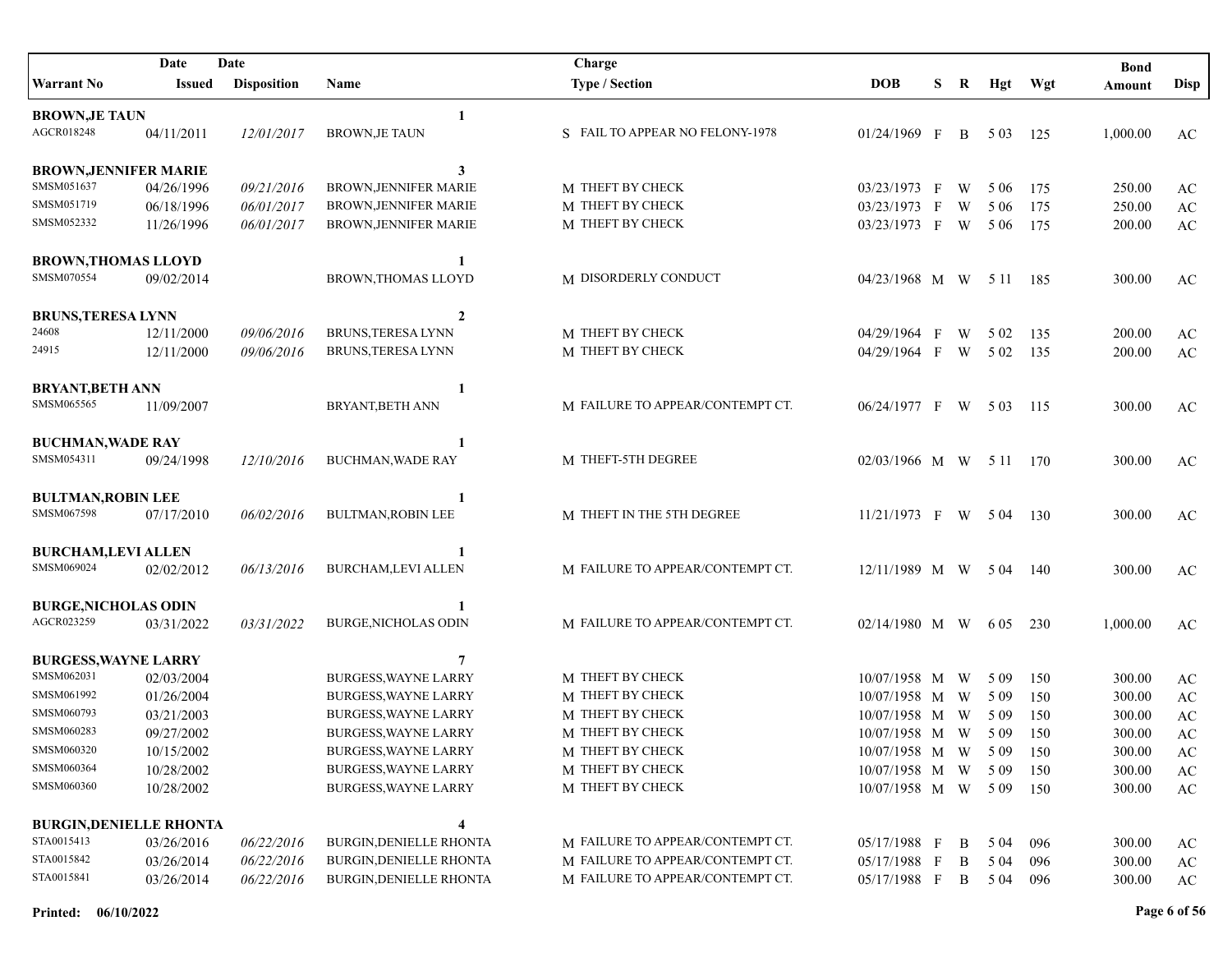|                                                                            | Date                                   | Date                                   |                                                                                            | Charge                                                                                                   |                                                            |   |                              |                         |                   | <b>Bond</b>                  |                                                        |
|----------------------------------------------------------------------------|----------------------------------------|----------------------------------------|--------------------------------------------------------------------------------------------|----------------------------------------------------------------------------------------------------------|------------------------------------------------------------|---|------------------------------|-------------------------|-------------------|------------------------------|--------------------------------------------------------|
| <b>Warrant No</b>                                                          | Issued                                 | <b>Disposition</b>                     | <b>Name</b>                                                                                | <b>Type / Section</b>                                                                                    | <b>DOB</b>                                                 | S | R                            | Hgt                     | Wgt               | Amount                       | Disp                                                   |
| STA0015414                                                                 | 03/26/2014                             | 06/22/2016                             | <b>BURGIN, DENIELLE RHONTA</b>                                                             | M FAILURE TO APPEAR/CONTEMPT CT.                                                                         | 05/17/1988 F                                               |   | B.                           | 5 04                    | 096               | 300.00                       | AC                                                     |
| <b>BURTHWICK, ANTONETTE YOLANDA</b><br>SMSM052833                          | 01/17/1997                             |                                        | 1<br>BURTHWICK, ANTONETTE YOLANDA                                                          | M TRESPASS                                                                                               | 03/09/1970 F                                               |   | W                            | 5 04                    | 120               | 250.00                       | AC                                                     |
| <b>BURTON, RYAN RALPH</b><br><b>OWCR020070</b>                             | 09/17/2015                             | 09/17/2015                             | 1<br><b>BURTON, RYAN RALPH</b>                                                             | S FAILURE TO APPEAR/CONTEMPT CT.                                                                         | 06/24/1990 M W                                             |   |                              | 509                     | 240               | 1,000.00                     | AC                                                     |
| <b>BUSHEY, SCOTT JEFFREY</b><br>SRCR011642                                 | 08/09/2000                             | 04/13/2017                             | $\mathbf{1}$<br><b>BUSHEY, SCOTT JEFFREY</b>                                               | S FAILURE TO APPEAR/CONTEMPT CT.                                                                         | 10/26/1967 M W                                             |   |                              | 5 0 8                   | 125               | 1,000.00                     | AC                                                     |
| <b>BUSSE, RYAN LOWELL</b><br>OWCR020760                                    | 12/10/2016                             | 12/10/2016                             | 1<br><b>BUSSE, RYAN LOWELL</b>                                                             | S MITTIMUS                                                                                               | 03/07/1978 M W                                             |   |                              | 5 0 8                   | 170               | 0.00                         | AC                                                     |
| <b>BYRD, RENNA KAY</b><br>SMSM060650<br>SMSM060542<br>SMSM060505           | 12/27/2003<br>12/27/2003<br>12/27/2003 | 12/21/2016<br>12/21/2016<br>12/21/2016 | $\mathbf{3}$<br><b>BYRD, RENNA KAY</b><br><b>BYRD, RENNA KAY</b><br><b>BYRD, RENNA KAY</b> | M THEFT BY CHECK<br>M THEFT BY CHECK<br>M THEFT BY CHECK                                                 | 09/10/1971 F<br>09/10/1971 F<br>09/10/1971 F W             |   | W<br>W                       | 5 0 3<br>5 0 3<br>5 0 3 | 209<br>209<br>209 | 300.00<br>300.00<br>300.00   | $\mathbf{A}\mathbf{C}$<br>$\mathbf{A}\mathbf{C}$<br>AC |
| <b>BYRNES, JUSTIN ROBERT</b><br><b>SRCR019639</b>                          | 12/11/2012                             | 08/25/2016                             | 1<br><b>BYRNES, JUSTIN ROBERT</b>                                                          | S CRIMINAL MISCHIEF - 4TH DEGREE                                                                         | 08/24/1985 M W                                             |   |                              | 5 0 6                   | 130               | 1,000.00                     | AC                                                     |
| <b>CABINBOY, JASON JAMES</b><br>SMSM058888<br>SMSM058639                   | 01/08/2002<br>10/11/2001               |                                        | $\mathbf{2}$<br>CABINBOY, JASON JAMES<br>CABINBOY, JASON JAMES                             | M THEFT BY CHECK<br>M THEFT BY CHECK                                                                     | 11/04/1975 M<br>11/04/1975 M                               |   | $\mathbf{I}$<br>$\mathbf{I}$ | 6 0 0<br>6 0 0          | 155<br>155        | 300.00<br>300.00             | AC<br>AC                                               |
| <b>CAGNEY, ARTHUR DAVID</b><br><b>SLSMSM065930</b>                         | 02/01/2008                             | 06/13/2016                             | $\mathbf{1}$<br>CAGNEY, ARTHUR DAVID                                                       | M FAILURE TO APPEAR/CONTEMPT CT.                                                                         | 07/21/1972 M W 509                                         |   |                              |                         | -180              | 300.00                       | AC                                                     |
| <b>CAIN, LISA MARIE</b><br>SMSM065679                                      | 09/13/2007                             |                                        | 1<br><b>CAIN,LISA MARIE</b>                                                                | M THEFT IN THE 5TH DEGREE                                                                                | $02/22/1970$ F W 501                                       |   |                              |                         | - 130             | 300.00                       | AC                                                     |
| <b>CALIFF, KAYE LAHNI RAE</b><br>SLSTA0020081                              | 01/25/2013                             |                                        | CALIFF, KAYE LAHNI RAE                                                                     | M FAILURE TO APPEAR                                                                                      | $11/23/1987$ F W 505                                       |   |                              |                         | -140              | 50.00                        | AC                                                     |
| <b>CAMACHO,JOSE</b><br>FECR015506<br>OWCR015653                            | 07/01/2005<br>07/01/2005               | 04/13/2017<br>04/13/2017               | $\overline{2}$<br>CAMACHO, JOSE<br>CAMACHO, JOSE                                           | F FAILURE TO APPEAR/CONTEMPT CT.<br>S FAILURE TO APPEAR/CONTEMPT CT.                                     | 07/13/1957 M W 508<br>$07/13/1957$ M W 508                 |   |                              |                         | 190<br>190        | 0.00<br>5,000.00             | AC<br>$\mathbf{A}\mathbf{C}$                           |
| <b>CAMARILLO, ARTURO CAZARES</b><br>STA0027321<br>OWCR020451<br>STA0027320 | 07/02/2015<br>12/04/2014<br>07/02/2015 | 07/02/2016<br>09/07/2016<br>07/02/2015 | CAMARILLO, ARTURO CAZARES<br>CAMARILLO, ARTURO CAZARES<br>CAMARILLO, ARTURO CAZARES        | M FAILURE TO APPEAR/CONTEMPT CT.<br>S FAILURE TO APPEAR/CONTEMPT CT.<br>M FAILURE TO APPEAR/CONTEMPT CT. | 07/06/1975 M W<br>07/06/1975 M W<br>07/06/1975 M W 509 175 |   |                              | 5 0 9<br>5 0 9          | 175<br>175        | 300.00<br>2,000.00<br>300.00 | AC<br>$\mathbf{A}\mathbf{C}$<br>AC                     |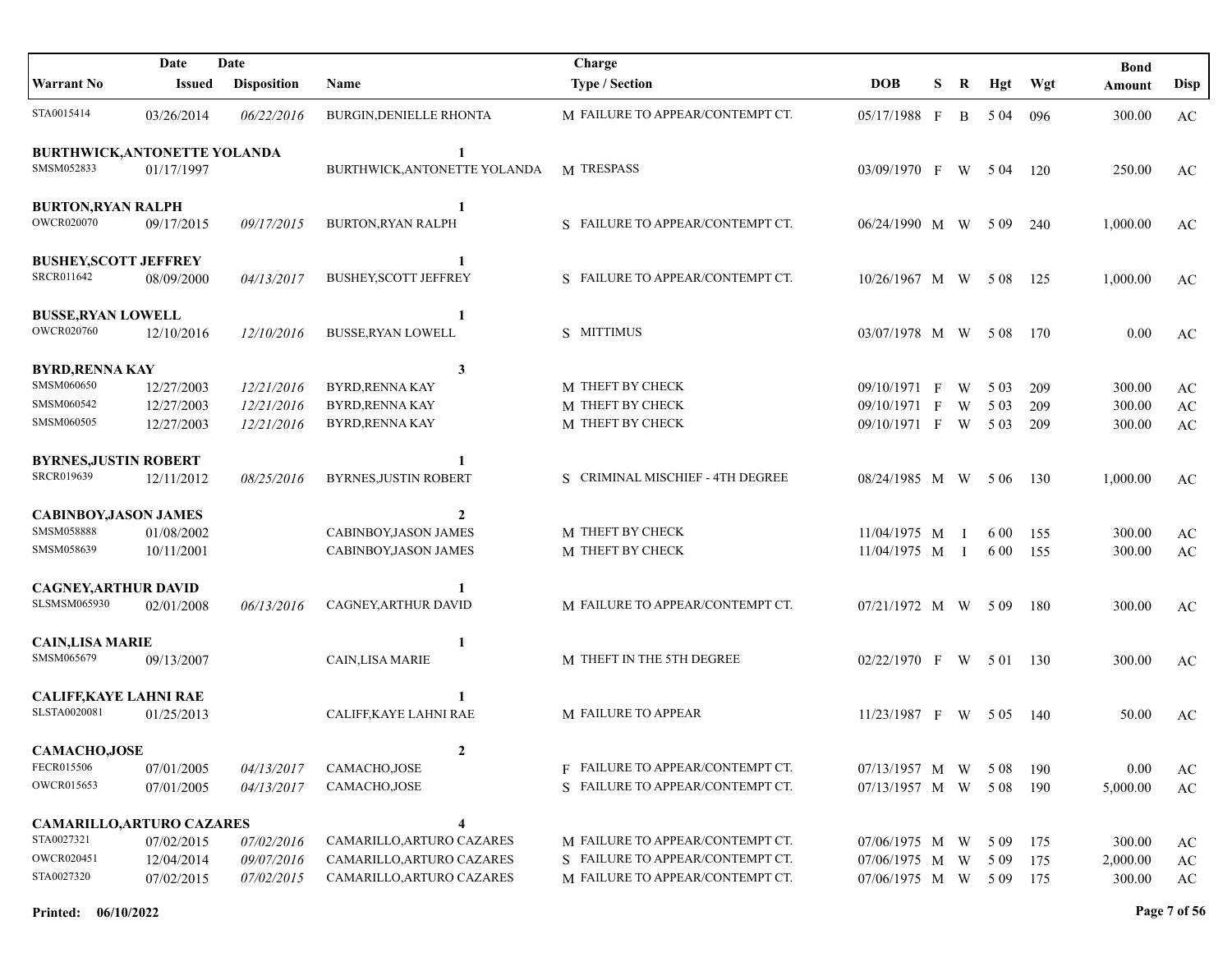|                                | Date          | Date               |                           | Charge                           |                         |              |   |       |      | <b>Bond</b> |                        |
|--------------------------------|---------------|--------------------|---------------------------|----------------------------------|-------------------------|--------------|---|-------|------|-------------|------------------------|
| <b>Warrant No</b>              | <b>Issued</b> | <b>Disposition</b> | Name                      | <b>Type / Section</b>            | <b>DOB</b>              | S            | R | Hgt   | Wgt  | Amount      | <b>Disp</b>            |
| STA0027322                     | 07/02/2015    | 07/02/2016         | CAMARILLO, ARTURO CAZARES | M FAILURE TO APPEAR/CONTEMPT CT. | 07/06/1975 M W 509 175  |              |   |       |      | 300.00      | AC                     |
| CANEDO, PASCUAL LOPEZ          |               |                    | $\overline{2}$            |                                  |                         |              |   |       |      |             |                        |
| SMSM060424                     | 02/10/1995    |                    | CANEDO, PASCUAL LOPEZ     | M FAILURE TO APPEAR/CONTEMPT CT. | 02/14/1968 M W          |              |   | 5 0 5 | 167  | 0.00        | AC                     |
| SMSM040423                     | 02/10/1995    |                    | CANEDO, PASCUAL LOPEZ     | M FAILURE TO APPEAR/CONTEMPT CT. | 02/14/1968 M W          |              |   | 5 0 5 | 167  | 408.75      | AC                     |
| <b>CANON, COURTNEY LYNN</b>    |               |                    | 1                         |                                  |                         |              |   |       |      |             |                        |
| AGCR018420                     | 06/22/2015    | 10/14/2016         | CANON, COURTNEY LYNN      | A PROBATION VIOLATION            | 05/03/1987 F            |              | W | 5 0 8 | 250  | 1,000.00    | AC                     |
| <b>CANON, JASON LLOYD</b>      |               |                    | 1                         |                                  |                         |              |   |       |      |             |                        |
| <b>SRCR013303</b>              | 10/09/2009    | 02/04/2017         | CANON, JASON LLOYD        | S FAILURE TO APPEAR/CONTEMPT CT. | 03/30/1978 M W          |              |   | 5 0 8 | -165 | 0.00        | AC                     |
| <b>CARLSON, JOSHUA DAVID</b>   |               |                    | 1                         |                                  |                         |              |   |       |      |             |                        |
| AGCR019395                     | 05/28/2015    | 08/18/2016         | CARLSON, JOSHUA DAVID     | A CONTEMPT OF COURT              | 08/14/1978 M W          |              |   | 6 0 1 | 185  | 500.00      | AC                     |
| <b>CARNEY,TEENA MARIE</b>      |               |                    | $\overline{2}$            |                                  |                         |              |   |       |      |             |                        |
| SMSM054942                     | 05/12/1999    |                    | CARNEY, TEENA MARIE       | M CHARGE NOT IN LIST SEE REMARKS | $10/12/1960$ F          |              | W | 6 0 0 | 190  | 200.00      | AC                     |
| SMSM056461                     | 05/12/1999    |                    | CARNEY, TEENA MARIE       | M THEFT BY CHECK                 | 10/12/1960 F            |              | W | 6 0 0 | 190  | 200.00      | $\mathbf{A}\mathbf{C}$ |
| CARROLL, COLLEEN ANGELA        |               |                    | 1                         |                                  |                         |              |   |       |      |             |                        |
| SMSM056322                     | 05/10/2000    | 10/25/2016         | CARROLL, COLLEEN ANGELA   | M THEFT 5TH DEGREE<\$300         | 02/28/1978 F            |              | W | 5 04  | 150  | 500.00      | AC                     |
| <b>CARROLL, ROBERTA LYNN</b>   |               |                    | 3                         |                                  |                         |              |   |       |      |             |                        |
| SMSM053698                     | 01/13/2019    | 01/13/2019         | CARROLL, ROBERTA LYNN     | M THEFT BY CHECK                 | 12/12/1964              | $\mathbf{F}$ | W | 5 0 0 | 130  | 200.00      | AC                     |
| SMSM053674                     | 01/13/2019    | 01/13/2019         | CARROLL, ROBERTA LYNN     | M THEFT BY CHECK                 | 12/12/1964 F            |              | W | 5 0 0 | 130  | 200.00      | $\mathbf{A}\mathbf{C}$ |
| SMSM053601                     | 02/17/1998    | 09/21/2016         | CARROLL, ROBERTA LYNN     | M THEFT BY CHECK                 | 12/12/1964 F            |              | W | 5 0 0 | 130  | 200.00      | $\mathbf{A}\mathbf{C}$ |
| CARROLL, SAMANTHA LEA          |               |                    | 1                         |                                  |                         |              |   |       |      |             |                        |
| <b>SRCR015229</b>              | 05/13/2004    | 11/25/2016         | CARROLL, SAMANTHA LEA     | S THEFT IN THE 4TH DEGREE        | 07/26/1979 F            |              | W | 5 0 6 | 150  | 1,000.00    | AC                     |
| <b>CARRUTHERS, DANIEL DEAN</b> |               |                    | 1                         |                                  |                         |              |   |       |      |             |                        |
| OWCR012194                     | 10/13/2009    | 02/04/2017         | CARRUTHERS, DANIEL DEAN   | S FAILURE TO APPEAR/CONTEMPT CT. | 07/30/1963 M W          |              |   | 6 0 5 | 300  | 0.00        | AC                     |
| <b>CART, ADAM DAVID</b>        |               |                    | 1                         |                                  |                         |              |   |       |      |             |                        |
| AGCR018926                     | 09/21/2020    | 09/21/2020         | CART, ADAM DAVID          | A FAILURE TO APPEAR/CONTEMPT CT. | 09/22/1989 M W 5 10 150 |              |   |       |      | 500.00      | AC                     |
| <b>CASPER, SHARI LYNN</b>      |               |                    |                           |                                  |                         |              |   |       |      |             |                        |
| SMSM066818                     | 07/06/2009    | 06/01/2016         | CASPER, SHARI LYNN        | M THEFT IN THE 5TH DEGREE        | 05/20/1971 F W 502 160  |              |   |       |      | 300.00      | AC                     |
| <b>CHAMELIK, JOSEF</b>         |               |                    | $\mathbf{1}$              |                                  |                         |              |   |       |      |             |                        |
| <b>SLST007308</b>              | 09/12/2000    |                    | <b>CHAMELIK, JOSEF</b>    | M PARKING VIOLATION 321.236      | 10/21/1968 M W 5 06 225 |              |   |       |      | 50.00       | AC                     |
| <b>CHAN, JOHN YEE</b>          |               |                    |                           |                                  |                         |              |   |       |      |             |                        |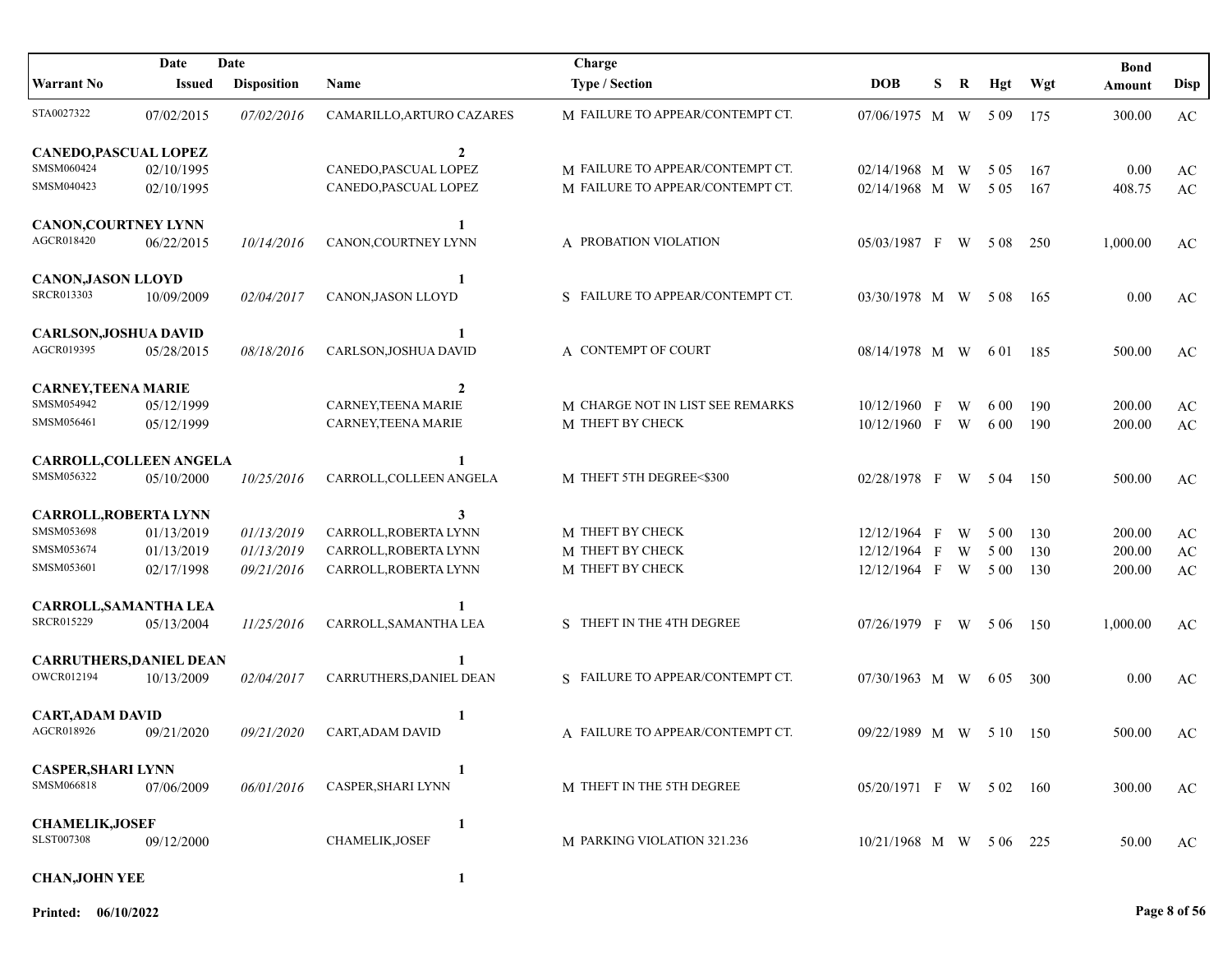| Date<br>Date                      |               |                    | Charge                            |                                  |                         |    |       | <b>Bond</b> |          |                        |
|-----------------------------------|---------------|--------------------|-----------------------------------|----------------------------------|-------------------------|----|-------|-------------|----------|------------------------|
| <b>Warrant No</b>                 | <b>Issued</b> | <b>Disposition</b> | Name                              | <b>Type / Section</b>            | <b>DOB</b>              | S. | R Hgt | Wgt         | Amount   | <b>Disp</b>            |
| STA0016101                        | 12/05/2011    | 12/05/2011         | CHAN, JOHN YEE                    | M PARKING VIOLATION 321.236      | 10/12/1973 M A 5 04 115 |    |       |             | 50.00    | AC                     |
| <b>CHARLES, DARCY DISBRA</b>      |               |                    |                                   |                                  |                         |    |       |             |          |                        |
| OWCR012731                        | 10/13/2009    | 02/11/2017         | CHARLES, DARCY DISBRA             | S MITTIMUS                       | $11/01/1972$ M B        |    | 6 0 0 | -185        | 0.00     | AC                     |
| <b>CHAZEN, TODD RICHARD</b>       |               |                    | $\overline{2}$                    |                                  |                         |    |       |             |          |                        |
| AGCR012898                        | 07/20/2000    | 08/27/2020         | CHAZEN, TODD RICHARD              | M MITTIMUS                       | 02/08/1979 M W          |    | 6 0 0 | 150         | 0.00     | $\mathbf{A}\mathbf{C}$ |
| OWCR012894                        | 02/28/200     | 08/10/2016         | CHAZEN, TODD RICHARD              | M MITTIMUS                       | 02/08/1979 M W          |    | 6 0 0 | 150         | 0.00     | $\mathbf{A}\mathbf{C}$ |
| <b>CHIAPPONE, NICHOLAS TANNER</b> |               |                    | $\mathbf{2}$                      |                                  |                         |    |       |             |          |                        |
| OWCR017325                        | 10/09/2009    | 02/12/2017         | CHIAPPONE, NICHOLAS TANNER        | S MITTIMUS                       | 03/15/1987 M W          |    | 6 0 1 | 200         | 0.00     | $\mathbf{A}\mathbf{C}$ |
| <b>OWCR017308</b>                 | 10/09/2009    | 02/12/2017         | CHIAPPONE, NICHOLAS TANNER        | S MITTIMUS                       | 03/15/1987 M W          |    | 6 0 1 | 200         | 0.00     | $\mathbf{A}\mathbf{C}$ |
| <b>CHRISTENSEN, ANTHONY JAMES</b> |               |                    | $\mathbf{2}$                      |                                  |                         |    |       |             |          |                        |
| SMSM024083                        | 10/13/2009    | 02/20/2017         | <b>CHRISTENSEN, ANTHONY JAMES</b> | M MITTIMUS                       | 10/22/1956 M W          |    | 6 0 3 | 270         | 199.26   | AC                     |
| OWCR008316                        | 10/13/2009    | 02/20/2017         | CHRISTENSEN, ANTHONY JAMES        | S MITTIMUS                       | 10/22/1956 M W          |    | 6 0 3 | 270         | 0.00     | $\mathbf{A}\mathbf{C}$ |
| <b>CHRISTOPHER, KENNETH RAY</b>   |               |                    |                                   |                                  |                         |    |       |             |          |                        |
| SMSM071250                        | 06/08/2016    | 06/09/2016         | CHRISTOPHER, KENNETH RAY          | M VIOLATION NO CONTACT ORDER     | 04/18/1963 M W 506      |    |       | - 164       | 300.00   | AC                     |
| <b>CHURCH, RAYMOND EUGENE</b>     |               |                    |                                   |                                  |                         |    |       |             |          |                        |
| AGCR017942                        | 09/22/2009    | 05/16/2016         | CHURCH, RAYMOND EUGENE            | A FAILURE TO APPEAR/CONTEMPT CT. | 01/22/1974 M W 506      |    |       | 206         | 2,000.00 | AC                     |
| <b>CLABAUGH,LEROY CLAYTON JR</b>  |               |                    | $\mathbf{2}$                      |                                  |                         |    |       |             |          |                        |
| ST019                             | 10/13/2009    | 02/20/2017         | <b>CLABAUGH, LEROY CLAYTON JR</b> | M MITTIMUS                       | 04/02/1977 M W          |    | 6 02  | 325         | 1,200.00 | $\mathbf{A}\mathbf{C}$ |
| <b>ST018</b>                      | 10/13/2009    | 02/20/2017         | <b>CLABAUGH, LEROY CLAYTON JR</b> | M MITTIMUS                       | 04/02/1977 M W          |    | 6 0 2 | 325         | 71.00    | $\mathbf{A}\mathbf{C}$ |
| <b>CLARK, CHAD CLIFFORD</b>       |               |                    |                                   |                                  |                         |    |       |             |          |                        |
| SRCR017652                        | 09/16/2010    | 05/17/2016         | <b>CLARK, CHAD CLIFFORD</b>       | S MITTIMUS                       | 07/14/1978 M W 506      |    |       | 175         | 0.00     | AC                     |
| <b>CLARK, KENNETH NEIL</b>        |               |                    | 1                                 |                                  |                         |    |       |             |          |                        |
| C9196                             | 05/14/1997    |                    | CLARK, KENNETH NEIL               | S FAILURE TO APPEAR/CONTEMPT CT. | 03/25/1959 M W          |    | 6 0 0 | 185         | 1,000.00 | AC                     |
| <b>CLARK, MATTHEW DUSTEN</b>      |               |                    | $\mathbf{2}$                      |                                  |                         |    |       |             |          |                        |
| SMSM070164                        | 07/27/2016    | 07/28/2016         | <b>CLARK, MATTHEW DUSTEN</b>      | M FAILURE TO APPEAR/CONTEMPT CT. | 03/01/1983 M W 602 221  |    |       |             | 500.00   | AC                     |
| SMSM070164                        | 01/18/2016    |                    | 05/11/2017 CLARK, MATTHEW DUSTEN  | M DOMESTIC ABUSE ASSAULT         | 03/01/1983 M W 602 221  |    |       |             | 0.00     | AC                     |
| <b>CLASSON, LARRY HARLAN</b>      |               |                    | $\mathbf{1}$                      |                                  |                         |    |       |             |          |                        |
| SLST004263                        | 10/13/2009    | <i>02/20/2017</i>  | <b>CLASSON, LARRY HARLAN</b>      | M MITTIMUS                       | 01/12/1946 M W 5 11 250 |    |       |             | 64.00    | AC                     |
| <b>CLAUSEN, JANICE JOY</b>        |               |                    | 1                                 |                                  |                         |    |       |             |          |                        |
| OWCR017922                        | 02/10/2011    | 08/18/2016         | <b>CLAUSEN, JANICE JOY</b>        | S CONTEMPT OF COURT              | 05/16/1949 F W 505 140  |    |       |             | 0.00     | AC                     |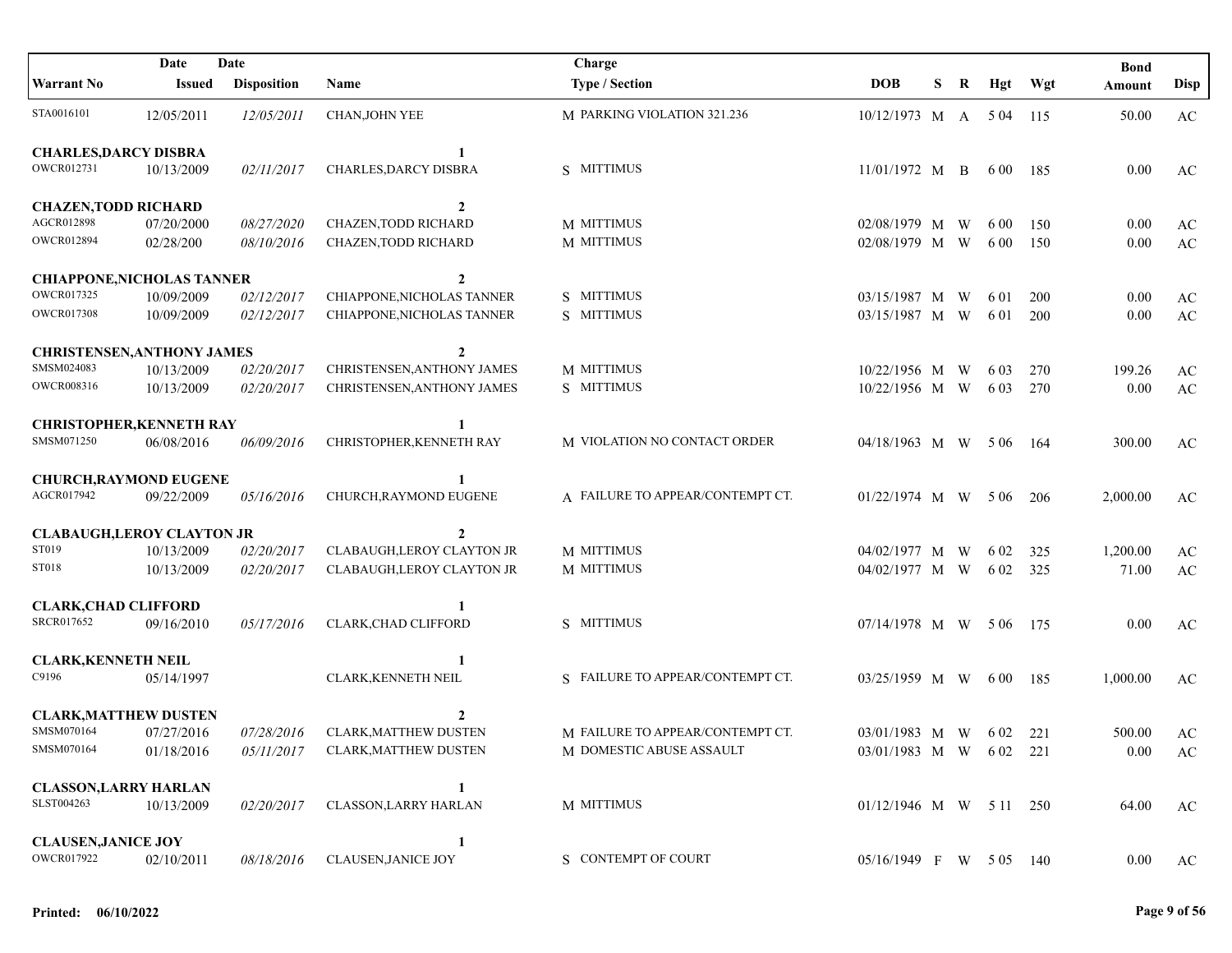| Date<br>Date                                                 |                          |                          |                                                                        | Charge                                                               |                                  |   |   |                |            | <b>Bond</b>        |                              |
|--------------------------------------------------------------|--------------------------|--------------------------|------------------------------------------------------------------------|----------------------------------------------------------------------|----------------------------------|---|---|----------------|------------|--------------------|------------------------------|
| <b>Warrant No</b>                                            | Issued                   | <b>Disposition</b>       | Name                                                                   | <b>Type / Section</b>                                                | <b>DOB</b>                       | S | R | Hgt Wgt        |            | Amount             | <b>Disp</b>                  |
| <b>CLEMMER, CHRISTINA MARIE</b><br>OWCR023841                | 02/18/2022               | 02/22/2022               | $\mathbf{1}$<br>CLEMMER, CHRISTINA MARIE                               | S FAILURE TO APPEAR/CONTEMPT CT.                                     | 09/18/1994 F                     |   | W | 4 1 1          | 125        | 1,000.00           | AC                           |
| <b>CLEMONS, BARRETT IQUE</b><br>AGCR022463                   | 12/11/2019               | 12/11/2019               | $\mathbf{1}$<br><b>CLEMONS, BARRETT IQUE</b>                           | T FAILURE TO APPEAR/CONTEMPT CT.                                     | 02/01/1984 M B                   |   |   | 5 10           | 203        | 0.00               | AC                           |
| <b>CLOUD, JUSTIN RAY</b><br>SLST012727                       | 02/12/2004               | 12/24/2018               | 1<br>CLOUD, JUSTIN RAY                                                 | M FAILURE TO APPEAR/CONTEMPT CT.                                     | 07/18/1974 M W                   |   |   | 6 0 0          | 190        | 100.00             | AC                           |
| <b>COLLIER, ASHLEY ELIZABETH</b><br>SRCR022067<br>SMSM071994 | 12/03/2018<br>02/15/2019 | 12/03/2018<br>02/15/2019 | $\mathbf{2}$<br>COLLIER, ASHLEY ELIZABETH<br>COLLIER, ASHLEY ELIZABETH | S FAILURE TO APPEAR/CONTEMPT CT.<br>S FAILURE TO APPEAR/CONTEMPT CT. | 11/25/1992 F<br>11/25/1992 F W   |   | W | 5 0 3<br>5 0 3 | 136<br>136 | 1,000.00<br>300.00 | AC<br>$\mathbf{A}\mathbf{C}$ |
| COLON-FIGUEROA, ANGEL JOSE<br>OWCR017039                     | 12/19/2008               | 08/10/2016               | -1<br>COLON-FIGUEROA, ANGEL JOSE                                       | M CONTEMPT OF COURT                                                  | $02/07/1985$ M W 506             |   |   |                | 130        | 1,000.00           | AC                           |
| <b>COLTEN, REUBEN MANFORD</b><br>SRCR023659<br>SMSM073397    | 10/12/2021<br>05/11/2022 | 10/12/2021<br>05/11/2022 | $\boldsymbol{2}$<br>COLTEN, REUBEN MANFORD<br>COLTEN, REUBEN MANFORD   | S FAILURE TO APPEAR/CONTEMPT CT.<br>M FAILURE TO APPEAR/CONTEMPT CT. | 03/12/1998 M W<br>03/12/1998 M W |   |   | 5 0 9<br>5 0 9 | 250<br>250 | 1,000.00<br>300.00 | AC<br>AC                     |
| COLVILLO, ARMONDO RIVERA<br>OWCR013734                       | 12/13/2001               | 08/18/2016               | COLVILLO, ARMONDO RIVERA                                               | S FAIL TO APPEAR NO FELONY-1978                                      | 04/23/1983 M W 510               |   |   |                | <b>200</b> | 1,000.00           | AC                           |
| <b>COMPERE, DARLINE MIMINE</b><br>SMSM067604                 | 05/31/2019               | 05/31/2019               | COMPERE, DARLINE MIMINE                                                | M FAILURE TO APPEAR/CONTEMPT CT.                                     | $06/05/1984$ F B                 |   |   | 5 0 2          | - 120      | 300.00             | AC                           |
| <b>CONKIN, DAVID NAPHTALI</b><br><b>SRCR013676</b>           | 12/14/2001               | 08/18/2016               | CONKIN, DAVID NAPHTALI                                                 | S FAIL TO APPEAR NO FELONY-1978                                      | 02/16/1978 M W                   |   |   | 6 0 3          | -175       | 1,000.00           | AC                           |
| <b>CONNESS, DEBORAH LYNN</b><br>SMSM062925                   | 10/08/2004               |                          | CONNESS, DEBORAH LYNN                                                  | M THEFT BY CHECK                                                     | 02/27/1970 F W 504               |   |   |                | - 190      | 300.00             | AC                           |
| <b>COOLEY, ARCELIA</b><br>SMSM051787                         | 04/26/1996               | 09/21/2016               | $\mathbf{1}$<br>COOLEY, ARCELIA                                        | M THEFT BY CHECK                                                     | $11/05/1970$ F B                 |   |   | 5 01 170       |            | 250.00             | AC                           |
| <b>COOLEY, MATTHEW LYNN</b><br>SMSM060750                    | 03/18/2003               | 08/25/2016               | COOLEY, MATTHEW LYNN                                                   | M THEFT BY CHECK                                                     | 05/27/1983 M W 602 180           |   |   |                |            | 375.00             | AC                           |
| <b>COTHER, JACKIE LYN</b><br>SMSM054132                      | 07/17/1998               | 04/22/2016               | 1<br>COTHER, JACKIE LYN                                                | M THEFT BY DECEPTION                                                 | 07/28/1977 F W 510 195           |   |   |                |            | 200.00             | AC                           |
| <b>COTTRELL, JORDAN BRADLEY</b><br>STA0040434                | 04/16/2018               | 04/17/2018               | $\mathbf{2}$<br>COTTRELL, JORDAN BRADLEY                               | M FAILURE TO APPEAR/CONTEMPT CT.                                     | 03/27/1989 M W 601 200           |   |   |                |            | 300.00             | AC                           |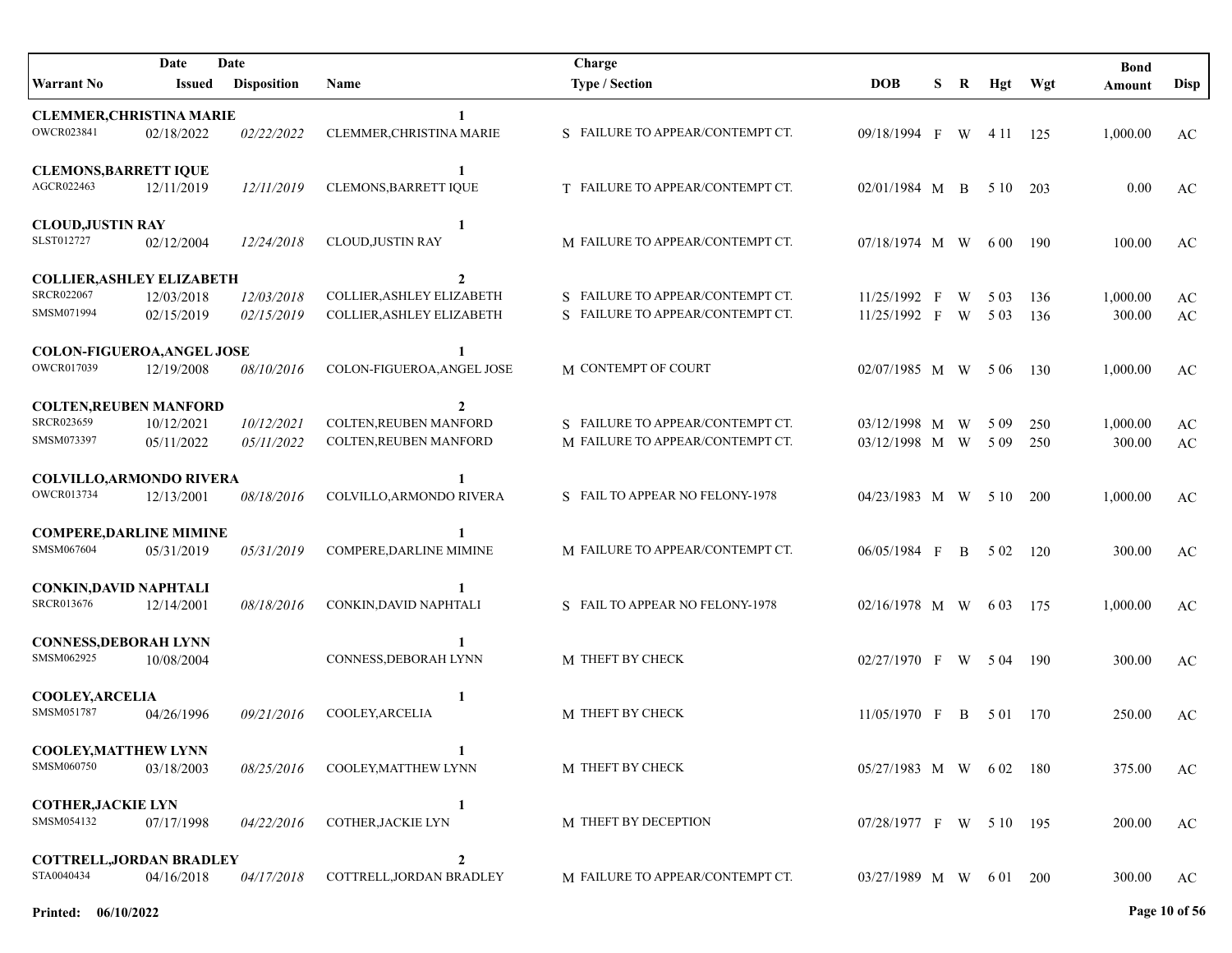|                                  | Date          | Date               |                                  | Charge                           |                        |   |   |       |            | <b>Bond</b> |                        |
|----------------------------------|---------------|--------------------|----------------------------------|----------------------------------|------------------------|---|---|-------|------------|-------------|------------------------|
| <b>Warrant No</b>                | <b>Issued</b> | <b>Disposition</b> | <b>Name</b>                      | <b>Type / Section</b>            | <b>DOB</b>             | S | R | Hgt   | Wgt        | Amount      | Disp                   |
| SMSM071991                       | 04/16/2018    | 04/17/2018         | COTTRELL, JORDAN BRADLEY         | M FAILURE TO APPEAR/CONTEMPT CT. | 03/27/1989 M W         |   |   | 6 0 1 | <b>200</b> | 300.00      | AC                     |
| <b>CREGEEN, ESTEE SARAH</b>      |               |                    | 1                                |                                  |                        |   |   |       |            |             |                        |
| SMSM061803                       | 11/13/2003    |                    | <b>CREGEEN, ESTEE SARAH</b>      | M THEFT BY CHECK                 | 09/24/1979 F           |   | W | 5 04  | 120        | 300.00      | AC                     |
| <b>CRETSINGER, MAXWELL JAMES</b> |               |                    | 1                                |                                  |                        |   |   |       |            |             |                        |
| SMSM069552                       | 07/06/2017    | 07/07/2017         | CRETSINGER, MAXWELL JAMES        | M FAILURE TO APPEAR/CONTEMPT CT. | 08/17/1989 M W         |   |   | 5 10  | - 145      | 300.00      | AC                     |
| <b>CROZIER, ROBERT MELBOURNE</b> |               |                    | 4                                |                                  |                        |   |   |       |            |             |                        |
| <b>SRCR018507</b>                | 04/29/2011    | 10/14/2016         | CROZIER, ROBERT MELBOURNE        | S FAIL TO APPEAR NO FELONY-1978  | 08/18/1968 M           |   | W | 5 0 9 | 220        | 1,000.00    | AC                     |
| STA0012483                       | 10/13/2011    | 10/14/2016         | <b>CROZIER, ROBERT MELBOURNE</b> | M FAILURE TO APPEAR              | 08/18/1968 M           |   | W | 5 0 9 | 220        | 200.00      | $\mathbf{A}\mathbf{C}$ |
| STA0012482                       | 10/13/2011    | 10/14/2016         | CROZIER, ROBERT MELBOURNE        | M FAILURE TO APPEAR              | 08/18/1968 M W         |   |   | 5 0 9 | 220        | 400.00      | $\mathbf{A}\mathbf{C}$ |
| <b>OWCR018624</b>                | 04/29/2011    | 10/14/2016         | CROZIER, ROBERT MELBOURNE        | S FAIL TO APPEAR NO FELONY-1978  | 08/18/1968 M W         |   |   | 5 0 9 | 220        | 1,000.00    | AC                     |
| <b>CRUZ CRUZ, CIRILO CANDIDO</b> |               |                    | 1                                |                                  |                        |   |   |       |            |             |                        |
| AGCR021873                       | 03/29/2018    | 03/29/2018         | CRUZ CRUZ, CIRILO CANDIDO        | A FAIL TO APPEAR                 | 09/07/1994 M W         |   |   |       |            | 0.00        | AC                     |
| <b>CURRIE, JINNIE KAY</b>        |               |                    | 1                                |                                  |                        |   |   |       |            |             |                        |
| SMSM062113                       | 03/05/2004    |                    | <b>CURRIE, JINNIE KAY</b>        | M THEFT BY CHECK                 | 06/26/1971 F           |   | W | 5 0 6 | -160       | 300.00      | AC                     |
| <b>DAHL, BILLI JO</b>            |               |                    | 1                                |                                  |                        |   |   |       |            |             |                        |
| SMSM053202                       | 10/17/1997    | 05/29/2016         | DAHL, BILLI JO                   | M THEFT BY CHECK                 | 01/29/1976 F           |   |   | W 501 | 135        | 200.00      | AC                     |
| <b>DANBOM, ROBBY NOBLE</b>       |               |                    | 3                                |                                  |                        |   |   |       |            |             |                        |
| AGCR021589                       | 12/21/2018    | 12/21/2018         | DANBOM, ROBBY NOBLE              | A FAILURE TO APPEAR/CONTEMPT CT. | 12/12/1979 M W         |   |   | 5 1 1 | 200        | 500.00      | $\mathbf{A}\mathbf{C}$ |
| FECR021891                       | 10/20/2017    | 04/08/2021         | DANBOM, ROBBY NOBLE              | F WILLFUL INJURY-SERIOUS INJURY  | 12/12/1979 M W         |   |   | 5 1 1 | 200        | 10,000.00   | $\mathbf{A}\mathbf{C}$ |
| AGCR021589                       | 03/01/2018    | 03/01/2018         | DANBOM, ROBBY NOBLE              | M FAILURE TO APPEAR/CONTEMPT CT. | 12/12/1979 M W         |   |   | 5 1 1 | 200        | 0.00        | $\mathbf{A}\mathbf{C}$ |
| <b>DANIEL, JARROD DAVID</b>      |               |                    | 1                                |                                  |                        |   |   |       |            |             |                        |
| OWCR016799                       | 10/13/2009    | 02/17/2017         | DANIEL, JARROD DAVID             | S MITTIMUS                       | 02/09/1988 M W         |   |   | 5 0 9 | 150        | 0.00        | AC                     |
| <b>DARLINGTON,TERRY LEE</b>      |               |                    | 1                                |                                  |                        |   |   |       |            |             |                        |
| <b>SRCR023009</b>                | 07/14/2021    | 07/14/2021         | DARLINGTON, TERRY LEE            | S FAILURE TO APPEAR/CONTEMPT CT. | 02/19/1973 M W         |   |   | 6 0 0 | 195        | 1,000.00    | AC                     |
| <b>DAVIS, ROBIN LYNN</b>         |               |                    | $\boldsymbol{2}$                 |                                  |                        |   |   |       |            |             |                        |
| SMSM058609                       | 10/09/2001    |                    | DAVIS, ROBIN LYNN                | M THEFT BY CHECK                 | 05/20/1969 F W 502 150 |   |   |       |            | 300.00      | $\mathbf{A}\mathbf{C}$ |
| SMSM058675                       | 10/23/2001    |                    | DAVIS, ROBIN LYNN                | M THEFT BY CHECK                 | 05/20/1969 F W 502 150 |   |   |       |            | 500.00      | $\mathbf{A}\mathbf{C}$ |
| <b>DAVIS, SCOTT CARL</b>         |               |                    | $\mathbf{1}$                     |                                  |                        |   |   |       |            |             |                        |
| SRCR011122                       | 08/24/2017    | 08/25/2017         | DAVIS, SCOTT CARL                | S VIOLATION OF PROBATION         | $11/16/1960$ M W 601   |   |   |       | -200       | 2,000.00    | AC                     |
| <b>DAVIS, SCOTT EUGENE</b>       |               |                    | 1                                |                                  |                        |   |   |       |            |             |                        |
| SMSM051376                       | 04/09/1999    | 10/14/2016         | DAVIS, SCOTT EUGENE              | M FAILURE TO APPEAR              | 02/20/1969 M W 510 185 |   |   |       |            | 200.00      | AC                     |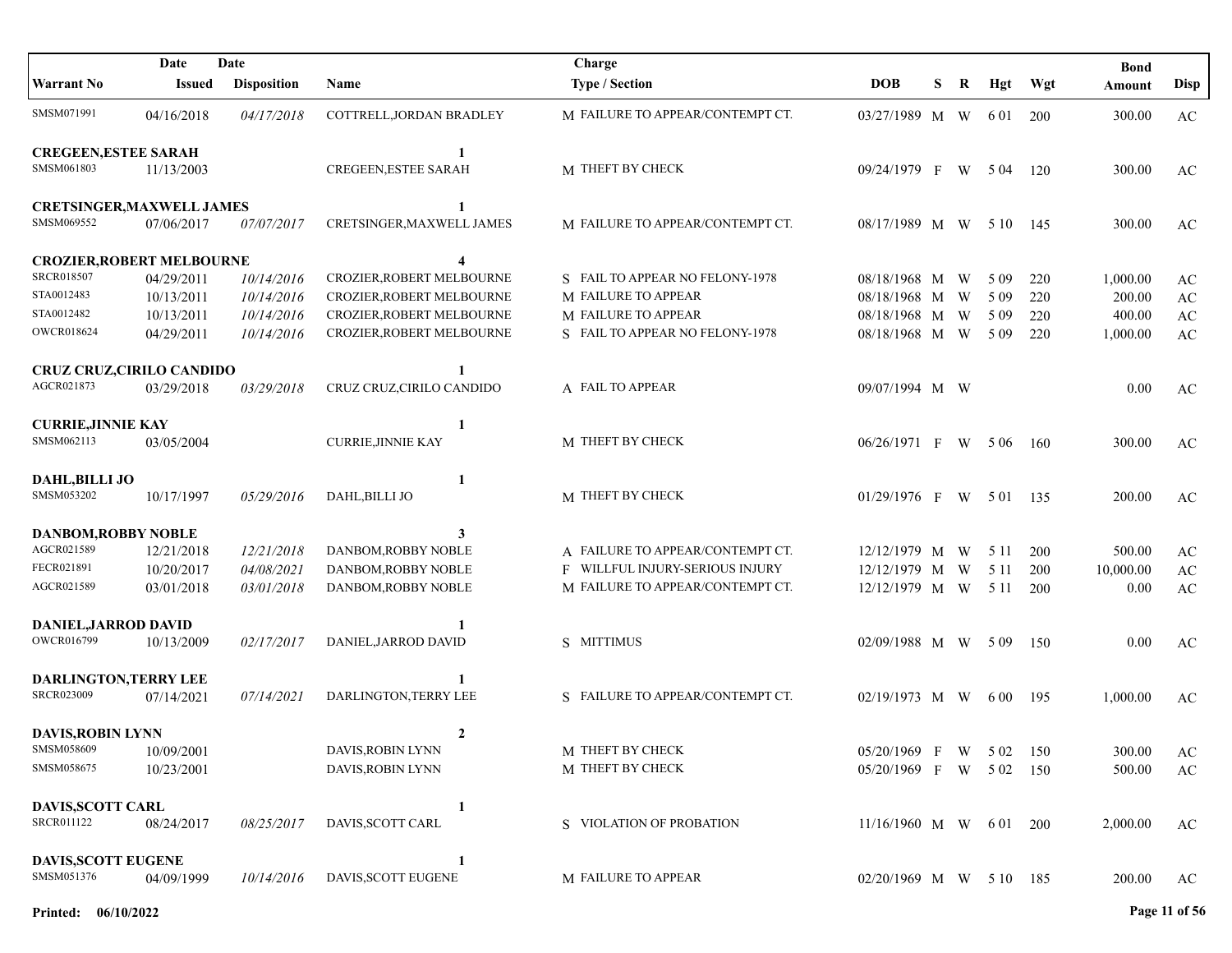| Date<br>Date                         |                          |                          |                                                  | Charge                           |                                    |    |   |       |         | <b>Bond</b> |                        |
|--------------------------------------|--------------------------|--------------------------|--------------------------------------------------|----------------------------------|------------------------------------|----|---|-------|---------|-------------|------------------------|
| <b>Warrant No</b>                    | <b>Issued</b>            | <b>Disposition</b>       | Name                                             | <b>Type / Section</b>            | <b>DOB</b>                         | S. | R |       | Hgt Wgt | Amount      | Disp                   |
|                                      |                          |                          |                                                  |                                  |                                    |    |   |       |         |             |                        |
| DAWSON, JASON CHRISTOPHER            |                          |                          | 3                                                |                                  |                                    |    |   |       |         |             |                        |
| SMSM052229                           | 10/29/1996               |                          | DAWSON, JASON CHRISTOPHER                        | M THEFT BY CHECK                 | 10/15/1972 M                       |    | W | 5 0 4 | 130     | 200.00      | AC                     |
| SMSM052486                           | 01/27/1997               |                          | DAWSON, JASON CHRISTOPHER                        | M THEFT BY CHECK                 | 10/15/1972 M                       |    | W | 5 0 4 | 130     | 200.00      | $\mathbf{A}\mathbf{C}$ |
| SMSM052367                           | 12/26/1996               |                          | DAWSON, JASON CHRISTOPHER                        | M THEFT BY CHECK                 | 10/15/1972 M W                     |    |   | 5 0 4 | 130     | 200.00      | $\mathbf{A}\mathbf{C}$ |
| DE LOS SANTOS, THOMAS GARCIA III     |                          |                          | 3                                                |                                  |                                    |    |   |       |         |             |                        |
| STA0035521                           | 11/21/2017               | 11/21/2017               | DE LOS SANTOS, THOMAS GARCIA III                 | M FAIL TO APPEAR-CITATION        | 07/28/1990 M                       |    | W | 5 0 3 | 110     | 300.00      | AC                     |
| OWCR021420                           | 03/08/2017               | 03/08/2017               | DE LOS SANTOS, THOMAS GARCIA III                 | S FAIL TO APPEAR NO FELONY-1978  | 07/28/1990 M W                     |    |   | 5 0 3 | 110     | 2,000.00    | $\mathbf{A}\mathbf{C}$ |
| STA0035520                           | 11/21/2017               | 11/21/2017               | DE LOS SANTOS, THOMAS GARCIA III                 | M FAIL TO APPEAR-CITATION        | 07/28/1990 M W                     |    |   | 5 0 3 | 110     | 300.00      | $\mathbf{A}\mathbf{C}$ |
|                                      |                          |                          |                                                  |                                  |                                    |    |   |       |         |             |                        |
| DEBORD, LENARD ALLEN<br>ST001791     |                          |                          | 1                                                |                                  |                                    |    |   |       |         |             |                        |
|                                      | 06/10/1996               | 04/13/2017               | DEBORD, LENARD ALLEN                             | M MITTIMUS                       | 12/20/1968 M W 507                 |    |   |       | 150     | 106.00      | AC                     |
| DEGOEI, HILARIE JANE                 |                          |                          | 1                                                |                                  |                                    |    |   |       |         |             |                        |
| SMSM068859                           | 10/18/2011               |                          | DEGOEI, HILARIE JANE                             | M THEFT IN THE 5TH DEGREE        | 04/18/1978 F W 505                 |    |   |       | 150     | 300.00      | AC                     |
|                                      |                          |                          |                                                  |                                  |                                    |    |   |       |         |             |                        |
| DEITCHMAN, ARLEEN ANN                |                          |                          |                                                  |                                  |                                    |    |   |       |         |             |                        |
| SLST014426                           | 12/01/2005               | 04/13/2017               | DEITCHMAN, ARLEEN ANN                            | M PARKING VIOLATION 321.236      | 04/16/1984 F W 504                 |    |   |       | 135     | 50.00       | AC                     |
| DEL RIO, MICHAEL ANGELO              |                          |                          | 2                                                |                                  |                                    |    |   |       |         |             |                        |
| FECR010957                           | 03/11/1998               | 08/10/2016               | DEL RIO, MICHAEL ANGELO                          | <b>FAILURE TO APPEAR</b>         | 09/20/1966 M W                     |    |   | 6 0 1 | 150     | 5,000.00    | AC                     |
| SRCR011119                           | 03/19/1998               | 08/10/2016               | DEL RIO, MICHAEL ANGELO                          | S FAILURE TO APPEAR              | 09/20/1966 M W                     |    |   | 6 0 1 | 150     | 1,000.00    | $\mathbf{A}\mathbf{C}$ |
|                                      |                          |                          |                                                  |                                  |                                    |    |   |       |         |             |                        |
| DELACRUZ-RIVERA, MARIO<br>OWCR021525 |                          |                          | $\mathbf{2}$                                     | M FAIL TO APPEAR-CITATION        |                                    |    |   |       |         |             |                        |
| STA0036263                           | 04/16/2017<br>11/21/2017 | 04/16/2017<br>11/21/2017 | DELACRUZ-RIVERA, MARIO<br>DELACRUZ-RIVERA, MARIO | M FAIL TO APPEAR-CITATION        | $07/01/1993$ M W<br>07/01/1993 M W |    |   | 5 0 5 | 125     | 1,000.00    | AC                     |
|                                      |                          |                          |                                                  |                                  |                                    |    |   | 5 0 5 | 125     | 500.00      | $\mathbf{A}\mathbf{C}$ |
| <b>DENT, ARTHUR BARTON</b>           |                          |                          |                                                  |                                  |                                    |    |   |       |         |             |                        |
| SRCR007664                           | 07/23/1993               | 09/12/2020               | DENT, ARTHUR BARTON                              | S MITTIMUS                       | $10/07/1967$ M W                   |    |   | 6 0 3 | 230     | 758.05      | AC                     |
|                                      |                          |                          |                                                  |                                  |                                    |    |   |       |         |             |                        |
| DESTA, MEKONNEN BERHE<br>SMSM051903  | 09/16/1996               | 12/19/2020               | DESTA, MEKONNEN BERHE                            | M FAILURE TO APPEAR/CONTEMPT CT. | 03/05/1974 M B                     |    |   | 5 0 9 | 140     | 200.00      | AC                     |
|                                      |                          |                          |                                                  |                                  |                                    |    |   |       |         |             |                        |
| <b>DINGMAN, HOLLIE MARIE</b>         |                          |                          | 1                                                |                                  |                                    |    |   |       |         |             |                        |
| SLSTA0022076                         | 07/15/2013               | 11/25/2016               | DINGMAN, HOLLIE MARIE                            | FAILURE TO APPEAR/CONTEMPT CT.   | 08/27/1976 F W 410 100             |    |   |       |         | 50.00       | AC                     |
| <b>DIRKS, JEFFREY JACOB</b>          |                          |                          | 1                                                |                                  |                                    |    |   |       |         |             |                        |
| NTA0046985                           | 02/16/2021               | <i>02/16/2021</i>        | DIRKS, JEFFREY JACOB                             | M FAILURE TO APPEAR/CONTEMPT CT. | 12/05/1978 M W 5 06 160            |    |   |       |         | 300.00      | AC                     |
|                                      |                          |                          |                                                  |                                  |                                    |    |   |       |         |             |                        |
| <b>DORAN, BILLY JOE</b>              |                          |                          | 1                                                |                                  |                                    |    |   |       |         |             |                        |
| FECR023003                           | 05/24/2022               | 05/24/2022               | DORAN, BILLY JOE                                 | <b>F VIOLATION OF PROBATION</b>  | 07/25/1979 M W 5 11 150            |    |   |       |         | 2,000.00    | AC                     |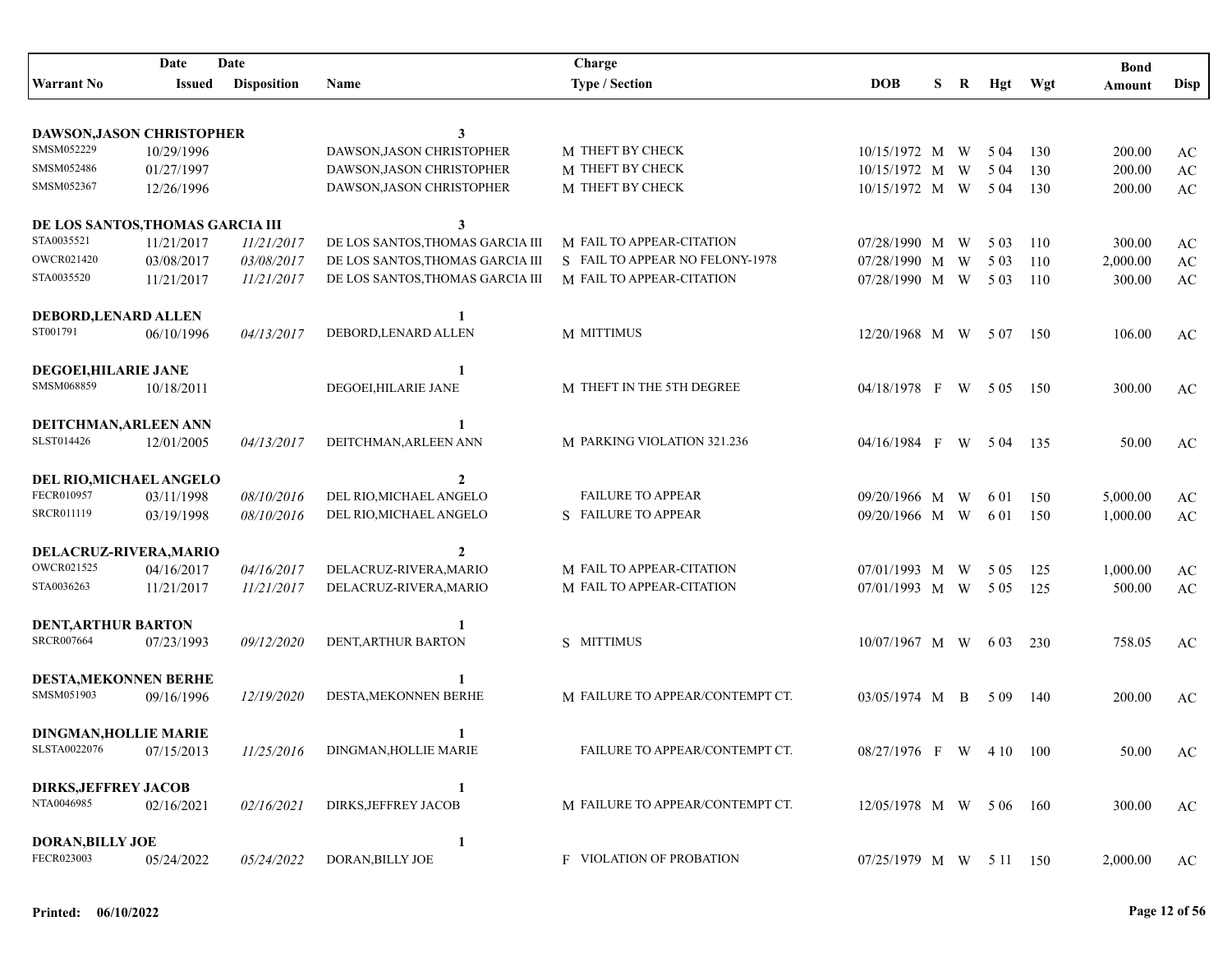|                                                      | Date       | Date               |                                     | Charge                           |                         |   |   |       |            | <b>Bond</b> |      |
|------------------------------------------------------|------------|--------------------|-------------------------------------|----------------------------------|-------------------------|---|---|-------|------------|-------------|------|
| <b>Warrant No</b>                                    | Issued     | <b>Disposition</b> | <b>Name</b>                         | <b>Type / Section</b>            | <b>DOB</b>              | S | R |       | Hgt Wgt    | Amount      | Disp |
| DORSCHNER, JUANITA ROSELLA<br>SMSM064714             | 08/25/2006 |                    | DORSCHNER, JUANITA ROSELLA          | M THEFT BY CHECK                 | 10/09/1960 F W 500 215  |   |   |       |            | 300.00      | AC   |
| DOUGHERTY, MARY BEATRICE<br>SMSM066879               | 12/28/2011 | 04/13/2017         | 1<br>DOUGHERTY, MARY BEATRICE       | M FAILURE TO APPEAR/CONTEMPT CT. | 06/11/1958 F W 504      |   |   |       | <b>200</b> | 300.00      | AC   |
| <b>DUDLEY, BRIAN TODD</b><br>24058                   | 01/28/2000 | 09/06/2016         | 1<br>DUDLEY, BRIAN TODD             | M THEFT BY CHECK                 | 10/01/1976 M W          |   |   | 6 0 2 | 220        | 200.00      | AC   |
| <b>DUPRIS, LELAND COLE</b><br>AGCR013643             | 12/28/2001 | 08/18/2016         | $\mathbf{1}$<br>DUPRIS, LELAND COLE | A CONTEMPT OF COURT              | 06/02/1982 M I          |   |   | 5 0 9 | 260        | 200.00      | AC   |
| <b>DURKIN, ANTHONY JAMES</b><br>AGCR021608           | 09/01/2017 | 09/01/2017         | 1<br>DURKIN, ANTHONY JAMES          | A FAILURE TO APPEAR/CONTEMPT CT. | 02/23/1989 M W 510      |   |   |       | - 160      | 500.00      | AC   |
| DUSHECK, DOUGLAS MICHAEL<br>SMSM063108               | 12/27/2004 |                    | DUSHECK, DOUGLAS MICHAEL            | M THEFT BY CHECK                 | 08/26/1968 M W 5 11 150 |   |   |       |            | 300.00      | AC   |
| DUSING, SHELLEY LYNN<br>SMSM057286                   | 11/16/2000 | 10/13/2016         | -1<br>DUSING, SHELLEY LYNN          | M THEFT BY CHECK                 | 08/27/1970 F W 5.03     |   |   |       | -160       | 200.00      | AC   |
| <b>EAGLEHORSE, EMMETT RUFUS</b><br><b>SRCR013807</b> | 12/15/2015 | 04/03/2017         | EAGLEHORSE, EMMETT RUFUS            | S FAILURE TO APPEAR/CONTEMPT CT. | $06/11/1955$ M I        |   |   | 5 0 9 | 208        | 500.00      | AC   |
| EATON, MARISA ANN<br>SMSM071695                      | 09/05/2017 | 09/05/2017         | 1<br>EATON, MARISA ANN              | M FAILURE TO APPEAR/CONTEMPT CT. | 07/25/1996 F W 504      |   |   |       | 220        | 300.00      | AC   |
| EGNEW, BRANDI LYNN<br>SMSM067177                     | 07/22/2009 | 11/18/2016         | EGNEW, BRANDI LYNN                  | M THEFT IN THE 5TH DEGREE        | 09/23/1988 F            |   |   | W 503 | - 172      | 300.00      | AC   |
| <b>EISLEY, AUSTIN WILSON</b><br>SMSM072907           | 07/29/2021 | 07/29/2021         | EISLEY, AUSTIN WILSON               | M FAILURE TO APPEAR/CONTEMPT CT. | 10/07/1997 M W 5 10 145 |   |   |       |            | 300.00      | AC   |
| <b>ELDAL, MARCUS EUGENE</b><br>FECR016185            | 09/25/2018 | 09/25/2018         | ELDAL, MARCUS EUGENE                | F FAILURE TO APPEAR/CONTEMPT CT. | $11/23/1962$ M W 602    |   |   |       | - 245      | 1,000.00    | AC   |
| ELLIOTT, DEBORAH LYNN<br>AGCR020051                  | 02/26/2016 |                    | 1<br>ELLIOTT, DEBORAH LYNN          | A FAILURE TO APPEAR/CONTEMPT CT. | 01/14/1990 F W 501 120  |   |   |       |            | 500.00      | AC   |
| ELLISON, KIMBERLY ANN<br>OKST002239                  | 09/01/2006 |                    | 1<br>ELLISON, KIMBERLY ANN          | FAILURE TO APPEAR/CONTEMPT CT.   | 02/23/1967 F W 509 150  |   |   |       |            | 100.00      | AC   |
| <b>ENG, KARSTEIN SHELBY</b>                          |            |                    | 1                                   |                                  |                         |   |   |       |            |             |      |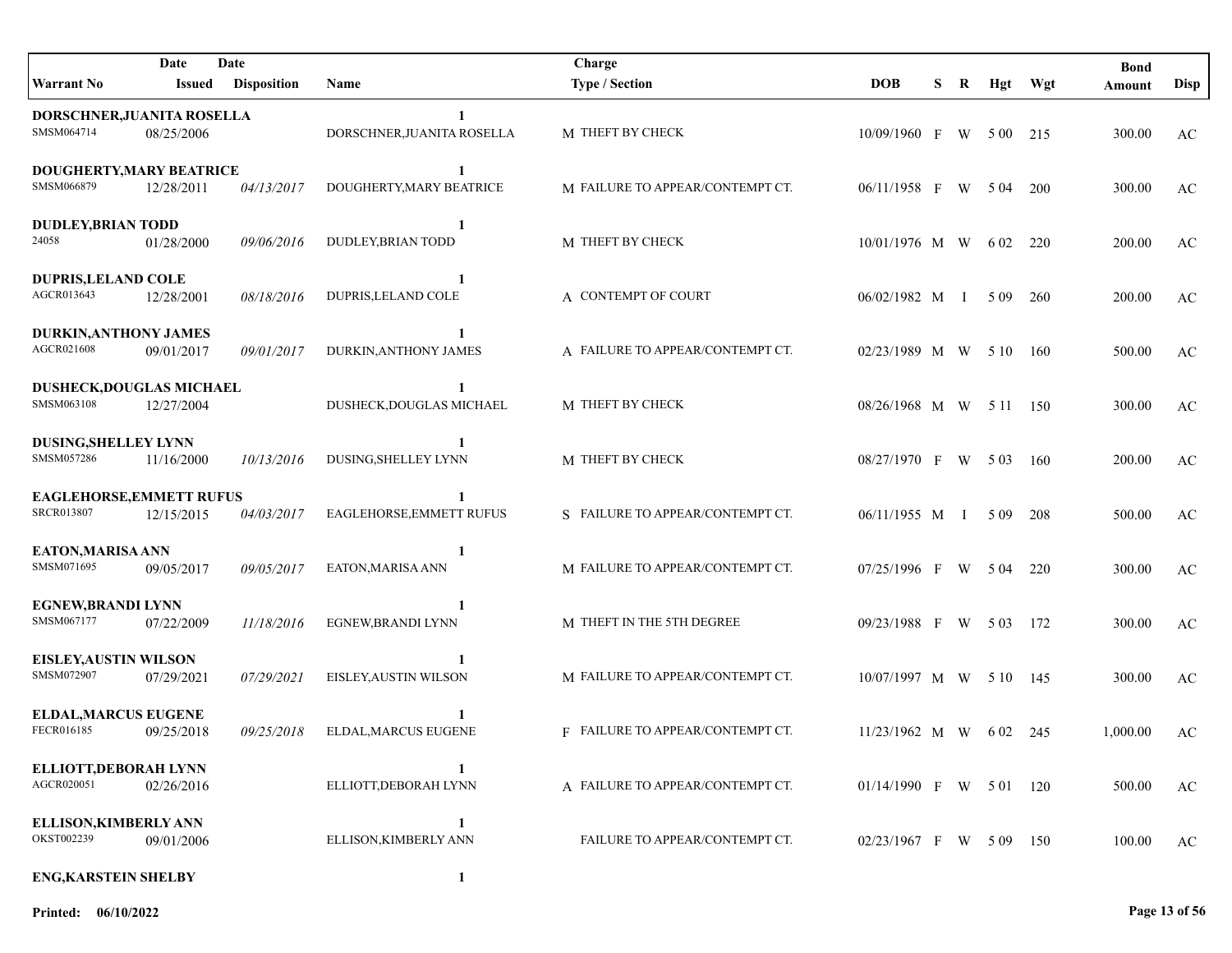| Date<br>Date                   |            |                    | Charge                       |                                  |                         |    |   |       | <b>Bond</b> |          |                        |
|--------------------------------|------------|--------------------|------------------------------|----------------------------------|-------------------------|----|---|-------|-------------|----------|------------------------|
| <b>Warrant No</b>              | Issued     | <b>Disposition</b> | <b>Name</b>                  | <b>Type / Section</b>            | <b>DOB</b>              | S. | R | Hgt   | Wgt         | Amount   | <b>Disp</b>            |
| SLSTA0015041                   | 08/15/2011 | 12/12/2016         | ENG, KARSTEIN SHELBY         | M FAILURE TO APPEAR/CONTEMPT CT. | 01/25/1986 M W 509      |    |   |       | 180         | 50.00    | AC                     |
| <b>ENGELKES, JEREMIAH LINN</b> |            |                    | 1                            |                                  |                         |    |   |       |             |          |                        |
| SMSM073184                     | 03/29/2021 | 03/29/2021         | ENGELKES, JEREMIAH LINN      | M FAILURE TO APPEAR/CONTEMPT CT. | 06/16/1989 M W          |    |   | 5 0 6 | 220         | 300.00   | AC                     |
| ERREGUIN-CERVANTES, MANUEL     |            |                    | 1                            |                                  |                         |    |   |       |             |          |                        |
| NTA0029085                     | 01/31/2020 | 01/31/2020         | ERREGUIN-CERVANTES, MANUEL   | M FAILURE TO APPEAR/CONTEMPT CT. | 10/10/1984 M W          |    |   | 5 04  | 130         | 300.00   | AC                     |
| <b>EVANS, STACEY MARIE</b>     |            |                    | $\mathbf{1}$                 |                                  |                         |    |   |       |             |          |                        |
| SMSM069599                     | 01/23/2013 | 05/19/2016         | <b>EVANS, STACEY MARIE</b>   | M FAILURE TO APPEAR/CONTEMPT CT. | 07/08/1975 F            |    | W | 5 0 2 | 120         | 300.00   | AC                     |
| <b>EVAVOLD, ADAM SCHROEDER</b> |            |                    | 1                            |                                  |                         |    |   |       |             |          |                        |
| OWCR014972                     | 12/17/2003 | 10/14/2016         | EVAVOLD, ADAM SCHROEDER      | S MITTIMUS                       | 06/08/1982 M W          |    |   | 509   | 190         | 0.00     | $\mathbf{A}\mathbf{C}$ |
| <b>EVERETT, KEVIN DESHAUN</b>  |            |                    | 3                            |                                  |                         |    |   |       |             |          |                        |
| STA0047056                     | 09/25/2020 | 09/26/2020         | EVERETT, KEVIN DESHAUN       | FAILURE TO APPEAR/CONTEMPT CT.   | 04/10/1980 M            |    | B | 5 10  | 160         | 300.00   | AC                     |
| STA0047055                     | 09/26/2020 | 09/26/2020         | <b>EVERETT.KEVIN DESHAUN</b> | M FAILURE TO APPEAR/CONTEMPT CT. | 04/10/1980 M            |    | B | 5 10  | 160         | 300.00   | $\mathbf{A}\mathbf{C}$ |
| STA0047054                     | 09/25/2020 | 09/26/2020         | EVERETT, KEVIN DESHAUN       | M FAILURE TO APPEAR/CONTEMPT CT. | 04/10/1980 M B          |    |   | 5 10  | 160         | 300.00   | $\mathbf{A}\mathbf{C}$ |
| <b>FAIR, JAMES NICKOLAS</b>    |            |                    | 1                            |                                  |                         |    |   |       |             |          |                        |
| <b>OWCR008617</b>              | 04/08/1994 | 01/15/2017         | <b>FAIR, JAMES NICKOLAS</b>  | S FAILURE TO APPEAR/CONTEMPT CT. | 07/18/1960 M W          |    |   | 6 0 3 | 200         | 170.50   | AC                     |
| <b>FAIRCHILD, ROBERT LLOYD</b> |            |                    |                              |                                  |                         |    |   |       |             |          |                        |
| SMSM072834                     | 02/22/2022 | 02/22/2022         | FAIRCHILD, ROBERT LLOYD      | M CONTEMPT-VIOL NO CONTACT ORDER | 07/22/1960 M W 507      |    |   |       | 150         | 300.00   | AC                     |
| <b>FARRAR, DAVID BRIAN</b>     |            |                    | 1                            |                                  |                         |    |   |       |             |          |                        |
| SMSM064353                     | 05/17/2006 |                    | FARRAR, DAVID BRIAN          | M THEFT BY CHECK                 | 08/17/1966 M W 509      |    |   |       | 180         | 300.00   | AC                     |
| <b>FEHLING, CECILIA LOUISE</b> |            |                    |                              |                                  |                         |    |   |       |             |          |                        |
| <b>SLST008650</b>              | 07/12/2002 | 12/25/2016         | FEHLING, CECILIA LOUISE      | M FAILURE TO APPEAR/CONTEMPT CT. | 12/09/1983 F            |    | W | 5 0 3 | 170         | 50.00    | AC                     |
| <b>FEHR, JOSHUA DALE</b>       |            |                    | 1                            |                                  |                         |    |   |       |             |          |                        |
| FECR023503                     | 04/26/2022 | 04/26/2022         | FEHR, JOSHUA DALE            | <b>F VIOLATION OF PROBATION</b>  | 10/31/1989 M W 508      |    |   |       | 165         | 2,000.00 | AC                     |
| <b>FENNER, SCOTT MATHEW</b>    |            |                    | 1                            |                                  |                         |    |   |       |             |          |                        |
| SMSM060951                     | 05/08/2003 | 11/23/2016         | FENNER,SCOTT MATHEW          | M THEFT BY CHECK                 | 02/17/1976 M W 5 11 190 |    |   |       |             | 300.00   | AC                     |
| FERGUSON, CHRISTOPHER DUANE    |            |                    | 1                            |                                  |                         |    |   |       |             |          |                        |
| OWCR011801                     | 08/05/2013 | 04/16/2017         | FERGUSON, CHRISTOPHER DUANE  | S FAILURE TO APPEAR/CONTEMPT CT. | 09/08/1980 M W 508 185  |    |   |       |             | 500.00   | AC                     |
| <b>FERGUSON, JUDD RAYMOND</b>  |            |                    | 1                            |                                  |                         |    |   |       |             |          |                        |
| SLSTA0028347                   | 07/27/2016 | 11/03/2016         | FERGUSON, JUDD RAYMOND       | M FAILURE TO APPEAR TRAFFIC      | 08/29/1985 M W 601 190  |    |   |       |             | 100.00   | AC                     |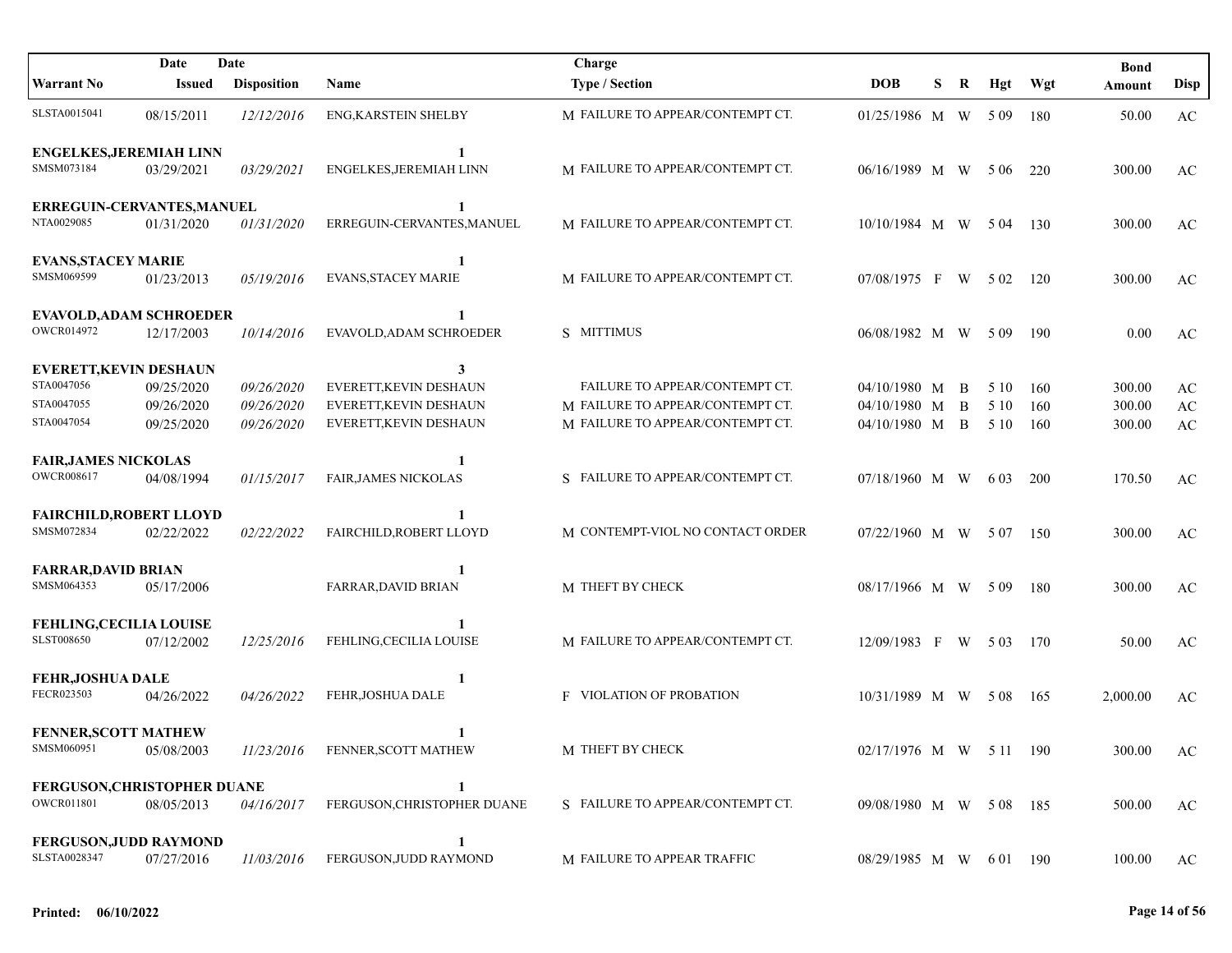| Date<br>Date                   |            |                    | Charge                     |                                  |                        |   |   |       | <b>Bond</b> |          |                        |
|--------------------------------|------------|--------------------|----------------------------|----------------------------------|------------------------|---|---|-------|-------------|----------|------------------------|
| Warrant No                     | Issued     | <b>Disposition</b> | Name                       | <b>Type / Section</b>            | <b>DOB</b>             | S | R |       | Hgt Wgt     | Amount   | <b>Disp</b>            |
| FERNALD, KENNETH LAWRENCE      |            |                    |                            |                                  |                        |   |   |       |             |          |                        |
| SMSM058134                     | 07/06/2001 |                    | FERNALD, KENNETH LAWRENCE  | M THEFT BY CHECK                 | $08/25/1968$ M W 508   |   |   |       | - 155       | 200.00   | AC                     |
| <b>FERRIER, DAVID JAMES</b>    |            |                    | 1                          |                                  |                        |   |   |       |             |          |                        |
| OWCR019445                     | 10/03/2012 | 04/28/2016         | FERRIER, DAVID JAMES       | S MITTIMUS                       | 12/28/1989 M W         |   |   | 6 0 2 | <b>200</b>  | 0.00     | AC                     |
| FITZGERALD, RODNEY EARL        |            |                    | $\mathbf{1}$               |                                  |                        |   |   |       |             |          |                        |
| SMSM061520                     | 11/03/2003 | 04/16/2017         | FITZGERALD, RODNEY EARL    | M FAILURE TO APPEAR/CONTEMPT CT. | 07/17/1944 M W         |   |   | 6 02  | - 180       | 200.00   | AC                     |
| <b>FLAHARTY, ROBERT HOBSON</b> |            |                    | $\overline{2}$             |                                  |                        |   |   |       |             |          |                        |
| AGCR010719                     | 03/02/1998 | 12/20/2016         | FLAHARTY, ROBERT HOBSON    | A MITTIMUS                       | 05/20/1965 M W         |   |   | 5 10  | 140         | 790.65   | AC                     |
| AGCR010719                     | 03/02/1998 | 12/20/2016         | FLAHARTY, ROBERT HOBSON    | A MITTIMUS                       | 05/20/1965 M W         |   |   | 5 10  | 140         | 0.00     | AC                     |
| <b>FLISS, JAMES JAY</b>        |            |                    | $\mathbf{1}$               |                                  |                        |   |   |       |             |          |                        |
| SMSM054902                     | 03/26/1999 |                    | <b>FLISS, JAMES JAY</b>    | M THEFT BY CHECK                 | 01/22/1961 M W         |   |   | 6 0 3 | 300         | 200.00   | AC                     |
| <b>FLORES, KELVIN ALFREDO</b>  |            |                    |                            |                                  |                        |   |   |       |             |          |                        |
| SMSM069772                     | 10/24/2013 | 02/20/2017         | FLORES, KELVIN ALFREDO     | M FAILURE TO APPEAR/CONTEMPT CT. | 11/05/1982 M W 509     |   |   |       | 190         | 300.00   | AC                     |
| FOGELMAN, CHAD WAYNE           |            |                    | 1                          |                                  |                        |   |   |       |             |          |                        |
| SMSM057415                     | 12/29/2000 |                    | FOGELMAN, CHAD WAYNE       | M THEFT BY CHECK                 | 02/25/1968 M W         |   |   | 5 0 8 | 185         | 300.00   | AC                     |
| <b>FRADY, GENE SCOTT</b>       |            |                    | 4                          |                                  |                        |   |   |       |             |          |                        |
| SMSM051666                     | 06/25/1996 | 04/16/2017         | <b>FRADY, GENE SCOTT</b>   | M FAILURE TO APPEAR/CONTEMPT CT. | 10/21/1971 M W         |   |   | 6 0 1 | 240         | 250.00   | $\mathbf{A}\mathbf{C}$ |
| SMSM051667                     | 06/25/1996 | 04/16/2017         | <b>FRADY, GENE SCOTT</b>   | M FAILURE TO APPEAR/CONTEMPT CT. | 10/21/1971 M W         |   |   | 6 01  | 240         | 250.00   | $\mathbf{A}\mathbf{C}$ |
| SMSM051726                     | 06/25/1996 | 04/16/2017         | FRADY, GENE SCOTT          | M FAILURE TO APPEAR/CONTEMPT CT. | 10/21/1971 M W         |   |   | 6 01  | 240         | 200.00   | $\mathbf{A}\mathbf{C}$ |
| <b>SRCR010026</b>              | 06/24/1996 | 04/16/2017         | FRADY, GENE SCOTT          | S FAILURE TO APPEAR/CONTEMPT CT. | 10/21/1971 M W         |   |   | 6 01  | 240         | 1,000.00 | AC                     |
| <b>FREEMAN, BLAKE JAMES</b>    |            |                    |                            |                                  |                        |   |   |       |             |          |                        |
| OWCR023852                     | 12/29/2021 | 12/29/2021         | FREEMAN, BLAKE JAMES       | A OWI-2ND OFFENSE                | 05/02/2003 M W 508     |   |   |       | 150         | 2,000.00 | AC                     |
| <b>FREEMAN, DANIKA JOY</b>     |            |                    | -1                         |                                  |                        |   |   |       |             |          |                        |
| STA0042366                     | 11/09/2018 | 11/09/2018         | FREEMAN, DANIKA JOY        | M FAILURE TO APPEAR/CONTEMPT CT. | 09/03/1990 F           |   |   | W 503 | 125         | 300.00   | AC                     |
| <b>FRICK, RONALD EDWARD</b>    |            |                    | 1                          |                                  |                        |   |   |       |             |          |                        |
| SMSM063134                     | 01/11/2005 | 09/21/2016         | FRICK, RONALD EDWARD       | M THEFT BY CHECK                 | 06/05/1972 M W 600 270 |   |   |       |             | 300.00   | AC                     |
| <b>FRISK, ASHLEY MARIE</b>     |            |                    | 1                          |                                  |                        |   |   |       |             |          |                        |
| SMSM070130                     | 06/26/2014 | 11/19/2016         | <b>FRISK, ASHLEY MARIE</b> | M FAILURE TO APPEAR/CONTEMPT CT. | 07/19/1986 F W 509     |   |   |       | 200         | 300.00   | AC                     |
| <b>FULKS, KRIS DEONTE</b>      |            |                    | 1                          |                                  |                        |   |   |       |             |          |                        |
| MISMSM072794                   | 10/09/2020 | 10/09/2020         | <b>FULKS, KRIS DEONTE</b>  | M FAILURE TO APPEAR/CONTEMPT CT. | $10/17/1988$ M B       |   |   | 6 00  | 200         | 300.00   | AC                     |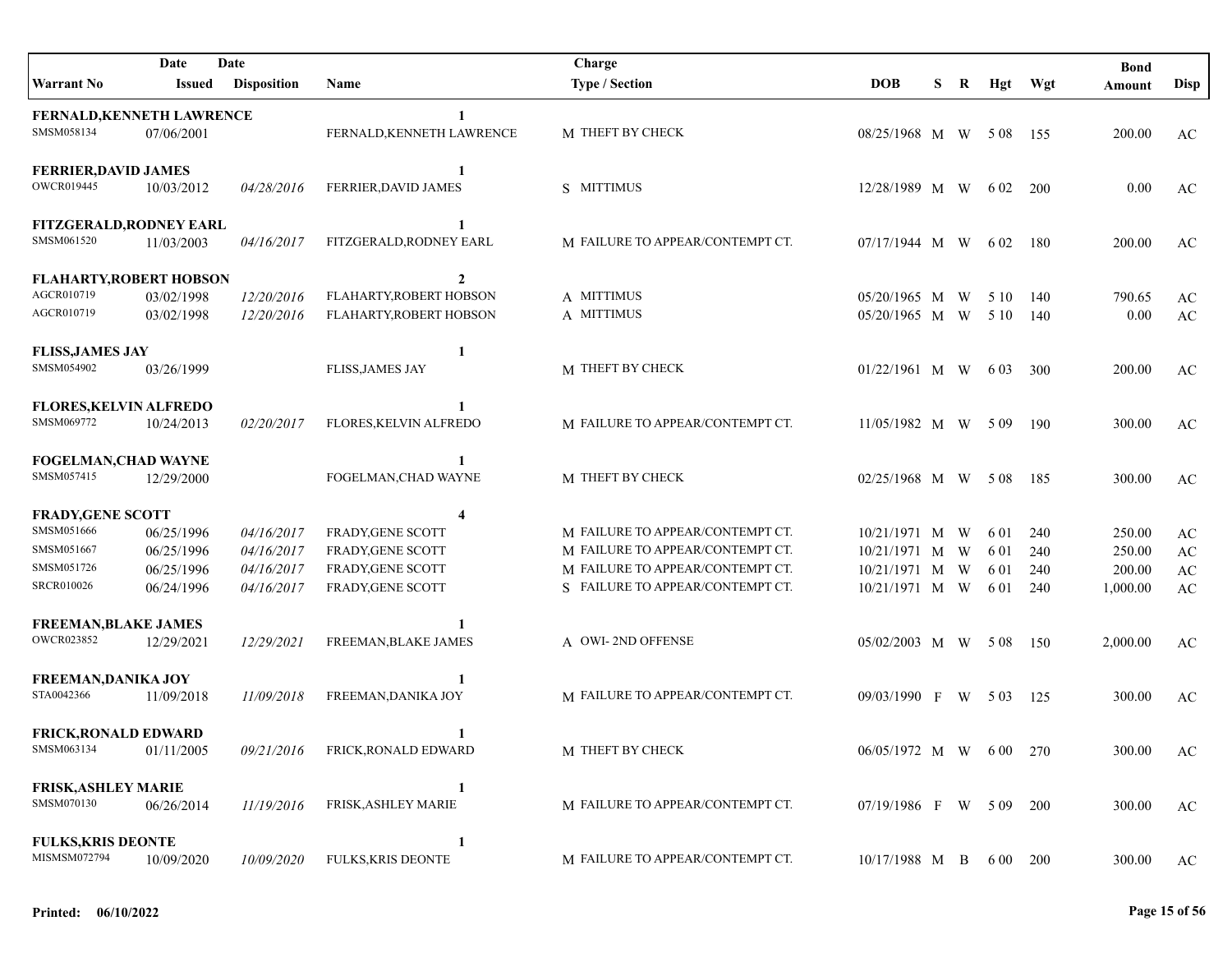|                                   | Date          | Date               |                                | Charge                           |                         |              |   |       |         | <b>Bond</b> |                        |
|-----------------------------------|---------------|--------------------|--------------------------------|----------------------------------|-------------------------|--------------|---|-------|---------|-------------|------------------------|
| <b>Warrant No</b>                 | <b>Issued</b> | <b>Disposition</b> | Name                           | <b>Type / Section</b>            | <b>DOB</b>              | S            | R |       | Hgt Wgt | Amount      | <b>Disp</b>            |
| <b>GALINDO, EMILIO ARMANDO</b>    |               |                    | 1                              |                                  |                         |              |   |       |         |             |                        |
| <b>OWCR017788</b>                 | 03/23/2010    | 11/03/2016         | GALINDO, EMILIO ARMANDO        | S FAIL TO APPEAR NO FELONY-1978  | 10/02/1985 M W          |              |   | 5 0 5 | 260     | 1,000.00    | AC                     |
| <b>GARCIA, ALEJANDRO</b>          |               |                    | 1                              |                                  |                         |              |   |       |         |             |                        |
| SMSM067954                        | 12/21/2021    | 12/21/2021         | GARCIA, ALEJANDRO              | M FAILURE TO APPEAR/CONTEMPT CT. | 11/27/1988 M W          |              |   | 5 0 8 | - 160   | 300.00      | AC                     |
| <b>GARCIA, VALENCIA</b>           |               |                    | $\overline{2}$                 |                                  |                         |              |   |       |         |             |                        |
| SMSM071356                        | 07/24/2017    | 07/24/2017         | GARCIA, VALENCIA               | M FAILURE TO APPEAR/CONTEMPT CT. | 10/25/1988              | $\mathbf{F}$ | B | 5 0 5 | 125     | 600.00      | AC                     |
| SRCR021255                        | 10/26/2016    | 10/27/2016         | GARCIA, VALENCIA               | S FAILURE TO APPEAR/CONTEMPT CT. | 10/25/1988 F            |              | B | 5 0 5 | 125     | 1,000.00    | AC                     |
| GARDNER, JOSHUA ADAM              |               |                    | 1                              |                                  |                         |              |   |       |         |             |                        |
| <b>SRCR021606</b>                 | 12/06/2021    | 12/06/2021         | GARDNER, JOSHUA ADAM           | S FAILURE TO APPEAR/CONTEMPT CT. | 08/12/1985 M W          |              |   | 5 0 8 | 140     | 1,000.00    | AC                     |
| <b>GASTON, JUSTIN ROBERT</b>      |               |                    | 1                              |                                  |                         |              |   |       |         |             |                        |
| SMSM066666                        | 07/28/2011    | 12/13/2016         | <b>GASTON, JUSTIN ROBERT</b>   | M FAILURE TO APPEAR/CONTEMPT CT. | 07/17/1983 M W 505      |              |   |       | - 175   | 300.00      | AC                     |
| <b>GATHJE, KIMBERLY SUE</b>       |               |                    | 1                              |                                  |                         |              |   |       |         |             |                        |
| SMSM058818                        | 12/06/2001    | 05/29/2016         | <b>GATHJE,KIMBERLY SUE</b>     | M THEFT BY CHECK                 | 04/03/1958 F W 507 140  |              |   |       |         | 300.00      | AC                     |
| <b>GAY,TERIANNA PAULINE</b>       |               |                    |                                |                                  |                         |              |   |       |         |             |                        |
| <b>SRCR023610</b>                 | 08/20/2021    | 08/20/2021         | GAY,TERIANNA PAULINE           | S FAILURE TO APPEAR/CONTEMPT CT. | 12/09/1994 F            |              | B | 5 04  | 123     | 1,000.00    | AC                     |
| <b>GEANNIE, HAROLD JR</b>         |               |                    | 1                              |                                  |                         |              |   |       |         |             |                        |
| OWCR009315                        | 06/13/1995    | 06/13/1995         | <b>GEANNIE, HAROLD JR</b>      | S FAIL TO APPEAR NO FELONY-1978  | 07/30/1962 M B          |              |   | 5 1 1 | -285    | 1,000.00    | AC                     |
| <b>GECHELE, ANTHONY JOSEPH</b>    |               |                    | 2                              |                                  |                         |              |   |       |         |             |                        |
| AGCR013039                        | 11/28/2000    | 08/14/2016         | <b>GECHELE, ANTHONY JOSEPH</b> | A FAILURE TO APPEAR/CONTEMPT CT. | 07/26/1981 M W          |              |   | 5 0 9 | 170     | 1,500.00    | AC                     |
| SMSM057074                        | 07/27/2001    | 08/14/2016         | <b>GECHELE, ANTHONY JOSEPH</b> | M FAILURE TO APPEAR/CONTEMPT CT. | 07/26/1981 M W          |              |   | 5 0 9 | 170     | 400.00      | AC                     |
| <b>GEISLER, TINA STEPHANIE</b>    |               |                    | 3                              |                                  |                         |              |   |       |         |             |                        |
| SMSM063772                        | 08/04/2005    |                    | GEISLER, TINA STEPHANIE        | M THEFT BY CHECK                 | 06/17/1983 F            |              | W | 5 10  | 195     | 300.00      | $\mathbf{A}\mathbf{C}$ |
| SMSM064009                        | 10/13/2005    |                    | GEISLER, TINA STEPHANIE        | M THEFT BY CHECK                 | 06/17/1983 F            |              | W | 5 10  | 195     | 300.00      | $\mathbf{A}\mathbf{C}$ |
| SMSM063839                        | 08/16/2005    |                    | GEISLER, TINA STEPHANIE        | M THEFT BY CHECK                 | 06/17/1983 F W 510      |              |   |       | 195     | 300.00      | AC                     |
| <b>GENTRY, RUTH ALIDA</b>         |               |                    | 1                              |                                  |                         |              |   |       |         |             |                        |
| SMSM055851                        | 12/23/1999    |                    | GENTRY, RUTH ALIDA             | M THEFT BY CHECK                 | 09/11/1956 F W 506 225  |              |   |       |         | 300.00      | AC                     |
| <b>GEORGE, CHRISTIAN JONATHAN</b> |               |                    | 1                              |                                  |                         |              |   |       |         |             |                        |
| <b>SRCR019780</b>                 | 08/26/2020    | 08/26/2020         | GEORGE, CHRISTIAN JONATHAN     | S FAILURE TO APPEAR/CONTEMPT CT. | 05/03/1986 M B 602 340  |              |   |       |         | 500.00      | AC                     |
| <b>GERALD, KEITH MARCEL</b>       |               |                    | 1                              |                                  |                         |              |   |       |         |             |                        |
| <b>OWCR020896</b>                 | 12/29/2015    | 12/30/2015         | <b>GERALD, KEITH MARCEL</b>    | S OPER VEH W/INT (OWI)/1ST OFF   | 11/03/1986 M B 5 11 180 |              |   |       |         | 1,000.00    | AC                     |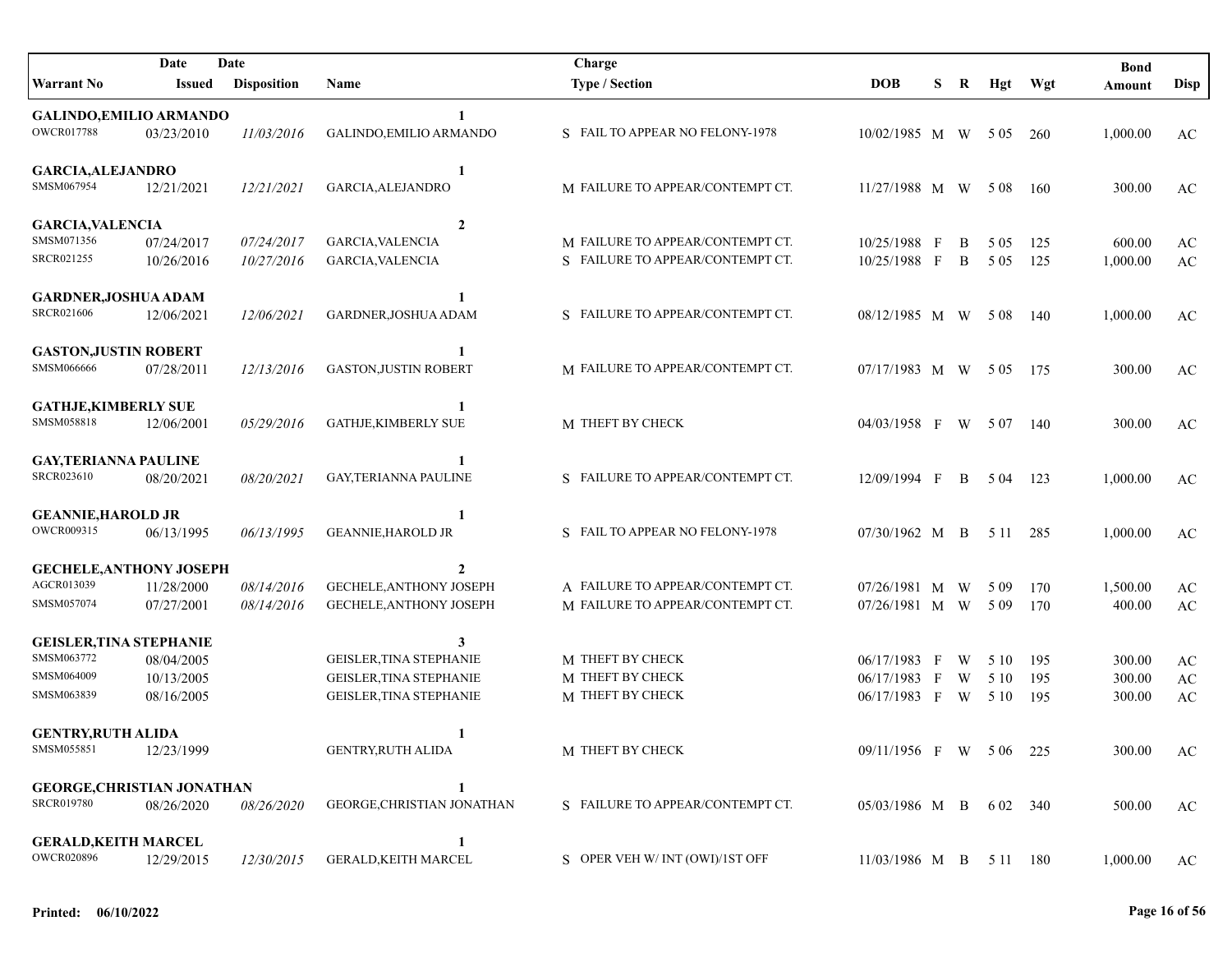| Date<br>Date                      |               |                    |                              | Charge                           |                           |   |                |       |       | <b>Bond</b> |                        |
|-----------------------------------|---------------|--------------------|------------------------------|----------------------------------|---------------------------|---|----------------|-------|-------|-------------|------------------------|
| <b>Warrant No</b>                 | <b>Issued</b> | <b>Disposition</b> | Name                         | <b>Type / Section</b>            | <b>DOB</b>                | S | $\bf R$        | Hgt   | Wgt   | Amount      | <b>Disp</b>            |
| <b>GIBSON, BRANDON JOE</b>        |               |                    | 3                            |                                  |                           |   |                |       |       |             |                        |
| AGCR020614                        | 02/23/2016    | 09/09/2017         | <b>GIBSON, BRANDON JOE</b>   | A FAILURE TO APPEAR/CONTEMPT CT. | 11/12/1977 M W            |   |                | 5 0 5 | 140   | 2,000.00    | AC                     |
| OWCR020495                        | 04/27/2016    | 04/27/2016         | <b>GIBSON, BRANDON JOE</b>   | S MITTIMUS                       | 11/12/1977 M              |   | W              | 5 0 5 | 140   | 0.00        | $\mathbf{A}\mathbf{C}$ |
| <b>OWCR020495</b>                 | 12/31/2015    | 09/09/2017         | <b>GIBSON, BRANDON JOE</b>   | S PROBATION VIOLATION            | 11/12/1977 M W            |   |                | 5 0 5 | 140   | 1,000.00    | $\mathbf{A}\mathbf{C}$ |
| <b>GILLILAND, MICKEY LEE</b>      |               |                    | $\mathbf{3}$                 |                                  |                           |   |                |       |       |             |                        |
| SMSM053209                        | 10/27/1997    |                    | <b>GILLILAND, MICKEY LEE</b> | M THEFT BY CHECK                 | 06/27/1968 M              |   | W              | 5 0 8 | 170   | 200.00      | $\mathbf{A}\mathbf{C}$ |
| SMSM053130                        | 09/23/1997    |                    | <b>GILLILAND, MICKEY LEE</b> | M THEFT BY CHECK                 | 06/27/1968 M              |   | W              | 5 0 8 | 170   | 200.00      | AC                     |
| SMSM053553                        | 02/03/1998    |                    | <b>GILLILAND, MICKEY LEE</b> | M THEFT BY CHECK                 | 06/27/1968 M W            |   |                | 5 0 8 | 170   | 200.00      | AC                     |
| <b>GILMORE, LORI ANN</b>          |               |                    | $\overline{2}$               |                                  |                           |   |                |       |       |             |                        |
| SMSM058975                        | 01/24/2002    | 05/28/2016         | <b>GILMORE, LORI ANN</b>     | M THEFT BY CHECK                 | 03/12/1979 F              |   | W              | 5 10  | 245   | 300.00      | AC                     |
| SMSM063051                        | 01/23/2002    | 05/28/2016         | <b>GILMORE, LORI ANN</b>     | M THEFT BY CHECK                 | 03/12/1979 F              |   | W <sub>\</sub> | 5 10  | 245   | 300.00      | AC                     |
| <b>GODFREDSEN, DUSTIN KENT</b>    |               |                    | 3                            |                                  |                           |   |                |       |       |             |                        |
| FECR015502                        | 05/25/2022    | 05/25/2022         | GODFREDSEN, DUSTIN KENT      | F FAILURE TO APPEAR/CONTEMPT CT. | $02/14/1978$ M W          |   |                | 5 1 1 | 185   | 1,000.00    | AC                     |
| FECR020259                        | 05/25/2022    | 05/25/2022         | GODFREDSEN, DUSTIN KENT      | F FAILURE TO APPEAR/CONTEMPT CT. | 02/14/1978 M W            |   |                | 5 1 1 | 185   | 1,000.00    | $\mathbf{A}\mathbf{C}$ |
| FECR015627                        | 05/25/2022    | 05/25/2022         | GODFREDSEN, DUSTIN KENT      | F FAILURE TO APPEAR/CONTEMPT CT. | $02/14/1978$ M W          |   |                | 5 1 1 | 185   | 1,000.00    | AC                     |
| <b>GONSALEZ LOPEZ, KARLA</b>      |               |                    | 1                            |                                  |                           |   |                |       |       |             |                        |
| SMSM071657                        | 07/06/2017    | 07/07/2017         | GONSALEZ LOPEZ, KARLA        | M THEFT IN THE 5TH DEGREE        | $01/19/1979$ F W          |   |                | 4 0 6 | 130   | 300.00      | AC                     |
| <b>GONZALEZ CHALCHE, MARIO</b>    |               |                    | 1                            |                                  |                           |   |                |       |       |             |                        |
| AGCR020065                        | 10/08/2014    | 10/08/2014         | GONZALEZ CHALCHE, MARIO      | A FAILURE TO APPEAR/CONTEMPT CT. | $10/22/1979$ M W 506      |   |                |       | - 140 | 500.00      | AC                     |
| <b>GONZALEZ MARTINEZ, MIRIBEL</b> |               |                    | 1                            |                                  |                           |   |                |       |       |             |                        |
| NTA0002737                        | 01/20/2011    | 05/19/2016         | GONZALEZ MARTINEZ, MIRIBEL   | M FAILURE TO APPEAR/CONTEMPT CT. | $11/10/1974$ F W 504      |   |                |       | - 165 | 300.00      | AC                     |
| <b>GONZALEZ, LEVIS SAID</b>       |               |                    | -1                           |                                  |                           |   |                |       |       |             |                        |
| FECR022964                        | 01/20/2022    | 01/20/2022         | <b>GONZALEZ, LEVIS SAID</b>  | <b>F VIOLATION OF PROBATION</b>  | $11/24/1992$ M W 505      |   |                |       | -165  | 2,000.00    | AC                     |
| <b>GONZALEZ, RAUL</b>             |               |                    | 1                            |                                  |                           |   |                |       |       |             |                        |
| <b>OWCR016046</b>                 | 01/24/2006    | 09/23/2016         | GONZALEZ, RAUL               | S FAILURE TO APPEAR/CONTEMPT CT. | 09/15/1979 M W 510        |   |                |       | 150   | 1,000.00    | AC                     |
| <b>GONZALEZ-CHALCHE, MARIO</b>    |               |                    | 1                            |                                  |                           |   |                |       |       |             |                        |
| AGCR020065                        | 10/08/2014    | 10/18/2014         | GONZALEZ-CHALCHE,MARIO       | S FAILURE TO APPEAR/CONTEMPT CT. | 10/22/1979 M W 506 140    |   |                |       |       | 500.00      | AC                     |
| <b>GONZALEZ-MEZA, JUAN JOSE</b>   |               |                    | 1                            |                                  |                           |   |                |       |       |             |                        |
| <b>OWCR014880</b>                 | 10/14/2003    | 04/17/2017         | GONZALEZ-MEZA, JUAN JOSE     | S FAILURE TO APPEAR/CONTEMPT CT. | $04/17/1962$ M W 5 09 150 |   |                |       |       | 1,000.00    | AC                     |
| <b>GOODMAN, CHADWICK KAES</b>     |               |                    | 1                            |                                  |                           |   |                |       |       |             |                        |
| AGCR021109                        | 09/30/2016    | 09/30/2016         | GOODMAN, CHADWICK KAES       | A FAILURE TO APPEAR/CONTEMPT CT. | 03/25/1973 M W 5 11 170   |   |                |       |       | 2,000.00    | AC                     |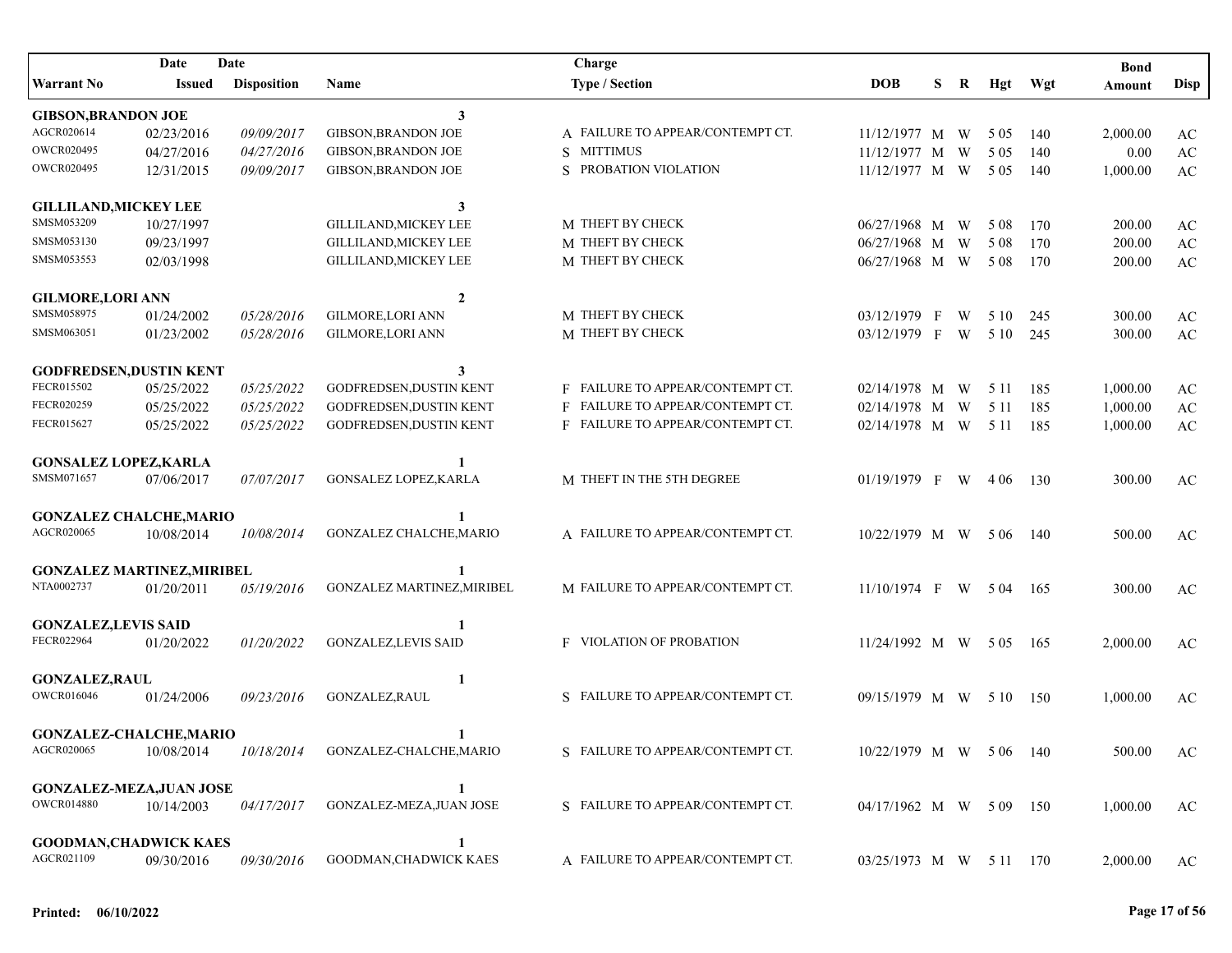|                                 | Date<br>Date |                    |                                 | Charge                           |                        |   |   |          |         | <b>Bond</b> |                        |
|---------------------------------|--------------|--------------------|---------------------------------|----------------------------------|------------------------|---|---|----------|---------|-------------|------------------------|
| Warrant No                      | Issued       | <b>Disposition</b> | Name                            | <b>Type / Section</b>            | <b>DOB</b>             | S | R |          | Hgt Wgt | Amount      | <b>Disp</b>            |
| <b>GOURLEY, WESLEY GRAYDON</b>  |              |                    |                                 |                                  |                        |   |   |          |         |             |                        |
| OWCR015401                      | 08/01/2005   | 05/22/2017         | GOURLEY, WESLEY GRAYDON         | S MITTIMUS                       | 10/06/1983 M W         |   |   | 6 00 130 |         | 0.00        | AC                     |
| <b>GRAGES, RACHEL ANNE</b>      |              |                    | 1                               |                                  |                        |   |   |          |         |             |                        |
| SMSM060322                      | 02/29/2012   | 06/18/2016         | <b>GRAGES, RACHEL ANNE</b>      | FAILURE TO APPEAR/CONTEMPT CT.   | 06/15/1978 F W         |   |   | 5 0 5    | 120     | 300.00      | AC                     |
| <b>GRANTZ, AMANDA LYNN</b>      |              |                    | 3                               |                                  |                        |   |   |          |         |             |                        |
| SMSM054544                      | 11/16/1998   | 04/22/2016         | <b>GRANTZ, AMANDA LYNN</b>      | M THEFT BY CHECK                 | 07/17/1976 F           |   | W | 6 01     | 150     | 200.00      | $\mathbf{A}\mathbf{C}$ |
| SMSM054499                      | 11/16/1996   | 04/22/2016         | GRANTZ, AMANDA LYNN             | M THEFT BY CHECK                 | 07/17/1976 F           |   | W | 6 0 1    | 150     | 200.00      | $\mathbf{A}\mathbf{C}$ |
| SMSM054488                      | 11/16/1998   | 04/22/2016         | GRANTZ, AMANDA LYNN             | M THEFT BY CHECK                 | 07/17/1976 F W         |   |   | 6 0 1    | 150     | 200.00      | $\mathbf{A}\mathbf{C}$ |
| <b>GRAVES, CLIFFORD PATRICK</b> |              |                    | 1                               |                                  |                        |   |   |          |         |             |                        |
| SMSM072459                      | 08/23/2019   | 08/23/2019         | <b>GRAVES, CLIFFORD PATRICK</b> | M FAIL TO APPEAR                 | 06/27/1987 M W         |   |   | 5 0 7    | 130     | 300.00      | AC                     |
| <b>GREEVER, MISSI ANN</b>       |              |                    | 1                               |                                  |                        |   |   |          |         |             |                        |
| SMSM053625                      | 02/24/1998   | 09/21/2016         | <b>GREEVER, MISSI ANN</b>       | M THEFT BY CHECK                 | 01/08/1978 F W 501 115 |   |   |          |         | 200.00      | AC                     |
| <b>GRIBBLE, JEFFERY DEWAYNE</b> |              |                    |                                 |                                  |                        |   |   |          |         |             |                        |
| SMSM057425                      | 12/29/2000   |                    | GRIBBLE, JEFFERY DEWAYNE        | M THEFT BY CHECK                 | 01/13/1970 M W         |   |   | 5 0 9    | 190     | 200.00      | $\mathbf{A}\mathbf{C}$ |
| SMSM057361                      | 12/11/2000   |                    | GRIBBLE, JEFFERY DEWAYNE        | M THEFT BY CHECK                 | 01/13/1970 M W         |   |   | 5 0 9    | 190     | 200.00      | $\mathbf{A}\mathbf{C}$ |
| SMSM057929                      | 05/25/2001   |                    | <b>GRIBBLE, JEFFERY DEWAYNE</b> | M THEFT BY CHECK                 | 01/13/1970 M W         |   |   | 5 0 9    | 190     | 300.00      | $\mathbf{A}\mathbf{C}$ |
| SMSM057545                      | 02/13/2001   |                    | <b>GRIBBLE, JEFFERY DEWAYNE</b> | M THEFT BY CHECK                 | $01/13/1970$ M W       |   |   | 5 0 9    | 190     | 300.00      | $\mathbf{A}\mathbf{C}$ |
| <b>GRIES, RHONDA MARIE</b>      |              |                    | 1                               |                                  |                        |   |   |          |         |             |                        |
| SMSM065373                      | 06/14/2007   | 09/27/2016         | <b>GRIES, RHONDA MARIE</b>      | M SIMPLE ASSAULT                 | 08/27/1963 F W 504     |   |   |          | 176     | 300.00      | AC                     |
| <b>GRIFFEN, SCOTT DONALD</b>    |              |                    | 1                               |                                  |                        |   |   |          |         |             |                        |
| SLSTA0012252                    | 11/12/2010   | 02/27/2017         | <b>GRIFFEN, SCOTT DONALD</b>    | M FAILURE TO APPEAR/CONTEMPT CT. | 12/14/1962 M W         |   |   | 6 0 2    | 280     | 50.00       | AC                     |
| <b>GRIFFIN, DAVID LESLEY</b>    |              |                    | 3                               |                                  |                        |   |   |          |         |             |                        |
| ST000972A                       | 11/01/2000   | 06/23/2016         | <b>GRIFFIN, DAVID LESLEY</b>    | M FAILURE TO APPEAR              | $10/14/1960$ M W       |   |   | 5 0 9    | 190     | 200.00      | $\mathbf{A}\mathbf{C}$ |
| STWE201938                      | 11/01/2000   | 06/23/2016         | <b>GRIFFIN, DAVID LESLEY</b>    | M FAILURE TO APPEAR              | $10/14/1960$ M W       |   |   | 5 0 9    | 190     | 200.00      | $\mathbf{A}\mathbf{C}$ |
| <b>OWCR013057</b>               | 11/01/2000   | 06/23/2016         | <b>GRIFFIN, DAVID LESLEY</b>    | S FAIL TO APPEAR FELONY CHG - 19 | 10/14/1960 M W         |   |   | 5 0 9    | 190     | 2,000.00    | AC                     |
| <b>GRIFFIN, GREGORY SCOTT</b>   |              |                    | 1                               |                                  |                        |   |   |          |         |             |                        |
| OWCR012729                      | 09/01/2000   | 05/22/2017         | <b>GRIFFIN, GREGORY SCOTT</b>   | A MITTIMUS                       | 12/20/1965 M W 510 245 |   |   |          |         | $0.00\,$    | AC                     |
| <b>GRIGGS, LAVONDA VIRGINIA</b> |              |                    | 1                               |                                  |                        |   |   |          |         |             |                        |
| SMSM070891                      | 07/24/2015   | 11/04/2016         | GRIGGS, LAVONDA VIRGINIA        | M FAILURE TO APPEAR/CONTEMPT CT. | 08/28/1989 F B 509 150 |   |   |          |         | 300.00      | AC                     |
| <b>GUEVARA, TOMAS MENDEZ</b>    |              |                    | 4                               |                                  |                        |   |   |          |         |             |                        |
| ST001712                        | 06/05/2003   | 04/25/2017         | <b>GUEVARA, TOMAS MENDEZ</b>    | M FAILURE TO APPEAR/CONTEMPT CT. | $01/11/1971$ M W 505   |   |   |          | 145     | 200.00      | AC                     |
| ST001714                        | 06/05/2003   | 04/25/2017         | <b>GUEVARA, TOMAS MENDEZ</b>    | M FAILURE TO APPEAR/CONTEMPT CT. | 01/11/1971 M W 505 145 |   |   |          |         | 500.00      | $\mathbf{A}\mathbf{C}$ |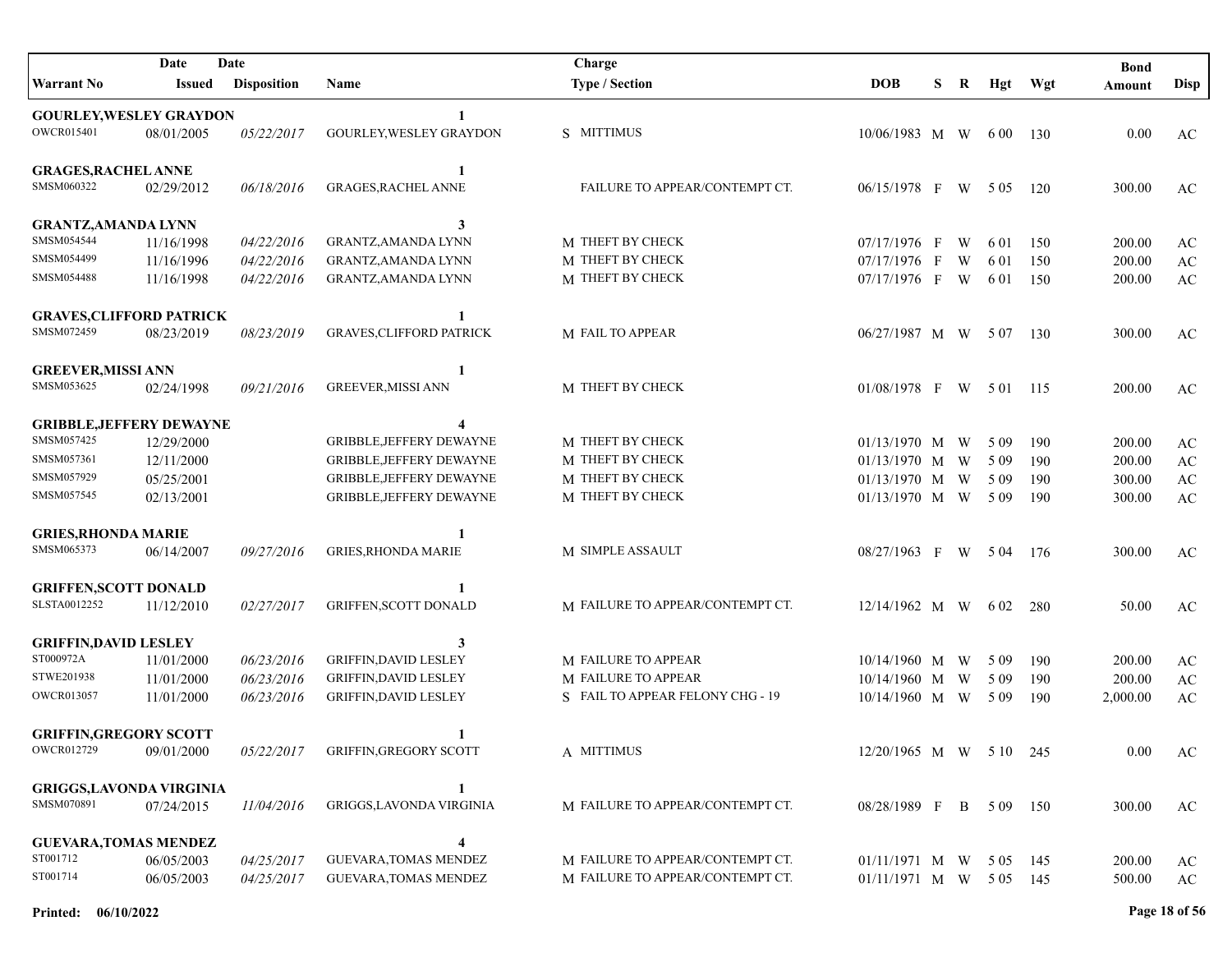| Date<br>Date                                |            |                    |                              | Charge                           |                         |   |   |          |         | <b>Bond</b> |                        |
|---------------------------------------------|------------|--------------------|------------------------------|----------------------------------|-------------------------|---|---|----------|---------|-------------|------------------------|
| <b>Warrant No</b>                           | Issued     | <b>Disposition</b> | <b>Name</b>                  | <b>Type / Section</b>            | <b>DOB</b>              | S | R |          | Hgt Wgt | Amount      | <b>Disp</b>            |
| ST001711                                    | 06/05/2003 | 04/25/2017         | <b>GUEVARA, TOMAS MENDEZ</b> | M FAILURE TO APPEAR/CONTEMPT CT. | 01/11/1971 M W          |   |   | 5 0 5    | -145    | 100.00      | $\mathbf{A}\mathbf{C}$ |
| OWCR014122                                  | 12/02/2002 | 04/25/2017         | <b>GUEVARA, TOMAS MENDEZ</b> | S FAILURE TO APPEAR/CONTEMPT CT. | 01/11/1971 M W          |   |   | 5 0 5    | 145     | 1,000.00    | AC                     |
| <b>GUIFARRO, MIRIAM LIZETH</b>              |            |                    | 1                            |                                  |                         |   |   |          |         |             |                        |
| SMSM063970                                  | 01/05/2006 | 01/05/2006         | GUIFARRO, MIRIAM LIZETH      | M THEFT BY CHECK                 | 04/22/1975 F            |   | W | 5 01 141 |         | 300.00      | AC                     |
| <b>GUINN, LAVANGE RAE</b>                   |            |                    | 1                            |                                  |                         |   |   |          |         |             |                        |
| <b>SRCR014840</b>                           | 08/05/2003 | 08/22/2016         | <b>GUINN, LAVANGE RAE</b>    | S THEFT IN THE 4TH DEGREE        | $02/06/1944$ F          |   | W | 4 10     | - 156   | 1,000.00    | AC                     |
| <b>GUTHRIE, MICHAEL EDWARD</b>              |            |                    | $\mathbf{2}$                 |                                  |                         |   |   |          |         |             |                        |
| SLSTA0000387                                | 02/12/2008 | 06/03/2017         | GUTHRIE, MICHAEL EDWARD      | M FAILURE TO APPEAR/CONTEMPT CT. | 02/11/1977 M W          |   |   | 6 0 0    | 200     | 50.00       | AC                     |
| <b>SLSTA0000388</b>                         | 02/12/2008 | 06/03/2017         | GUTHRIE, MICHAEL EDWARD      | M FAILURE TO APPEAR/CONTEMPT CT. | 02/11/1977 M W          |   |   | 6 0 0    | 200     | 50.00       | $\mathbf{A}\mathbf{C}$ |
| HAKES, STEPHEN MICHAEL                      |            |                    | $\mathbf{2}$                 |                                  |                         |   |   |          |         |             |                        |
| <b>SRCR018841</b>                           | 03/27/2015 | 07/01/2016         | HAKES, STEPHEN MICHAEL       | S FAILURE TO APPEAR/CONTEMPT CT. | 06/30/1967 M W          |   |   | 6 04     | 240     | 1,000.00    | AC                     |
| FECR019945                                  | 02/09/2015 | 07/03/2016         | HAKES, STEPHEN MICHAEL       | <b>F PROBATION VIOLATION</b>     | 06/30/1967 M W          |   |   | 6 04     | 240     | 5,000.00    | $\mathbf{A}\mathbf{C}$ |
|                                             |            |                    |                              |                                  |                         |   |   |          |         |             |                        |
| <b>HALBUR, DAVID JAMES</b>                  |            |                    | 1                            |                                  |                         |   |   |          |         |             |                        |
| <b>SRCR023068</b>                           | 01/28/2021 | 01/31/2021         | HALBUR, DAVID JAMES          | S FAILURE TO APPEAR/CONTEMPT CT. | 01/29/1985 M W 511 158  |   |   |          |         | 500.00      | AC                     |
| HALDEMAN, DYLAN PATRICK                     |            |                    |                              |                                  |                         |   |   |          |         |             |                        |
| SMSM071511                                  | 12/06/2016 | 12/07/2016         | HALDEMAN, DYLAN PATRICK      | M THEFT IN THE 5TH DEGREE        | 10/16/1992 M W 5 11 125 |   |   |          |         | 300.00      | AC                     |
|                                             |            |                    |                              |                                  |                         |   |   |          |         |             |                        |
| HALL MORE, REBECCA LYNN<br>CDCD001852       | 10/17/2009 | 02/19/2018         | HALL MORE, REBECCA LYNN      | M FAILURE TO APPEAR/CONTEMPT CT. | 01/02/1967 F W 506 140  |   |   |          |         | 0.00        | AC                     |
|                                             |            |                    |                              |                                  |                         |   |   |          |         |             |                        |
| HANDSAKER, JAMES ALFRED                     |            |                    |                              |                                  |                         |   |   |          |         |             |                        |
| FECR014502                                  | 11/05/2012 | 03/07/2017         | HANDSAKER, JAMES ALFRED      | F FAILURE TO APPEAR/CONTEMPT CT. | $11/10/1971$ M W 600    |   |   |          | 230     | 500.00      | AC                     |
| HANSEN, PAULETTE RENAE                      |            |                    |                              |                                  |                         |   |   |          |         |             |                        |
| ST009059                                    | 04/19/2011 | 08/23/2016         | HANSEN, PAULETTE RENAE       | M CONTEMPT-FAIL TO PAY FINE/COST | 06/18/1969 F W 502      |   |   |          | 230     | 300.00      | AC                     |
|                                             |            |                    |                              |                                  |                         |   |   |          |         |             |                        |
| <b>HANSON, JEFFREY GEORGE</b><br>SMSM052825 |            |                    | HANSON, JEFFREY GEORGE       | M THEFT BY CHECK                 |                         |   |   |          |         |             |                        |
|                                             | 06/17/1997 | 09/21/2016         |                              |                                  | $03/06/1972$ M W 600    |   |   |          | 300     | 200.00      | AC                     |
| HANSON, MICHAEL DEAN                        |            |                    | 3                            |                                  |                         |   |   |          |         |             |                        |
| SLSTA0033778                                | 08/08/2016 | 08/09/2016         | HANSON, MICHAEL DEAN         | M CHARGE NOT IN LIST SEE REMARKS | 08/03/1963 M W 510      |   |   |          | 165     | 100.00      | AC                     |
| OWCR021056                                  | 05/25/2016 | 05/25/2016         | HANSON, MICHAEL DEAN         | S FAILURE TO APPEAR/CONTEMPT CT. | 08/03/1963 M W          |   |   | 5 10     | 165     | 5,000.00    | $\mathbf{A}\mathbf{C}$ |
| NTA0032496                                  | 12/02/2016 | 12/02/2016         | HANSON, MICHAEL DEAN         | M FAIL TO APPEAR-CITATION        | 08/03/1963 M W 5 10 165 |   |   |          |         | 500.00      | AC                     |
|                                             |            |                    |                              |                                  |                         |   |   |          |         |             |                        |
| <b>HARBERTS, JERRY LEE</b><br>AGCR007914    | 11/08/1995 |                    | 1<br>HARBERTS, JERRY LEE     | S FAILURE TO APPEAR/CONTEMPT CT. | 11/20/1963 M W 508 180  |   |   |          |         | 1,000.00    | AC                     |
|                                             |            |                    |                              |                                  |                         |   |   |          |         |             |                        |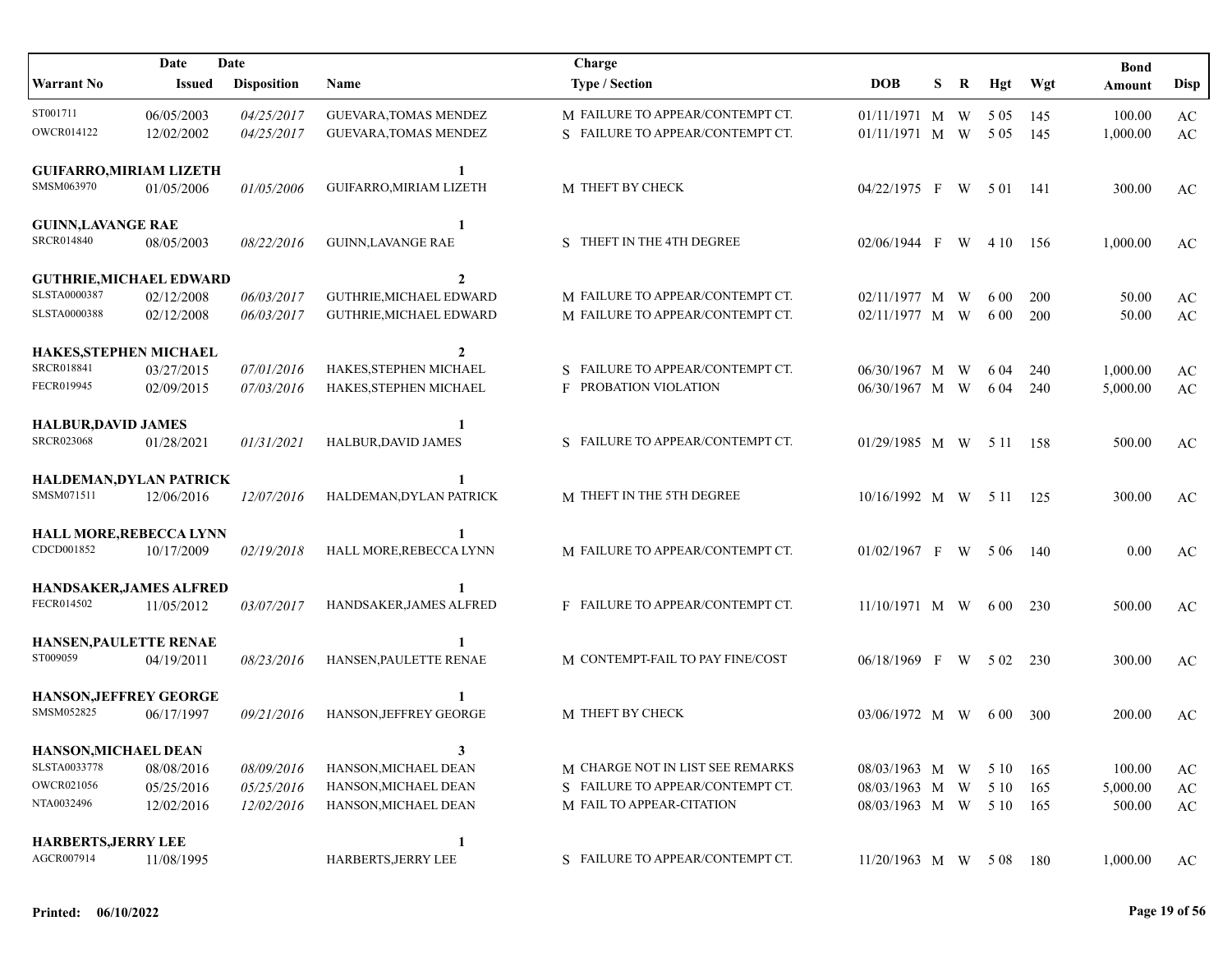|                                                                                                                                                            | Date                                                                                           | Date                                                                                           |                                                                                                                                                                               | Charge                                                                                                                                                                                       |                                                                                                                        |   |                   |                                                                            |            | <b>Bond</b>                                                    |                                                                                                                              |
|------------------------------------------------------------------------------------------------------------------------------------------------------------|------------------------------------------------------------------------------------------------|------------------------------------------------------------------------------------------------|-------------------------------------------------------------------------------------------------------------------------------------------------------------------------------|----------------------------------------------------------------------------------------------------------------------------------------------------------------------------------------------|------------------------------------------------------------------------------------------------------------------------|---|-------------------|----------------------------------------------------------------------------|------------|----------------------------------------------------------------|------------------------------------------------------------------------------------------------------------------------------|
| <b>Warrant No</b>                                                                                                                                          | Issued                                                                                         | <b>Disposition</b>                                                                             | Name                                                                                                                                                                          | <b>Type / Section</b>                                                                                                                                                                        | <b>DOB</b>                                                                                                             | S | R                 |                                                                            | Hgt Wgt    | Amount                                                         | Disp                                                                                                                         |
| <b>HARDEN, CHRISTOPHER MEYER</b><br>APST002015                                                                                                             | 08/15/2001                                                                                     |                                                                                                | HARDEN, CHRISTOPHER MEYER                                                                                                                                                     | M FAILURE TO APPEAR/CONTEMPT CT.                                                                                                                                                             | 03/13/1978 M W 5 05 130                                                                                                |   |                   |                                                                            |            | 50.00                                                          | AC                                                                                                                           |
| <b>HARDING, THOMAS WILLIAM</b><br>OWCR018119                                                                                                               | 03/07/2011                                                                                     | 09/01/2016                                                                                     | 1<br>HARDING, THOMAS WILLIAM                                                                                                                                                  | M MITTIMUS                                                                                                                                                                                   | 10/30/1976 M W                                                                                                         |   |                   | 6 0 3                                                                      | 230        | 0.00                                                           | AC                                                                                                                           |
| HARDISTY, NICHOLAS ARTHUR<br><b>OWCR015126</b>                                                                                                             | 10/31/2004                                                                                     | 05/22/2017                                                                                     | 1<br>HARDISTY, NICHOLAS ARTHUR                                                                                                                                                | S MITTIMUS                                                                                                                                                                                   | 12/19/1979 M W                                                                                                         |   |                   | 6 00                                                                       | - 190      | 0.00                                                           | AC                                                                                                                           |
| <b>HARDWICK, JOHN CALEB PORTER</b><br><b>OWCR018478</b>                                                                                                    | 12/01/2010                                                                                     | 08/26/2020                                                                                     | 1<br>HARDWICK, JOHN CALEB PORTER                                                                                                                                              | S MITTIMUS                                                                                                                                                                                   | 11/10/1990 M W 5 10 165                                                                                                |   |                   |                                                                            |            | 0.00                                                           | AC                                                                                                                           |
| HARDY, ELLIXANDER STEVYN<br>SRCR023894                                                                                                                     | 03/18/2022                                                                                     | 03/18/2022                                                                                     | 1<br>HARDY, ELLIXANDER STEVYN                                                                                                                                                 | S FAILURE TO APPEAR/CONTEMPT CT.                                                                                                                                                             | 11/02/1997 M W 511                                                                                                     |   |                   |                                                                            | <b>200</b> | 1,000.00                                                       | AC                                                                                                                           |
| <b>HARE, MARK OWEN</b><br>SMSM067226                                                                                                                       | 08/04/2009                                                                                     |                                                                                                | 1<br>HARE, MARK OWEN                                                                                                                                                          | M THEFT IN THE 5TH DEGREE                                                                                                                                                                    | 07/27/1967 M W 504                                                                                                     |   |                   |                                                                            | 210        | 300.00                                                         | AC                                                                                                                           |
| <b>HARMS, PRESTON MICHAEL</b><br><b>OWCR022705</b>                                                                                                         | 03/23/2022                                                                                     | 03/23/2022                                                                                     | 1<br>HARMS, PRESTON MICHAEL                                                                                                                                                   | S FAILURE TO APPEAR/CONTEMPT CT.                                                                                                                                                             | 08/10/1998 M W                                                                                                         |   |                   | 6 0 2                                                                      | 230        | 0.00                                                           | AC                                                                                                                           |
| <b>HARPER, RICHARD TRAVIS</b><br>SMSM066856<br>SMSM066245                                                                                                  | 03/09/2009<br>03/10/2009                                                                       | 06/23/2016<br>06/23/2016                                                                       | $\mathbf{2}$<br>HARPER, RICHARD TRAVIS<br>HARPER, RICHARD TRAVIS                                                                                                              | M HARASSMENT<br>M FAILURE TO APPEAR                                                                                                                                                          | 12/15/1977 M W<br>12/15/1977 M W                                                                                       |   |                   | 6 0 2<br>6 02                                                              | 245<br>245 | 300.00<br>300.00                                               | AC<br>$\mathbf{A}\mathbf{C}$                                                                                                 |
| HARRINGTON, TODD ALLAN<br>OWCR012127                                                                                                                       | 03/01/2000                                                                                     | 01/15/2018                                                                                     | HARRINGTON, TODD ALLAN                                                                                                                                                        | S MITTIMUS                                                                                                                                                                                   | $11/05/1971$ M W 5 09                                                                                                  |   |                   |                                                                            | 227        | 0.00                                                           | AC                                                                                                                           |
| <b>HARRIS, DANTE</b><br>SMSM071589                                                                                                                         | 02/22/2017                                                                                     | 02/22/2017                                                                                     | 1<br>HARRIS, DANTE                                                                                                                                                            | M HARASSMENT - 3RD DEGREE                                                                                                                                                                    | 05/25/1977 M B                                                                                                         |   |                   | 5 10                                                                       | 230        | 300.00                                                         | AC                                                                                                                           |
| <b>HARRIS, DWAYNE LEE</b><br>SRCR009679<br>AGCR009565<br>AGCR009564<br>AGCR009564<br>AGCR009565<br>AGCR009828<br>SMSM051137<br><b>HARRIS, JASON DONALD</b> | 03/18/1997<br>03/06/1996<br>03/06/1996<br>03/19/1996<br>03/19/1996<br>03/18/1996<br>01/14/1997 | 11/22/2016<br>11/22/2016<br>11/22/2016<br>11/22/2016<br>11/22/2016<br>11/22/2016<br>11/22/2016 | 7<br>HARRIS, DWAYNE LEE<br>HARRIS, DWAYNE LEE<br>HARRIS, DWAYNE LEE<br>HARRIS, DWAYNE LEE<br>HARRIS, DWAYNE LEE<br>HARRIS, DWAYNE LEE<br>HARRIS, DWAYNE LEE<br>$\overline{2}$ | S FAILURE TO APPEAR/CONTEMPT CT.<br>A VIOLATION OF PROBATION<br>A VIOLATION OF PROBATION<br>A MITTIMUS<br>A MITTIMUS<br>A FAILURE TO APPEAR/CONTEMPT CT.<br>M INTERFERENCE WITH OFFICAL ACTS | 08/19/1968 M<br>08/19/1968 M<br>08/19/1968 M B<br>08/19/1968 M B<br>08/19/1968 M B<br>08/19/1968 M B<br>08/19/1968 M B |   | <sup>B</sup><br>B | 5 0 6<br>5 0 6<br>5 06 172<br>5 06 172<br>5 06 172<br>5 06 172<br>5 06 172 | 172<br>172 | 5,000.00<br>0.00<br>0.00<br>120.00<br>120.00<br>0.00<br>200.00 | AC<br>$\rm AC$<br>$\mathbf{A}\mathbf{C}$<br>$\mathbf{A}\mathbf{C}$<br>$\mathbf{A}\mathbf{C}$<br>$\mathbf{A}\mathbf{C}$<br>AC |
| FECR011917<br>OWCR011026                                                                                                                                   | 10/17/2009<br>10/17/2009                                                                       | 05/22/2017<br>05/22/2017                                                                       | HARRIS, JASON DONALD<br>HARRIS, JASON DONALD                                                                                                                                  | <b>F MITTIMUS</b><br>A MITTIMUS                                                                                                                                                              | 02/28/1974 M W<br>02/28/1974 M W                                                                                       |   |                   | 6 0 3<br>6 03 275                                                          | 275        | 0.00<br>0.00                                                   | AC<br>$\mathbf{A}\mathbf{C}$                                                                                                 |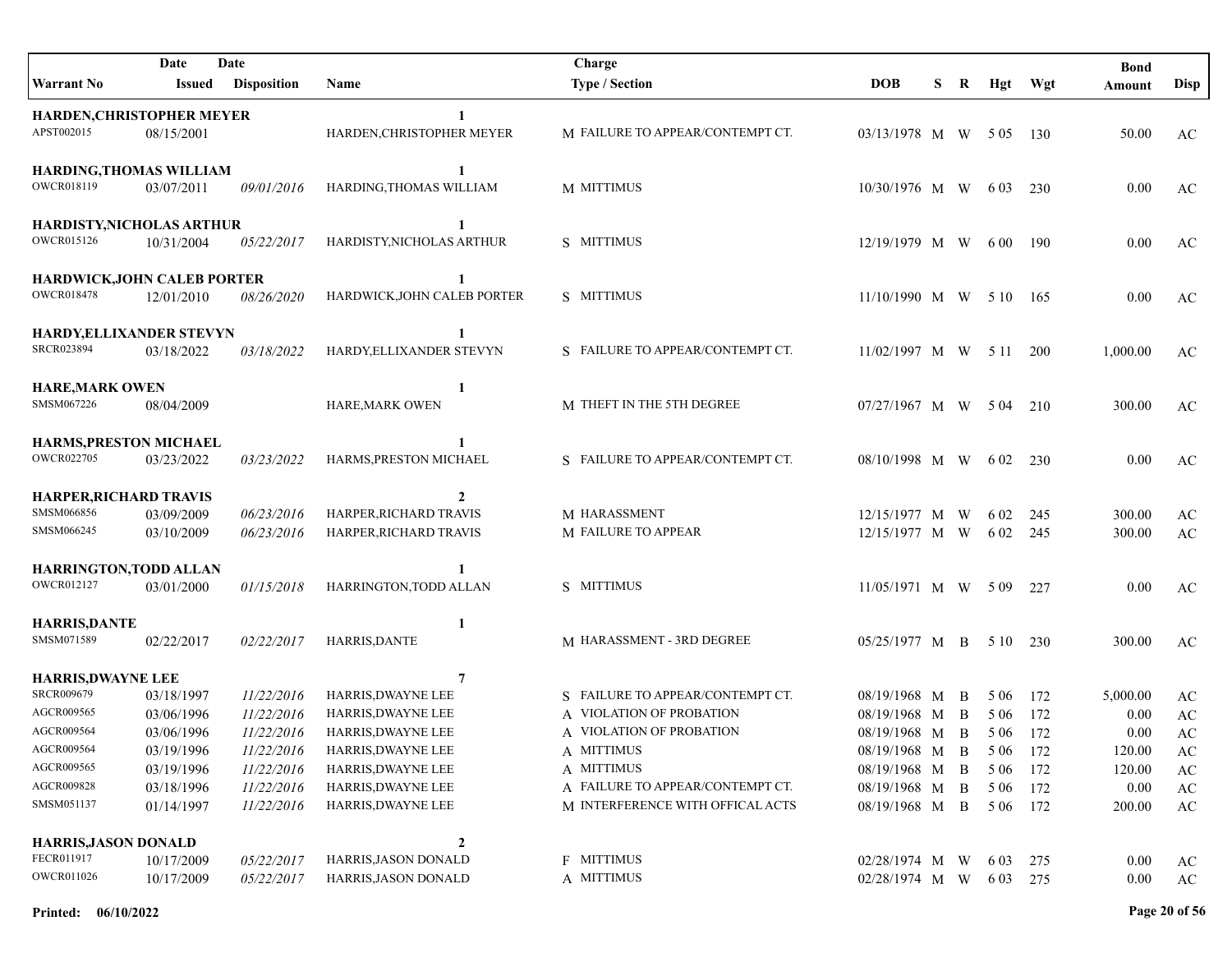| Date<br>Date                             |               |                    | Charge                              |                                  |                           |   |   |       | <b>Bond</b> |          |                        |
|------------------------------------------|---------------|--------------------|-------------------------------------|----------------------------------|---------------------------|---|---|-------|-------------|----------|------------------------|
| <b>Warrant No</b>                        | <b>Issued</b> | <b>Disposition</b> | Name                                | <b>Type / Section</b>            | <b>DOB</b>                | S | R | Hgt   | Wgt         | Amount   | <b>Disp</b>            |
|                                          |               |                    |                                     |                                  |                           |   |   |       |             |          |                        |
| <b>HARRIS, LEXIE MARIE</b><br>SRCR023179 | 07/06/2020    | 07/06/2020         | $\mathbf{1}$<br>HARRIS, LEXIE MARIE | S ELUDING                        | $01/18/1995$ F W 505      |   |   |       | 245         | 1,000.00 | AC                     |
| <b>HARRIS,TERRANCE MERSHEAK</b>          |               |                    | 1                                   |                                  |                           |   |   |       |             |          |                        |
| SRCR021327                               | 03/06/2018    | 03/07/2018         | HARRIS, TERRANCE MERSHEAK           | FAILURE TO APPEAR/CONTEMPT CT.   | 02/24/1993 M B            |   |   | 6 0 1 | 327         | 500.00   | AC                     |
| <b>HARRISON, BILLIE JOHN BEN JR</b>      |               |                    | 1                                   |                                  |                           |   |   |       |             |          |                        |
| AGCR011089                               | 07/09/1998    | 06/23/2016         | HARRISON, BILLIE JOHN BEN JR        | A CONTEMPT OF COURT              | 09/11/1968 M W            |   |   | 5 10  | 165         | 1,000.00 | AC                     |
| <b>HARTMAN, DAVID EUGENE</b>             |               |                    | $\overline{2}$                      |                                  |                           |   |   |       |             |          |                        |
| SRCR021858                               | 04/16/2018    | 04/17/2018         | HARTMAN, DAVID EUGENE               | S VIOLATION OF PROBATION         | 10/26/1977 M              |   | W | 5 0 9 | 165         | 500.00   | $\mathbf{A}\mathbf{C}$ |
| <b>SRCR021983</b>                        | 01/07/2022    | 01/07/2022         | HARTMAN, DAVID EUGENE               | S FAILURE TO APPEAR/CONTEMPT CT. | 10/26/1977 M              |   | W | 509   | 165         | 1,000.00 | AC                     |
| HARTMAN, MITCHELL ALAN                   |               |                    | $\overline{2}$                      |                                  |                           |   |   |       |             |          |                        |
| SMSM062489                               | 07/02/2004    | 11/20/2016         | HARTMAN, MITCHELL ALAN              | M INTERFERENCE/NO INJURY         | 12/10/1985 M W            |   |   | 5 0 8 | 190         | 400.00   | $\mathbf{A}\mathbf{C}$ |
| SMSM062490                               | 07/02/2004    | 11/20/2016         | HARTMAN, MITCHELL ALAN              | M POSSESS ALCOHOL UNDER AGE      | 12/10/1985 M W            |   |   | 5 0 8 | 190         | 200.00   | $\mathbf{A}\mathbf{C}$ |
| HARTMAN, PAMELA ELAINE                   |               |                    | 1                                   |                                  |                           |   |   |       |             |          |                        |
| SMSM057562                               | 02/23/2001    | 10/21/2016         | HARTMAN, PAMELA ELAINE              | M THEFT BY CHECK                 | 06/17/1954 F W            |   |   | 5 0 7 | - 160       | 200.00   | AC                     |
| <b>HAUSER, MARK WILLIAM</b>              |               |                    | $\mathbf{2}$                        |                                  |                           |   |   |       |             |          |                        |
| SMSM053095                               | 09/13/1999    |                    | HAUSER, MARK WILLIAM                | M THEFT IN THE 5TH DEGREE        | 11/12/1963 M              |   | W | 5 1 1 | 150         | 200.00   | AC                     |
| SMSM053033                               | 08/12/1997    |                    | HAUSER, MARK WILLIAM                | M THEFT BY CHECK                 | 11/12/1963 M W            |   |   | 5 1 1 | 150         | 200.00   | $\mathbf{A}\mathbf{C}$ |
| <b>HEALEY, JACK A DEAN</b>               |               |                    | 6                                   |                                  |                           |   |   |       |             |          |                        |
| SMSM055046                               | 05/26/1999    | 04/13/2017         | HEALEY, JACK A DEAN                 | M THEFT BY CHECK                 | $02/06/1967$ M            |   | W | 5 0 8 | 185         | 200.00   | AC                     |
| SMSM055023                               | 05/14/1999    | 04/13/2017         | HEALEY, JACK A DEAN                 | M THEFT BY CHECK                 | 02/06/1967 M              |   | W | 5 0 8 | 185         | 200.00   | $\mathbf{A}\mathbf{C}$ |
| SMSM055838                               | 12/23/1999    | 10/21/2016         | <b>HEALEY, JACK A DEAN</b>          | M THEFT BY CHECK                 | 02/06/1967 M              |   | W | 5 0 8 | 185         | 200.00   | $\mathbf{A}\mathbf{C}$ |
| SMSM056169                               | 03/22/2000    | 04/13/2017         | <b>HEALEY, JACK A DEAN</b>          | M THEFT BY CHECK                 | 02/06/1967 M              |   | W | 5 0 8 | 185         | 200.00   | $\mathbf{A}\mathbf{C}$ |
| SMSM055507                               | 09/03/1999    | 04/13/2017         | HEALEY, JACK A DEAN                 | M THEFT BY CHECK                 | $02/06/1967$ M            |   | W | 5 0 8 | 185         | 200.00   | $\mathbf{A}\mathbf{C}$ |
| SMSM055095                               | 06/07/1999    | 04/13/2017         | <b>HEALEY, JACK A DEAN</b>          | M THEFT BY CHECK                 | 02/06/1967 M W            |   |   | 5 0 8 | 185         | 200.00   | AC                     |
| <b>HEARITY, PATRICK SEAN</b>             |               |                    | 1                                   |                                  |                           |   |   |       |             |          |                        |
| <b>OWCR016957</b>                        | 09/24/2008    | 05/17/2017         | HEARITY, PATRICK SEAN               | A MITTIMUS                       | 06/12/1985 M W            |   |   | 5 0 7 | 240         | 0.00     | AC                     |
| <b>HEINRICHS, CRAYTON EUGENE</b>         |               |                    | 1                                   |                                  |                           |   |   |       |             |          |                        |
| NTA0045676                               | 02/20/2020    | 02/20/2020         | HEINRICHS, CRAYTON EUGENE           | M FAILURE TO APPEAR/CONTEMPT CT. | $02/13/1979$ M W 5 10 215 |   |   |       |             | 300.00   | AC                     |
| <b>HENDERSON, JEFFREY BRETT</b>          |               |                    | 1                                   |                                  |                           |   |   |       |             |          |                        |
| <b>SRCR020181</b>                        | 10/14/2014    | 08/25/2016         | HENDERSON, JEFFREY BRETT            | M CONTEMPT-DISOBEY TRIBUNAL CRT  | 05/16/1986 M W 508        |   |   |       | <b>200</b>  | 300.00   | AC                     |
| <b>HENDRIX, VALERIE NICOLE</b>           |               |                    | $\mathbf{3}$                        |                                  |                           |   |   |       |             |          |                        |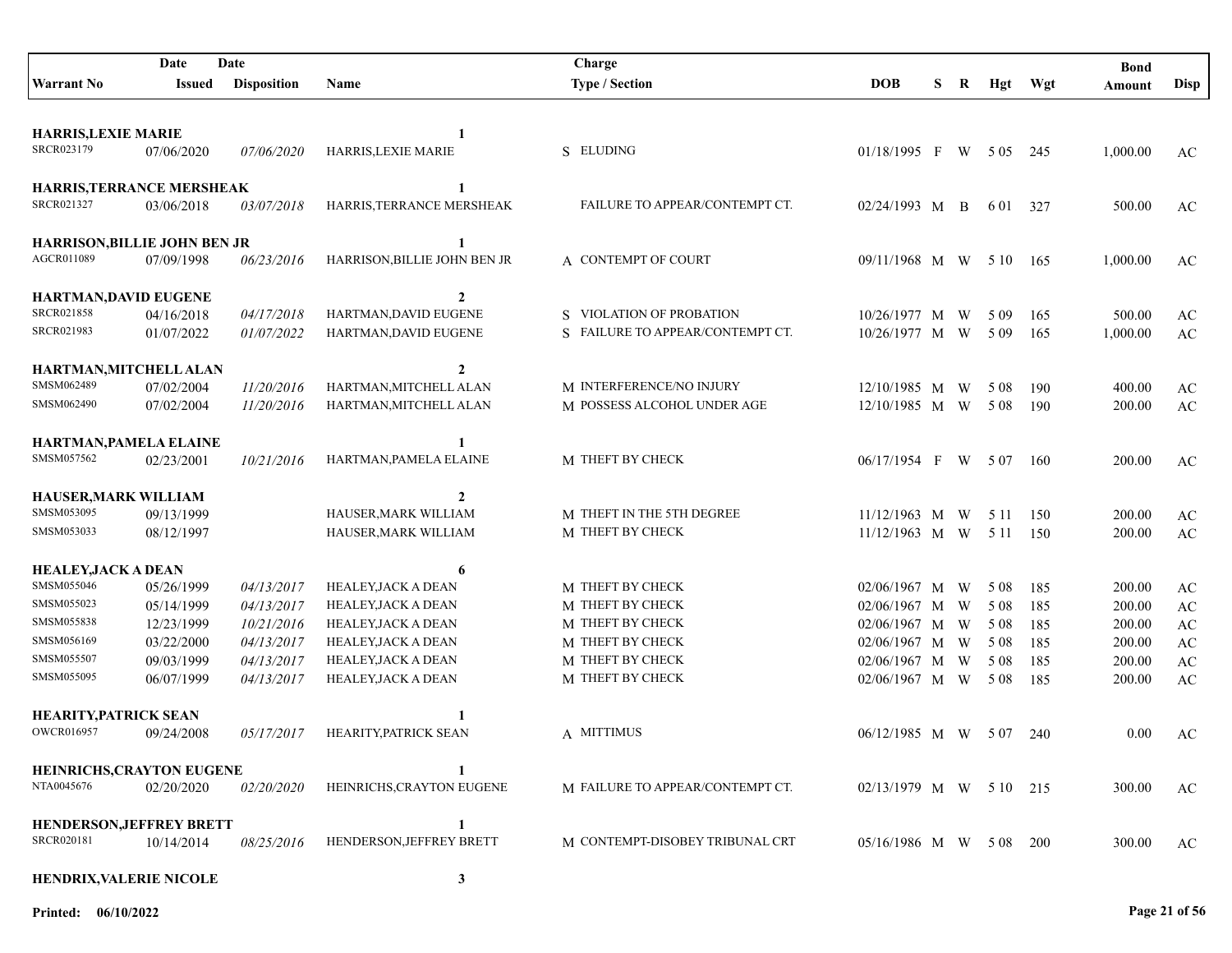|                              | Date          | Date               |                          | Charge                           |                        |   |    |       |       | <b>Bond</b> |                        |
|------------------------------|---------------|--------------------|--------------------------|----------------------------------|------------------------|---|----|-------|-------|-------------|------------------------|
| <b>Warrant No</b>            | <b>Issued</b> | <b>Disposition</b> | Name                     | <b>Type / Section</b>            | <b>DOB</b>             | S | R  | Hgt   | Wgt   | Amount      | <b>Disp</b>            |
| ST013413                     | 06/22/2005    | 02/20/2018         | HENDRIX, VALERIE NICOLE  | M FAILURE TO APPEAR/CONTEMPT CT. | 07/09/1976 F           |   | W  | 5 0 5 | 145   | 300.00      | AC                     |
| SMSM062802                   | 06/22/2005    | 02/20/2018         | HENDRIX, VALERIE NICOLE  | M FAILURE TO APPEAR/CONTEMPT CT. | 07/09/1976 F           |   | W  | 5 0 5 | 145   | 300.00      | $\mathbf{A}\mathbf{C}$ |
| AGCR015422                   | 05/24/2005    | 02/20/2018         | HENDRIX, VALERIE NICOLE  | A FAILURE TO APPEAR/CONTEMPT CT. | 07/09/1976 F           |   | W. | 5 0 5 | 145   | 2,000.00    | $\mathbf{A}\mathbf{C}$ |
| <b>HENRICH, JARED ROBERT</b> |               |                    | -1                       |                                  |                        |   |    |       |       |             |                        |
| SMSM057414                   | 12/29/2000    | 06/23/2016         | HENRICH, JARED ROBERT    | M THEFT BY CHECK                 | 03/09/1980 M W 510     |   |    |       | 210   | 200.00      | AC                     |
| <b>HERKE, PATRICE RENEE</b>  |               |                    |                          |                                  |                        |   |    |       |       |             |                        |
| AGCR020730                   | 09/18/2015    | 01/28/2017         | HERKE, PATRICE RENEE     | A FAILURE TO APPEAR/CONTEMPT CT. | $05/26/1967$ F W       |   |    | 5 04  | - 180 | 1,000.00    | AC                     |
| HERMAN, ERNEST CARL          |               |                    | $\blacksquare$           |                                  |                        |   |    |       |       |             |                        |
| SMSM051528                   | 03/07/1997    | 07/14/2017         | HERMAN, ERNEST CARL      | M MITTIMUS                       | 03/15/1963 M W         |   |    | 5 0 9 | 210   | 227.07      | AC                     |
| HERMANN, BREA ANNA           |               |                    | -1                       |                                  |                        |   |    |       |       |             |                        |
| SRCR015814                   | 05/20/2014    | 05/20/2014         | HERMANN, BREA ANNA       | S FAILURE TO APPEAR/CONTEMPT CT. | 02/04/1984 F           |   | W  | 5 0 7 | 140   | 1,000.00    | AC                     |
| HERNANDEZ RANGEL, UZZIEL     |               |                    | -1                       |                                  |                        |   |    |       |       |             |                        |
| <b>OWCR023058</b>            | 06/12/2020    | 06/12/2020         | HERNANDEZ RANGEL, UZZIEL | S FAILURE TO APPEAR/CONTEMPT CT. | $03/10/1984$ M W 5 10  |   |    |       | 150   | 1,000.00    | AC                     |
| HERNANDEZ, JASON MICHAEL     |               |                    | -1                       |                                  |                        |   |    |       |       |             |                        |
| SMSM062273                   | 05/14/2004    |                    | HERNANDEZ, JASON MICHAEL | M THEFT BY CHECK                 | 02/16/1981 M W         |   |    | 5 0 9 | 300   | 300.00      | AC                     |
| <b>HERRICK, JAMES LONNIE</b> |               |                    | -1                       |                                  |                        |   |    |       |       |             |                        |
| OWCR011337                   | 04/01/1999    | 06/25/2016         | HERRICK, JAMES LONNIE    | A MITTIMUS                       | 12/24/1949 M W         |   |    | 5 0 7 | 160   | 0.00        | AC                     |
| HERSOM, FREDRICK LLOMIS      |               |                    | 5                        |                                  |                        |   |    |       |       |             |                        |
| SMSM056939                   | 08/16/2000    |                    | HERSOM, FREDRICK LLOMIS  | M THEFT BY CHECK                 | 05/10/1951 M W         |   |    | 5 0 9 | 190   | 200.00      | AC                     |
| SMSM056866                   | 08/01/2000    |                    | HERSOM, FREDRICK LLOMIS  | M THEFT BY CHECK                 | 05/10/1951 M W         |   |    | 5 0 9 | 190   | 325.00      | $\mathbf{A}\mathbf{C}$ |
| SMSM056867                   | 08/01/2000    |                    | HERSOM, FREDRICK LLOMIS  | M THEFT BY CHECK                 | 05/10/1951 M W         |   |    | 5 0 9 | 190   | 325.00      | $\mathbf{A}\mathbf{C}$ |
| SMSM056793                   | 07/19/2000    |                    | HERSOM, FREDRICK LLOMIS  | M THEFT BY CHECK                 | 05/10/1951 M W         |   |    | 5 0 9 | 190   | 200.00      | $\mathbf{A}\mathbf{C}$ |
| SMSM057065                   | 09/15/2000    |                    | HERSOM,FREDRICK LLOMIS   | M THEFT BY CHECK                 | 05/10/1951 M W         |   |    | 5 0 9 | 190   | 200.00      | AC                     |
| HERWIG, MICHAEL BRADLEY      |               |                    |                          |                                  |                        |   |    |       |       |             |                        |
| <b>SRCR022208</b>            | 03/23/2022    | 03/23/2022         | HERWIG.MICHAEL BRADLEY   | S FAILURE TO APPEAR/CONTEMPT CT. | 10/11/1998 M W 511     |   |    |       | 185   | 0.00        | AC                     |
| HIGHT, RODNEY ALAN           |               |                    | 1                        |                                  |                        |   |    |       |       |             |                        |
| FECR010661                   | 10/30/1997    | 07/26/2016         | HIGHT, RODNEY ALAN       | F MITTIMUS                       | 09/05/1974 M W 602 160 |   |    |       |       | 890.90      | AC                     |
| <b>HILL, NATHAN PAUL</b>     |               |                    | 1                        |                                  |                        |   |    |       |       |             |                        |
| SMSM052120                   | 09/19/1996    |                    | HILL, NATHAN PAUL        | M THEFT BY CHECK                 | 10/11/1972 M W 601 350 |   |    |       |       | 200.00      | AC                     |
| <b>HIRDLER, DANNY LEE</b>    |               |                    | 3                        |                                  |                        |   |    |       |       |             |                        |
| SMSM057713                   | 03/29/2001    | 10/21/2016         | HIRDLER, DANNY LEE       | M THEFT BY CHECK                 | 10/23/1959 M W 508 180 |   |    |       |       | 200.00      | AC                     |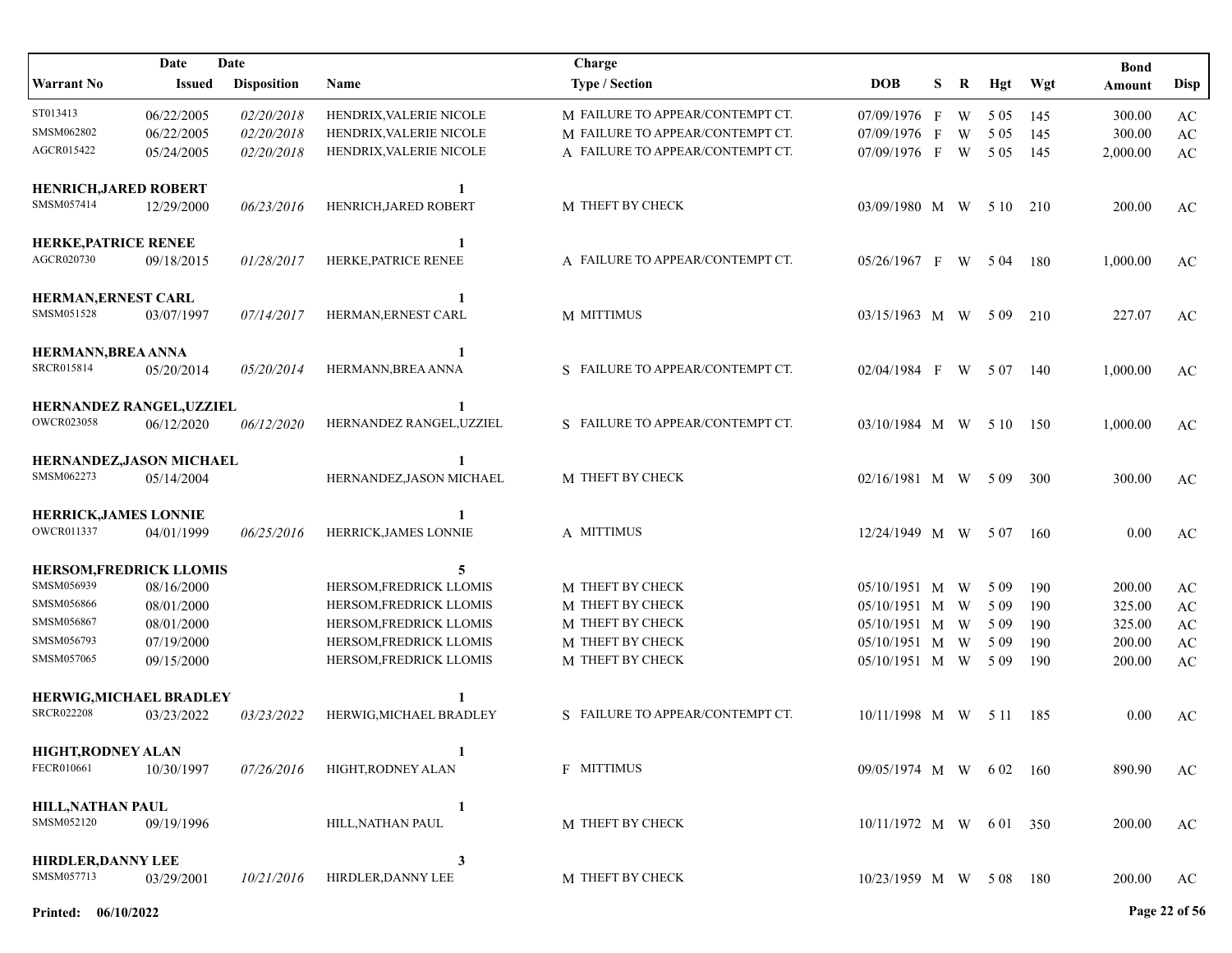| Date<br>Date                              |                          |                          | Charge                                         |                                                                      |                                            |   |   |               | <b>Bond</b> |                    |                        |
|-------------------------------------------|--------------------------|--------------------------|------------------------------------------------|----------------------------------------------------------------------|--------------------------------------------|---|---|---------------|-------------|--------------------|------------------------|
| <b>Warrant No</b>                         | <b>Issued</b>            | <b>Disposition</b>       | Name                                           | <b>Type / Section</b>                                                | <b>DOB</b>                                 | S | R | Hgt           | Wgt         | Amount             | <b>Disp</b>            |
| SMSM057709                                | 03/29/2001               | 10/21/2016               | HIRDLER, DANNY LEE                             | M THEFT BY CHECK                                                     | 10/23/1959 M W                             |   |   | 5 0 8         | 180         | 200.00             | $\mathbf{A}\mathbf{C}$ |
| SMSM057714                                | 03/29/2001               | 10/21/2016               | HIRDLER, DANNY LEE                             | M THEFT BY CHECK                                                     | 10/23/1959 M W                             |   |   | 5 0 8         | 180         | 200.00             | AC                     |
| HIRSBRUNNER, JENNIFER ANN<br>FECR012631   | 08/06/2001               | 12/13/2016               | 1<br>HIRSBRUNNER, JENNIFER ANN                 | <b>F</b> PROBATION VIOLATION                                         | 08/19/1971 F                               |   |   | W 505         | 280         | 1,500.00           | AC                     |
|                                           |                          |                          |                                                |                                                                      |                                            |   |   |               |             |                    |                        |
| <b>HITER, LARRY JUNIOR</b><br>SMSM052006  | 09/05/2017               | <i>09/05/2017</i>        | HITER, LARRY JUNIOR                            | M FAILURE TO APPEAR/CONTEMPT CT.                                     | 09/27/1960 M W                             |   |   | 6 0 3         | 190         | 300.00             | AC                     |
| <b>HOBBS,LAWRENCE ALLEN</b><br>29062      | 01/29/2003               | 09/07/2016               | 1<br>HOBBS, LAWRENCE ALLEN                     | M THEFT BY CHECK                                                     | $10/26/1956$ M W 5 11                      |   |   |               | 200         | 300.00             | AC                     |
| HOFFMAN, KENNETH JOHN                     |                          |                          | 1                                              |                                                                      |                                            |   |   |               |             |                    |                        |
| SMSM051904                                | 07/19/1996               |                          | HOFFMAN, KENNETH JOHN                          | M THEFT BY CHECK                                                     | 01/09/1967 M W                             |   |   | 5 0 5         | 155         | 200.00             | AC                     |
| HOLIFIELD, DIMITRI EMMANUEL<br>AGCR009075 | 10/13/1995               | 08/24/2016               | 1<br>HOLIFIELD, DIMITRI EMMANUEL               | A MITTIMUS                                                           | 01/14/1976 M                               |   | B | 6 0 0         | 320         | 1,372.52           | AC                     |
| <b>HOLMICH, MICHAEL WALTER</b>            |                          |                          | $\overline{2}$                                 |                                                                      |                                            |   |   |               |             |                    |                        |
| SMSM053471                                | 01/12/1998               |                          | HOLMICH, MICHAEL WALTER                        | M THEFT BY CHECK                                                     | 01/08/1969 M                               |   | W | 6 0 1         | 200         | 300.00             | AC                     |
| SMSM053298                                | 11/14/1997               |                          | HOLMICH, MICHAEL WALTER                        | M THEFT BY CHECK                                                     | 01/08/1969 M W                             |   |   | 6 0 1         | 200         | 200.00             | AC                     |
|                                           |                          |                          |                                                |                                                                      |                                            |   |   |               |             |                    |                        |
| <b>HOLT, TIFFANY LYNN</b><br>SMSM054244   | 09/01/1998               | 09/01/1998               | 1<br>HOLT, TIFFANY LYNN                        | M THEFT BY CHECK                                                     | $10/10/1978$ F W                           |   |   | 5 0 7         | 170         | 200.00             | AC                     |
| <b>HOPKINS, BARRON MARIO JR</b>           |                          |                          |                                                |                                                                      |                                            |   |   |               |             |                    |                        |
| SMSM068321                                | 12/18/2012               | 04/24/2017               | HOPKINS, BARRON MARIO JR                       | M FAILURE TO APPEAR/CONTEMPT CT.                                     | 11/29/1982 M B                             |   |   | 6 0 3         | 240         | 300.00             | AC                     |
|                                           |                          |                          |                                                |                                                                      |                                            |   |   |               |             |                    |                        |
| HOUTSMA, ANDREW JAMES<br>STA0049001       |                          |                          | 3                                              |                                                                      |                                            |   |   |               |             |                    |                        |
| STA0049000                                | 10/15/2021<br>10/15/2021 | 10/15/2021<br>10/15/2021 | HOUTSMA, ANDREW JAMES<br>HOUTSMA, ANDREW JAMES | M FAILURE TO APPEAR/CONTEMPT CT.<br>M FAILURE TO APPEAR/CONTEMPT CT. | 06/01/1988 M<br>06/01/1988 M               |   | W | 6 0 0         | 170<br>170  | 300.00             | AC                     |
| NTA0049002                                | 10/15/2021               | 10/15/2021               | HOUTSMA, ANDREW JAMES                          | M FAILURE TO APPEAR/CONTEMPT CT.                                     | 06/01/1988 M W                             |   | W | 6 00<br>6 0 0 | 170         | 300.00<br>300.00   | AC<br>AC               |
|                                           |                          |                          |                                                |                                                                      |                                            |   |   |               |             |                    |                        |
| HOWARD, JAMARCUS TREMAIN                  |                          |                          | $\mathbf{2}$                                   |                                                                      |                                            |   |   |               |             |                    |                        |
| <b>OWCR020697</b>                         | 07/16/2015               | 12/13/2016               | HOWARD, JAMARCUS TREMAIN                       | S FAILURE TO APPEAR/CONTEMPT CT.                                     | 09/15/1975 M B                             |   |   | 5 1 1         | 190         | 2,000.00           | AC                     |
| STA0029343                                | 03/21/2016               | 12/13/2016               | HOWARD, JAMARCUS TREMAIN                       | M FAILURE TO APPEAR/CONTEMPT CT.                                     | 09/15/1975 M B 5 11 190                    |   |   |               |             | 300.00             | AC                     |
|                                           |                          |                          |                                                |                                                                      |                                            |   |   |               |             |                    |                        |
| HOWARD, SHANNON BRYON<br>SMSM061399       |                          |                          | $\overline{2}$<br>HOWARD, SHANNON BRYON        | M FAILURE TO APPEAR/CONTEMPT CT.                                     |                                            |   |   |               |             |                    |                        |
| SRCR014782                                | 05/28/2004<br>08/27/2003 | 04/25/2017<br>04/25/2017 | HOWARD, SHANNON BRYON                          | S FAILURE TO APPEAR/CONTEMPT CT.                                     | 05/02/1976 M W 509<br>$05/02/1976$ M W 509 |   |   |               | 195<br>195  | 300.00<br>1,000.00 | AC                     |
|                                           |                          |                          |                                                |                                                                      |                                            |   |   |               |             |                    | AC                     |
| <b>HOWELL, JEFFREY PAUL</b>               |                          |                          | 1                                              |                                                                      |                                            |   |   |               |             |                    |                        |
| <b>SRCR013078</b>                         | 10/23/2000               | 05/16/2017               | HOWELL, JEFFREY PAUL                           | S MITTIMUS                                                           | 10/01/1956 M W 506 175                     |   |   |               |             | $0.00\,$           | AC                     |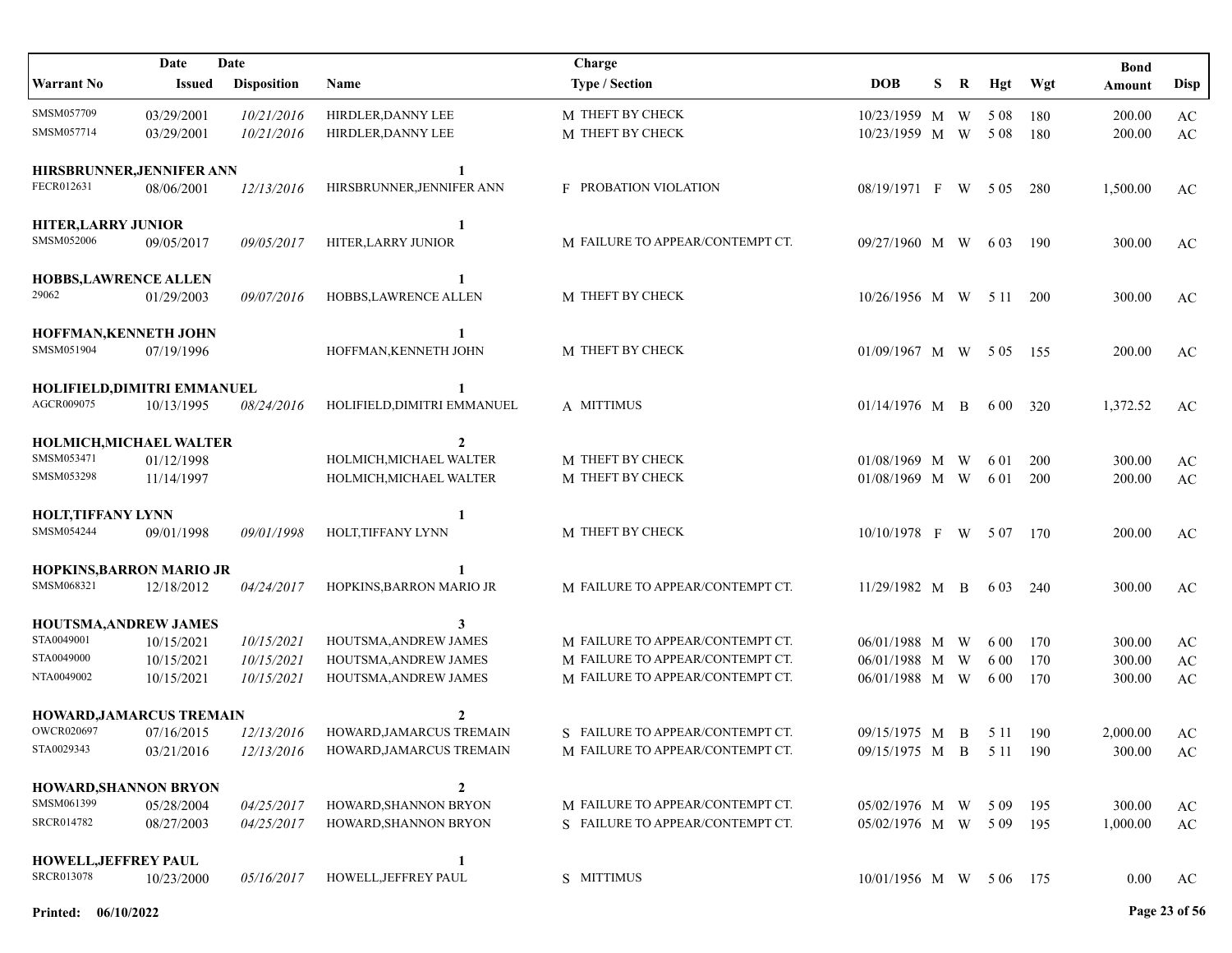| Date<br>Date                    |            |                    |                               | Charge                           |                        |    |   |         |       | <b>Bond</b> |                        |
|---------------------------------|------------|--------------------|-------------------------------|----------------------------------|------------------------|----|---|---------|-------|-------------|------------------------|
| <b>Warrant No</b>               | Issued     | <b>Disposition</b> | Name                          | <b>Type / Section</b>            | <b>DOB</b>             | S. | R | Hgt     | Wgt   | Amount      | <b>Disp</b>            |
|                                 |            |                    |                               |                                  |                        |    |   |         |       |             |                        |
| <b>HUBBS, FRANK ANTHONY</b>     |            |                    | $\mathbf{2}$                  |                                  |                        |    |   |         |       |             |                        |
| SMSM062238                      | 05/05/2004 |                    | HUBBS, FRANK ANTHONY          | M THEFT BY CHECK                 | 10/05/1972 M W         |    |   | 5 1 1   | 140   | 300.00      | AC                     |
| SMSM062244                      | 05/11/2004 |                    | HUBBS, FRANK ANTHONY          | M THEFT BY CHECK                 | 10/05/1972 M W         |    |   | 5 1 1   | 140   | 300.00      | $\mathbf{A}\mathbf{C}$ |
| HUGGLER, GREGORY MICHAEL        |            |                    | $\mathbf{1}$                  |                                  |                        |    |   |         |       |             |                        |
| OWCR017375                      | 10/17/2008 | 05/17/2017         | HUGGLER, GREGORY MICHAEL      | S MITTIMUS                       | 09/05/1980 M W         |    |   | 6 0 1   | 230   | 0.00        | AC                     |
| <b>HUGHES, ANTHONY BANCROFT</b> |            |                    | $\overline{2}$                |                                  |                        |    |   |         |       |             |                        |
| SRCR008162                      | 09/14/1994 | 05/22/2017         | HUGHES, ANTHONY BANCROFT      | S PROBATION VIOLATION            | 02/11/1971 M           |    | W | 6 0 1   | 200   | 650.00      | AC                     |
| SRCR008162                      | 03/07/1994 | 05/22/2017         | HUGHES, ANTHONY BANCROFT      | S MITTIMUS                       | 02/11/1971 M W         |    |   | 6 0 1   | 200   | 95.00       | $\mathbf{A}\mathbf{C}$ |
| <b>HUNT, TROY JOSEPH</b>        |            |                    | 1                             |                                  |                        |    |   |         |       |             |                        |
| AGCR022440                      | 04/12/2019 | 04/12/2019         | HUNT, TROY JOSEPH             | A FAILURE TO APPEAR/CONTEMPT CT. | 01/24/1989 M W         |    |   | 6 0 1   | 170   | 2,000.00    | AC                     |
| <b>HUNTLEY, STEVEN TROY</b>     |            |                    | 1                             |                                  |                        |    |   |         |       |             |                        |
| SMSM063374                      | 11/02/2005 | 03/07/2017         | HUNTLEY, STEVEN TROY          | M FAILURE TO APPEAR/CONTEMPT CT. | 05/18/1981 M W         |    |   | 6 0 1   | 285   | 300.00      | AC                     |
| <b>HURD,DONALD WALLACE</b>      |            |                    | 1                             |                                  |                        |    |   |         |       |             |                        |
| FECR020609                      | 03/18/2016 | 07/24/2017         | HURD, DONALD WALLACE          | F FAILURE TO APPEAR/CONTEMPT CT. | 03/29/1939 M W 511     |    |   |         | 190   | 5,000.00    | AC                     |
| <b>HYSER, ELIZABETH ANN</b>     |            |                    | 2                             |                                  |                        |    |   |         |       |             |                        |
| SMSM062887                      | 09/21/2004 |                    | HYSER, ELIZABETH ANN          | M THEFT BY CHECK                 | 01/30/1964 F           |    | W | 5 0 1   | 180   | 300.00      | AC                     |
| SMSM062886                      | 09/21/2004 |                    | HYSER, ELIZABETH ANN          | M THEFT BY CHECK                 | 01/30/1964 F           |    | W | 5 0 1   | 180   | 300.00      | $\mathbf{A}\mathbf{C}$ |
| <b>INGLETT, JESSICA LYNN</b>    |            |                    |                               |                                  |                        |    |   |         |       |             |                        |
| OWCR014734                      | 11/01/2004 | 09/30/2016         | INGLETT, JESSICA LYNN         | S MITTIMUS                       | 03/07/1982 F           |    |   | W 506   | - 115 | 0.00        | AC                     |
| <b>ISENHOUR, JOHN JEFFREY</b>   |            |                    | $\mathbf{2}$                  |                                  |                        |    |   |         |       |             |                        |
| SMSM057639                      | 03/13/2001 | 06/23/2016         | <b>ISENHOUR, JOHN JEFFREY</b> | M THEFT BY CHECK                 | 09/25/1977 M           |    | W | 6 0 2   | 230   | 300.00      | AC                     |
| SMSM057549                      | 02/14/2001 | 06/23/2016         | <b>ISENHOUR, JOHN JEFFREY</b> | M THEFT BY CHECK                 | 09/25/1977 M W         |    |   | 6 0 2   | 230   | 200.00      | AC                     |
| <b>JAMES,DUSTIN LEE</b>         |            |                    | $\mathbf{2}$                  |                                  |                        |    |   |         |       |             |                        |
| SLSMSM066474                    | 10/06/2008 | 11/21/2016         | <b>JAMES,DUSTIN LEE</b>       | M FAILURE TO APPEAR/CONTEMPT CT. | 08/14/1986 M W         |    |   | - 5 0 8 | 155   | 300.00      | AC                     |
| OWCR017125                      | 12/11/2009 | 11/21/2016         | JAMES, DUSTIN LEE             | S FAILURE TO APPEAR/CONTEMPT CT. | 08/14/1986 M W         |    |   | 5 0 8   | 155   | 1,000.00    | $\mathbf{A}\mathbf{C}$ |
| <b>JANDREAU, JEROME DAVID</b>   |            |                    | 3                             |                                  |                        |    |   |         |       |             |                        |
| SMSM052613                      | 11/26/1998 | 12/25/2016         | JANDREAU, JEROME DAVID        | M MITTIMUS                       | 04/13/1978 M I         |    |   | 5 10    | 200   | 120.00      | AC                     |
| AGCR010567                      | 01/15/1998 | 12/25/2016         | JANDREAU, JEROME DAVID        | A MITTIMUS                       | 04/13/1978 M I         |    |   | 5 10    | 200   | 95.00       | $\mathbf{A}\mathbf{C}$ |
| SMSM052614                      | 11/26/1998 | 12/25/2016         | JANDREAU, JEROME DAVID        | M MITTIMUS                       | 04/13/1978 M I         |    |   | 5 1 0   | 200   | 0.00        | $\mathbf{A}\mathbf{C}$ |
| <b>JANISCH, TODD VERLYN</b>     |            |                    | 1                             |                                  |                        |    |   |         |       |             |                        |
| SMSM056604                      | 10/17/2009 | 10/17/2009         | <b>JANISCH, TODD VERLYN</b>   | M MITTIMUS                       | 09/02/1969 M W 507 230 |    |   |         |       | 0.00        | AC                     |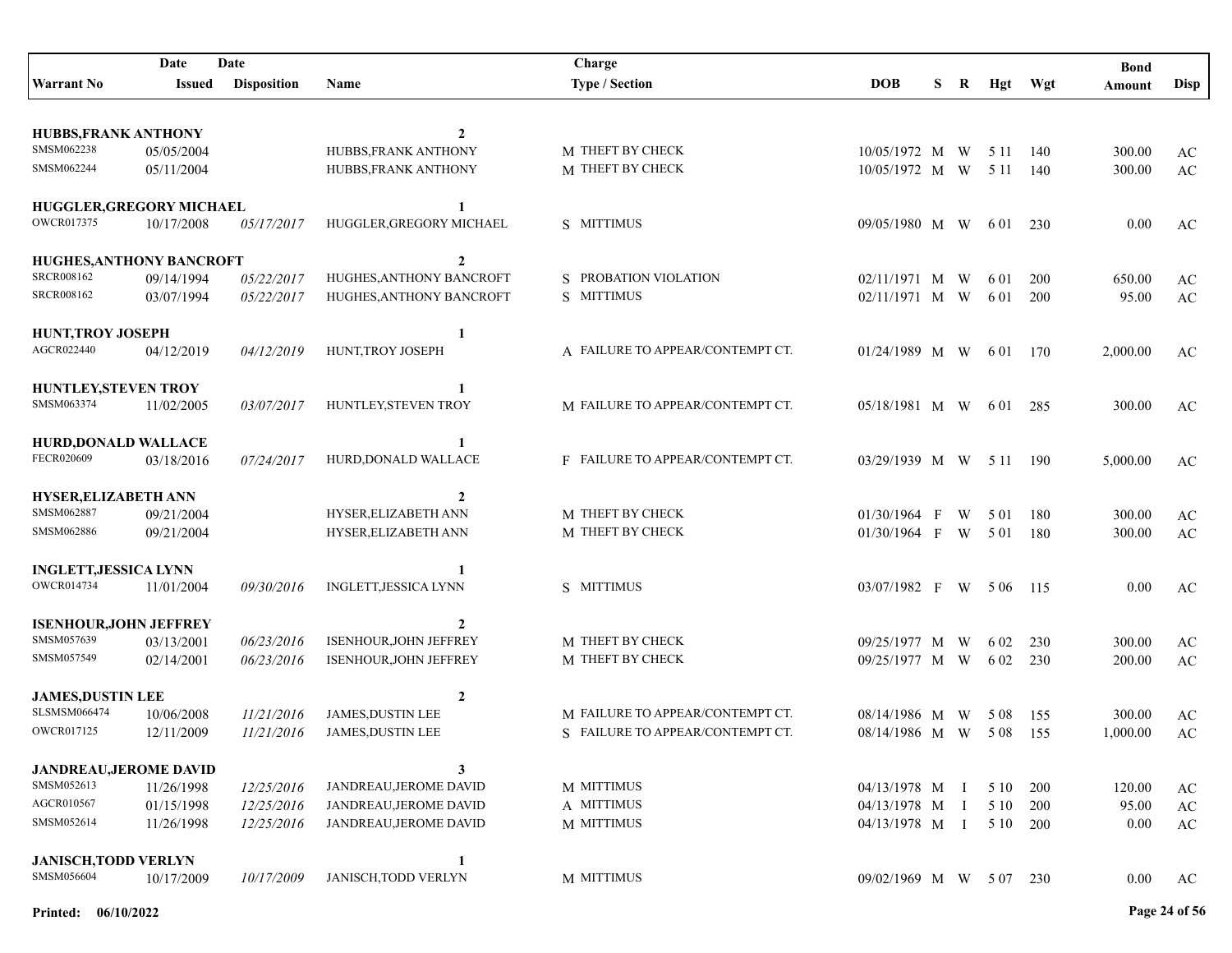| Date<br>Date                         |               |                    |                               | Charge                                                          |                        |   |   |       |       | <b>Bond</b> |                        |
|--------------------------------------|---------------|--------------------|-------------------------------|-----------------------------------------------------------------|------------------------|---|---|-------|-------|-------------|------------------------|
| <b>Warrant No</b>                    | <b>Issued</b> | <b>Disposition</b> | Name                          | <b>Type / Section</b>                                           | <b>DOB</b>             | S | R | Hgt   | Wgt   | Amount      | <b>Disp</b>            |
|                                      |               |                    |                               |                                                                 |                        |   |   |       |       |             |                        |
| <b>JANSMA,LORI JEAN</b>              |               |                    | 1                             |                                                                 |                        |   |   |       |       |             |                        |
| OWCR018515                           | 11/02/2010    | <i>08/26/2020</i>  | JANSMA, LORI JEAN             | S MITTIMUS                                                      | 02/10/1959 F           |   | W | 5 0 3 | 150   | 0.00        | AC                     |
| <b>JEFF, ARLEN DEAN</b>              |               |                    | 1                             |                                                                 |                        |   |   |       |       |             |                        |
| SRCR010977                           | 01/07/1998    | 08/25/2016         | JEFF, ARLEN DEAN              | S FAIL TO APPEAR NO FELONY-1978                                 | 03/23/1958 M W         |   |   | 5 0 6 | 165   | 2,500.00    | AC                     |
| <b>JENKINS, KEONA DARLENE</b>        |               |                    | 4                             |                                                                 |                        |   |   |       |       |             |                        |
| SMSM070495                           | 12/30/2014    | 12/30/2014         | JENKINS, KEONA DARLENE        | M FAILURE TO APPEAR/CONTEMPT CT.                                | 04/19/1982 F           |   | W | 5 0 2 | 160   | 300.00      | AC                     |
| SMSM070388                           | 01/15/2015    | 01/15/2015         | JENKINS, KEONA DARLENE        | M FAILURE TO APPEAR/CONTEMPT CT.                                | 04/19/1982 F           |   | W | 5 0 2 | 160   | 300.00      | AC                     |
| SMSM070491                           | 08/21/2014    | 08/21/2014         | JENKINS, KEONA DARLENE        | M FAILURE TO APPEAR/CONTEMPT CT.                                | 04/19/1982 F           |   | W | 5 0 2 | 160   | 300.00      | $\mathbf{A}\mathbf{C}$ |
| SMSM070495                           | 09/12/2014    | 09/12/2014         | JENKINS, KEONA DARLENE        | FAILURE TO APPEAR/CONTEMPT CT.                                  | 04/19/1982 F           |   | W | 5 0 2 | 160   | 0.00        | $\mathbf{A}\mathbf{C}$ |
| <b>JENSEN, MATTHEW PAUL</b>          |               |                    | 1                             |                                                                 |                        |   |   |       |       |             |                        |
| SMSM061535                           | 08/19/2003    |                    | JENSEN, MATTHEW PAUL          | M THEFT BY CHECK                                                | $11/20/1982$ M W       |   |   | 6 0 2 | 150   | 300.00      | AC                     |
| <b>JENSEN, STEVEN TODD</b>           |               |                    | 1                             |                                                                 |                        |   |   |       |       |             |                        |
| SMSM063053                           | 12/07/2004    |                    | JENSEN, STEVEN TODD           | M THEFT BY CHECK                                                | 05/18/1966 M W         |   |   | 5 0 9 | 200   | 300.00      | AC                     |
| <b>JIMENEZ LOZADA, MARCOS</b>        |               |                    |                               |                                                                 |                        |   |   |       |       |             |                        |
| SLST015601                           | 08/20/2007    | 12/14/2016         | JIMENEZ LOZADA, MARCOS        | M FAILURE TO APPEAR/CONTEMPT CT.                                | 04/25/1966 M W         |   |   | 5 0 7 | 150   | 50.00       | AC                     |
| <b>JIRON-MORA, JULIO CESAR</b>       |               |                    | $\mathbf{2}$                  |                                                                 |                        |   |   |       |       |             |                        |
| SMSM066445                           | 10/18/2019    | 10/18/2019         | JIRON-MORA, JULIO CESAR       | M CONTEMPT-FAIL TO PAY FINE/COST                                | 04/28/1965 M           |   | W | 4 0 6 | 150   | 300.00      | AC                     |
| SMSM066445                           | 10/18/2019    | 10/18/2019         | JIRON-MORA, JULIO CESAR       | M CONTEMPT-FAIL TO PAY FINE/COST                                | 04/28/1965 M W         |   |   | 4 0 6 | 150   | 300.00      | AC                     |
| JOHANSEN, CHRISTOPHER MICHAEL        |               |                    |                               |                                                                 |                        |   |   |       |       |             |                        |
| SMSM060942                           | 07/07/2003    | 11/20/2016         | JOHANSEN, CHRISTOPHER MICHAEL | M FAILURE TO APPEAR/CONTEMPT CT.                                | 12/07/1984 M W         |   |   | 6 0 1 | 180   | 200.00      | AC                     |
| <b>JOHNSON, BRADLEY FRANK</b>        |               |                    |                               |                                                                 |                        |   |   |       |       |             |                        |
| <b>OWCR012837</b>                    | 11/03/2000    | 10/22/2020         | JOHNSON, BRADLEY FRANK        | S MITTIMUS                                                      | $04/10/1971$ M W 600   |   |   |       | 160   | 0.00        | AC                     |
| <b>JOHNSON, DANIEL SCOTT</b>         |               |                    | 2                             |                                                                 |                        |   |   |       |       |             |                        |
| SMSM059771                           | 07/11/2002    | 07/11/2002         | JOHNSON, DANIEL SCOTT         | M THEFT BY CHECK                                                | $03/19/1961$ M W       |   |   | 5 10  | 180   | 300.00      | AC                     |
| SMSM058810                           | 12/03/2001    | 12/03/2001         | JOHNSON, DANIEL SCOTT         | M THEFT BY CHECK                                                | 03/19/1961 M W 510     |   |   |       | 180   | 300.00      | $\mathbf{A}\mathbf{C}$ |
| <b>JOHNSON, DENISE DIANE</b>         |               |                    |                               |                                                                 |                        |   |   |       |       |             |                        |
| <b>SRCR020289</b>                    | 10/25/2017    | 10/25/2017         | JOHNSON, DENISE DIANE         | S CONTEMPT OF COURT                                             | 07/15/1962 F W 502 110 |   |   |       |       | 1,000.00    | AC                     |
| <b>JOHNSON,LUCAS MAKENZIE DEBUHR</b> |               |                    | 1                             |                                                                 |                        |   |   |       |       |             |                        |
| STA0042365                           | 11/09/2018    | 11/09/2018         |                               | JOHNSON, LUCAS MAKENZIE DEBUHR M FAILURE TO APPEAR/CONTEMPT CT. | $10/06/1997$ M W 603   |   |   |       | - 170 | 300.00      | AC                     |
| <b>JOHNSON, MARK LESTER</b>          |               |                    | $\mathbf{1}$                  |                                                                 |                        |   |   |       |       |             |                        |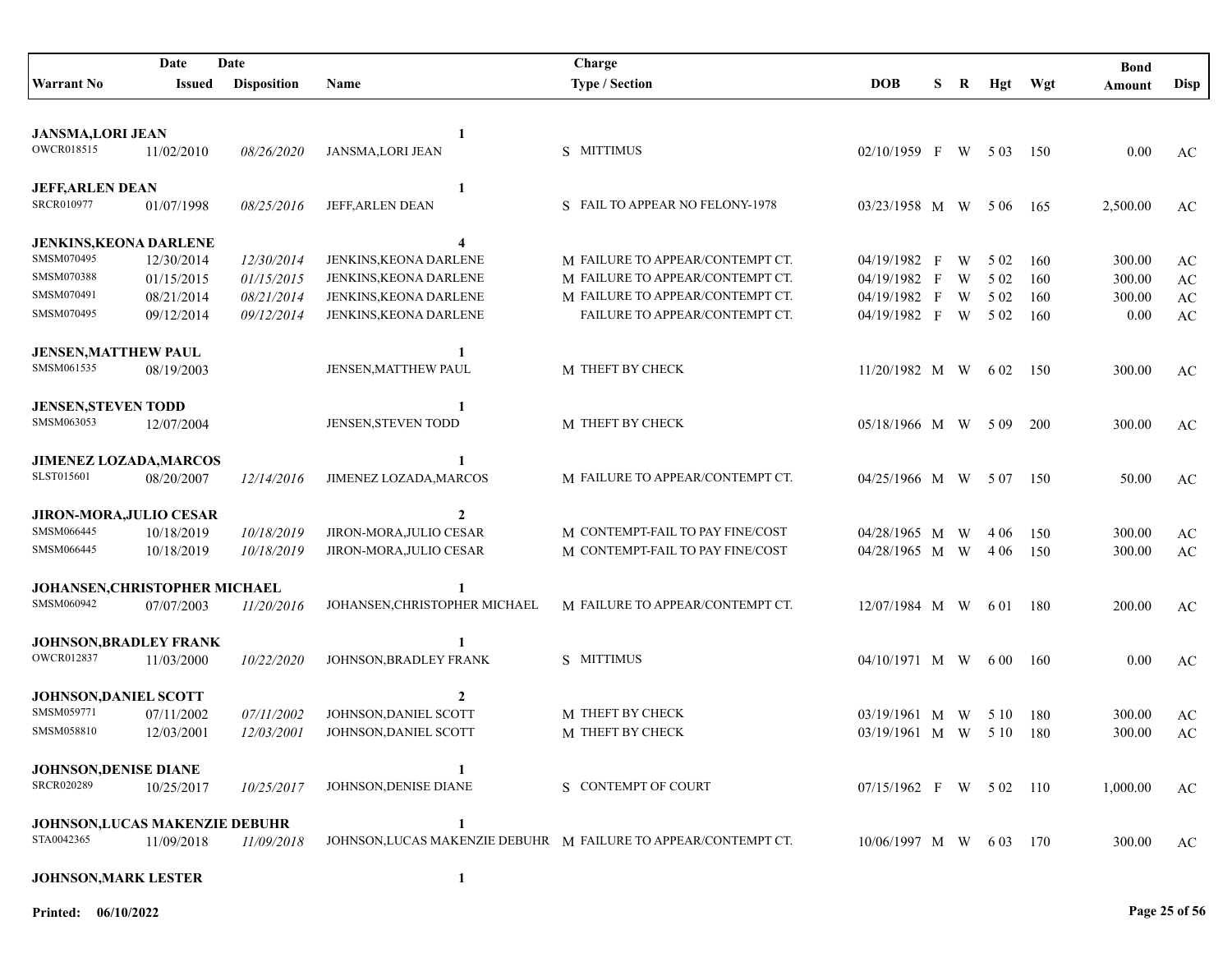|                                    | Date          | Date               |                             | Charge                           |                         |   |   |       |         | <b>Bond</b> |                        |
|------------------------------------|---------------|--------------------|-----------------------------|----------------------------------|-------------------------|---|---|-------|---------|-------------|------------------------|
| <b>Warrant No</b>                  | <b>Issued</b> | <b>Disposition</b> | Name                        | <b>Type / Section</b>            | <b>DOB</b>              | S | R |       | Hgt Wgt | Amount      | Disp                   |
| STA0051801                         | 05/24/2022    | 05/24/2022         | JOHNSON, MARK LESTER        | M FAILURE TO APPEAR/CONTEMPT CT. | 12/21/1971 M W          |   |   | 6 0 0 | 210     | 500.00      | $\mathbf{A}\mathbf{C}$ |
| <b>JOHNSON, MATTHEW JAMES</b>      |               |                    | 1                           |                                  |                         |   |   |       |         |             |                        |
| OWCR009651                         | 01/27/1997    | 09/20/2016         | JOHNSON, MATTHEW JAMES      | S PROBATION VIOLATION            | 10/04/1977 M W 507      |   |   |       | 165     | 1,000.00    | AC                     |
| <b>JOHNSON, RANDY GORDON</b>       |               |                    | $\mathbf{1}$                |                                  |                         |   |   |       |         |             |                        |
| OWCR021981                         | 10/24/2019    | 10/24/2019         | JOHNSON.RANDY GORDON        | S FAILURE TO APPEAR/CONTEMPT CT. | 09/16/1960 M W          |   |   | 6 0 0 | -195    | 0.00        | AC                     |
| <b>JONES, HOLLY DENISE</b>         |               |                    | 3                           |                                  |                         |   |   |       |         |             |                        |
| SRCR009237                         | 12/04/1995    | 12/18/2016         | JONES, HOLLY DENISE         | S MITTIMUS                       | 10/13/1970 F            |   | W | 5 0 7 | 140     | 635.91      | AC                     |
| SRCR009182                         | 12/04/1995    | 12/18/2016         | JONES, HOLLY DENISE         | S MITTIMUS                       | 10/13/1970 F            |   | W | 5 0 7 | 140     | 807.50      | $\mathbf{A}\mathbf{C}$ |
| FECR009446                         | 03/13/1996    | 12/18/2016         | JONES, HOLLY DENISE         | <b>F</b> VIOLATION OF PROBATION  | 10/13/1970 F            |   | W | 5 0 7 | 140     | 2,500.00    | $\mathbf{A}\mathbf{C}$ |
| <b>JULIUS, ELIZA WILMA</b>         |               |                    | 1                           |                                  |                         |   |   |       |         |             |                        |
| SMSM060404                         | 11/15/2002    | 11/15/2002         | JULIUS, ELIZA WILMA         | M THEFT BY CHECK                 | 04/27/1966 F W 505      |   |   |       | 210     | 300.00      | AC                     |
| KACMARYNSKI, JEROME RICHARD        |               |                    |                             |                                  |                         |   |   |       |         |             |                        |
| OWCR011202                         | 10/17/2009    | 06/18/2016         | KACMARYNSKI, JEROME RICHARD | S MITTIMUS                       | $10/14/1963$ M W        |   |   | 6 0 1 | 250     | 0.00        | AC                     |
| <b>KAMPSCHNEIDER, GARY D</b>       |               |                    | $\mathbf{2}$                |                                  |                         |   |   |       |         |             |                        |
| STNR247377                         | 12/12/1996    | 01/28/2017         | KAMPSCHNEIDER, GARY D       | M MITTIMUS                       | 08/17/1967 M W          |   |   | 6 0 0 | 205     | 98.75       | AC                     |
| STNR237684                         | 12/12/1996    | 01/28/2017         | KAMPSCHNEIDER, GARY D       | M MITTIMUS                       | 08/17/1967 M W          |   |   | 6 0 0 | 205     | 69.50       | $\mathbf{A}\mathbf{C}$ |
| <b>KARN, ERIK KEVIN</b>            |               |                    | 1                           |                                  |                         |   |   |       |         |             |                        |
| OWCR012761                         | 08/15/2000    | 07/10/2016         | <b>KARN, ERIK KEVIN</b>     | S MITTIMUS                       | 08/01/1978 M W          |   |   | 6 0 1 | 270     | 0.00        | AC                     |
| <b>KAUFFMAN, REGINE RAE</b>        |               |                    | $\mathbf{2}$                |                                  |                         |   |   |       |         |             |                        |
| SMSM059300                         | 04/19/2002    | 05/28/2016         | KAUFFMAN, REGINE RAE        | M THEFT BY CHECK                 | $01/21/1970$ F          |   | W | 5 04  | 120     | 300.00      | $\mathbf{A}\mathbf{C}$ |
| SMSM058817                         | 12/06/2001    | 05/28/2016         | KAUFFMAN, REGINE RAE        | M THEFT BY CHECK                 | $01/21/1970$ F          |   | W | 5 0 4 | 120     | 300.00      | $\mathbf{A}\mathbf{C}$ |
| <b>KELLEY, JOHN MICHAEL</b>        |               |                    |                             |                                  |                         |   |   |       |         |             |                        |
| ST002058A                          | 04/06/1998    | 12/18/2016         | KELLEY, JOHN MICHAEL        | M MITTIMUS                       | 06/17/1977 M W          |   |   | 6 0 1 | 210     | 79.25       | AC                     |
| <b>KEMPEMA, STEVEN JOHN</b>        |               |                    |                             |                                  |                         |   |   |       |         |             |                        |
| FECR014498                         | 05/12/2004    | 07/10/2016         | KEMPEMA, STEVEN JOHN        | <b>F MITTIMUS</b>                | 04/17/1963 M W 507      |   |   |       | 180     | 0.00        | AC                     |
| <b>KENOYER, ROBERT WILLIAM III</b> |               |                    | $\boldsymbol{2}$            |                                  |                         |   |   |       |         |             |                        |
| SMSM052644                         | 01/06/1998    | 01/31/2017         | KENOYER, ROBERT WILLIAM III | M MITTIMUS                       | $07/01/1950$ M W        |   |   | 5 10  | 150     | 190.00      | AC                     |
| SMSM052630                         | 01/06/1998    | 01/31/2017         | KENOYER, ROBERT WILLIAM III | M MITTIMUS                       | 07/01/1950 M W 5 10 150 |   |   |       |         | 200.00      | $\mathbf{A}\mathbf{C}$ |
| <b>KHUNSAP,BOUNTHEU</b>            |               |                    | 1                           |                                  |                         |   |   |       |         |             |                        |
| SMSM055111                         | 10/17/2009    | 10/17/2009         | KHUNSAP, BOUNTHEU           | M MITTIMUS                       | 09/16/1981 M A 5 06 140 |   |   |       |         | 0.00        | AC                     |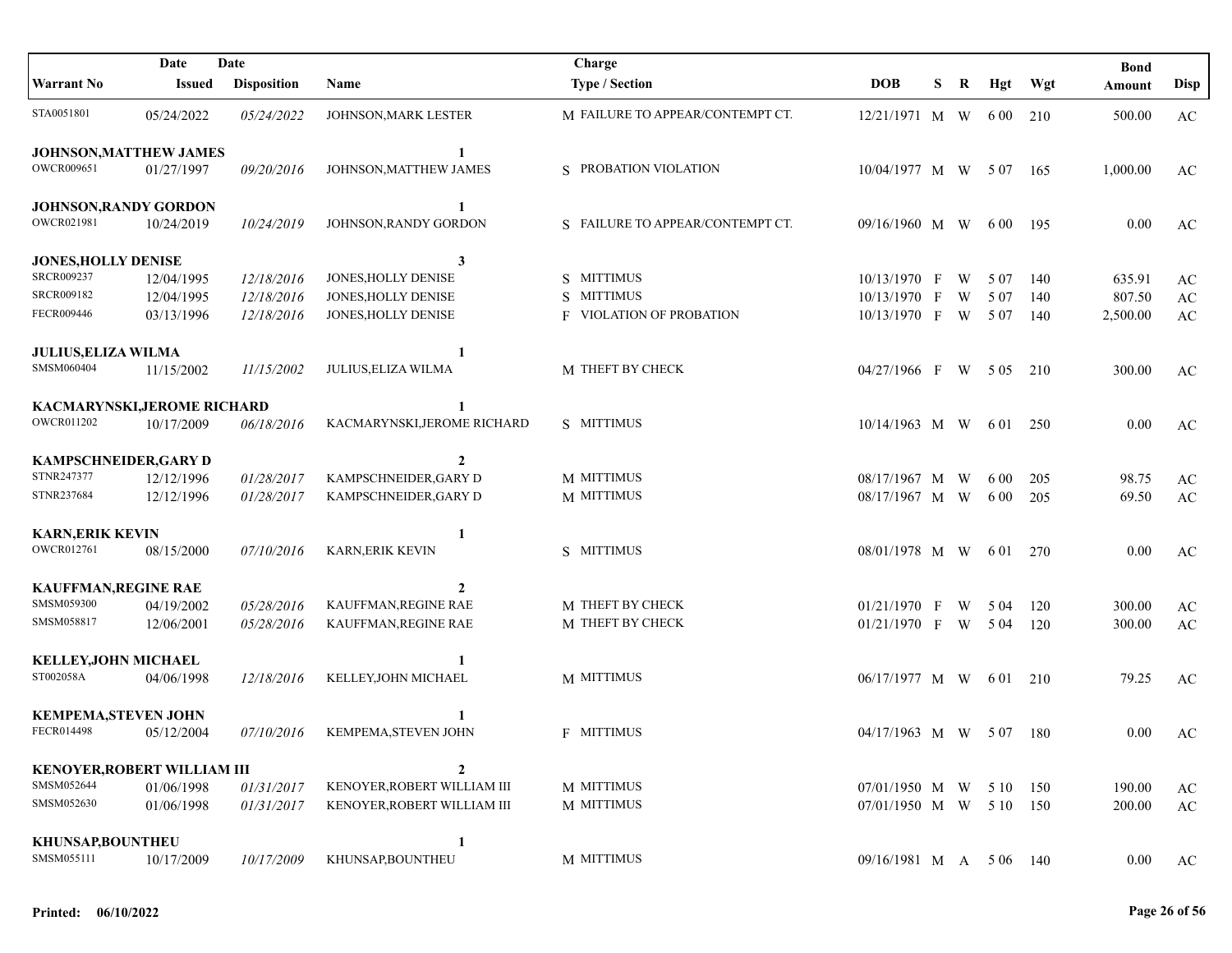| Date<br>Date                   |            |                    |                           | Charge                           |                           |   |   |          |         | <b>Bond</b> |                        |
|--------------------------------|------------|--------------------|---------------------------|----------------------------------|---------------------------|---|---|----------|---------|-------------|------------------------|
| <b>Warrant No</b>              | Issued     | <b>Disposition</b> | Name                      | <b>Type / Section</b>            | <b>DOB</b>                | S | R |          | Hgt Wgt | Amount      | <b>Disp</b>            |
| <b>KILGORE, TODD SANQUIST</b>  |            |                    | 1                         |                                  |                           |   |   |          |         |             |                        |
| STA0017190                     | 02/02/2018 | 02/02/2018         | KILGORE, TODD SANQUIST    | M FAILURE TO APPEAR/CONTEMPT CT. | 05/18/1962 M W            |   |   | 6 02     | 200     | 100.00      | AC                     |
| <b>KING, SARAH ANN</b>         |            |                    | $\overline{2}$            |                                  |                           |   |   |          |         |             |                        |
| AGCR022439                     | 04/10/2019 | 04/10/2019         | KING, SARAH ANN           | A FAILURE TO APPEAR/CONTEMPT CT. | 10/17/1985 F              |   | W | 5 0 6    | 208     | 2,000.00    | $\mathbf{A}\mathbf{C}$ |
| AGCR022306                     | 04/05/2019 | 04/05/2019         | KING, SARAH ANN           | A FAILURE TO APPEAR/CONTEMPT CT. | 10/17/1985 F              |   | W | 5 0 6    | 208     | 2,000.00    | AC                     |
| KINNEY, JOSEPH EUGENE          |            |                    | 6                         |                                  |                           |   |   |          |         |             |                        |
| SMSM062422                     | 06/23/2004 | 11/24/2016         | KINNEY, JOSEPH EUGENE     | M THEFT BY CHECK                 | 10/16/1964 M              |   | W | 5 0 8    | 190     | 300.00      | AC                     |
| SMSM062458                     | 06/29/2004 | 11/24/2016         | KINNEY, JOSEPH EUGENE     | M THEFT BY CHECK                 | 10/16/1964 M              |   | W | 5 0 8    | 190     | 300.00      | $\mathbf{A}\mathbf{C}$ |
| SMSM062586                     | 07/13/2004 | 11/24/2016         | KINNEY, JOSEPH EUGENE     | M THEFT BY CHECK                 | 10/16/1964 M              |   | W | 5 0 8    | 190     | 300.00      | $\mathbf{A}\mathbf{C}$ |
| SMSM062797                     | 08/31/2004 | 11/24/2016         | KINNEY, JOSEPH EUGENE     | M THEFT BY CHECK                 | 10/16/1964 M W            |   |   | 5 0 8    | 190     | 300.00      | $\mathbf{A}\mathbf{C}$ |
| SMSM062739                     | 08/09/2004 | 11/24/2016         | KINNEY, JOSEPH EUGENE     | M THEFT BY CHECK                 | $10/16/1964$ M            |   | W | 5 0 8    | 190     | 300.00      | $\mathbf{A}\mathbf{C}$ |
| SMSM062444                     | 06/25/2004 | 11/24/2016         | KINNEY, JOSEPH EUGENE     | M THEFT BY CHECK                 | $10/16/1964$ M W          |   |   | 5 0 8    | 190     | 300.00      | AC                     |
| <b>KLATT, NICHOLAS JOHN</b>    |            |                    |                           |                                  |                           |   |   |          |         |             |                        |
| OWCR023055                     | 06/04/2020 | 06/08/2020         | KLATT, NICHOLAS JOHN      | F FAILURE TO APPEAR/CONTEMPT CT. | 10/16/1979 M W 510        |   |   |          | 180     | 1,000.00    | AC                     |
| <b>KNIGHT, ANTHONY TERRELL</b> |            |                    | 1                         |                                  |                           |   |   |          |         |             |                        |
| SLSTA0028245                   | 05/01/2015 | 08/28/2016         | KNIGHT, ANTHONY TERRELL   | M FAILURE TO APPEAR/CONTEMPT CT. | 11/29/1981 M B            |   |   | 5 0 6    | 170     | 50.00       | AC                     |
| <b>KNIGHTEN, JAMES EDWARD</b>  |            |                    |                           |                                  |                           |   |   |          |         |             |                        |
| SMSM067490                     | 04/30/2010 | 08/25/2016         | KNIGHTEN, JAMES EDWARD    | M CONTEMPT-FAIL TO PAY FINE/COST | 11/21/1988 M W            |   |   | 5 0 6    | -137    | 300.00      | AC                     |
| KOBORG, BRIAN KENNETH          |            |                    |                           |                                  |                           |   |   |          |         |             |                        |
| OWCR012352                     | 12/01/1999 | 07/06/2016         | KOBORG, BRIAN KENNETH     | S MITTIMUS                       | 08/24/1978 M W            |   |   | 6 0 3    | 210     | 0.00        | AC                     |
| KONCHALSKI,JOY MARIE           |            |                    |                           |                                  |                           |   |   |          |         |             |                        |
| FECR023007                     | 04/19/2021 | 04/20/2021         | KONCHALSKI, JOY MARIE     | F FAILURE TO APPEAR/CONTEMPT CT. | 08/04/1978 F              |   |   | W 503    | 150     | 1,000.00    | AC                     |
| KORNEGAY, RODNEY CRAIG         |            |                    |                           |                                  |                           |   |   |          |         |             |                        |
| <b>OWCR014036</b>              | 12/01/2002 | 07/10/2016         | KORNEGAY, RODNEY CRAIG    | S MITTIMUS                       | 03/27/1971 M W 509        |   |   |          | 170     | 0.00        | AC                     |
| <b>KOZDEMBA, DAVIS ANTHONY</b> |            |                    |                           |                                  |                           |   |   |          |         |             |                        |
| OWCR019179                     | 01/09/2012 | 01/24/2017         | KOZDEMBA, DAVIS ANTHONY   | S MITTIMUS                       | $11/18/1980$ M W 5 11 190 |   |   |          |         | 0.00        | AC                     |
| <b>KRESS, KEVIN WAYNE</b>      |            |                    | 3                         |                                  |                           |   |   |          |         |             |                        |
| SMSM065584                     | 08/09/2007 | 09/13/2017         | <b>KRESS, KEVIN WAYNE</b> | M THEFT IN THE 5TH DEGREE        | 06/21/1975 M W            |   |   | 6 0 0    | 145     | 300.00      | AC                     |
| SMSM065487                     | 07/20/2007 | 09/13/2017         | <b>KRESS, KEVIN WAYNE</b> | M THEFT IN THE 5TH DEGREE        | 06/21/1975 M W            |   |   | 6 0 0    | 145     | 300.00      | $\mathbf{A}\mathbf{C}$ |
| SMSM065169                     | 05/01/2007 | 09/22/2016         | <b>KRESS, KEVIN WAYNE</b> | M THEFT IN THE 5TH DEGREE        | 06/21/1975 M W            |   |   | 6 0 0    | 145     | 300.00      | $\mathbf{A}\mathbf{C}$ |
| <b>KROON, JEREMY RYAN</b>      |            |                    | 1                         |                                  |                           |   |   |          |         |             |                        |
| FECR010837                     | 05/13/1998 | 07/27/2016         | KROON, JEREMY RYAN        | <b>F MITTIMUS</b>                | 03/12/1976 M W            |   |   | 6 02 215 |         | 522.35      | AC                     |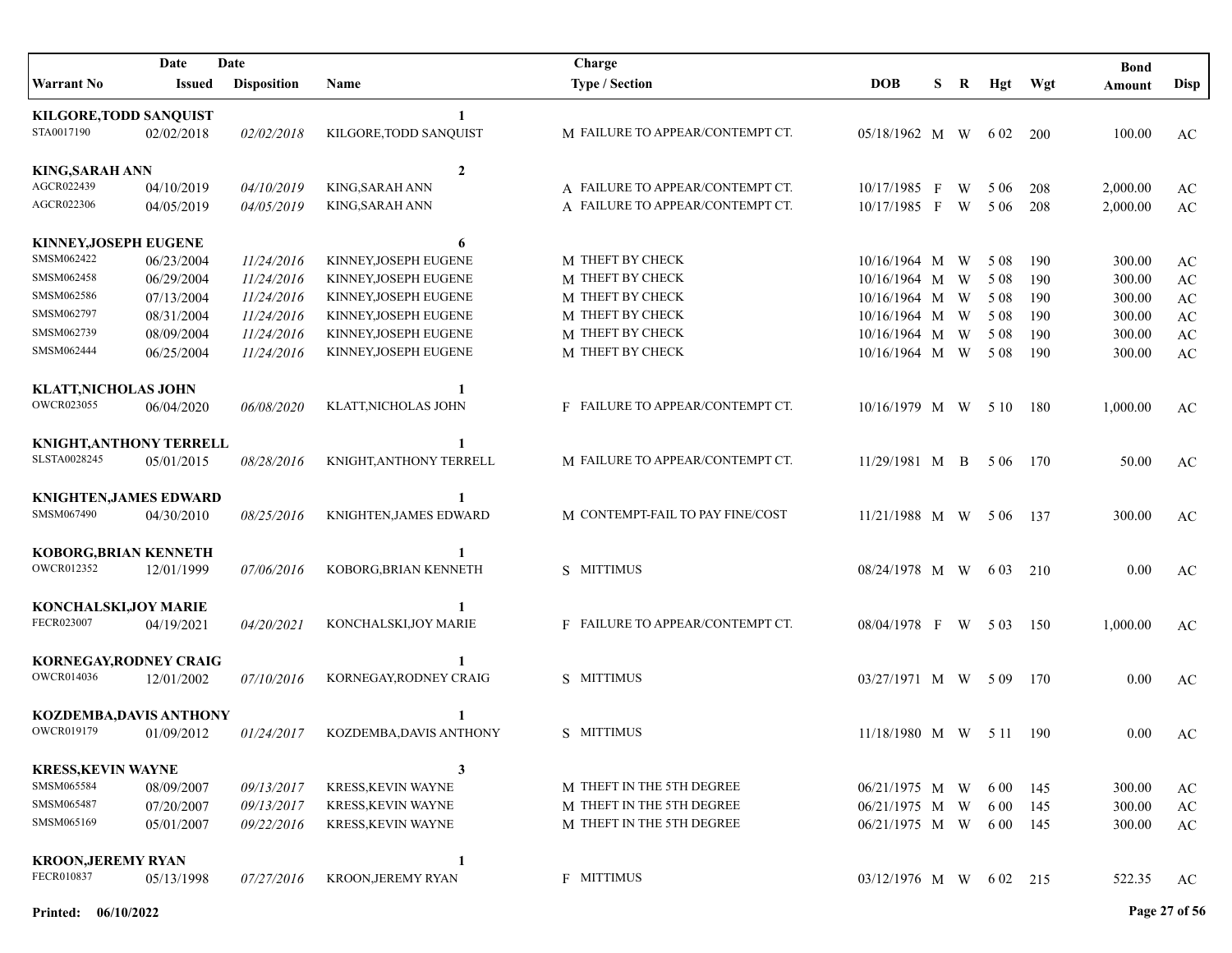|                                               | Date                     | Date                     |                            | Charge                             |                         |   |   |                |       | <b>Bond</b> |                        |
|-----------------------------------------------|--------------------------|--------------------------|----------------------------|------------------------------------|-------------------------|---|---|----------------|-------|-------------|------------------------|
| <b>Warrant No</b>                             | <b>Issued</b>            | <b>Disposition</b>       | Name                       | <b>Type / Section</b>              | <b>DOB</b>              | S | R | Hgt            | Wgt   | Amount      | Disp                   |
|                                               |                          |                          |                            |                                    |                         |   |   |                |       |             |                        |
| <b>KRUSE, KENDALL PAUL</b>                    |                          |                          | 1                          |                                    |                         |   |   |                |       |             |                        |
| SLSTA0033102                                  | 07/22/2016               | 07/22/2016               | KRUSE, KENDALL PAUL        | <b>M FAILURE TO APPEAR</b>         | 06/09/1987 M W 5 11 165 |   |   |                |       | 100.00      | AC                     |
|                                               |                          |                          |                            |                                    |                         |   |   |                |       |             |                        |
| <b>KUNZE, JASON LEE</b>                       |                          |                          | 1                          |                                    |                         |   |   |                |       |             |                        |
| SMSM053263                                    | 11/07/1997               | 02/08/2017               | KUNZE, JASON LEE           | M THEFT BY CHECK                   | 03/28/1974 M W          |   |   | 6 0 1          | 230   | 250.00      | AC                     |
| <b>KUYPER, ZEKE JAMES</b>                     |                          |                          |                            |                                    |                         |   |   |                |       |             |                        |
| SRCR021533                                    | 05/05/2017               | 02/12/2019               | 1<br>KUYPER, ZEKE JAMES    | S FAILURE TO APPEAR/CONTEMPT CT.   | 04/17/1974 M W          |   |   | 6 0 2          | 180   | 1,000.00    | AC                     |
|                                               |                          |                          |                            |                                    |                         |   |   |                |       |             |                        |
| <b>LALOV, SIMEON KRASIMIROV</b>               |                          |                          | 1                          |                                    |                         |   |   |                |       |             |                        |
| OWCR020731                                    | 02/28/2018               | 02/28/2018               | LALOV, SIMEON KRASIMIROV   | S MITTIMUS                         | 10/05/1993 M W          |   |   | 6 0 2          | - 160 | 0.00        | AC                     |
|                                               |                          |                          |                            |                                    |                         |   |   |                |       |             |                        |
| <b>LAMBERT, SHANNON RICHARD</b><br>OWCR013449 |                          |                          | 3                          |                                    |                         |   |   |                |       |             |                        |
|                                               | 07/09/2001               | 07/09/2001               | LAMBERT, SHANNON RICHARD   | S FAIL TO APPEAR NO FELONY-1978    | 02/24/1976 M            |   | W | 5 0 9          | 135   | 1,000.00    | AC                     |
| STWE201841                                    | 04/11/2002               | 04/11/2002               | LAMBERT, SHANNON RICHARD   | FAILURE TO APPEAR/CONTEMPT CT.     | 02/24/1976 M            |   | W | 5 0 9          | 135   | 200.00      | $\mathbf{A}\mathbf{C}$ |
| STWE201840                                    | 04/11/2002               | 04/11/2002               | LAMBERT, SHANNON RICHARD   | FAILURE TO APPEAR/CONTEMPT CT.     | 02/24/1976 M W          |   |   | 5 0 9          | 135   | 200.00      | $\mathbf{A}\mathbf{C}$ |
| <b>LANHAM, TIFFANY ANN</b>                    |                          |                          | 1                          |                                    |                         |   |   |                |       |             |                        |
| AGCR022135                                    | 08/20/2018               | 08/21/2018               | LANHAM, TIFFANY ANN        | FAILURE TO APPEAR/CONTEMPT CT.     | $01/05/1983$ F W        |   |   | 5 0 2          | 127   | 5,000.00    | AC                     |
|                                               |                          |                          |                            |                                    |                         |   |   |                |       |             |                        |
| <b>LARA, CHRISTOPHER</b>                      |                          |                          | 1                          |                                    |                         |   |   |                |       |             |                        |
| FECR022901                                    | 01/14/2020               | 01/14/2020               | LARA, CHRISTOPHER          | F FAILURE TO APPEAR/CONTEMPT CT.   | 05/12/2000 M W          |   |   | 5 0 7          | 130   | 3,000.00    | AC                     |
| <b>LARUE, DUSTIN ROGER</b>                    |                          |                          | 1                          |                                    |                         |   |   |                |       |             |                        |
| APSMSM066275                                  | 12/08/2008               | 12/08/2008               | <b>LARUE, DUSTIN ROGER</b> | M FAIL TO APPEAR                   | 09/04/1984 M W          |   |   | 5 1 1          | - 187 | 300.00      | AC                     |
|                                               |                          |                          |                            |                                    |                         |   |   |                |       |             |                        |
| <b>LASCEWSKI, JAMES ROBERT</b>                |                          |                          | $\mathbf{1}$               |                                    |                         |   |   |                |       |             |                        |
| SLSTA0028037                                  | 05/01/2015               | 08/25/2016               | LASCEWSKI, JAMES ROBERT    | <b>M FAILURE TO APPEAR</b>         | 07/29/1982 M W          |   |   | 6 0 2          | 265   | 50.00       | AC                     |
|                                               |                          |                          |                            |                                    |                         |   |   |                |       |             |                        |
| <b>LAUGHMAN, ADAM ROBERT</b><br>STA0008535    |                          |                          | 3<br>LAUGHMAN, ADAM ROBERT | M FAILURE TO APPEAR TRAFFIC        |                         |   |   |                |       |             |                        |
| STA0008534                                    | 10/22/2010<br>10/22/2010 | 07/27/2016<br>07/27/2016 | LAUGHMAN, ADAM ROBERT      | <b>M FAILURE TO APPEAR TRAFFIC</b> | 05/29/1983 M            |   | W | 5 0 8<br>5 0 8 | 150   | 300.00      | AC                     |
| OWCR018115                                    | 12/08/2009               |                          | LAUGHMAN, ADAM ROBERT      | S FAIL TO APPEAR NO FELONY-1978    | 05/29/1983 M            |   | W |                | 150   | 300.00      | $\mathbf{A}\mathbf{C}$ |
|                                               |                          | 07/27/2016               |                            |                                    | 05/29/1983 M            |   | W | 5 0 8          | 150   | 1,000.00    | AC                     |
| LEBRON, KAREN ELIZABETH                       |                          |                          | 1                          |                                    |                         |   |   |                |       |             |                        |
| <b>OWCR018487</b>                             | 07/18/2012               | 07/18/2012               | LEBRON, KAREN ELIZABETH    | S MITTIMUS                         | 07/21/1962 F W 504 145  |   |   |                |       | $0.00\,$    | AC                     |
|                                               |                          |                          |                            |                                    |                         |   |   |                |       |             |                        |
| <b>LETSCHER, TERRY JOE</b>                    |                          |                          | 1                          |                                    |                         |   |   |                |       |             |                        |
| SRCR009487                                    | 11/21/1995               | 07/31/2016               | LETSCHER, TERRY JOE        | S CONTEMPT OF COURT                | 05/27/1959 M W 5 10 220 |   |   |                |       | 1,000.00    | AC                     |
|                                               |                          |                          |                            |                                    |                         |   |   |                |       |             |                        |
| <b>LIND, CARL SVEND</b><br>SMSM053093         | 02/19/1998               | 07/06/2016               | 1<br>LIND, CARL SVEND      | M MITTIMUS                         | 07/21/1977 M W 5 10 200 |   |   |                |       | 200.00      |                        |
|                                               |                          |                          |                            |                                    |                         |   |   |                |       |             | AC                     |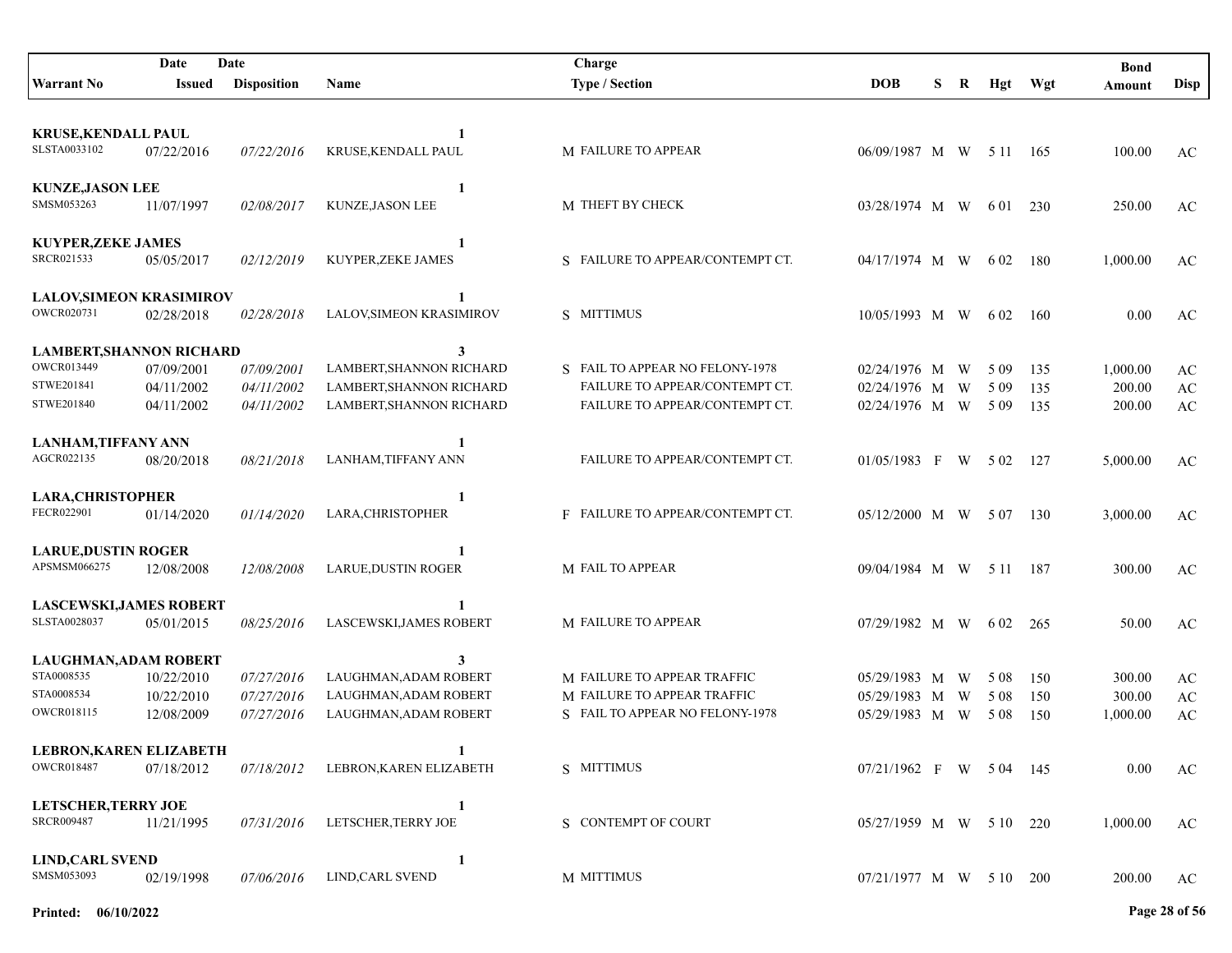| Date<br>Date                             |            |                    | Charge                     |                                    |                        |   |                |           | <b>Bond</b> |          |                        |
|------------------------------------------|------------|--------------------|----------------------------|------------------------------------|------------------------|---|----------------|-----------|-------------|----------|------------------------|
| <b>Warrant No</b>                        | Issued     | <b>Disposition</b> | <b>Name</b>                | <b>Type / Section</b>              | <b>DOB</b>             | S | R              | Hgt       | Wgt         | Amount   | <b>Disp</b>            |
|                                          |            |                    |                            |                                    |                        |   |                |           |             |          |                        |
| <b>LOHR, MELISSA KAY</b>                 |            |                    | 1                          |                                    |                        |   |                |           |             |          |                        |
| SMSM051707                               | 06/14/1996 |                    | LOHR, MELISSA KAY          | M THEFT BY CHECK                   | 04/26/1974 F           |   | W              | 5 0 7     | -175        | 200.00   | AC                     |
|                                          |            |                    |                            |                                    |                        |   |                |           |             |          |                        |
| <b>LONG, CORA VIVIAN</b>                 |            |                    | 1                          |                                    |                        |   |                |           |             |          |                        |
| SMSM071824                               | 12/22/2018 | 12/22/2018         | LONG, CORA VIVIAN          | M FAILURE TO APPEAR/CONTEMPT CT.   | 02/07/1998 F           |   | W              | 5 0 3     | 100         | 300.00   | AC                     |
|                                          |            |                    |                            |                                    |                        |   |                |           |             |          |                        |
| <b>LONG, DANIEL RAY SR</b>               |            |                    | $\overline{2}$             |                                    |                        |   |                |           |             |          |                        |
| SMSM063234                               | 05/09/2006 | 08/27/2016         | LONG, DANIEL RAY SR        | M CONTEMPT OF COURT                | 11/17/1969 M           |   | W              | 5 1 1     | 200         | 300.00   | AC                     |
| SMSM063234                               | 06/08/2005 | 08/27/2016         | LONG, DANIEL RAY SR        | M MITTIMUS                         | 11/17/1969 M W         |   |                | 5 1 1     | 200         | 0.00     | AC                     |
|                                          |            |                    |                            |                                    |                        |   |                |           |             |          |                        |
| <b>LONG, DAVID CHRIS</b>                 |            |                    | 10                         |                                    |                        |   |                |           |             |          |                        |
| ST000047                                 | 06/22/2000 | 06/22/2000         | LONG, DAVID CHRIS          | M SPEEDING 55 OR $\leq$ (20 OVER+) | 08/30/1969 M           |   | W              | 5 1 1     | 230         | 200.00   | AC                     |
| ST003354<br>ST002507A                    | 06/22/2000 | 06/22/2000         | LONG, DAVID CHRIS          | M SPEEDING 55 OR $\leq$ (20 OVER+) | 08/30/1969 M           |   | W              | 5 1 1     | 230         | 200.00   | $\mathbf{A}\mathbf{C}$ |
| ST002505A                                | 06/22/2000 | 06/22/2000         | LONG, DAVID CHRIS          | M FAILURE TO HAVE A VALID LICENS   | 08/30/1969 M W         |   |                | 5 1 1     | 230         | 200.00   | $\mathbf{A}\mathbf{C}$ |
| AGCR012329                               | 06/22/2000 | 06/22/2000         | LONG, DAVID CHRIS          | M SPEEDING 55 OR $\leq$ (20 OVER+) | 08/30/1969 M           |   | W              | 5 1 1     | 230         | 200.00   | AC                     |
| ST003353                                 | 08/10/1999 | 08/10/1999         | LONG, DAVID CHRIS          | A FAILURE TO APPEAR/CONTEMPT CT.   | 08/30/1969 M           |   | W              | 5 1 1     | 230         | 500.00   | AC                     |
|                                          | 06/22/2000 | 06/22/2000         | <b>LONG, DAVID CHRIS</b>   | M SPEEDING 55 OR $\leq$ (20 OVER+) | 08/30/1969 M           |   | W              | 5 1 1     | 230         | 200.00   | AC                     |
| ST000050                                 | 06/22/2000 | 06/22/2000         | LONG, DAVID CHRIS          | M SPEEDING 55 OR $\leq$ (20 OVER+) | 08/30/1969 M           |   | W              | 5 1 1     | 230         | 200.00   | AC                     |
| ST000049                                 | 06/22/2000 | 06/22/2000         | LONG, DAVID CHRIS          | M SPEEDING 55 OR $\leq$ (20 OVER+) | 08/30/1969 M           |   | W              | 5 1 1     | 230         | 200.00   | AC                     |
| ST000048                                 | 06/22/2000 | 06/22/2000         | LONG, DAVID CHRIS          | M SPEEDING 55 OR $\leq$ (20 OVER+) | 08/30/1969 M           |   | W              | 5 1 1     | 230         | 200.00   | AC                     |
| ST003355                                 | 06/22/2000 | 06/22/2000         | LONG, DAVID CHRIS          | M SPEEDING 55 OR $\leq$ (20 OVER+) | 08/30/1969 M W         |   |                | 5 1 1     | 230         | 200.00   | AC                     |
| <b>LORANGER, PATRICE ANNETTE</b>         |            |                    | 1                          |                                    |                        |   |                |           |             |          |                        |
| SMSM061687                               | 09/29/2003 |                    | LORANGER, PATRICE ANNETTE  | M THEFT BY CHECK                   | $01/23/1967$ F         |   | W <sub>\</sub> | 5 0 5     | 230         | 300.00   | AC                     |
|                                          |            |                    |                            |                                    |                        |   |                |           |             |          |                        |
| <b>LOTTER, JOHANNES LODEWIKUS</b>        |            |                    | 1                          |                                    |                        |   |                |           |             |          |                        |
| OWCR013731                               | 10/20/2009 | 06/21/2017         | LOTTER, JOHANNES LODEWIKUS | S MITTIMUS                         | 08/28/1971 M W         |   |                | 6 00      | -160        | 0.00     | AC                     |
|                                          |            |                    |                            |                                    |                        |   |                |           |             |          |                        |
| LOWNEY, MERRILL ALAN                     |            |                    | 1                          |                                    |                        |   |                |           |             |          |                        |
| <b>OWCR011922</b>                        | 02/09/1999 | 10/30/2016         | LOWNEY.MERRILL ALAN        | S FAILURE TO APPEAR/CONTEMPT CT.   | 07/08/1967 M W         |   |                | 6 02      | 245         | 1,000.00 | AC                     |
|                                          |            |                    |                            |                                    |                        |   |                |           |             |          |                        |
| <b>LUCK JR, JAMES JOHN</b><br>FECR021869 | 02/12/2021 | 02/12/2021         | LUCK JR, JAMES JOHN        | F FAILURE TO APPEAR/CONTEMPT CT.   | 12/13/1995 M W 511     |   |                |           |             | 1,000.00 |                        |
|                                          |            |                    |                            |                                    |                        |   |                |           | -180        |          | AC                     |
| LUNDGREN-KUNZ, TAMMY RAE                 |            |                    |                            |                                    |                        |   |                |           |             |          |                        |
| STNR247369                               | 12/12/1996 | 01/16/2017         | LUNDGREN-KUNZ, TAMMY RAE   | M MITTIMUS                         | 08/15/1969 F W 504 125 |   |                |           |             | 98.75    | AC                     |
|                                          |            |                    |                            |                                    |                        |   |                |           |             |          |                        |
| <b>LURKINS, TYLER DENNIS</b>             |            |                    | 4                          |                                    |                        |   |                |           |             |          |                        |
| SMSM057143                               | 09/27/2000 |                    | LURKINS, TYLER DENNIS      | M THEFT BY CHECK                   | 07/30/1979 M W         |   |                | 5 1 1     | 310         | 200.00   | AC                     |
| SMSM057369                               | 12/13/2000 |                    | LURKINS, TYLER DENNIS      | M THEFT BY CHECK                   | 07/30/1979 M W         |   |                | 5 1 1     | 310         | 200.00   | $\mathbf{A}\mathbf{C}$ |
| SMSM057103                               | 09/27/2000 |                    | LURKINS, TYLER DENNIS      | M THEFT BY CHECK                   | 07/30/1979 M W         |   |                | 5 1 1     | 310         | 200.00   | $\mathbf{A}\mathbf{C}$ |
| SMSM056983                               | 08/29/2000 |                    | LURKINS, TYLER DENNIS      | M THEFT BY CHECK                   | 07/30/1979 M W         |   |                | 5 11 3 10 |             | 200.00   | $\mathbf{A}\mathbf{C}$ |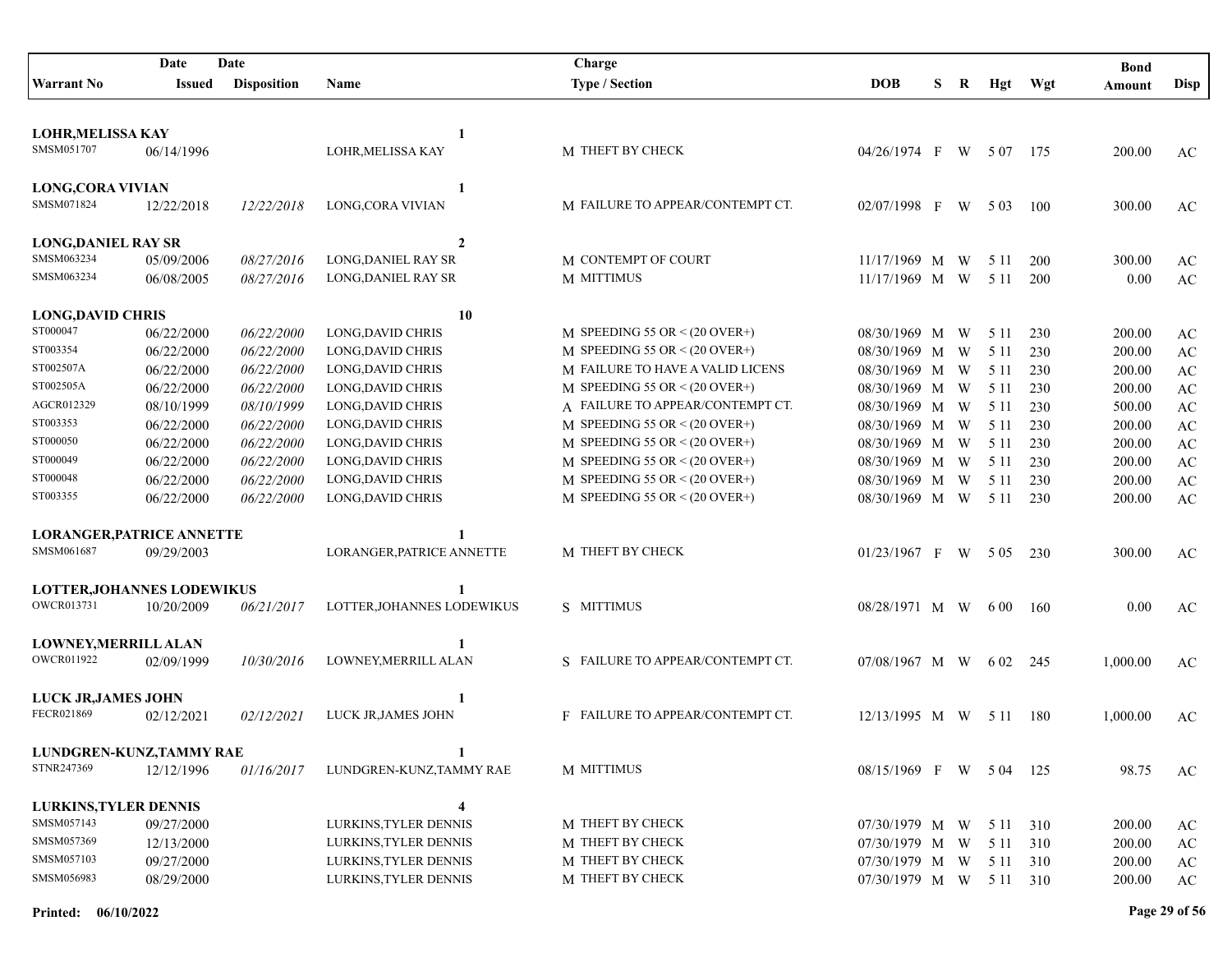|                                                    | Date       | Date               |                            | Charge                           |                         |   |   |          |         | <b>Bond</b> |                        |
|----------------------------------------------------|------------|--------------------|----------------------------|----------------------------------|-------------------------|---|---|----------|---------|-------------|------------------------|
| <b>Warrant No</b>                                  | Issued     | <b>Disposition</b> | Name                       | <b>Type / Section</b>            | <b>DOB</b>              | S | R |          | Hgt Wgt | Amount      | <b>Disp</b>            |
|                                                    |            |                    |                            |                                  |                         |   |   |          |         |             |                        |
| <b>LUSSIER, GARY LEROY JR</b>                      |            |                    | 1                          |                                  |                         |   |   |          |         |             |                        |
| SRCR020162                                         | 07/20/2016 | 07/21/2016         | LUSSIER, GARY LEROY JR     | S PROBATION VIOLATION            | 09/12/1962 M W 507      |   |   |          | 145     | 1,000.00    | AC                     |
|                                                    |            |                    |                            |                                  |                         |   |   |          |         |             |                        |
| <b>LYDICK, IRVIN WALTER</b>                        |            |                    | 1                          |                                  |                         |   |   |          |         |             |                        |
| STNR247051                                         | 04/15/1997 | 01/16/2017         | LYDICK, IRVIN WALTER       | M MITTIMUS                       | $02/20/1965$ M W        |   |   | 5 0 8    | -185    | 89.00       | AC                     |
| <b>MACIAS, ROBERT EMILIO</b>                       |            |                    | 1                          |                                  |                         |   |   |          |         |             |                        |
| AGCR022398                                         | 02/12/2021 | 02/12/2021         | MACIAS, ROBERT EMILIO      | A FAILURE TO APPEAR/CONTEMPT CT. | 06/17/1997 M W          |   |   | 5 0 6    | 135     | 500.00      | AC                     |
|                                                    |            |                    |                            |                                  |                         |   |   |          |         |             |                        |
| <b>MAGNUS, CARI EVE</b>                            |            |                    | $\overline{2}$             |                                  |                         |   |   |          |         |             |                        |
| SLST006894                                         | 03/21/2000 | 10/29/2016         | <b>MAGNUS, CARI EVE</b>    | M DNR -PARKING VIOLATION (LOCAL) | 08/30/1976 F            |   | W | 5 0 5    | 160     | 50.00       | AC                     |
| SLST006879                                         | 03/21/2000 | 10/29/2016         | <b>MAGNUS, CARI EVE</b>    | M DNR -PARKING VIOLATION (LOCAL) | 08/30/1976 F            |   | W | 5 0 5    | 160     | 50.00       | AC                     |
| MAHOWALD, SAMUEL SPENCER                           |            |                    | $\mathbf{2}$               |                                  |                         |   |   |          |         |             |                        |
| <b>OWCR019961</b>                                  | 10/04/2014 | 02/08/2017         | MAHOWALD, SAMUEL SPENCER   | S FAILURE TO APPEAR/CONTEMPT CT. | 07/16/1991 M W          |   |   | 6 0 1    | 140     | 0.00        | AC                     |
| SRCR020214                                         | 10/04/2014 | 02/08/2017         | MAHOWALD, SAMUEL SPENCER   | S FAILURE TO APPEAR/CONTEMPT CT. | 07/16/1991 M W          |   |   | 6 0 1    | 140     | 0.00        | $\mathbf{A}\mathbf{C}$ |
|                                                    |            |                    |                            |                                  |                         |   |   |          |         |             |                        |
| <b>MAJOR, JOSEPH RUSSELL</b>                       |            |                    |                            |                                  |                         |   |   |          |         |             |                        |
| SMSM062676                                         | 08/03/2004 |                    | MAJOR, JOSEPH RUSSELL      | M THEFT BY CHECK                 | 09/30/1969 M W 507      |   |   |          | 295     | 300.00      | AC                     |
|                                                    |            |                    |                            |                                  |                         |   |   |          |         |             |                        |
| <b>MAJURES, JAMES FRANCIS</b><br><b>SRCR012111</b> | 05/25/1999 | 06/18/2016         | MAJURES, JAMES FRANCIS     | S MITTIMUS                       | 12/15/1976 M W          |   |   | 6 0 1    | - 175   | 0.00        | AC                     |
|                                                    |            |                    |                            |                                  |                         |   |   |          |         |             |                        |
| <b>MALDONADO,DAVID</b>                             |            |                    |                            |                                  |                         |   |   |          |         |             |                        |
| NTA0032981                                         | 06/16/2016 | 06/17/2016         | MALDONADO,DAVID            | M FAILURE TO APPEAR TRAFFIC      | 01/04/1990 M W          |   |   | 6 0 2    | 270     | 300.00      | AC                     |
|                                                    |            |                    |                            |                                  |                         |   |   |          |         |             |                        |
| <b>MALHEREK, TYLER JAMES</b><br><b>OWCR020828</b>  |            |                    |                            | S MITTIMUS                       |                         |   |   |          |         |             |                        |
|                                                    | 05/10/2016 | 07/20/2016         | MALHEREK, TYLER JAMES      |                                  | 11/09/1993 M W 5 11 147 |   |   |          |         | 0.00        | AC                     |
| <b>MANWARREN, DAWSON JAMES</b>                     |            |                    |                            |                                  |                         |   |   |          |         |             |                        |
| AGCR023579                                         | 06/08/2022 | 06/08/2022         | MANWARREN, DAWSON JAMES    | A FAILURE TO APPEAR/CONTEMPT CT. | 11/05/1999 M W          |   |   | 6 00     | 140     | 1,000.00    | AC                     |
|                                                    |            |                    |                            |                                  |                         |   |   |          |         |             |                        |
| <b>MARBLE, CHRISTOPHER EUGENE</b>                  |            |                    |                            |                                  |                         |   |   |          |         |             |                        |
| <b>OWCR019270</b>                                  | 08/23/2019 | 08/23/2019         | MARBLE, CHRISTOPHER EUGENE | S FAILURE TO APPEAR/CONTEMPT CT. | 02/21/1988 M W          |   |   | 6 01 170 |         | 500.00      | AC                     |
| <b>MARSH, CHRISTOPHER BRAD</b>                     |            |                    | 1                          |                                  |                         |   |   |          |         |             |                        |
| SMSM064046                                         | 03/29/2006 | 08/27/2016         | MARSH, CHRISTOPHER BRAD    | M FAILURE TO APPEAR              | 05/26/1973 M W 600 212  |   |   |          |         | 300.00      | AC                     |
|                                                    |            |                    |                            |                                  |                         |   |   |          |         |             |                        |
| MARSHALL, JEREMIAH JAMES                           |            |                    | $\mathbf{2}$               |                                  |                         |   |   |          |         |             |                        |
| <b>OWCR019097</b>                                  | 04/11/2012 | 04/11/2012         | MARSHALL, JEREMIAH JAMES   | M MITTIMUS                       | 09/10/1987 M B          |   |   | 6 0 1    | - 163   | 0.00        | AC                     |
| <b>OWCR019097</b>                                  | 11/06/2012 | 11/06/2012         | MARSHALL, JEREMIAH JAMES   | FAILURE TO APPEAR/CONTEMPT CT.   | 09/10/1987 M B          |   |   | 6 01 163 |         | 500.00      | AC                     |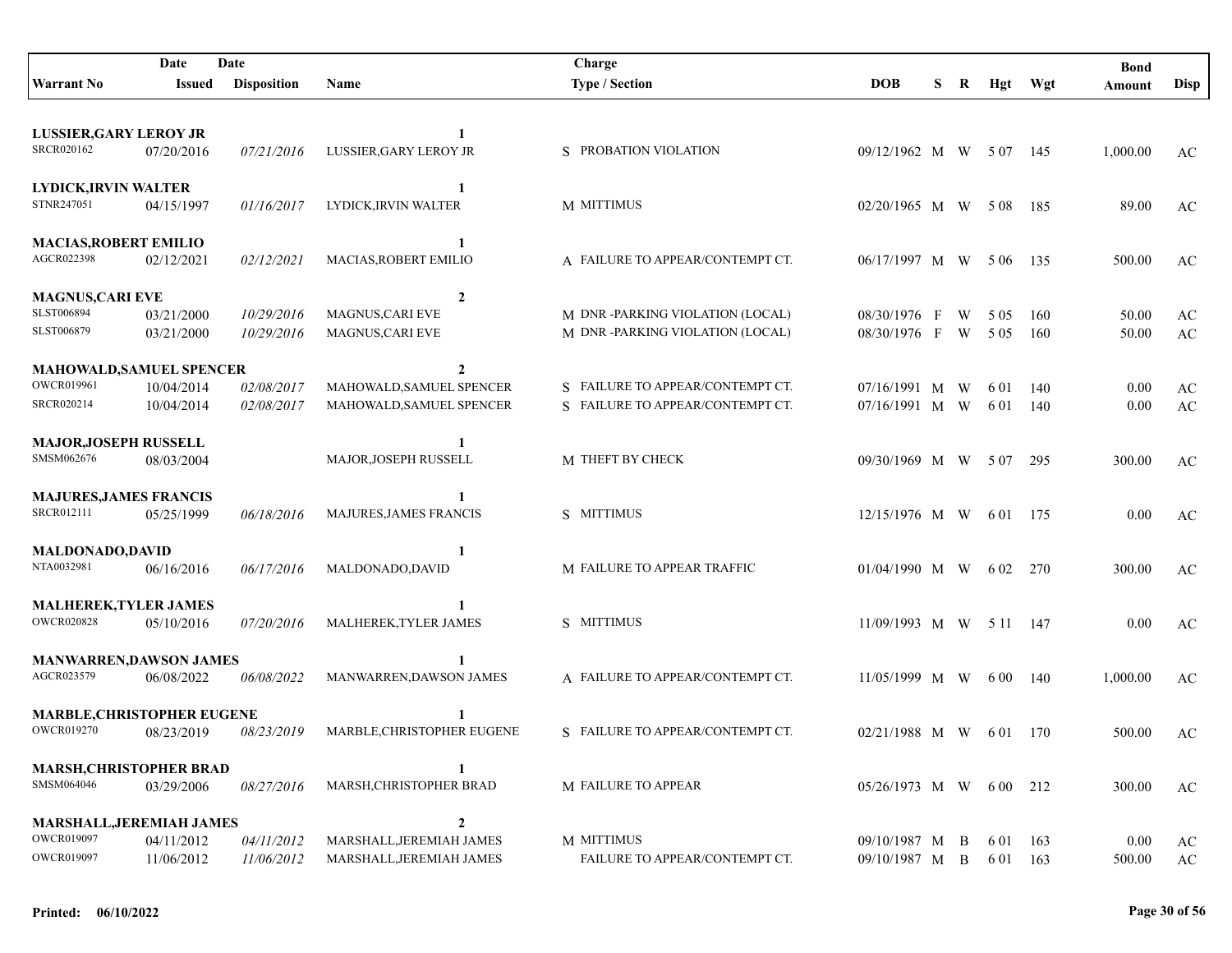| Date<br>Date                             |            |                    |                               | Charge                           |                         |   |   |       |            | <b>Bond</b> |                        |
|------------------------------------------|------------|--------------------|-------------------------------|----------------------------------|-------------------------|---|---|-------|------------|-------------|------------------------|
| <b>Warrant No</b>                        | Issued     | <b>Disposition</b> | Name                          | <b>Type / Section</b>            | <b>DOB</b>              | S | R |       | Hgt Wgt    | Amount      | <b>Disp</b>            |
| <b>MARTZ, BILLY CHARLES</b>              |            |                    | 1                             |                                  |                         |   |   |       |            |             |                        |
| SLST008643                               | 03/09/2004 | 07/12/2016         | MARTZ, BILLY CHARLES          | M FAILURE TO APPEAR/CONTEMPT CT. | $11/27/1960$ M W        |   |   | 5 1 1 | 300        | 50.00       | AC                     |
| <b>MASON, SEAN LEIGH</b>                 |            |                    | 1                             |                                  |                         |   |   |       |            |             |                        |
| SMSM054804                               | 02/24/1999 |                    | <b>MASON, SEAN LEIGH</b>      | M THEFT BY CHECK                 | 10/25/1969 M W          |   |   | 5 10  | <b>200</b> | 200.00      | AC                     |
| <b>MASTERSON, JERRY ALLEN</b>            |            |                    | 4                             |                                  |                         |   |   |       |            |             |                        |
| FECR023082                               | 02/18/2021 | 02/18/2021         | <b>MASTERSON, JERRY ALLEN</b> | F FAILURE TO APPEAR/CONTEMPT CT. | 09/20/1973 M            |   | W | 5 0 9 | 155        | 5,000.00    | AC                     |
| STA0046565                               | 02/22/2022 | 02/22/2022         | MASTERSON, JERRY ALLEN        | M FAILURE TO APPEAR/CONTEMPT CT. | 09/20/1973 M            |   | W | 5 0 9 | 155        | 300.00      | $\mathbf{A}\mathbf{C}$ |
| STA0046566                               | 02/22/2022 | 02/22/2022         | MASTERSON, JERRY ALLEN        | M FAILURE TO APPEAR/CONTEMPT CT. | 09/20/1973 M            |   | W | 5 0 9 | 155        | 300.00      | AC                     |
| STA0046567                               | 02/22/2022 | 02/22/2022         | MASTERSON, JERRY ALLEN        | M FAILURE TO APPEAR/CONTEMPT CT. | 09/20/1973 M W          |   |   | 5 0 9 | 155        | 300.00      | AC                     |
| <b>MATA, JUAN JESUS JR</b>               |            |                    | 1                             |                                  |                         |   |   |       |            |             |                        |
| SRCR015852                               | 08/22/2005 | 08/22/2005         | MATA, JUAN JESUS JR           | S CONTEMPT OF COURT              | 05/25/1980 M W          |   |   | 5 0 8 | 180        | 500.00      | AC                     |
| <b>MATER, CHRISTINE DENISE</b>           |            |                    | 3                             |                                  |                         |   |   |       |            |             |                        |
| <b>OWCR012050</b>                        | 03/21/1999 | 01/24/2017         | MATER, CHRISTINE DENISE       | A MITTIMUS                       | 04/13/1968 F            |   | W | 5 10  | 165        | 0.00        | AC                     |
| <b>OWCR012050</b>                        | 06/11/2010 | 01/24/2017         | MATER, CHRISTINE DENISE       | S FAILURE TO APPEAR/CONTEMPT CT. | 04/13/1968 F            |   | W | 5 1 0 | 165        | 1,000.00    | $\mathbf{A}\mathbf{C}$ |
| <b>OWCR012050</b>                        | 05/17/2000 | 01/24/2017         | MATER, CHRISTINE DENISE       | S FAILURE TO APPEAR/CONTEMPT CT. | 04/13/1968 F W          |   |   | 5 10  | 165        | 1,000.00    | AC                     |
| <b>MATHIS, JOYCE BAILEY</b>              |            |                    | $\mathbf{1}$                  |                                  |                         |   |   |       |            |             |                        |
| <b>OWCR016099</b>                        | 02/23/2006 | 06/16/2016         | <b>MATHIS, JOYCE BAILEY</b>   | S MITTIMUS                       | 05/10/1959 F W 503      |   |   |       | 150        | 0.00        | AC                     |
| <b>MAURER, CHAD MICHEAL</b>              |            |                    |                               |                                  |                         |   |   |       |            |             |                        |
| <b>OWCR018056</b>                        | 01/08/2011 | 08/27/2016         | MAURER, CHAD MICHEAL          | S MITTIMUS                       | $01/17/1967$ M W 5 11   |   |   |       | 200        | 0.00        | AC                     |
| <b>MAXWELL, KIRSTEN IVY</b>              |            |                    |                               |                                  |                         |   |   |       |            |             |                        |
| SMSM073559                               | 02/28/2022 | 02/28/2022         | MAXWELL, KIRSTEN IVY          | M FAILURE TO APPEAR/CONTEMPT CT. | 09/20/1996 F            |   |   | W 505 | 200        | 300.00      | AC                     |
| <b>MAYNARD, JEREMY MONROE</b>            |            |                    |                               |                                  |                         |   |   |       |            |             |                        |
| SMSM069086                               | 09/25/2012 | 01/29/2017         | MAYNARD, JEREMY MONROE        | M FAILURE TO APPEAR/CONTEMPT CT. | 08/16/1985 M W 601      |   |   |       | 180        | 300.00      | AC                     |
| <b>MAZNIO, AUSTIN JOHN</b>               |            |                    |                               |                                  |                         |   |   |       |            |             |                        |
| <b>SLSMSM069606</b>                      | 01/29/2013 | 01/23/2013         | <b>MAZNIO, AUSTIN JOHN</b>    | M FAILURE TO APPEAR/CONTEMPT CT. | $06/24/1994$ M W 601    |   |   |       | 210        | 300.00      | AC                     |
| <b>MCCLUNG, SHAWN MICHAEL</b>            |            |                    |                               |                                  |                         |   |   |       |            |             |                        |
| SRCR016497                               | 10/11/2006 | 10/29/2016         | MCCLUNG, SHAWN MICHAEL        | S THEFT IN THE 4TH DEGREE        | 09/09/1964 M W 6.05 260 |   |   |       |            | 1,000.00    | AC                     |
| MCCORMICK, WILLIAM PHILLIP               |            |                    | 1                             |                                  |                         |   |   |       |            |             |                        |
| SMSM052133                               | 10/18/1996 | 02/08/2017         | MCCORMICK, WILLIAM PHILLIP    | M SIMPLE DOMESTIC ABUSE ASSAULT  | 08/17/1962 M W 600 200  |   |   |       |            | 250.00      | AC                     |
|                                          |            |                    |                               |                                  |                         |   |   |       |            |             |                        |
| MCCRACKEN, SHAWN MICHAEL<br>OKSMSM073305 | 05/12/2021 | 05/12/2021         | 1<br>MCCRACKEN, SHAWN MICHAEL | M FAILURE TO APPEAR/CONTEMPT CT. | 02/01/1972 M W 5 10 225 |   |   |       |            | 300.00      |                        |
|                                          |            |                    |                               |                                  |                         |   |   |       |            |             | AC                     |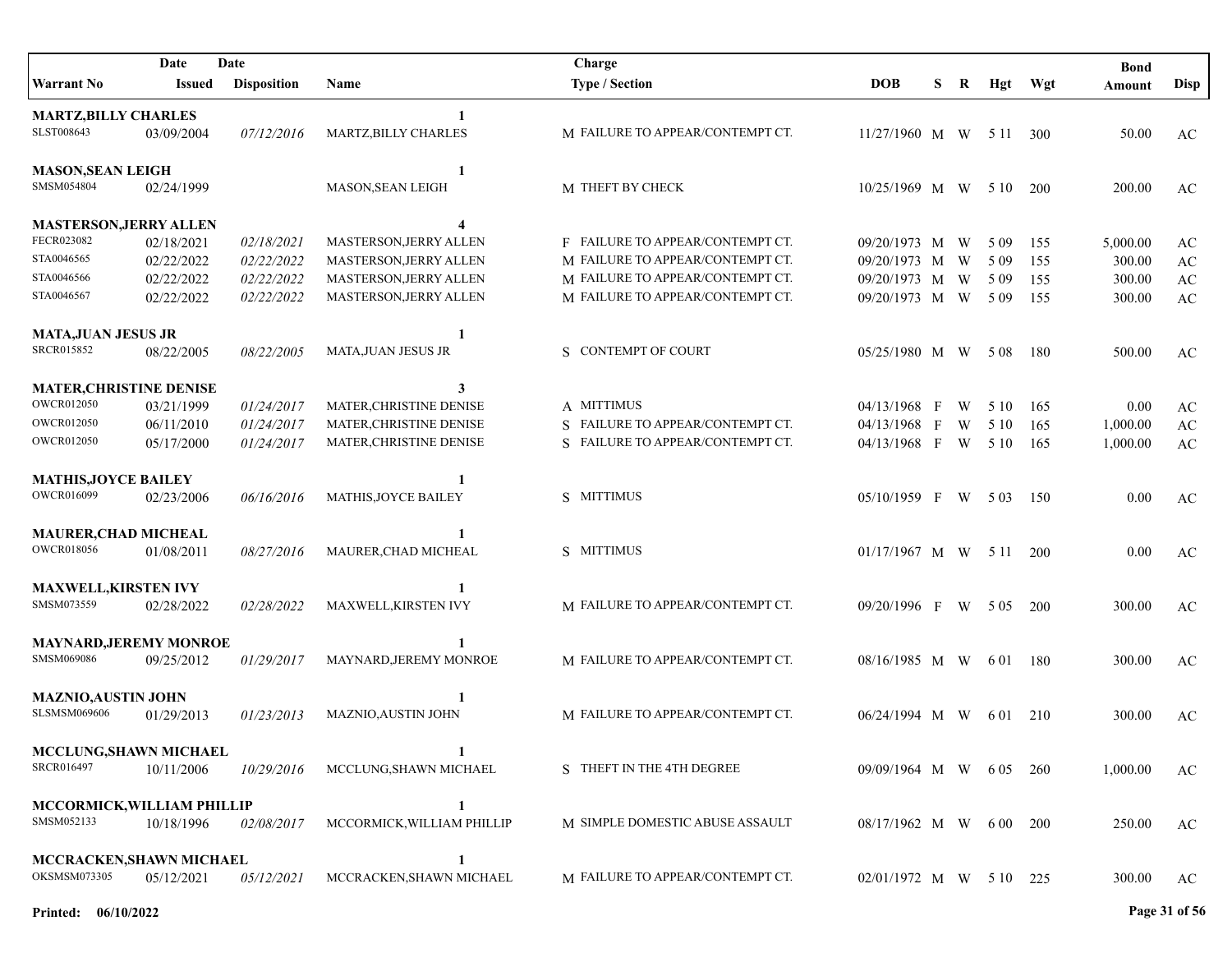|                                             | Date                     | Date               |                                          | Charge                               |                              |    |              |              |            | <b>Bond</b>      |                                                  |
|---------------------------------------------|--------------------------|--------------------|------------------------------------------|--------------------------------------|------------------------------|----|--------------|--------------|------------|------------------|--------------------------------------------------|
| <b>Warrant No</b>                           | Issued                   | <b>Disposition</b> | Name                                     | <b>Type / Section</b>                | <b>DOB</b>                   | S. | $\bf R$      | Hgt          | Wgt        | Amount           | <b>Disp</b>                                      |
|                                             |                          |                    |                                          |                                      |                              |    |              |              |            |                  |                                                  |
| MCILWRAITH, JOSEPH ALEXANDER                |                          |                    | 1                                        |                                      |                              |    |              |              |            |                  |                                                  |
| OWCR012358                                  | 09/28/1999               | 09/28/1999         | MCILWRAITH, JOSEPH ALEXANDER             | S MITTIMUS                           | 04/13/1977 M W               |    |              | 6 00         | 285        | 0.00             | AC                                               |
|                                             |                          |                    |                                          |                                      |                              |    |              |              |            |                  |                                                  |
| MCMAHON, TIMOTHY JAMES                      |                          |                    | 1                                        |                                      |                              |    |              |              |            |                  |                                                  |
| SMSM065069                                  | 08/09/2007               |                    | MCMAHON, TIMOTHY JAMES                   | M THEFT IN THE 5TH DEGREE            | 05/18/1986 M I               |    |              | 5 0 9        | 160        | 300.00           | AC                                               |
|                                             |                          |                    |                                          |                                      |                              |    |              |              |            |                  |                                                  |
| <b>MCRAE, WILLIAM BRANDON</b>               |                          |                    | $\mathbf{2}$                             |                                      |                              |    |              |              |            |                  |                                                  |
| <b>OWCR017007</b><br><b>OWCR017007</b>      | 10/26/2007               | 10/26/2007         | MCRAE, WILLIAM BRANDON                   | S MITTIMUS                           | 09/03/1980 M                 |    | W            | 6.00         | 230        | 0.00             | AC                                               |
|                                             | 08/03/2021               | 08/03/2021         | MCRAE, WILLIAM BRANDON                   | S FAILURE TO APPEAR/CONTEMPT CT.     | 09/03/1980 M W               |    |              | 6 0 0        | 230        | 500.00           | $\mathbf{A}\mathbf{C}$                           |
| MEADE, JOSEPH DAVID                         |                          |                    | $\boldsymbol{2}$                         |                                      |                              |    |              |              |            |                  |                                                  |
| SMSM057142                                  | 09/27/2000               |                    | MEADE, JOSEPH DAVID                      | M THEFT BY CHECK                     | 08/26/1969 M                 |    | W            | 5 0 8        | 190        | 200.00           | AC                                               |
| SMSM057509                                  | 02/01/2001               |                    | MEADE, JOSEPH DAVID                      | M THEFT BY CHECK                     | 08/26/1969 M W               |    |              | 5 0 8        | 190        | 200.00           | AC                                               |
|                                             |                          |                    |                                          |                                      |                              |    |              |              |            |                  |                                                  |
| MEDINA-FLORES, JESUS AURELIO                |                          |                    | 1                                        |                                      |                              |    |              |              |            |                  |                                                  |
| OWCR021120                                  | 03/01/2018               | 03/01/2018         | MEDINA-FLORES, JESUS AURELIO             | S FAILURE TO APPEAR/CONTEMPT CT.     | 12/01/1990 M W               |    |              | 6 0 3        | 185        | 0.00             | AC                                               |
|                                             |                          |                    |                                          |                                      |                              |    |              |              |            |                  |                                                  |
| <b>MEJINEZ, ZEFFERINO</b>                   |                          |                    | 9                                        |                                      |                              |    |              |              |            |                  |                                                  |
| SMSM055679                                  | 11/05/1999               |                    | MEJINEZ, ZEFFERINO                       | M THEFT BY CHECK                     | 05/17/1965 M                 |    | <sup>B</sup> | 6 04         | 175        | 200.00           | AC                                               |
| SMSM055370                                  | 08/04/1999               |                    | MEJINEZ, ZEFFERINO                       | M THEFT BY CHECK                     | 05/17/1965 M                 |    | B            | 6 04         | 175        | 200.00           | AC                                               |
| SMSM055369<br>SMSM055414                    | 08/04/1999               |                    | MEJINEZ, ZEFFERINO                       | M THEFT BY CHECK                     | 05/17/1965 M                 |    | B            | 6 04         | 175        | 200.00           | AC                                               |
| SMSM055324                                  | 08/11/1999               |                    | MEJINEZ, ZEFFERINO<br>MEJINEZ, ZEFFERINO | M THEFT BY CHECK<br>M THEFT BY CHECK | 05/17/1965 M                 |    | B            | 6 04         | 175        | 200.00           | AC                                               |
| SMSM055455                                  | 07/22/1999<br>08/20/1999 |                    | MEJINEZ, ZEFFERINO                       | M THEFT BY CHECK                     | 05/17/1965 M<br>05/17/1965 M |    | B<br>B       | 6 04<br>6 04 | 175<br>175 | 200.00<br>200.00 | $\mathbf{A}\mathbf{C}$                           |
| SMSM055329                                  | 07/22/1999               |                    | MEJINEZ, ZEFFERINO                       | M THEFT BY CHECK                     | 05/17/1965 M                 |    | B            | 6 04         | 175        | 200.00           | $\mathbf{A}\mathbf{C}$<br>$\mathbf{A}\mathbf{C}$ |
| SMSM055291                                  | 07/15/1999               |                    | MEJINEZ, ZEFFERINO                       | M THEFT BY CHECK                     | 05/17/1965 M                 |    | B            | 6 04         | 175        | 400.00           | $\mathbf{A}\mathbf{C}$                           |
| SMSM056001                                  | 02/02/2000               |                    | MEJINEZ, ZEFFERINO                       | M THEFT BY CHECK                     | 05/17/1965 M                 |    | B            | 6 04         | 175        | 200.00           | $\mathbf{A}\mathbf{C}$                           |
|                                             |                          |                    |                                          |                                      |                              |    |              |              |            |                  |                                                  |
| MENARD, MICHEAL DUANE JR                    |                          |                    | $\blacksquare$                           |                                      |                              |    |              |              |            |                  |                                                  |
| FECR023079                                  | 04/25/2022               | 04/26/2022         | MENARD.MICHEAL DUANE JR                  | <b>F</b> VIOLATION OF PROBATION      | $10/22/1981$ M W 5 10        |    |              |              | 180        | 1,000.00         | AC                                               |
|                                             |                          |                    |                                          |                                      |                              |    |              |              |            |                  |                                                  |
| <b>MENNA, LORI LYN</b>                      |                          |                    | 1                                        |                                      |                              |    |              |              |            |                  |                                                  |
| FECR016251                                  | 06/19/2006               | 09/22/2016         | <b>MENNA, LORI LYN</b>                   | F THEFT IN THE 2ND DEGREE            | $02/03/1973$ F               |    | W            | 5 0 5        | 165        | 5,000.00         | AC                                               |
|                                             |                          |                    |                                          |                                      |                              |    |              |              |            |                  |                                                  |
| <b>MIKKELSON, JON HERBERT</b><br>OWCR016291 | 10/21/2009               |                    | 1                                        | S MITTIMUS                           |                              |    |              |              |            |                  |                                                  |
|                                             |                          | 10/23/2016         | MIKKELSON, JON HERBERT                   |                                      | 01/30/1961 M W 510 215       |    |              |              |            | $0.00\,$         | AC                                               |
| <b>MILLER, DAWSON MATTHEW</b>               |                          |                    | 1                                        |                                      |                              |    |              |              |            |                  |                                                  |
| AGCR023578                                  | 12/29/2021               | 12/29/2021         | MILLER, DAWSON MATTHEW                   | A FAILURE TO APPEAR/CONTEMPT CT.     | 09/22/2001 M W 5 07 125      |    |              |              |            | 1,000.00         | AC                                               |
|                                             |                          |                    |                                          |                                      |                              |    |              |              |            |                  |                                                  |
| <b>MILLER, DEAN ALLEN</b>                   |                          |                    | 1                                        |                                      |                              |    |              |              |            |                  |                                                  |
| SMSM053180                                  | 10/15/1997               | 10/15/1997         | MILLER, DEAN ALLEN                       | M THEFT BY CHECK                     | 06/07/1965 M W 508 180       |    |              |              |            | 300.00           | AC                                               |
|                                             |                          |                    |                                          |                                      |                              |    |              |              |            |                  |                                                  |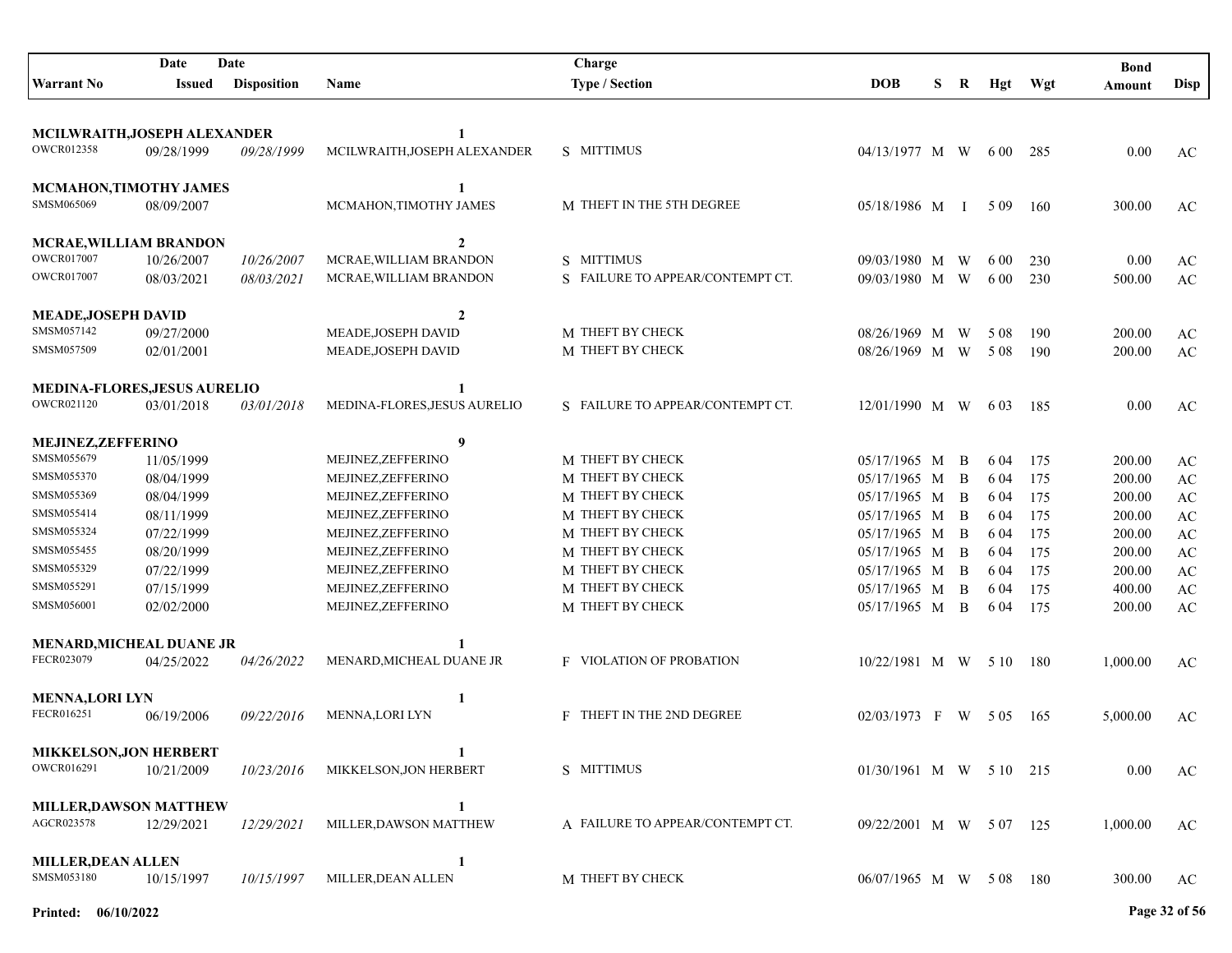|                                        | Date          | Date               |                            | Charge                           |                        |   |   |          |     | <b>Bond</b> |                        |
|----------------------------------------|---------------|--------------------|----------------------------|----------------------------------|------------------------|---|---|----------|-----|-------------|------------------------|
| <b>Warrant No</b>                      | <b>Issued</b> | <b>Disposition</b> | Name                       | <b>Type / Section</b>            | <b>DOB</b>             | S | R | Hgt      | Wgt | Amount      | <b>Disp</b>            |
|                                        |               |                    |                            |                                  |                        |   |   |          |     |             |                        |
| <b>MILLER, DEVIN DAVIS</b>             |               |                    | 1                          |                                  |                        |   |   |          |     |             |                        |
| <b>OWCR017378</b>                      | 01/28/2009    | 01/28/2009         | MILLER, DEVIN DAVIS        | S MITTIMUS                       | 11/26/1986 M W         |   |   | 5 0 9    | 130 | 0.00        | AC                     |
|                                        |               |                    |                            |                                  |                        |   |   |          |     |             |                        |
| MILLER, SHANE AARON<br>SMSM057001      |               |                    | 8                          |                                  |                        |   |   |          |     |             |                        |
|                                        | 05/13/2010    | 02/06/2017         | MILLER, SHANE AARON        | M FAILURE TO APPEAR/CONTEMPT CT. | $11/12/1973$ M         |   | W | 5 10     | 175 | 300.00      | AC                     |
| AGCR013011                             | 05/12/2010    | 02/06/2017         | MILLER, SHANE AARON        | A FAILURE TO APPEAR/CONTEMPT CT. | 11/12/1973 M           |   | W | 5 10     | 175 | 500.00      | AC                     |
| SMSM057000                             | 05/13/2010    | 02/06/2017         | MILLER, SHANE AARON        | M FAILURE TO APPEAR/CONTEMPT CT. | $11/12/1973$ M         |   | W | 5 10     | 175 | 300.00      | $\mathbf{A}\mathbf{C}$ |
| SMSM056999                             | 05/13/2010    | 02/06/2017         | MILLER, SHANE AARON        | M FAILURE TO APPEAR/CONTEMPT CT. | 11/12/1973 M           |   | W | 5 10     | 175 | 300.00      | $\mathbf{A}\mathbf{C}$ |
| SMSM056991                             | 05/13/2010    | 02/06/2017         | MILLER, SHANE AARON        | M FAILURE TO APPEAR/CONTEMPT CT. | 11/12/1973 M           |   | W | 5 10     | 175 | 300.00      | $\mathbf{A}\mathbf{C}$ |
| SMSM056846                             | 05/13/2010    | 02/06/2017         | MILLER, SHANE AARON        | M FAILURE TO APPEAR/CONTEMPT CT. | 11/12/1973 M W         |   |   | 5 10     | 175 | 300.00      | $\mathbf{A}\mathbf{C}$ |
| AGCR013246                             | 05/13/2010    | 02/06/2017         | MILLER, SHANE AARON        | A FAILURE TO APPEAR/CONTEMPT CT. | 11/12/1973 M W         |   |   | 5 1 0    | 175 | 500.00      | $\mathbf{A}\mathbf{C}$ |
| AGCR013064                             | 05/13/2010    | 02/06/2017         | MILLER, SHANE AARON        | A FAILURE TO APPEAR/CONTEMPT CT. | 11/12/1973 M W         |   |   | 5 10     | 175 | 500.00      | AC                     |
| MILLER, TIMOTHY RAYMOND                |               |                    |                            |                                  |                        |   |   |          |     |             |                        |
| SRCR009021                             | 08/17/1994    | 12/18/2016         | MILLER, TIMOTHY RAYMOND    | M MITTIMUS                       | $01/14/1961$ M W       |   |   | 6 0 1    | 240 | 0.00        | AC                     |
| MILNER, CHRISTOPHER ALLEN              |               |                    | 1                          |                                  |                        |   |   |          |     |             |                        |
| OWCR009614                             | 07/07/1998    |                    | MILNER, CHRISTOPHER ALLEN  | S FAILURE TO APPEAR/CONTEMPT CT. | $01/08/1965$ M W       |   |   | 5 11 155 |     | 0.00        | AC                     |
|                                        |               |                    |                            |                                  |                        |   |   |          |     |             |                        |
| MIRANDA, EDUARDO DANIEL                |               |                    | $\mathbf{2}$               |                                  |                        |   |   |          |     |             |                        |
| FECR017848                             | 05/29/2015    | 08/28/2016         | MIRANDA, EDUARDO DANIEL    | F FAILURE TO APPEAR/CONTEMPT CT. | 10/12/1988 M           |   | W | 5 04     | 172 | 1,000.00    | AC                     |
| AGCR016379                             | 05/28/2015    | 08/28/2016         | MIRANDA, EDUARDO DANIEL    | S FAILURE TO APPEAR/CONTEMPT CT. | 10/12/1988 M W         |   |   | 5 0 4    | 172 | 1,000.00    | AC                     |
| MIRANDA, JOSE ALBERTO                  |               |                    | 1                          |                                  |                        |   |   |          |     |             |                        |
| AGCR016233                             | 10/21/2009    | 10/21/2009         | MIRANDA, JOSE ALBERTO      | A MITTIMUS                       | 10/27/1985 M W         |   |   | 5 0 9    | 140 | 0.00        | AC                     |
|                                        |               |                    |                            |                                  |                        |   |   |          |     |             |                        |
| MOCZYGEMBA, VINCENTE LEE<br>SRCR023794 | 03/24/2022    | 03/24/2022         | MOCZYGEMBA, VINCENTE LEE   | S FAILURE TO APPEAR/CONTEMPT CT. | $01/26/2002$ M W 5 10  |   |   |          | 120 | 1,000.00    | AC                     |
|                                        |               |                    |                            |                                  |                        |   |   |          |     |             |                        |
| <b>MOHR, COLTON JOSEPH</b>             |               |                    |                            |                                  |                        |   |   |          |     |             |                        |
| SMSM072186                             | 09/14/2018    | 09/14/2018         | MOHR, COLTON JOSEPH        | M VIOL NO CONTACT ORDER-DOMESTIC | 03/30/1997 M W 509     |   |   |          | 220 | 300.00      | AC                     |
| <b>MOHR, JANICE MAXENE</b>             |               |                    |                            |                                  |                        |   |   |          |     |             |                        |
| SMSM053296                             | 11/14/1997    | 05/27/2016         | <b>MOHR, JANICE MAXENE</b> | M THEFT BY CHECK                 | 04/22/1970 F W         |   |   | - 4 0 8  | 155 | 200.00      | AC                     |
|                                        |               |                    |                            |                                  |                        |   |   |          |     |             |                        |
| <b>MOLLER, LEE EDWARD</b>              |               |                    |                            |                                  |                        |   |   |          |     |             |                        |
| OWCR012927                             | 05/23/2001    | 11/15/2016         | MOLLER, LEE EDWARD         | S MITTIMUS                       | 09/10/1961 M W 601 180 |   |   |          |     | 0.00        | AC                     |
| <b>MONTES DE OCA, OLGA LIDIA</b>       |               |                    | 1                          |                                  |                        |   |   |          |     |             |                        |
| SMSM051635                             | 05/20/1996    |                    | MONTES DE OCA, OLGA LIDIA  | M THEFT BY CHECK                 | 07/02/1972 F W 411 252 |   |   |          |     | 200.00      | AC                     |
| MOODY, GREGORY ALAN                    |               |                    | 1                          |                                  |                        |   |   |          |     |             |                        |
|                                        |               |                    |                            |                                  |                        |   |   |          |     |             |                        |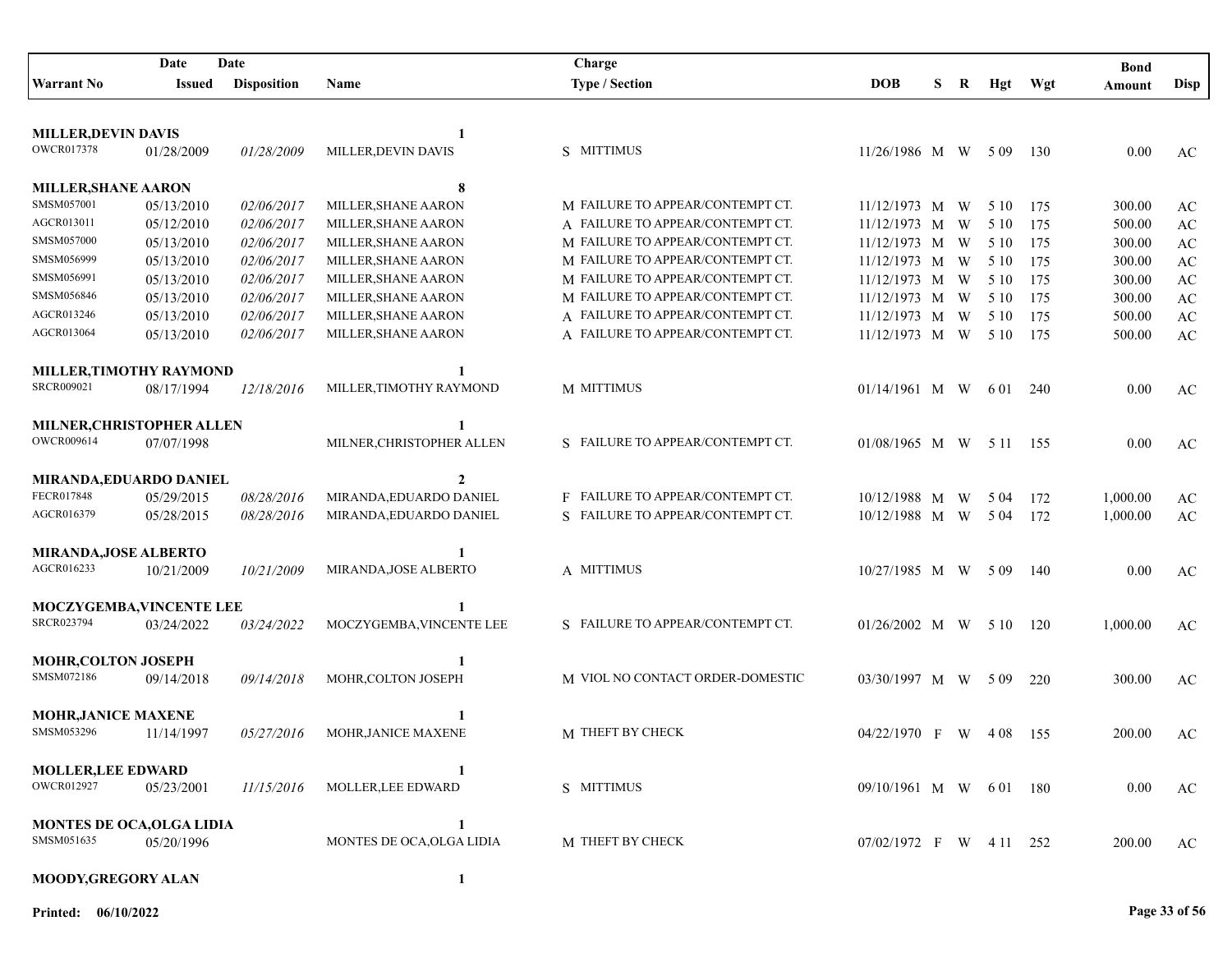|                               | Date       | Date               |                              | Charge                           |                        |   |                |       |      | <b>Bond</b> |                        |
|-------------------------------|------------|--------------------|------------------------------|----------------------------------|------------------------|---|----------------|-------|------|-------------|------------------------|
| <b>Warrant No</b>             | Issued     | <b>Disposition</b> | <b>Name</b>                  | <b>Type / Section</b>            | <b>DOB</b>             | S | R              | Hgt   | Wgt  | Amount      | Disp                   |
| AGCR020958                    | 11/19/2015 |                    | MOODY, GREGORY ALAN          | A THEFT IN THE 3RD DEGREE        | 11/04/1991 M B         |   |                | 5 0 9 | -168 | 2,000.00    | AC                     |
| <b>MOORE, BRYAN KEITH</b>     |            |                    |                              |                                  |                        |   |                |       |      |             |                        |
| STA0034710                    | 09/13/2016 | 09/14/2016         | MOORE, BRYAN KEITH           | M FAIL TO HAVE VALID LICENSE     | 11/22/1977 M W         |   |                | 6 0 1 | 240  | 300.00      | AC                     |
| <b>MOORE, SHAWN WAYNE</b>     |            |                    | $\mathbf{1}$                 |                                  |                        |   |                |       |      |             |                        |
| SLST008633                    | 08/20/2001 | 08/20/2001         | MOORE, SHAWN WAYNE           | FAILURE TO APPEAR/CONTEMPT CT.   | 09/12/1971 M W         |   |                | 6 0 2 | 220  | 50.00       | AC                     |
| MUCHOW, MARTIN MATO           |            |                    | 3                            |                                  |                        |   |                |       |      |             |                        |
| SMSM059261                    | 03/19/2003 | 03/19/2003         | MUCHOW, MARTIN MATO          | M FAILURE TO APPEAR CRIMINAL     | 01/21/1970 M           |   | $\blacksquare$ | 5 0 6 | 160  | 1,500.00    | AC                     |
| AGCR013922                    | 04/29/2002 | 04/29/2002         | MUCHOW, MARTIN MATO          | A PROBATION VIOLATION            | 01/21/1970 M           |   | $\mathbf{I}$   | 5 0 6 | 160  | 1,000.00    | $\mathbf{A}\mathbf{C}$ |
| <b>SRCR013956</b>             | 05/13/2002 | 05/13/2002         | MUCHOW, MARTIN MATO          | S FAIL TO APPEAR NO FELONY-1978  | 01/21/1970 M I         |   |                | 5 0 6 | 160  | 1,000.00    | $\mathbf{A}\mathbf{C}$ |
| MURILLO, PASCUAL VISCARRA     |            |                    |                              |                                  |                        |   |                |       |      |             |                        |
| <b>SRCR010693</b>             | 10/16/1997 |                    | MURILLO, PASCUAL VISCARRA    | S FAILURE TO APPEAR/CONTEMPT CT. | 06/17/1967 M W 501 140 |   |                |       |      | 80.00       | AC                     |
| <b>MURRAY.PHILLIP MARK JR</b> |            |                    |                              |                                  |                        |   |                |       |      |             |                        |
| SMSM073200                    | 04/06/2021 | 04/06/2021         | MURRAY, PHILLIP MARK JR      | M FAILURE TO APPEAR/CONTEMPT CT. | 07/12/1994 M W 601     |   |                |       |      | 300.00      | AC                     |
| NEGRON MARTINEZ, JULIO FELIX  |            |                    |                              |                                  |                        |   |                |       |      |             |                        |
| OWCR023305                    | 12/06/2021 | 12/06/2021         | NEGRON MARTINEZ, JULIO FELIX | S FAILURE TO APPEAR/CONTEMPT CT. | 06/01/1985 M W 510 170 |   |                |       |      | 1,000.00    | AC                     |
| <b>NELSON, ALICE LYNETTE</b>  |            |                    | $\mathbf{2}$                 |                                  |                        |   |                |       |      |             |                        |
| SMSM069724                    | 02/11/2014 | 08/11/2016         | NELSON, ALICE LYNETTE        | M FAILURE TO APPEAR              | 10/11/1983 F           |   | W              | 5 0 7 | 220  | 300.00      | AC                     |
| AGCR019728                    | 04/19/2013 | 08/11/2016         | NELSON, ALICE LYNETTE        | S FAIL TO APPEAR NO FELONY-1978  | 10/11/1983 F           |   | W              | 5 0 7 | 220  | 1,000.00    | $\mathbf{A}\mathbf{C}$ |
| NELSON, BRANDON JOHN          |            |                    |                              |                                  |                        |   |                |       |      |             |                        |
| OWCR021607                    | 03/09/2018 | 03/09/2018         | NELSON, BRANDON JOHN         | M FAILURE TO APPEAR/CONTEMPT CT. | 03/24/1987 M W         |   |                | 6 0 3 | 280  | 0.00        | AC                     |
| <b>NELSON, KEVIN CONRAD</b>   |            |                    |                              |                                  |                        |   |                |       |      |             |                        |
| SRCR016827                    | 10/01/2013 | 10/26/2016         | NELSON, KEVIN CONRAD         | S FAIL TO APPEAR NO FELONY-1978  | 09/07/1974 M W 603     |   |                |       | -181 | 1,000.00    | AC                     |
| NELSON-COMPARAN, ELAINE ANNE  |            |                    |                              |                                  |                        |   |                |       |      |             |                        |
| SMSM055619                    | 02/17/2004 | 05/21/2016         | NELSON-COMPARAN, ELAINE ANNE | M THEFT BY CHECK                 | $01/04/1961$ F W 511   |   |                |       | 240  | 200.00      | AC                     |
| NEUROTH, MARK PATRICK         |            |                    |                              |                                  |                        |   |                |       |      |             |                        |
| OWCR018531                    | 06/30/2011 | 01/20/2017         | NEUROTH, MARK PATRICK        | M MITTIMUS                       | 04/17/1986 M W 506 142 |   |                |       |      | 0.00        | AC                     |
| OWCR018531                    | 11/21/2013 | 01/20/2017         | NEUROTH, MARK PATRICK        | S FAILURE TO APPEAR/CONTEMPT CT. | 04/17/1986 M W 506 142 |   |                |       |      | 500.00      | AC                     |
| NEWHOUSE, BYRON MICHAEL       |            |                    | 1                            |                                  |                        |   |                |       |      |             |                        |
| SMSM054958                    | 02/29/2012 | 07/06/2016         | NEWHOUSE, BYRON MICHAEL      | M FAILURE TO APPEAR/CONTEMPT CT. | 05/22/1977 M W 507 180 |   |                |       |      | 300.00      | AC                     |
| NINKE, GREG ANDREW            |            |                    | 1                            |                                  |                        |   |                |       |      |             |                        |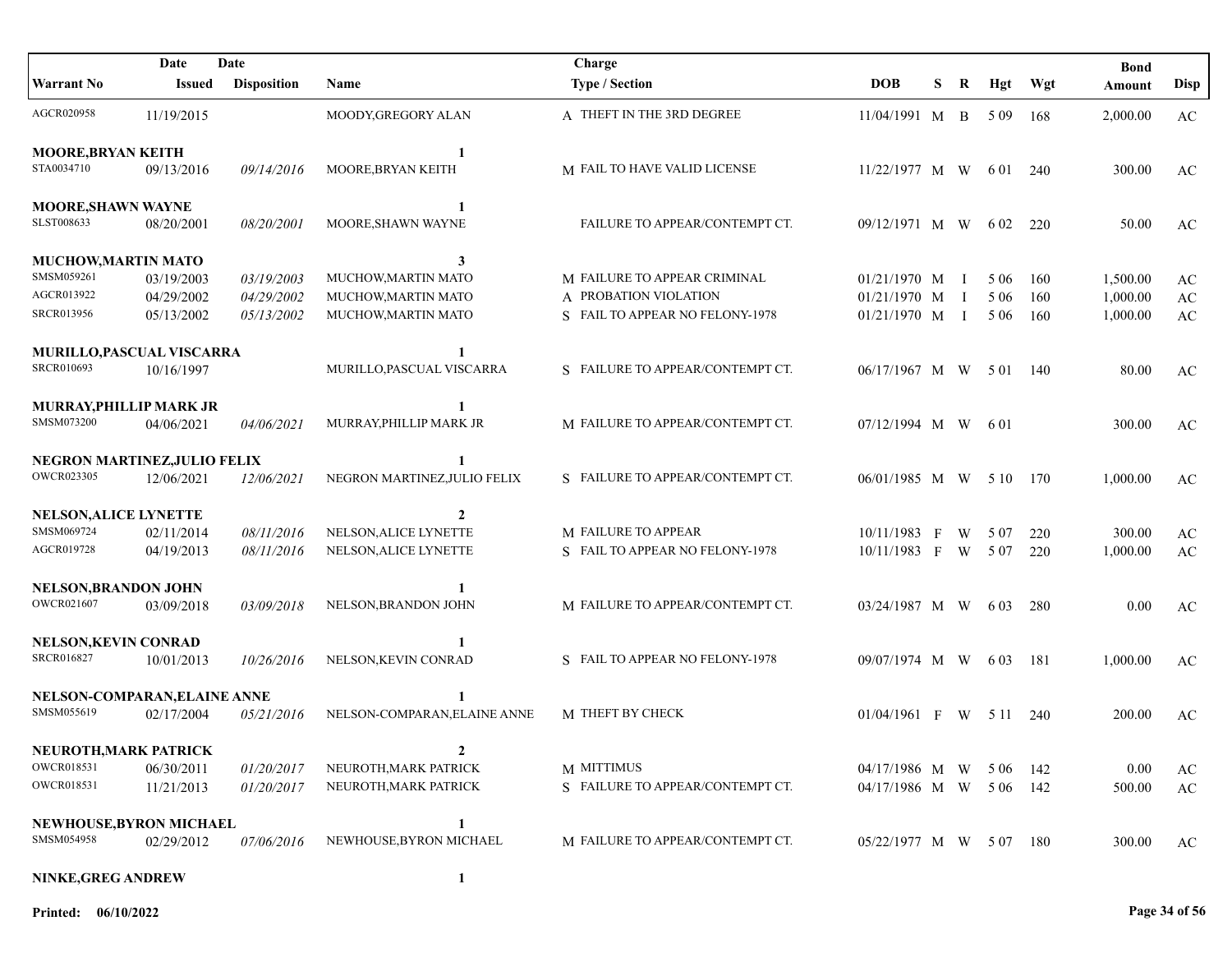|                                          | Date          | Date               |                            | Charge                           |                         |   |   |       |       | <b>Bond</b> |                        |
|------------------------------------------|---------------|--------------------|----------------------------|----------------------------------|-------------------------|---|---|-------|-------|-------------|------------------------|
| <b>Warrant No</b>                        | <b>Issued</b> | <b>Disposition</b> | <b>Name</b>                | <b>Type / Section</b>            | <b>DOB</b>              | S | R | Hgt   | Wgt   | Amount      | <b>Disp</b>            |
| SMSM052101                               | 09/11/1996    |                    | NINKE, GREG ANDREW         | M THEFT BY CHECK                 | 01/26/1970 M W 5 10 135 |   |   |       |       | 200.00      | $\rm AC$               |
| NIPP, MICHELLE MAY                       |               |                    | 1                          |                                  |                         |   |   |       |       |             |                        |
| 33983                                    | 02/24/1999    | 09/07/2016         | NIPP, MICHELLE MAY         | M THEFT BY CHECK                 | 05/13/1965 F W 504      |   |   |       | -125  | 200.00      | AC                     |
| <b>NOBLES, LARRY CRAIG JR</b>            |               |                    | $\mathbf{2}$               |                                  |                         |   |   |       |       |             |                        |
| SMSM060456                               | 01/07/2003    | 01/07/2003         | NOBLES, LARRY CRAIG JR     | M FAILURE TO APPEAR/CONTEMPT CT. | 01/26/1981 M W          |   |   | 6 0 0 | 190   | 200.00      | $\mathbf{A}\mathbf{C}$ |
| SMSM060137                               | 12/30/2002    | 12/30/2002         | NOBLES, LARRY CRAIG JR     | M FAILURE TO APPEAR/CONTEMPT CT. | 01/26/1981 M W          |   |   | 6 0 0 | 190   | 300.00      | $\mathbf{A}\mathbf{C}$ |
| <b>NOCK, VALERIE JOY</b>                 |               |                    | 1                          |                                  |                         |   |   |       |       |             |                        |
| SMSM062799                               | 08/31/2004    |                    | NOCK, VALERIE JOY          | M THEFT BY CHECK                 | 08/21/1977 F W 5 11 165 |   |   |       |       | 300.00      | AC                     |
| <b>NORRIS, JAMMIE LEE</b>                |               |                    | $\overline{2}$             |                                  |                         |   |   |       |       |             |                        |
| SLST006901                               | 03/29/2000    | 03/29/2000         | NORRIS, JAMMIE LEE         | M PARKING VIOLATION 321.236      | 12/30/1970 M B          |   |   | 5 1 1 | -160  | 50.00       | AC                     |
| SMSM057046                               | 09/18/2000    | 09/18/2000         | NORRIS, JAMMIE LEE         | M THEFT BY CHECK                 | 12/30/1970 M B          |   |   | 5 1 1 | 160   | 200.00      | $\mathbf{A}\mathbf{C}$ |
| <b>NORRIS, SHERRIE RAE</b>               |               |                    |                            |                                  |                         |   |   |       |       |             |                        |
| NTA004158                                | 01/29/2020    | 01/29/2020         | NORRIS, SHERRIE RAE        | M FAILURE TO APPEAR/CONTEMPT CT. | $10/12/1951$ F W 506    |   |   |       | 250   | 500.00      | AC                     |
| <b>NORTON, ANGELA JEAN</b>               |               |                    | $\mathbf{1}$               |                                  |                         |   |   |       |       |             |                        |
| FECR014395                               | 10/21/2009    | 10/21/2009         | NORTON, ANGELA JEAN        | S MITTIMUS                       | $11/04/1979$ F W 502    |   |   |       | - 140 | 0.00        | AC                     |
| <b>NOSBUSCH, KIRSTEN KIM</b>             |               |                    |                            |                                  |                         |   |   |       |       |             |                        |
| SMSM054191                               | 08/22/1998    |                    | NOSBUSCH, KIRSTEN KIM      | M THEFT BY CHECK                 | 01/01/1980 F W 505 141  |   |   |       |       | 200.00      | AC                     |
| <b>NOVACEK, JACOB GREGORY</b>            |               |                    |                            |                                  |                         |   |   |       |       |             |                        |
| SMSM068640                               | 06/12/2012    | 10/26/2016         | NOVACEK, JACOB GREGORY     | M FAILURE TO APPEAR CRIMINAL     | 06/07/1991 M W 5 11 145 |   |   |       |       | 300.00      | AC                     |
| <b>NUGENT, GERALD HAZEN</b>              |               |                    |                            |                                  |                         |   |   |       |       |             |                        |
| SLSTA0013215                             | 03/01/2011    | 07/03/2016         | NUGENT, GERALD HAZEN       | M FAILURE TO APPEAR/CONTEMPT CT. | 12/06/1982 M W 601      |   |   |       | - 185 | 50.00       | AC                     |
| O CONNER, PATRICK CASEY                  |               |                    |                            |                                  |                         |   |   |       |       |             |                        |
| FECR013046                               | 10/21/2009    | 07/06/2016         | O CONNER, PATRICK CASEY    | <b>F MITTIMUS</b>                | 01/15/1961 M W 604      |   |   |       | 205   | 0.00        | AC                     |
| <b>OBRIEN, RICK JAMES</b>                |               |                    | $\overline{2}$             |                                  |                         |   |   |       |       |             |                        |
| SMSM053192                               | 10/14/1997    |                    | <b>OBRIEN, RICK JAMES</b>  | M THEFT BY CHECK                 | 06/18/1958 M W 603      |   |   |       | 260   | 200.00      | AC                     |
| SMSM053199                               | 10/16/1997    |                    | <b>OBRIEN, RICK JAMES</b>  | M THEFT BY CHECK                 | 06/18/1958 M W 603      |   |   |       | 260   | 1,000.00    | AC                     |
|                                          |               |                    |                            |                                  |                         |   |   |       |       |             |                        |
| OHANNESSIAN, PATRICIA GAIL<br>SMSM051524 |               |                    | 1                          |                                  |                         |   |   |       |       |             |                        |
|                                          | 09/27/1996    | 09/27/1996         | OHANNESSIAN, PATRICIA GAIL | M MITTIMUS                       | 10/25/1977 F W 509 198  |   |   |       |       | 180.53      | AC                     |
| <b>OLSON, STEVEN JAMES</b>               |               |                    | 1                          |                                  |                         |   |   |       |       |             |                        |
| SMSM062867                               | 09/16/2004    |                    | <b>OLSON, STEVEN JAMES</b> | M THEFT BY CHECK                 | 12/28/1972 M W 605 210  |   |   |       |       | 300.00      | AC                     |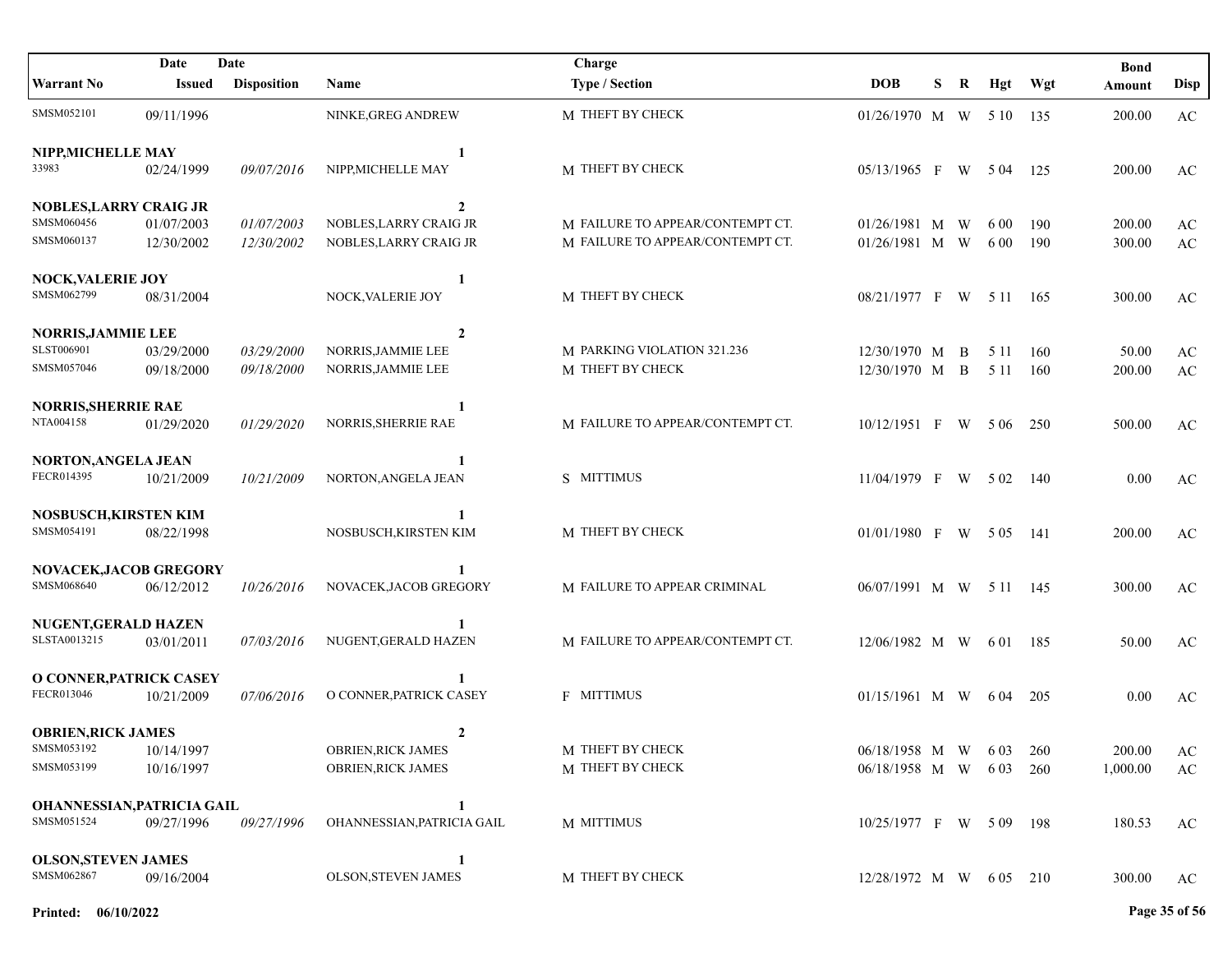|                                                | Date       | Date               |                                             | Charge                           |                           |    |   |       |      | <b>Bond</b> |                        |
|------------------------------------------------|------------|--------------------|---------------------------------------------|----------------------------------|---------------------------|----|---|-------|------|-------------|------------------------|
| <b>Warrant No</b>                              | Issued     | <b>Disposition</b> | Name                                        | <b>Type / Section</b>            | <b>DOB</b>                | S. | R | Hgt   | Wgt  | Amount      | <b>Disp</b>            |
|                                                |            |                    |                                             |                                  |                           |    |   |       |      |             |                        |
| <b>ONEFEATHER, ANTHONY WADE</b>                |            |                    | $\mathbf{1}$                                |                                  |                           |    |   |       |      |             |                        |
| SMSM070053                                     | 05/01/2014 | <i>09/03/2016</i>  | ONEFEATHER, ANTHONY WADE                    | M FAILURE TO APPEAR/CONTEMPT CT. | 04/26/1987 M I            |    |   | 5 0 7 | 250  | 300.00      | AC                     |
|                                                |            |                    |                                             |                                  |                           |    |   |       |      |             |                        |
| <b>ORTIZ HERNANDEZ, CRISTIAN</b><br>STA0035048 | 07/05/2017 | 07/06/2017         | $\overline{2}$<br>ORTIZ HERNANDEZ, CRISTIAN | M FAILURE TO APPEAR/CONTEMPT CT. | $06/03/1994$ M            |    | W | 5 0 6 | 140  | 300.00      | AC                     |
| <b>OWCR021320</b>                              | 12/06/2016 | 12/07/2016         | ORTIZ HERNANDEZ, CRISTIAN                   | S FAILURE TO APPEAR/CONTEMPT CT. | $06/03/1994$ M W          |    |   | 5 0 6 | 140  | 1,000.00    | AC                     |
|                                                |            |                    |                                             |                                  |                           |    |   |       |      |             |                        |
| <b>OSTERBERG, GEOFFREY COLE</b>                |            |                    | 1                                           |                                  |                           |    |   |       |      |             |                        |
| SMSM059158                                     | 03/13/2002 | 09/22/2016         | OSTERBERG, GEOFFREY COLE                    | M THEFT BY CHECK                 | 10/30/1975 M W            |    |   | 5 10  | 150  | 300.00      | AC                     |
| <b>OSUNA,DOMINIQUE JUAN</b>                    |            |                    | 1                                           |                                  |                           |    |   |       |      |             |                        |
| AGCR019463                                     | 01/08/2013 | 09/05/2016         | OSUNA, DOMINIQUE JUAN                       | S FAILURE TO APPEAR/CONTEMPT CT. | 10/22/1987 M W 504        |    |   |       | 197  | 500.00      | AC                     |
|                                                |            |                    |                                             |                                  |                           |    |   |       |      |             |                        |
| <b>OVERMAN, MICHAEL JOHN</b>                   |            |                    | 1                                           |                                  |                           |    |   |       |      |             |                        |
| <b>OWCR016888</b>                              | 11/09/2007 | 09/07/2016         | OVERMAN, MICHAEL JOHN                       | M MITTIMUS                       | 07/14/1952 M W 509        |    |   |       | 180  | 0.00        | AC                     |
| <b>OWEN, JEFFREY ALLEN</b>                     |            |                    | 2                                           |                                  |                           |    |   |       |      |             |                        |
| SMSM053299                                     | 11/14/1997 | 11/03/2017         | <b>OWEN, JEFFREY ALLEN</b>                  | M THEFT BY CHECK                 | 04/02/1968 M W            |    |   | 5 1 1 | 195  | 200.00      | AC                     |
| SMSM052682                                     | 04/16/1997 | 11/03/2017         | <b>OWEN, JEFFREY ALLEN</b>                  | M THEFT BY CHECK                 | 04/02/1968 M W            |    |   | 5 1 1 | 195  | 200.00      | $\mathbf{A}\mathbf{C}$ |
| PACKETT, CHRISTIAN ANTHONY                     |            |                    |                                             |                                  |                           |    |   |       |      |             |                        |
| FECR022489                                     | 01/20/2022 | 01/20/2022         | PACKETT, CHRISTIAN ANTHONY                  | <b>F VIOLATION OF PROBATION</b>  | 02/12/1995 M W            |    |   | 6 02  | 195  | 2,000.00    | AC                     |
|                                                |            |                    |                                             |                                  |                           |    |   |       |      |             |                        |
| PARDUE, KEITH PAUL                             |            |                    |                                             |                                  |                           |    |   |       |      |             |                        |
| AGCR014526                                     | 03/23/2004 | 11/16/2016         | PARDUE, KEITH PAUL                          | S FAIL TO APPEAR NO FELONY-1978  | $01/25/1971$ M W 600      |    |   |       | 170  | 1,000.00    | AC                     |
| PARKER, WYATT ANDREW                           |            |                    |                                             |                                  |                           |    |   |       |      |             |                        |
| SMSM072448                                     | 05/31/2019 | 05/31/2019         | PARKER, WYATT ANDREW                        | M ASSAULT-SIMPLE                 | 09/03/1991 M W 602        |    |   |       | 180  | 300.00      | AC                     |
|                                                |            |                    |                                             |                                  |                           |    |   |       |      |             |                        |
| PAVAROTTI, ANTHONY JOHN<br><b>OWCR013985</b>   |            |                    | PAVAROTTI, ANTHONY JOHN                     |                                  |                           |    |   |       |      |             |                        |
|                                                | 11/02/2009 | 07/02/2016         |                                             | S MITTIMUS                       | 04/07/1958 M W 508        |    |   |       | 325  | 0.00        | AC                     |
| PAXTON, JOHN PATRICK                           |            |                    |                                             |                                  |                           |    |   |       |      |             |                        |
| OWCR017433                                     | 04/01/2009 | 07/02/2016         | PAXTON, JOHN PATRICK                        | S MITTIMUS                       | $01/23/1989$ M W 5 10 165 |    |   |       |      | 0.00        | AC                     |
|                                                |            |                    |                                             |                                  |                           |    |   |       |      |             |                        |
| PEER, DILLON PAUL<br>SRCR023156                | 06/06/2022 | 06/06/2022         | -1<br>PEER, DILLON PAUL                     | S FAILURE TO APPEAR/CONTEMPT CT. | 07/29/1998 M W 602 200    |    |   |       |      | 300.00      | AC                     |
|                                                |            |                    |                                             |                                  |                           |    |   |       |      |             |                        |
| PENATE-MARTY, EUGENIO ALFONSO                  |            |                    | 1                                           |                                  |                           |    |   |       |      |             |                        |
| SRCR019142                                     | 11/30/2011 | 08/16/2016         | PENATE-MARTY, EUGENIO ALFONSO               | S ONGOING CRIM COND-UNLAWFUL     | $10/27/1972$ M W 400      |    |   |       | -050 | 25,000.00   | AC                     |
| PERDEW, JEANETTE KAY                           |            |                    | 1                                           |                                  |                           |    |   |       |      |             |                        |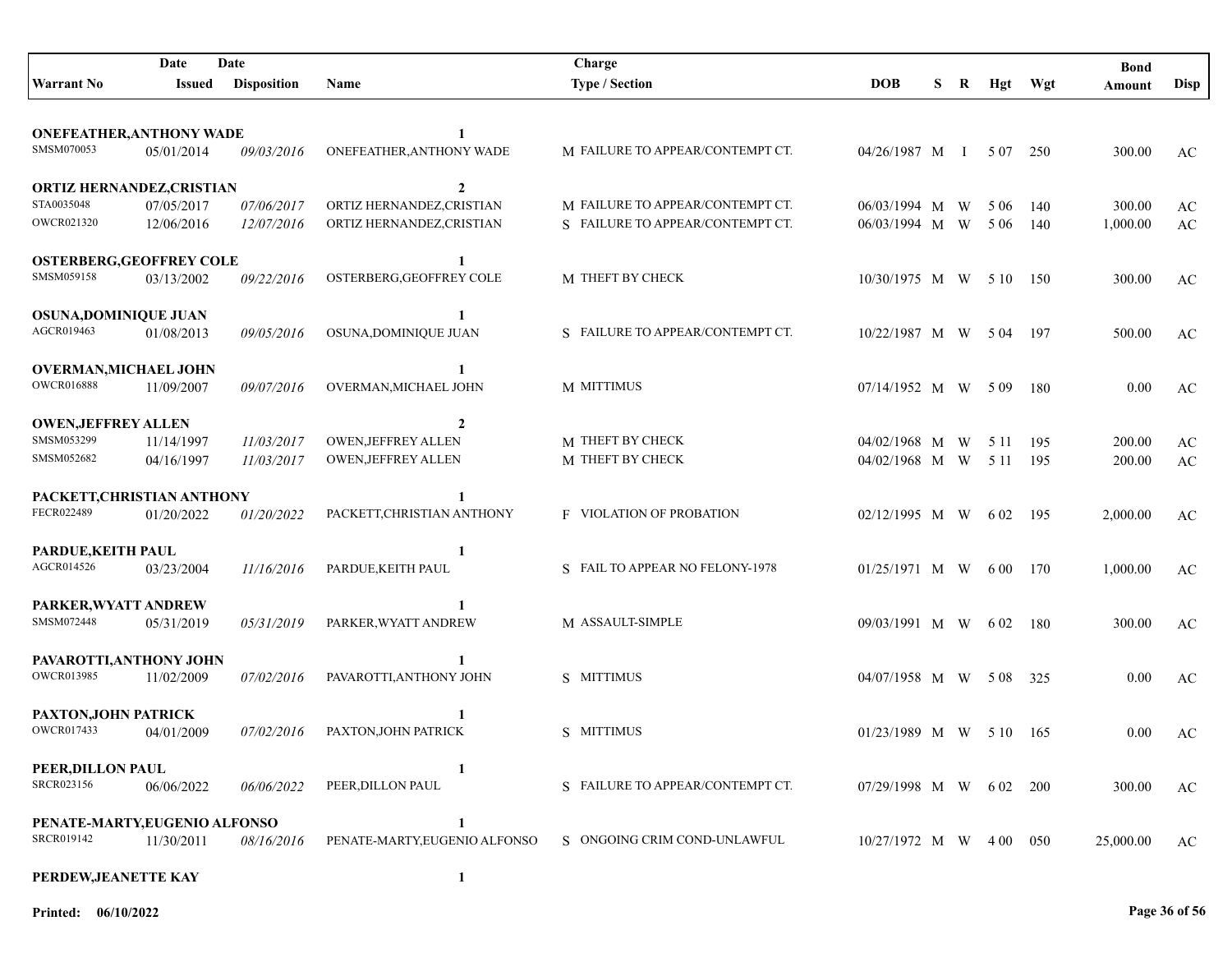|                                       | Date                           | Date               |                                | Charge                           |                        |   |   |       |       | <b>Bond</b> |                        |
|---------------------------------------|--------------------------------|--------------------|--------------------------------|----------------------------------|------------------------|---|---|-------|-------|-------------|------------------------|
| <b>Warrant No</b>                     | <b>Issued</b>                  | <b>Disposition</b> | Name                           | <b>Type / Section</b>            | <b>DOB</b>             | S | R | Hgt   | Wgt   | Amount      | <b>Disp</b>            |
| SMSM060083                            | 08/14/2002                     |                    | PERDEW, JEANETTE KAY           | M THEFT BY CHECK                 | 06/06/1953 F           |   |   | W 503 | -160  | 300.00      | AC                     |
|                                       | PERDUE, CARMEN CHRISTINE       |                    | -1                             |                                  |                        |   |   |       |       |             |                        |
| SRCR020710                            | 03/18/2019                     | 03/18/2019         | PERDUE, CARMEN CHRISTINE       | S CONTEMPT-DISOBEY TRIBUNAL CRT  | $03/10/1967$ F W 509   |   |   |       | 150   | 1,000.00    | AC                     |
|                                       | PEREZ QUIRINDONGO, CHRISTIAN   |                    | -1                             |                                  |                        |   |   |       |       |             |                        |
| STA0004132                            | 01/19/2011                     | 01/19/2011         | PEREZ QUIRINDONGO, CHRISTIAN   | FAILURE TO APPEAR/CONTEMPT CT.   | 05/20/1985 M W 503     |   |   |       | 140   | 300.00      | AC                     |
| PEREZ, DANIEL AMADOR                  |                                |                    | $\mathbf{1}$                   |                                  |                        |   |   |       |       |             |                        |
| OWCR019035                            | 01/28/2014                     | 09/15/2016         | PEREZ, DANIEL AMADOR           | S FAILURE TO APPEAR/CONTEMPT CT. | 09/09/1968 M W         |   |   | 5 0 8 | -180  | 500.00      | AC                     |
| PERSINGER, ASHLEY DAWN                |                                |                    | 1                              |                                  |                        |   |   |       |       |             |                        |
| SMSM073550                            | 11/30/2021                     | 11/30/2021         | PERSINGER, ASHLEY DAWN         | M THEFT 5TH DEGREE<\$300         | $11/04/1990$ F         |   | W | 5 0 2 | 205   | 300.00      | AC                     |
| PETERS, ANN MICHELLE                  |                                |                    | -1                             |                                  |                        |   |   |       |       |             |                        |
| SMSM057928                            | 05/29/2001                     |                    | PETERS, ANN MICHELLE           | M THEFT BY CHECK                 | $10/24/1979$ F W 505   |   |   |       | 185   | 300.00      | AC                     |
|                                       | PETERSEN, JEFFREY WAYNE        |                    |                                |                                  |                        |   |   |       |       |             |                        |
| <b>OWCR017000</b>                     | 12/31/2008                     | 07/26/2017         | PETERSEN, JEFFREY WAYNE        | S MITTIMUS                       | $10/26/1967$ M W       |   |   | 6 0 1 | - 195 | 0.00        | AC                     |
| PETERSON, COREY ALLEN                 |                                |                    |                                |                                  |                        |   |   |       |       |             |                        |
| <b>OWCR016457</b>                     | 11/02/2009                     | 08/22/2016         | PETERSON, COREY ALLEN          | S MITTIMUS                       | 08/31/1969 M W 510     |   |   |       | 250   | 0.00        | AC                     |
| PHALY, SIMMAKON                       |                                |                    | 1                              |                                  |                        |   |   |       |       |             |                        |
| AGCR022355                            | 02/21/2022                     | 02/21/2022         | PHALY, SIMMAKON                | A FAILURE TO APPEAR/CONTEMPT CT. | 10/12/1981 M A 5 05    |   |   |       | - 180 | 2,000.00    | AC                     |
| PHILLIPPI,STEPHEN LEO                 |                                |                    |                                |                                  |                        |   |   |       |       |             |                        |
| SMSM050879                            | 11/30/1995                     | 01/20/2017         | PHILLIPPI, STEPHEN LEO         | M MITTIMUS                       | 09/04/1972 M W 505     |   |   |       | - 140 | 200.00      | AC                     |
|                                       | PICHLER, RONNIE CHRISTOPHER JR |                    |                                |                                  |                        |   |   |       |       |             |                        |
| AGCR023588                            | 04/29/2022                     | 04/29/2022         | PICHLER, RONNIE CHRISTOPHER JR | A FAILURE TO APPEAR/CONTEMPT CT. | 07/22/1994 M W 508     |   |   |       | 260   | 2,000.00    | AC                     |
| PICHT, KRISTA MARIE                   |                                |                    | 6                              |                                  |                        |   |   |       |       |             |                        |
| OWCR023382                            | 10/25/2021                     | 10/25/2021         | PICHT, KRISTA MARIE            | S FAILURE TO APPEAR/CONTEMPT CT. | $08/21/1975$ F         |   | W | 5 04  | 137   | 2,000.00    | AC                     |
| STA0048222                            | 10/29/2021                     | 10/29/2021         | PICHT, KRISTA MARIE            | M FAILURE TO APPEAR/CONTEMPT CT. | 08/21/1975 F           |   |   | W 504 | 137   | 300.00      | AC                     |
| STA0048221                            | 10/29/2021                     | 10/29/2021         | PICHT, KRISTA MARIE            | M FAILURE TO APPEAR/CONTEMPT CT. | 08/21/1975 F           |   | W | 5 04  | 137   | 300.00      | AC                     |
| STA0048220                            | 10/29/2021                     | 10/29/2021         | PICHT, KRISTA MARIE            | M FAILURE TO APPEAR/CONTEMPT CT. | 08/21/1975 F           |   | W | 5 04  | 137   | 300.00      | AC                     |
| NTA0048219                            | 10/29/2021                     | 10/29/2021         | PICHT, KRISTA MARIE            | M FAILURE TO APPEAR/CONTEMPT CT. | 08/21/1975 F           |   | W | 5 04  | 137   | 300.00      | $\mathbf{A}\mathbf{C}$ |
| STA0048218                            | 10/29/2021                     | 10/29/2021         | PICHT, KRISTA MARIE            | M FAILURE TO APPEAR/CONTEMPT CT. | 08/21/1975 F W 504 137 |   |   |       |       | 300.00      | $\mathbf{A}\mathbf{C}$ |
|                                       |                                |                    | 1                              |                                  |                        |   |   |       |       |             |                        |
| PILLATZKI, KIMBERLY SUE<br>SMSM053945 | 11/09/1998                     | 11/09/1998         | PILLATZKI, KIMBERLY SUE        | M MITTIMUS                       | 05/09/1977 F W 507 125 |   |   |       |       | 200.00      | AC                     |
|                                       |                                |                    |                                |                                  |                        |   |   |       |       |             |                        |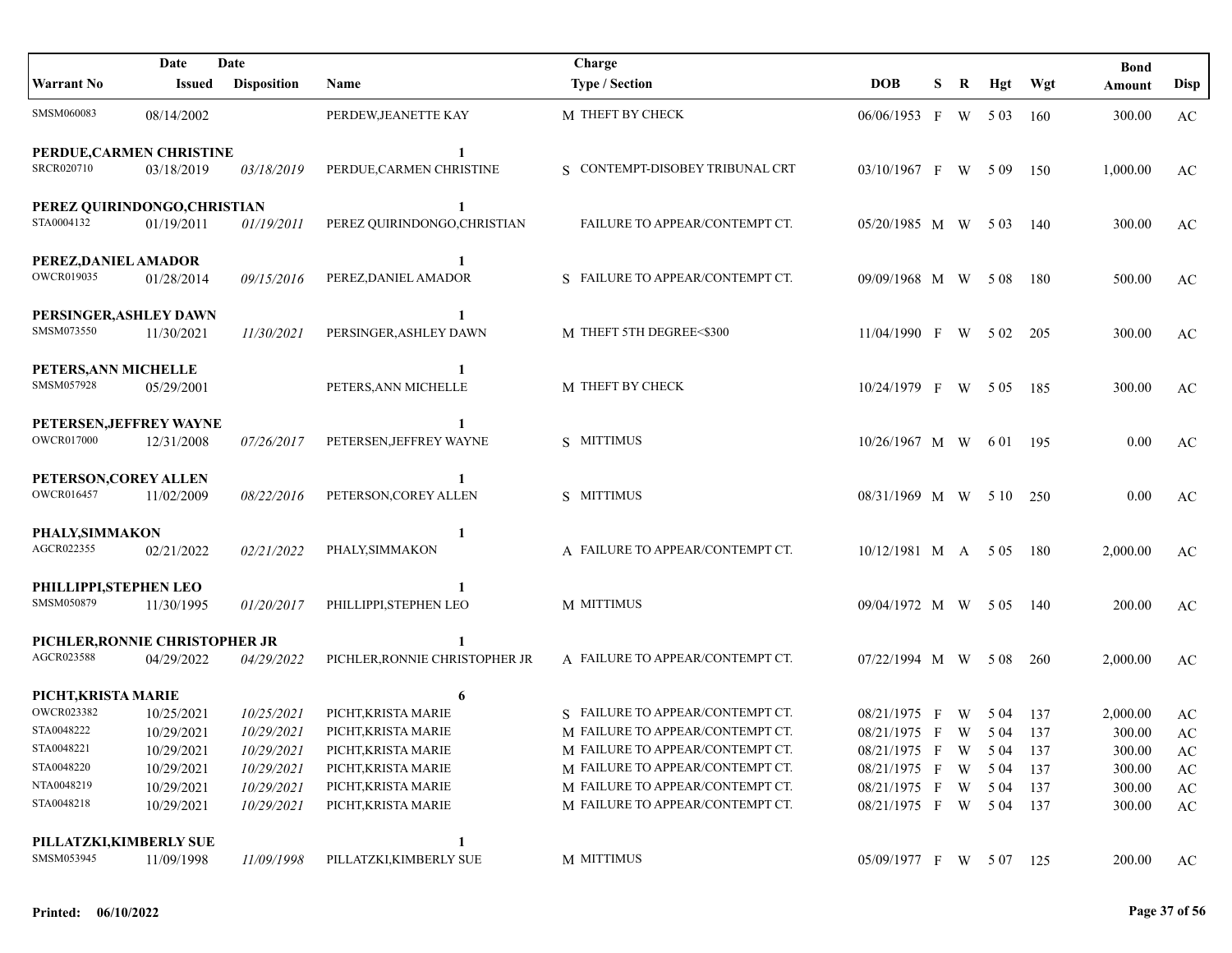| Date<br>Date                 |            |                    |                         | Charge                           |                         |   |   |       |         | <b>Bond</b> |                        |
|------------------------------|------------|--------------------|-------------------------|----------------------------------|-------------------------|---|---|-------|---------|-------------|------------------------|
| Warrant No                   | Issued     | <b>Disposition</b> | Name                    | <b>Type / Section</b>            | <b>DOB</b>              | S | R |       | Hgt Wgt | Amount      | <b>Disp</b>            |
| POHLMAN, BRANDON JAMES       |            |                    | 1                       |                                  |                         |   |   |       |         |             |                        |
| SMSM023330                   | 07/15/1994 | 01/09/2018         | POHLMAN, BRANDON JAMES  | M FAILURE TO APPEAR/CONTEMPT CT. | 08/20/1973 M W 508      |   |   |       | 150     | 342.52      | AC                     |
| PORTER, MICHAEL DAVID        |            |                    | 1                       |                                  |                         |   |   |       |         |             |                        |
| SLSM056625                   | 09/21/2000 | 09/21/2000         | PORTER, MICHAEL DAVID   | M FAILURE TO APPEAR CRIMINAL     | 06/05/1965 M W 510 175  |   |   |       |         | 200.00      | AC                     |
| PORTH, ADAM JOSHUA           |            |                    | $\mathbf{1}$            |                                  |                         |   |   |       |         |             |                        |
| FECR018724                   | 01/17/2012 | 09/15/2016         | PORTH, ADAM JOSHUA      | S FAILURE TO APPEAR/CONTEMPT CT. | 04/17/1988 M W          |   |   | 5 10  | 120     | 1,000.00    | AC                     |
| POWERS, STANLEY CHESTER      |            |                    | 3                       |                                  |                         |   |   |       |         |             |                        |
| SRCR007851                   | 06/24/1994 | 10/27/2016         | POWERS, STANLEY CHESTER | S MITTIMUS                       | 10/02/1969 M            |   | W | 6 0 2 | 210     | 0.00        | AC                     |
| <b>SRCR007847</b>            | 06/24/1994 | 10/27/2016         | POWERS, STANLEY CHESTER | S MITTIMUS                       | 10/02/1969 M W          |   |   | 6 0 2 | 210     | $0.00\,$    | $\mathbf{A}\mathbf{C}$ |
| FECR007838                   | 06/24/1994 | 10/27/2016         | POWERS, STANLEY CHESTER | <b>F MITTIMUS</b>                | 10/02/1969 M W          |   |   | 6 0 2 | 210     | 0.00        | $\mathbf{A}\mathbf{C}$ |
| PRACHOMPHONH, DEAN           |            |                    | 1                       |                                  |                         |   |   |       |         |             |                        |
| SMSM073621                   | 02/14/2022 | 02/14/2022         | PRACHOMPHONH, DEAN      | M ACCESSORY AFTER THE FACT       | $11/11/1978$ M A 5 10   |   |   |       | 220     | 300.00      | AC                     |
| PRESTIN, HEATHER ANN         |            |                    |                         |                                  |                         |   |   |       |         |             |                        |
| SMSM060146                   | 09/03/2002 |                    | PRESTIN, HEATHER ANN    | M THEFT BY CHECK                 | 03/16/1973 F W 508      |   |   |       | 150     | 300.00      | AC                     |
| PREUSS, RONALD DAWAYNE       |            |                    |                         |                                  |                         |   |   |       |         |             |                        |
| SMSM063076                   | 12/07/2004 | <i>12/07/2004</i>  | PREUSS, RONALD DAWAYNE  | M THEFT BY CHECK                 | 08/02/1963 M W          |   |   | 6 0 0 | 185     | 300.00      | AC                     |
| PRICE, KRYSTAL HOPE          |            |                    |                         |                                  |                         |   |   |       |         |             |                        |
| SLSTA0027298                 | 09/27/2016 | 09/28/2016         | PRICE, KRYSTAL HOPE     | M FAILURE TO APPEAR TRAFFIC      | $10/17/1978$ F W 503    |   |   |       | - 150   | 100.00      | AC                     |
| PRICE, MARILYN CHARLENE      |            |                    |                         |                                  |                         |   |   |       |         |             |                        |
| 34029                        | 06/24/1994 | 09/07/2016         | PRICE, MARILYN CHARLENE | <b>F MITTIMUS</b>                | 05/25/1958 F W 505      |   |   |       | - 140   | 1,082.70    | AC                     |
| PRUITT, BENJAMIN JACOB       |            |                    | $\mathbf{2}$            |                                  |                         |   |   |       |         |             |                        |
| <b>OWCR018684</b>            | 10/25/2011 | 10/25/2011         | PRUITT, BENJAMIN JACOB  | M MITTIMUS                       | 02/25/1986 M W          |   |   | 6 0 0 | 180     | 0.00        | AC                     |
| <b>OWCR018684</b>            | 09/12/2012 | 09/12/2012         | PRUITT, BENJAMIN JACOB  | S FAIL TO APPEAR NO FELONY-1978  | 02/25/1986 M W          |   |   | 6 0 0 | 180     | 500.00      | $\mathbf{A}\mathbf{C}$ |
| <b>PULLEN, CODY JOE</b>      |            |                    | 1                       |                                  |                         |   |   |       |         |             |                        |
| SMSM060985                   | 07/07/2003 | 11/20/2016         | PULLEN, CODY JOE        | M FAIL TO APPEAR-CITATION        | 10/29/1983 M W 5 10 250 |   |   |       |         | 100.00      | AC                     |
| <b>PURIFOY,DON CORNELIUS</b> |            |                    |                         |                                  |                         |   |   |       |         |             |                        |
| SRCR019167                   | 10/24/2013 | 07/06/2016         | PURIFOY, DON CORNELIUS  | FAILURE TO APPEAR/CONTEMPT CT.   | 05/11/1974 M B 5 10 190 |   |   |       |         | 500.00      | AC                     |
| PUTNAM, STEPHEN WAYNE        |            |                    |                         |                                  |                         |   |   |       |         |             |                        |
| OWCR021074                   | 02/28/2018 | 02/28/2018         | PUTNAM, STEPHEN WAYNE   | J FAILURE TO APPEAR/CONTEMPT CT. | 11/09/1962 M W 5 09 135 |   |   |       |         | 0.00        | AC                     |
| <b>QUANG, JANE THI</b>       |            |                    | $\overline{2}$          |                                  |                         |   |   |       |         |             |                        |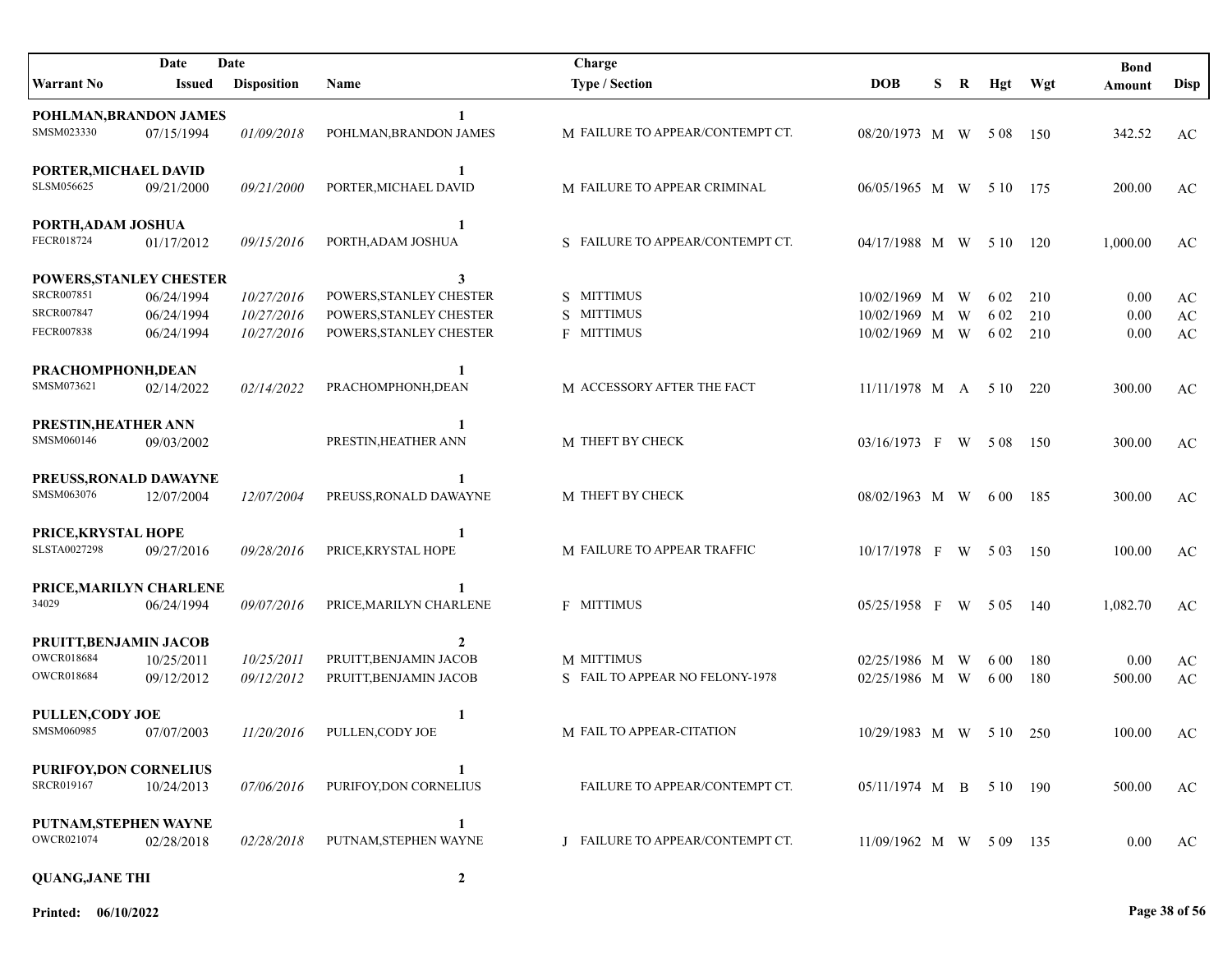|                                | Date          | Date               |                           | Charge                           |                    |   |   |       |     | <b>Bond</b> |                        |
|--------------------------------|---------------|--------------------|---------------------------|----------------------------------|--------------------|---|---|-------|-----|-------------|------------------------|
| <b>Warrant No</b>              | <b>Issued</b> | <b>Disposition</b> | Name                      | <b>Type / Section</b>            | <b>DOB</b>         | S | R | Hgt   | Wgt | Amount      | <b>Disp</b>            |
| SMSM066790                     | 02/20/2009    | 02/20/2009         | <b>QUANG, JANE THI</b>    | M THEFT IN THE 5TH DEGREE        | 07/19/1984 F       |   |   | A 504 | 159 | 300.00      | $\mathbf{A}\mathbf{C}$ |
| SMSM066791                     | 02/20/2009    | 02/20/2009         | <b>QUANG, JANE THI</b>    | M THEFT IN THE 5TH DEGREE        | 07/19/1984 F       |   |   | A 504 | 159 | 300.00      | AC                     |
| <b>RADO, WESLEY CLAYTON</b>    |               |                    | $\overline{2}$            |                                  |                    |   |   |       |     |             |                        |
| SMSM051925                     | 12/16/1996    |                    | RADO, WESLEY CLAYTON      | M FAILURE TO APPEAR/CONTEMPT CT. | 11/05/1966 M W     |   |   | 5 10  | 160 | 0.00        | AC                     |
| SMSM051924                     | 12/16/1996    |                    | RADO, WESLEY CLAYTON      | M FAILURE TO APPEAR/CONTEMPT CT. | 11/05/1966 M W     |   |   | 5 10  | 160 | 335.00      | $\mathbf{A}\mathbf{C}$ |
| <b>RANDOLPH, KIM RENEE</b>     |               |                    | $\overline{2}$            |                                  |                    |   |   |       |     |             |                        |
| SM052340                       | 06/02/1997    | 08/25/2016         | RANDOLPH, KIM RENEE       | <b>M MITTIMUS</b>                | 03/19/1967 F       |   | W | 5 0 0 | 110 | 125.00      | AC                     |
| FECR010625                     | 06/02/1997    | 08/25/2016         | RANDOLPH, KIM RENEE       | F FAIL TO APPEAR FELONY CHG - 19 | 03/19/1967 F       |   | W | 5 0 0 | 110 | 5,000.00    | $\mathbf{A}\mathbf{C}$ |
| RASMUSSEN, JEREMIA COURY       |               |                    | 1                         |                                  |                    |   |   |       |     |             |                        |
| <b>OWCR017928</b>              | 01/14/2010    | 01/14/2010         | RASMUSSEN, JEREMIA COURY  | M MITTIMUS                       | 12/16/1979 F       |   | W | 5 0 7 | 130 | 0.00        | AC                     |
| <b>RASSEL, JOSEPH EDWARD</b>   |               |                    | 1                         |                                  |                    |   |   |       |     |             |                        |
| AGCR008192                     | 02/15/1996    | 01/25/2017         | RASSEL, JOSEPH EDWARD     | S MITTIMUS                       | 08/09/1974 M W     |   |   | 6 0 2 | 265 | 0.00        | AC                     |
| RAUTENKRANZ, DAVID EDWARD      |               |                    | 1                         |                                  |                    |   |   |       |     |             |                        |
| SMSM053817                     | 04/28/1998    |                    | RAUTENKRANZ, DAVID EDWARD | M THEFT BY CHECK                 | 03/03/1977 M W     |   |   | 6 0 3 | 200 | 200.00      | AC                     |
| <b>RAYLS, RUTH ELAINE</b>      |               |                    | 1                         |                                  |                    |   |   |       |     |             |                        |
| SMSM021257                     | 07/15/1994    | 07/15/1994         | RAYLS, RUTH ELAINE        | M FAILURE TO APPEAR/CONTEMPT CT. | 05/15/1953 F       |   | W | 5 0 1 | 160 | 360.26      | AC                     |
| <b>REASON, BRANDY CHAMPALE</b> |               |                    |                           |                                  |                    |   |   |       |     |             |                        |
| <b>SRCR022797</b>              | 10/30/2020    | 10/30/2020         | REASON, BRANDY CHAMPALE   | S FAILURE TO APPEAR/CONTEMPT CT. | 12/25/1973 F W     |   |   | 5 0 4 | 185 | 1,000.00    | AC                     |
| <b>REED, DAMION LEE</b>        |               |                    | $\overline{2}$            |                                  |                    |   |   |       |     |             |                        |
| STA0037062                     | 05/02/2017    | 05/02/2017         | <b>REED, DAMION LEE</b>   | M POSSESS ALCOHOL UNDER AGE-1ST  | 11/19/1998 M       |   | W | 6 0 0 | 245 | 300.00      | AC                     |
| SMSM071632                     | 05/02/2017    | 05/02/2017         | REED, DAMION LEE          | M THEFT IN THE 5TH DEGREE        | 11/19/1998 M W     |   |   | 6 0 0 | 245 | 300.00      | AC                     |
| <b>REED, PARISH JAMES</b>      |               |                    | $\overline{2}$            |                                  |                    |   |   |       |     |             |                        |
| AGCR022589                     | 06/30/2020    | 06/30/2020         | REED, PARISH JAMES        | A FAILURE TO APPEAR/CONTEMPT CT. | 09/28/1964 M       |   | W | 5 0 9 | 163 | 2,000.00    | AC                     |
| SMSM072414                     | 06/26/2020    | 06/30/2020         | REED, PARISH JAMES        | M FAILURE TO APPEAR/CONTEMPT CT. | 09/28/1964 M W     |   |   | 5 0 9 | 163 | 300.00      | $\mathbf{A}\mathbf{C}$ |
| <b>REHBERG, RYAN CLARK</b>     |               |                    | 6                         |                                  |                    |   |   |       |     |             |                        |
| SMSM056808                     | 07/21/2000    |                    | REHBERG, RYAN CLARK       | M THEFT BY CHECK                 | 04/24/1981 M W     |   |   | 5 0 8 | 250 | 200.00      | $\mathbf{A}\mathbf{C}$ |
| SMSM055629                     | 10/19/1999    |                    | REHBERG, RYAN CLARK       | M THEFT BY CHECK                 | 04/24/1981 M W     |   |   | 5 0 8 | 250 | 200.00      | $\mathbf{A}\mathbf{C}$ |
| SMSM055531                     | 09/16/1999    |                    | REHBERG, RYAN CLARK       | M THEFT BY CHECK                 | 04/24/1981 M W     |   |   | 5 0 8 | 250 | 300.00      | AC                     |
| SMSM055691                     | 11/09/1999    |                    | REHBERG, RYAN CLARK       | M THEFT BY CHECK                 | 04/24/1981 M W     |   |   | 5 0 8 | 250 | 300.00      | AC                     |
| SMSM055487                     | 08/30/1999    |                    | REHBERG, RYAN CLARK       | M THEFT BY CHECK                 | 04/24/1981 M W     |   |   | 5 0 8 | 250 | 300.00      | AC                     |
| SMSM055690                     | 11/09/1999    |                    | REHBERG, RYAN CLARK       | M THEFT BY CHECK                 | 04/24/1981 M W 508 |   |   |       | 250 | 200.00      | AC                     |
|                                |               |                    |                           |                                  |                    |   |   |       |     |             |                        |

## **REINART,BRIAN LOUIS 1**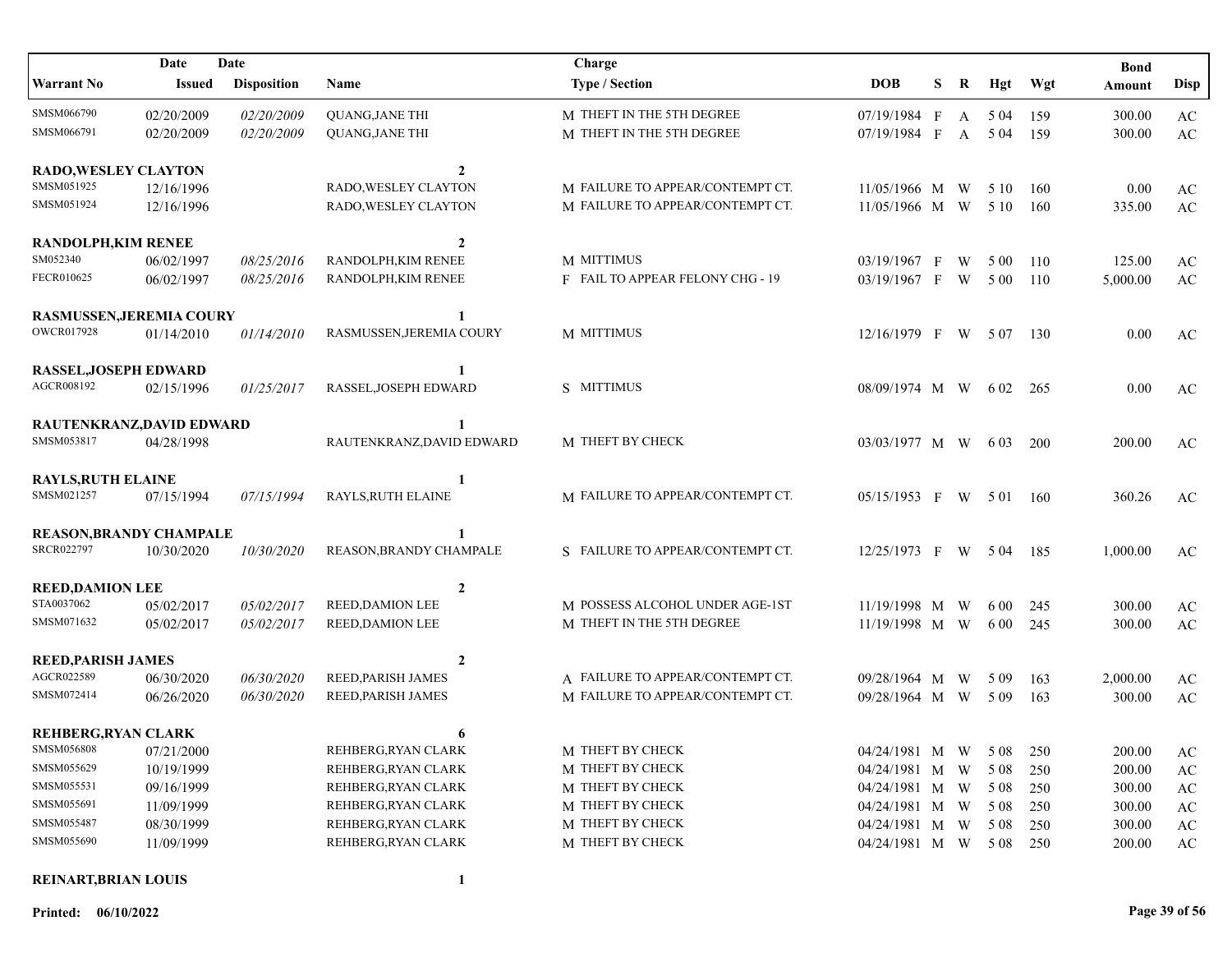|                               | Date       | Date               |                            | Charge                           |                         |   |   |       |         | <b>Bond</b> |                        |
|-------------------------------|------------|--------------------|----------------------------|----------------------------------|-------------------------|---|---|-------|---------|-------------|------------------------|
| <b>Warrant No</b>             | Issued     | <b>Disposition</b> | <b>Name</b>                | <b>Type / Section</b>            | <b>DOB</b>              | S | R |       | Hgt Wgt | Amount      | <b>Disp</b>            |
| SMSM070126                    | 10/24/2013 |                    | REINART, BRIAN LOUIS       | M THEFT IN THE 5TH DEGREE        | 07/30/1975 M W 511 160  |   |   |       |         | 300.00      | AC                     |
| REINDERS, CHRISTINA MARIE     |            |                    | 1                          |                                  |                         |   |   |       |         |             |                        |
| SMSM059939                    | 07/23/2002 |                    | REINDERS, CHRISTINA MARIE  | M THEFT IN THE 5TH DEGREE        | $11/11/1974$ F W 508    |   |   |       | 120     | 300.00      | AC                     |
| <b>REITER, EARL JOHN</b>      |            |                    | $\overline{\mathbf{4}}$    |                                  |                         |   |   |       |         |             |                        |
| NT009180                      | 05/07/2003 | 05/07/2003         | REITER, EARL JOHN          | M FAILURE TO APPEAR TRAFFIC      | 09/17/1975 M            |   | W | 5 10  | 170     | 200.00      | AC                     |
| ST009182                      | 05/07/2003 | 05/07/2003         | REITER, EARL JOHN          | M FAILURE TO APPEAR TRAFFIC      | 09/17/1975 M            |   | W | 5 10  | 170     | 200.00      | $\mathbf{A}\mathbf{C}$ |
| ST009181                      | 05/07/2003 | 05/07/2003         | REITER, EARL JOHN          | M FAILURE TO APPEAR TRAFFIC      | 09/17/1975 M            |   | W | 5 10  | 170     | 200.00      | $\mathbf{A}\mathbf{C}$ |
| SMSM060330                    | 11/12/2002 | 11/12/2002         | REITER, EARL JOHN          | M FAILURE TO APPEAR CRIMINAL     | 09/17/1975 M W          |   |   | 5 10  | 170     | 300.00      | $\mathbf{A}\mathbf{C}$ |
| RESENDEZ, MARCO ANTONIO       |            |                    | 1                          |                                  |                         |   |   |       |         |             |                        |
| OWCR019043                    | 01/26/2012 | 09/21/2016         | RESENDEZ, MARCO ANTONIO    | S FAILURE TO APPEAR/CONTEMPT CT. | 04/27/1983 M W 505      |   |   |       | -180    | 500.00      | AC                     |
| RETHWILL, JOLENE PEARL        |            |                    | 1                          |                                  |                         |   |   |       |         |             |                        |
| OWCR016237                    | 11/02/2009 | 11/03/2016         | RETHWILL, JOLENE PEARL     | S MITTIMUS                       | 06/28/1979 F W          |   |   | 5 0 2 | 150     | 0.00        | AC                     |
| <b>RHINES, JAMIE ALAN</b>     |            |                    | 1                          |                                  |                         |   |   |       |         |             |                        |
| <b>OWCR018147</b>             | 05/23/2017 | 05/23/2017         | RHINES, JAMIE ALAN         | S FAILURE TO APPEAR/CONTEMPT CT. | 01/04/1973 M W 5 11 215 |   |   |       |         | 0.00        | AC                     |
| <b>RICH, DUANE RAY</b>        |            |                    | 1                          |                                  |                         |   |   |       |         |             |                        |
| SMSM053636                    | 02/24/1998 | 02/24/1998         | RICH, DUANE RAY            | M THEFT BY CHECK                 | 03/09/1964 M W 508      |   |   |       | 165     | 200.00      | AC                     |
| <b>RIGGS, JOHN ANDREW</b>     |            |                    | 1                          |                                  |                         |   |   |       |         |             |                        |
| SLST015055                    | 03/05/2008 | 07/23/2016         | RIGGS, JOHN ANDREW         | M PARKING VIOLATION 321.236      | 09/16/1963 M W 510      |   |   |       | - 180   | 50.00       | AC                     |
| <b>RINGQUIST, SCOTT ALLEN</b> |            |                    |                            |                                  |                         |   |   |       |         |             |                        |
| APSMSM073084                  | 04/29/2021 | 04/29/2021         | RINGQUIST, SCOTT ALLEN     | M FAILURE TO APPEAR/CONTEMPT CT. | 09/28/1996 M W 5 11 145 |   |   |       |         | 300.00      | AC                     |
| <b>RIOS, HECTOR</b>           |            |                    | 1                          |                                  |                         |   |   |       |         |             |                        |
| SMSM050682                    | 09/18/1995 | 09/24/2016         | <b>RIOS, HECTOR</b>        | M MITTIMUS                       | 09/21/1974 M W 505      |   |   |       | 120     | 62.10       | AC                     |
| ROBERTSON, SHERRILL DANIEL    |            |                    |                            |                                  |                         |   |   |       |         |             |                        |
| AGCR023025                    | 05/07/2021 | 05/07/2021         | ROBERTSON, SHERRILL DANIEL | A VIOLATION OF PROBATION         | 09/29/1975 M W 510      |   |   |       | -150    | 2,000.00    | AC                     |
| <b>ROBINSON, DAVID LEE</b>    |            |                    |                            |                                  |                         |   |   |       |         |             |                        |
| CDCD002490                    | 10/26/2016 | 10/26/2016         | ROBINSON, DAVID LEE        | <b>M FAILURE TO APPEAR</b>       | 04/30/1962 M W 5 10 190 |   |   |       |         | 500.00      | AC                     |
| <b>ROBINSON, JESSICA RAE</b>  |            |                    | $\mathbf{1}$               |                                  |                         |   |   |       |         |             |                        |
| <b>OWCR020809</b>             | 06/16/2016 | 06/19/2016         | ROBINSON, JESSICA RAE      | S FAILURE TO APPEAR/CONTEMPT CT. | 09/18/1990 F W 506 115  |   |   |       |         | 1,000.00    | AC                     |
| RODRIGUEZ, ELISE ANN          |            |                    | 1                          |                                  |                         |   |   |       |         |             |                        |
| SMSM072295                    | 11/16/2018 | 11/16/2018         | RODRIGUEZ, ELISE ANN       | M THEFT IN THE 5TH DEGREE        | 12/15/1986 F W 502 135  |   |   |       |         | 300.00      | AC                     |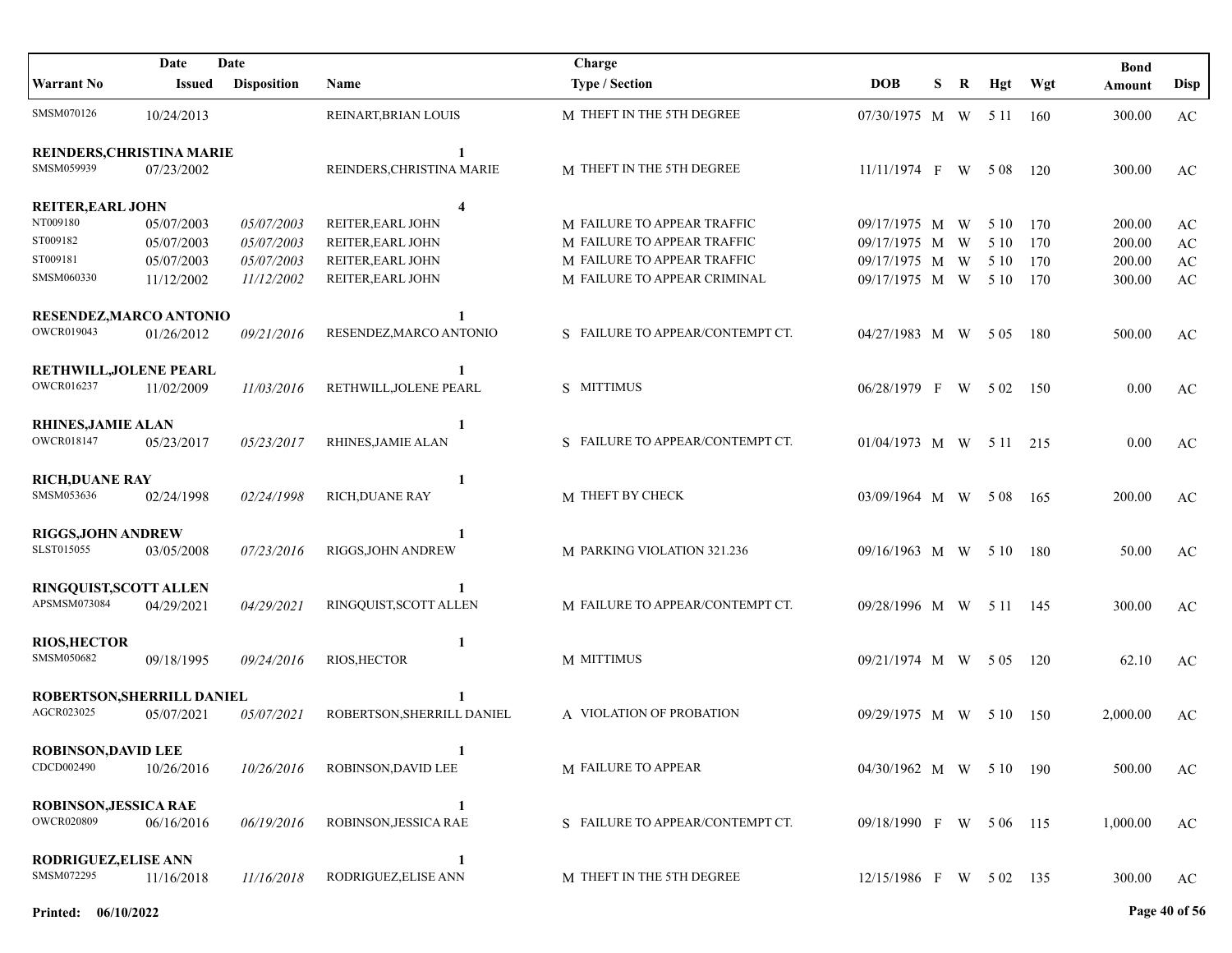|                            | Date                          | Date               |                               | Charge                           |                           |   |              |          |         | <b>Bond</b> |                        |
|----------------------------|-------------------------------|--------------------|-------------------------------|----------------------------------|---------------------------|---|--------------|----------|---------|-------------|------------------------|
| <b>Warrant No</b>          | Issued                        | <b>Disposition</b> | Name                          | <b>Type / Section</b>            | <b>DOB</b>                | S | R            |          | Hgt Wgt | Amount      | <b>Disp</b>            |
|                            | RODRIGUEZ,LUCIO DELGADO       |                    | 3                             |                                  |                           |   |              |          |         |             |                        |
| STA0041134                 | 03/20/2019                    | 03/20/2019         | RODRIGUEZ,LUCIO DELGADO       | M FAILURE TO APPEAR/CONTEMPT CT. | 07/07/1980 M W            |   |              | 5 0 7    | 170     | 300.00      | AC                     |
| STA0041133                 | 03/20/2019                    | 03/20/2019         | RODRIGUEZ,LUCIO DELGADO       | M FAILURE TO APPEAR/CONTEMPT CT. | 07/07/1980 M              |   | W            | 5 0 7    | 170     | 300.00      | $\mathbf{A}\mathbf{C}$ |
| <b>OWCR022164</b>          | 09/14/2018                    | 09/14/2018         | RODRIGUEZ,LUCIO DELGADO       | S FAILURE TO APPEAR/CONTEMPT CT. | 07/07/1980 M W            |   |              | 5 0 7    | 170     | 1,000.00    | $\mathbf{A}\mathbf{C}$ |
| RODRIGUEZ-CRUZ, JUSTO      |                               |                    | 1                             |                                  |                           |   |              |          |         |             |                        |
| <b>OWCR020861</b>          | 04/11/2016                    | 04/11/2016         | RODRIGUEZ-CRUZ,JUSTO          | S MITTIMUS                       | $12/03/1990$ M W          |   |              | 507      | - 140   | 0.00        | AC                     |
|                            | RODRIGUEZ-CRUZ,LIANHECIS      |                    | 1                             |                                  |                           |   |              |          |         |             |                        |
| SMSM068917                 | 12/28/2011                    |                    | RODRIGUEZ-CRUZ,LIANHECIS      | M FAILURE TO APPEAR/CONTEMPT CT. | 04/29/1988 F              |   | W            | 5 0 0    | 400     | 300.00      | AC                     |
| ROGERS, STEVEN THOMAS      |                               |                    | 1                             |                                  |                           |   |              |          |         |             |                        |
| 33389                      | 11/02/2009                    | 09/07/2016         | ROGERS, STEVEN THOMAS         | S MITTIMUS                       | 06/26/1973 M W            |   |              | 5 1 1    | - 165   | 0.00        | AC                     |
|                            | ROGERS, TAKELA GERTONDA DEVON |                    | 1                             |                                  |                           |   |              |          |         |             |                        |
| 38401                      | 05/30/2015                    | 09/21/2016         | ROGERS, TAKELA GERTONDA DEVON | S CONTEMPT OF COURT              | 08/18/1982 F              |   | $\mathbf{B}$ | 5 0 2    | 125     | 500.00      | AC                     |
| <b>ROHFELD, RYAN LEE</b>   |                               |                    | $\overline{2}$                |                                  |                           |   |              |          |         |             |                        |
| SRCR019551                 | 09/29/2014                    | 09/29/2014         | ROHFELD, RYAN LEE             | S FAILURE TO APPEAR/CONTEMPT CT. | 10/07/1980 M W            |   |              | 5 0 6    | 130     | 500.00      | AC                     |
| SRCR019535                 | 10/27/2014                    | 10/27/2014         | ROHFELD, RYAN LEE             | S FAILURE TO APPEAR/CONTEMPT CT. | 10/07/1980 M W            |   |              | 5 0 6    | 130     | 500.00      | AC                     |
| <b>ROME, JOSHUA RYDELL</b> |                               |                    | 3                             |                                  |                           |   |              |          |         |             |                        |
| FECR023612                 | 08/09/2021                    | 08/09/2021         | ROME, JOSHUA RYDELL           | F FAILURE TO APPEAR/CONTEMPT CT. | 07/13/1982 M W            |   |              | 5 1 1    | 185     | 2,000.00    | AC                     |
| SMSM073350                 | 04/12/2022                    | 04/12/2022         | ROME, JOSHUA RYDELL           | M FAILURE TO APPEAR/CONTEMPT CT. | 07/13/1982 M W            |   |              | 5 1 1    | 185     | 300.00      | $\mathbf{A}\mathbf{C}$ |
| SMSM073352                 | 04/12/2022                    | 04/12/2022         | ROME, JOSHUA RYDELL           | M FAILURE TO APPEAR/CONTEMPT CT. | 07/13/1982 M W            |   |              | 5 1 1    | 185     | 300.00      | AC                     |
|                            | ROSENBERG, BRANDON AUGUST     |                    |                               |                                  |                           |   |              |          |         |             |                        |
| <b>OWCR014679</b>          | 11/02/2009                    | 10/25/2016         | ROSENBERG, BRANDON AUGUST     | A MITTIMUS                       | 08/27/1977 M W            |   |              | 6 0 6    | 225     | 0.00        | AC                     |
|                            | ROSENBOOM, CRAIG JEFFREY      |                    |                               |                                  |                           |   |              |          |         |             |                        |
| STA0046277                 | 01/04/2021                    | 01/04/2021         | ROSENBOOM, CRAIG JEFFREY      | M FAILURE TO APPEAR/CONTEMPT CT. | $11/18/1966$ M W          |   |              | 6 0 3    | 235     | 500.00      | AC                     |
|                            | <b>ROSENDAHL, JAMES BRADY</b> |                    |                               |                                  |                           |   |              |          |         |             |                        |
| SMSM051497                 | 10/14/1996                    | 06/06/2020         | ROSENDAHL, JAMES BRADY        | M MITTIMUS                       | $11/18/1947$ M W 5 10 160 |   |              |          |         | 218.00      | AC                     |
| <b>ROSS, BRIAN PAUL</b>    |                               |                    | 1                             |                                  |                           |   |              |          |         |             |                        |
| SMSM062837                 | 07/25/2008                    | 11/20/2016         | ROSS, BRIAN PAUL              | M FAILURE TO APPEAR CRIMINAL     | 01/05/1980 M W 508 180    |   |              |          |         | 300.00      | AC                     |
| <b>ROSS, TODD ALAN</b>     |                               |                    | 1                             |                                  |                           |   |              |          |         |             |                        |
| <b>OWCR012190</b>          | 11/02/2009                    | 07/27/2016         | <b>ROSS, TODD ALAN</b>        | S MITTIMUS                       | $01/30/1963$ M W          |   |              | 6 02 165 |         | 0.00        | AC                     |
| ROYARK, MELINDA SUE        |                               |                    | 1                             |                                  |                           |   |              |          |         |             |                        |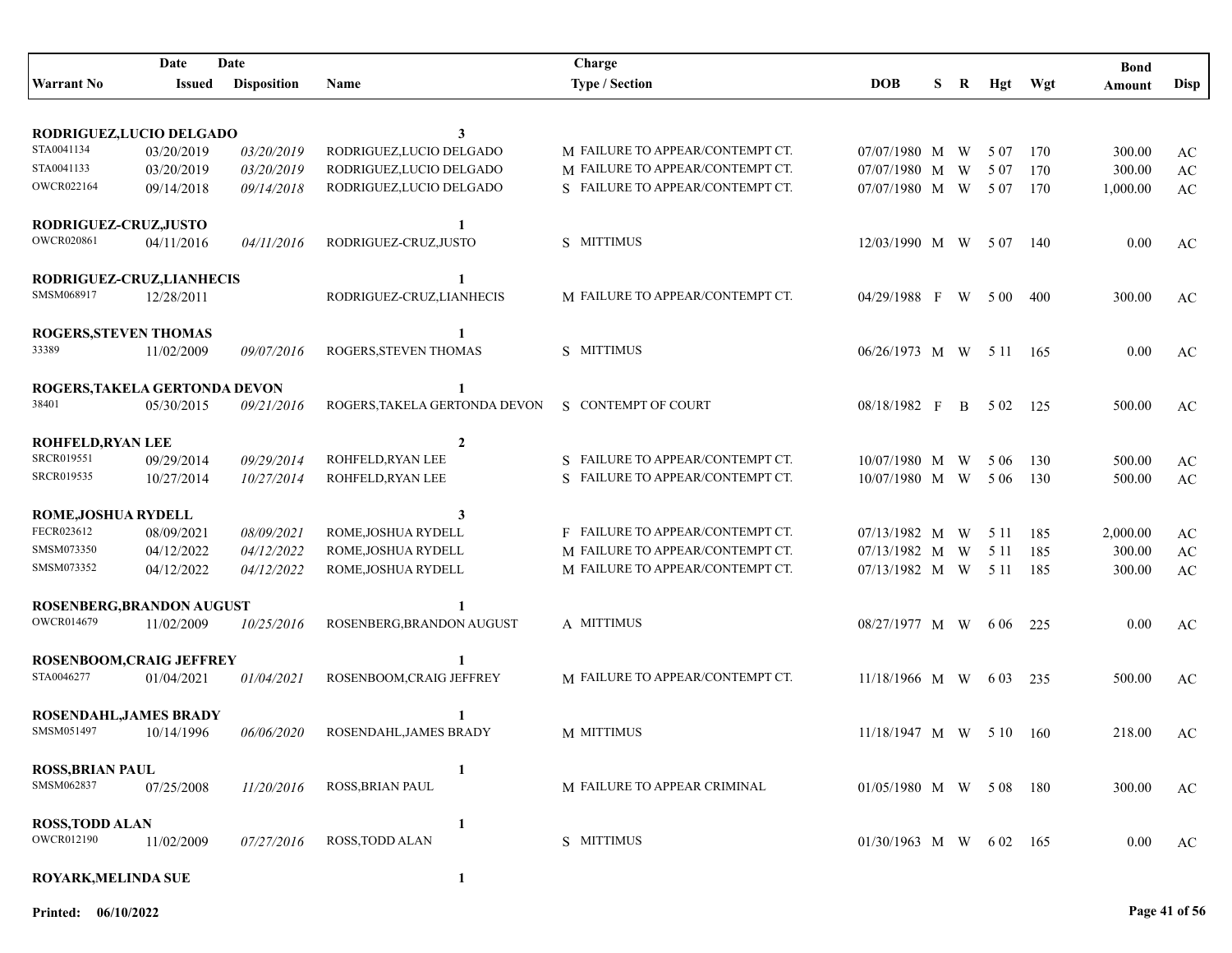|                                | Date          | Date               |                          | Charge                           |                         |   |   |       |     | <b>Bond</b> |                        |
|--------------------------------|---------------|--------------------|--------------------------|----------------------------------|-------------------------|---|---|-------|-----|-------------|------------------------|
| <b>Warrant No</b>              | <b>Issued</b> | <b>Disposition</b> | <b>Name</b>              | <b>Type / Section</b>            | <b>DOB</b>              | S | R | Hgt   | Wgt | Amount      | <b>Disp</b>            |
| STA0021581                     | 12/29/2016    | 12/30/2016         | ROYARK, MELINDA SUE      | FAILURE TO APPEAR/CONTEMPT CT.   | 05/25/1972 F W 501      |   |   |       | 130 | 300.00      | AC                     |
| RUBECK, RANDALL ALVIN          |               |                    | 1                        |                                  |                         |   |   |       |     |             |                        |
| <b>OWCR018079</b>              | 08/19/2013    | 08/19/2013         | RUBECK, RANDALL ALVIN    | M MITTIMUS                       | 10/16/1948 M W          |   |   | 509   | 170 | 0.00        | AC                     |
| <b>RUSSELL, JAMES DENNIS</b>   |               |                    | $\mathbf{2}$             |                                  |                         |   |   |       |     |             |                        |
| SMSM058464                     | 08/28/2001    |                    | RUSSELL, JAMES DENNIS    | M THEFT BY CHECK                 | 09/10/1978 M W          |   |   | 5 0 7 | 145 | 300.00      | AC                     |
| SMSM059369                     | 05/09/2002    |                    | RUSSELL, JAMES DENNIS    | M THEFT BY CHECK                 | 09/10/1978 M W          |   |   | 5 0 7 | 145 | 300.00      | $\mathbf{A}\mathbf{C}$ |
| <b>RYKER, ROBERT DALE</b>      |               |                    | 3                        |                                  |                         |   |   |       |     |             |                        |
| STA0048124                     | 09/08/2021    | 10/01/2021         | RYKER, ROBERT DALE       | M FAILURE TO APPEAR/CONTEMPT CT. | 02/08/1975 M            |   | W | 6 0 3 | 215 | 300.00      | $\mathbf{A}\mathbf{C}$ |
| SMSM073212                     | 09/08/2021    | 10/01/2021         | RYKER, ROBERT DALE       | M FAILURE TO APPEAR/CONTEMPT CT. | 02/08/1975 M            |   | W | 6 0 3 | 215 | 300.00      | AC                     |
| <b>SRCR023366</b>              | 03/16/2021    | 10/01/2021         | RYKER, ROBERT DALE       | S FAILURE TO APPEAR/CONTEMPT CT. | 02/08/1975 M W          |   |   | 6 0 3 | 215 | 1,000.00    | AC                     |
| <b>SAID, MUQTAR HUSSEIN</b>    |               |                    |                          |                                  |                         |   |   |       |     |             |                        |
| SMSM054904                     | 03/26/1999    |                    | SAID, MUQTAR HUSSEIN     | M THEFT BY CHECK                 | 01/01/1976 M B          |   |   | 6 0 0 | 142 | 200.00      | AC                     |
| <b>SALBERG, CLAYTON THOMAS</b> |               |                    |                          |                                  |                         |   |   |       |     |             |                        |
| FECR015941                     | 02/13/2021    | 02/13/2021         | SALBERG, CLAYTON THOMAS  | F FAILURE TO APPEAR/CONTEMPT CT. | 11/18/1981 M W 510      |   |   |       | 165 | 1,000.00    | AC                     |
| SALINAS, SANTOS JUAN JR        |               |                    |                          |                                  |                         |   |   |       |     |             |                        |
| OWCR016699                     | 11/05/2009    | 11/05/2009         | SALINAS, SANTOS JUAN JR  | S MITTIMUS                       | 09/14/1972 M W          |   |   | 6 0 0 | 315 | 0.00        | AC                     |
| <b>SALZMAN, JEREMY SCOTT</b>   |               |                    |                          |                                  |                         |   |   |       |     |             |                        |
| SMSM072833                     | 06/23/2020    | 06/23/2020         | SALZMAN, JEREMY SCOTT    | M FAILURE TO APPEAR/CONTEMPT CT. | 02/06/1971 M W          |   |   | 5 0 9 | 180 | 300.00      | AC                     |
| <b>SAMPSON, MARY LOU</b>       |               |                    | 4                        |                                  |                         |   |   |       |     |             |                        |
| SMSM051605                     | 05/07/1996    | 11/25/2016         | <b>SAMPSON, MARY LOU</b> | M THEFT BY CHECK                 | 03/21/1959 F            |   | W | 5 0 7 | 125 | 200.00      | AC                     |
| SMSM052735                     | 05/09/1997    | 11/25/2016         | SAMPSON, MARY LOU        | M THEFT BY CHECK                 | 03/21/1959 F            |   | W | 5 0 7 | 125 | 200.00      | $\mathbf{A}\mathbf{C}$ |
| SMSM051987                     | 08/09/1996    | 11/25/2016         | SAMPSON, MARY LOU        | M THEFT BY CHECK                 | 03/21/1959 F            |   | W | 5 0 7 | 125 | 200.00      | $\mathbf{A}\mathbf{C}$ |
| SMSM051502                     | 03/14/1996    | 11/25/2016         | <b>SAMPSON, MARY LOU</b> | M THEFT BY CHECK                 | 03/21/1959 F            |   | W | 5 0 7 | 125 | 200.00      | $\mathbf{A}\mathbf{C}$ |
| <b>SANCHEZ, FERNANDO FELIX</b> |               |                    | 5                        |                                  |                         |   |   |       |     |             |                        |
| STA0044147                     | 03/02/2020    | 03/03/2020         | SANCHEZ, FERNANDO FELIX  | M FAILURE TO APPEAR/CONTEMPT CT. | 11/20/1978 M            |   | W | 5 0 7 | 200 | 300.00      | AC                     |
| <b>OWCR022656</b>              | 09/12/2019    | 09/12/2019         | SANCHEZ, FERNANDO FELIX  | S FAILURE TO APPEAR/CONTEMPT CT. | 11/20/1978 M W          |   |   | 5 0 7 | 200 | 1,000.00    | $\mathbf{A}\mathbf{C}$ |
| STA0044144                     | 03/02/2020    | 03/03/2020         | SANCHEZ, FERNANDO FELIX  | M FAILURE TO APPEAR/CONTEMPT CT. | 11/20/1978 M W          |   |   | 5 0 7 | 200 | 300.00      | AC                     |
| STA0044145                     | 03/02/2020    | 03/03/2020         | SANCHEZ, FERNANDO FELIX  | M FAILURE TO APPEAR/CONTEMPT CT. | $11/20/1978$ M W 507    |   |   |       | 200 | 300.00      | AC                     |
| STA0044146                     | 03/02/2020    | 03/03/2020         | SANCHEZ, FERNANDO FELIX  | M FAILURE TO APPEAR/CONTEMPT CT. | 11/20/1978 M W 507 200  |   |   |       |     | 300.00      | AC                     |
| <b>SANDERS, JOSHUA EDWARDS</b> |               |                    | 1                        |                                  |                         |   |   |       |     |             |                        |
| <b>OWCR020525</b>              | 10/11/2015    | 12/08/2015         | SANDERS, JOSHUA EDWARDS  | S MITTIMUS                       | 05/19/1993 M W 5 10 175 |   |   |       |     | 0.00        | AC                     |
| SANDERSFELD, RHONDA GAIL       |               |                    | 15                       |                                  |                         |   |   |       |     |             |                        |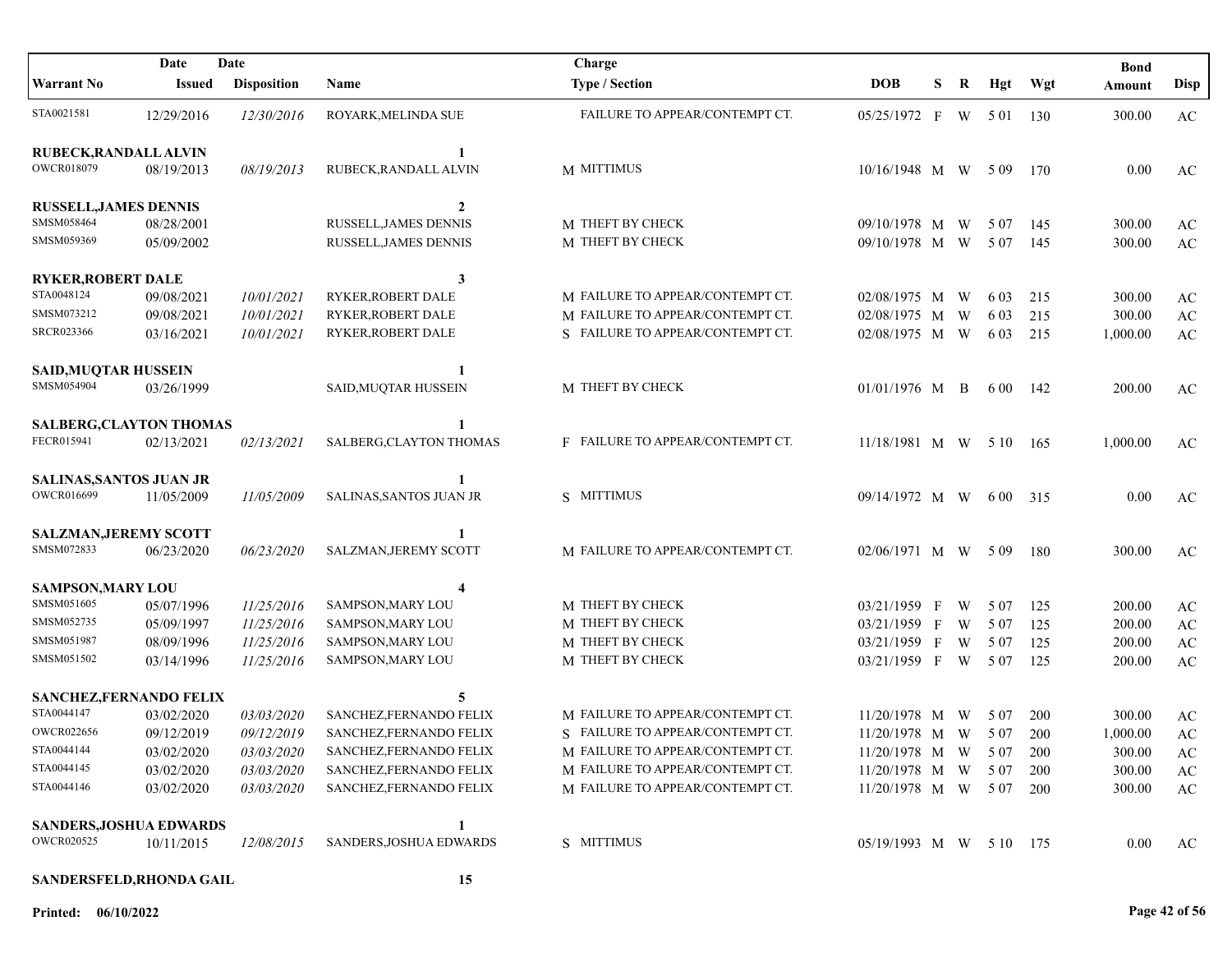| Date<br>Date                  |               |                    |                               | Charge                             |                    |              |   |       |     | <b>Bond</b> |                        |
|-------------------------------|---------------|--------------------|-------------------------------|------------------------------------|--------------------|--------------|---|-------|-----|-------------|------------------------|
| <b>Warrant No</b>             | <b>Issued</b> | <b>Disposition</b> | Name                          | <b>Type / Section</b>              | <b>DOB</b>         | S            | R | Hgt   | Wgt | Amount      | Disp                   |
| SMSM073159                    | 08/16/2021    | 08/16/2021         | SANDERSFELD, RHONDA GAIL      | M FAILURE TO APPEAR/CONTEMPT CT.   | 12/22/1971 F       |              | W | 6 0 0 | 200 | 100.00      | $\mathbf{A}\mathbf{C}$ |
| SMSM073138                    | 08/16/2021    | 08/16/2021         | SANDERSFELD, RHONDA GAIL      | M FAILURE TO APPEAR/CONTEMPT CT.   | 12/22/1971         | F            | W | 6 0 0 | 200 | 100.00      | $\mathbf{A}\mathbf{C}$ |
| SMSM073175                    | 08/16/2021    | 08/16/2021         | SANDERSFELD, RHONDA GAIL      | M FAILURE TO APPEAR/CONTEMPT CT.   | 12/22/1971 F       |              | W | 6 0 0 | 200 | 100.00      | $\mathbf{A}\mathbf{C}$ |
| SMSM073151                    | 08/16/2021    | 08/16/2021         | SANDERSFELD, RHONDA GAIL      | M FAILURE TO APPEAR/CONTEMPT CT.   | 12/22/1971 F       |              | W | 6 0 0 | 200 | 100.00      | AC                     |
| SMSM073149                    | 08/16/2021    | 08/16/2021         | SANDERSFELD, RHONDA GAIL      | M FAILURE TO APPEAR/CONTEMPT CT.   | 12/22/1971         | $\mathbf{F}$ | W | 6 0 0 | 200 | 100.00      | AC                     |
| SMSM073153                    | 08/16/2021    | 08/16/2021         | SANDERSFELD, RHONDA GAIL      | M FAILURE TO APPEAR/CONTEMPT CT.   | 12/22/1971 F       |              | W | 6 0 0 | 200 | 100.00      | AC                     |
| SMSM073141                    | 08/16/2021    | 08/16/2021         | SANDERSFELD, RHONDA GAIL      | M FAILURE TO APPEAR/CONTEMPT CT.   | 12/22/1971         | $_{\rm F}$   | W | 6 0 0 | 200 | 100.00      | $\mathbf{A}\mathbf{C}$ |
| SMSM073150                    | 08/16/2021    | 08/16/2021         | SANDERSFELD, RHONDA GAIL      | M FAILURE TO APPEAR/CONTEMPT CT.   | 12/22/1971         | $\mathbf{F}$ | W | 6 0 0 | 200 | 100.00      | AC                     |
| SMSM073158                    | 08/16/2021    | 08/16/2021         | SANDERSFELD, RHONDA GAIL      | M FAILURE TO APPEAR/CONTEMPT CT.   | 12/22/1971         | $_{\rm F}$   | W | 6 0 0 | 200 | 100.00      | $\mathbf{A}\mathbf{C}$ |
| SMSM073140                    | 08/16/2021    | 08/16/2021         | SANDERSFELD, RHONDA GAIL      | M FAILURE TO APPEAR/CONTEMPT CT.   | 12/22/1971 F       |              | W | 6 0 0 | 200 | 100.00      | $\mathbf{A}\mathbf{C}$ |
| SMSM073174                    | 08/16/2021    | 08/16/2021         | SANDERSFELD, RHONDA GAIL      | M FAILURE TO APPEAR/CONTEMPT CT.   | 12/22/1971 F       |              | W | 6 0 0 | 200 | 100.00      | $\mathbf{A}\mathbf{C}$ |
| SMSM073152                    | 08/16/2021    | 08/16/2021         | SANDERSFELD, RHONDA GAIL      | M FAILURE TO APPEAR/CONTEMPT CT.   | 12/22/1971 F       |              | W | 6 0 0 | 200 | 100.00      | $\mathbf{A}\mathbf{C}$ |
| SMSM073139                    | 08/16/2021    | 08/16/2021         | SANDERSFELD, RHONDA GAIL      | M FAILURE TO APPEAR/CONTEMPT CT.   | 12/22/1971         | $\mathbf{F}$ | W | 6 0 0 | 200 | 100.00      | $\mathbf{A}\mathbf{C}$ |
| SMSM073173                    | 08/16/2021    | 08/16/2021         | SANDERSFELD, RHONDA GAIL      | M FAILURE TO APPEAR/CONTEMPT CT.   | 12/22/1971         | $\mathbf{F}$ | W | 6 0 0 | 200 | 100.00      | $\mathbf{A}\mathbf{C}$ |
| SMSM073137                    | 08/16/2021    | 08/16/2021         | SANDERSFELD, RHONDA GAIL      | M FAILURE TO APPEAR/CONTEMPT CT.   | 12/22/1971 F       |              | W | 6 0 0 | 200 | 100.00      | $\mathbf{A}\mathbf{C}$ |
| SANDOVAL, ERIC GARZA          |               |                    | $\mathbf{2}$                  |                                    |                    |              |   |       |     |             |                        |
| STWE204693                    | 12/17/2007    |                    | SANDOVAL, ERIC GARZA          | M FAIL TO OBEY TRAFFIC CONTROL D   | 03/20/1981 M W     |              |   | 5 0 5 | 150 | 300.00      | AC                     |
| STWE204694                    | 12/17/2007    |                    | SANDOVAL, ERIC GARZA          | M SPEEDING 55 OR $\leq$ (20 OVER+) | 03/20/1981 M W     |              |   | 5 0 5 | 150 | 500.00      | AC                     |
| <b>SAUCEDA, MARLEN</b>        |               |                    | 1                             |                                    |                    |              |   |       |     |             |                        |
| OWCR021193                    | 02/28/2018    | 02/28/2018         | SAUCEDA, MARLEN               | S FAILURE TO APPEAR/CONTEMPT CT.   | 04/14/1990 F       |              | W | 5 0 3 | 165 | 0.00        | AC                     |
| <b>SAUCEDA, YESSENIA</b>      |               |                    | $\mathbf{2}$                  |                                    |                    |              |   |       |     |             |                        |
| SMSM071188                    | 04/09/2016    | 04/11/2016         | SAUCEDA, YESSENIA             | M FALSE REPORT - LAW ENFORCEMENT   | 07/27/1989 F       |              | W | 5 04  | 180 | 300.00      | AC                     |
| STA0032905                    | 05/25/2016    | 05/26/2016         | SAUCEDA, YESSENIA             | M FAIL TO HAVE VALID LICENSE       | 07/27/1989 F       |              | W | 5 0 4 | 180 | 400.00      | $\mathbf{A}\mathbf{C}$ |
| SAVRANOVA, KRISTINA           |               |                    | 1                             |                                    |                    |              |   |       |     |             |                        |
| <b>SRCR021928</b>             | 11/20/2017    | 11/20/2017         | SAVRANOVA, KRISTINA           | S THEFT IN THE 4TH DEGREE          | 06/10/1996 F       |              | W | 5 0 8 | 105 | 1,000.00    | AC                     |
| <b>SCHAFFER, TYLER MCCAL</b>  |               |                    |                               |                                    |                    |              |   |       |     |             |                        |
| SMSM067988                    | 08/05/2010    |                    | SCHAFFER, TYLER MCCAL         | M THEFT IN THE 5TH DEGREE          | $02/21/1971$ M W   |              |   | 5 0 8 | 145 | 300.00      | AC                     |
| <b>SCHEMMEL, LYNELLE BETH</b> |               |                    |                               |                                    |                    |              |   |       |     |             |                        |
| SRCR023919                    | 02/14/2022    | 02/14/2022         | SCHEMMEL, LYNELLE BETH        | S THEFT 4TH DEGREE>\$300<\$750     | 05/04/1969 F W 509 |              |   |       | 175 | 1,000.00    | AC                     |
| <b>SCHINDEL, BRUCE RONALD</b> |               |                    | 2                             |                                    |                    |              |   |       |     |             |                        |
| OWCR008419                    | 04/12/1996    | 04/12/1996         | <b>SCHINDEL, BRUCE RONALD</b> | S MITTIMUS                         | $01/27/1965$ M W   |              |   | 6 0 1 | 190 | 0.00        | $\mathbf{A}\mathbf{C}$ |
| <b>OWCR008419</b>             | 10/07/1996    | 10/07/1996         | SCHINDEL, BRUCE RONALD        | S MITTIMUS                         | $01/27/1965$ M W   |              |   | 6 0 1 | 190 | 760.00      | $\mathbf{A}\mathbf{C}$ |
| <b>SCHMIDT, GILLIAN MARIE</b> |               |                    | $\boldsymbol{2}$              |                                    |                    |              |   |       |     |             |                        |
| SMSM054343                    | 09/23/1998    |                    | SCHMIDT, GILLIAN MARIE        | M THEFT BY CHECK                   | 05/03/1979 F       |              | W | 5 0 1 | 180 | 200.00      | AC                     |
| SMSM054237                    | 09/01/1998    |                    | <b>SCHMIDT, GILLIAN MARIE</b> | M THEFT BY CHECK                   | 05/03/1979 F       |              | W | 5 0 1 | 180 | 300.00      | $\mathbf{A}\mathbf{C}$ |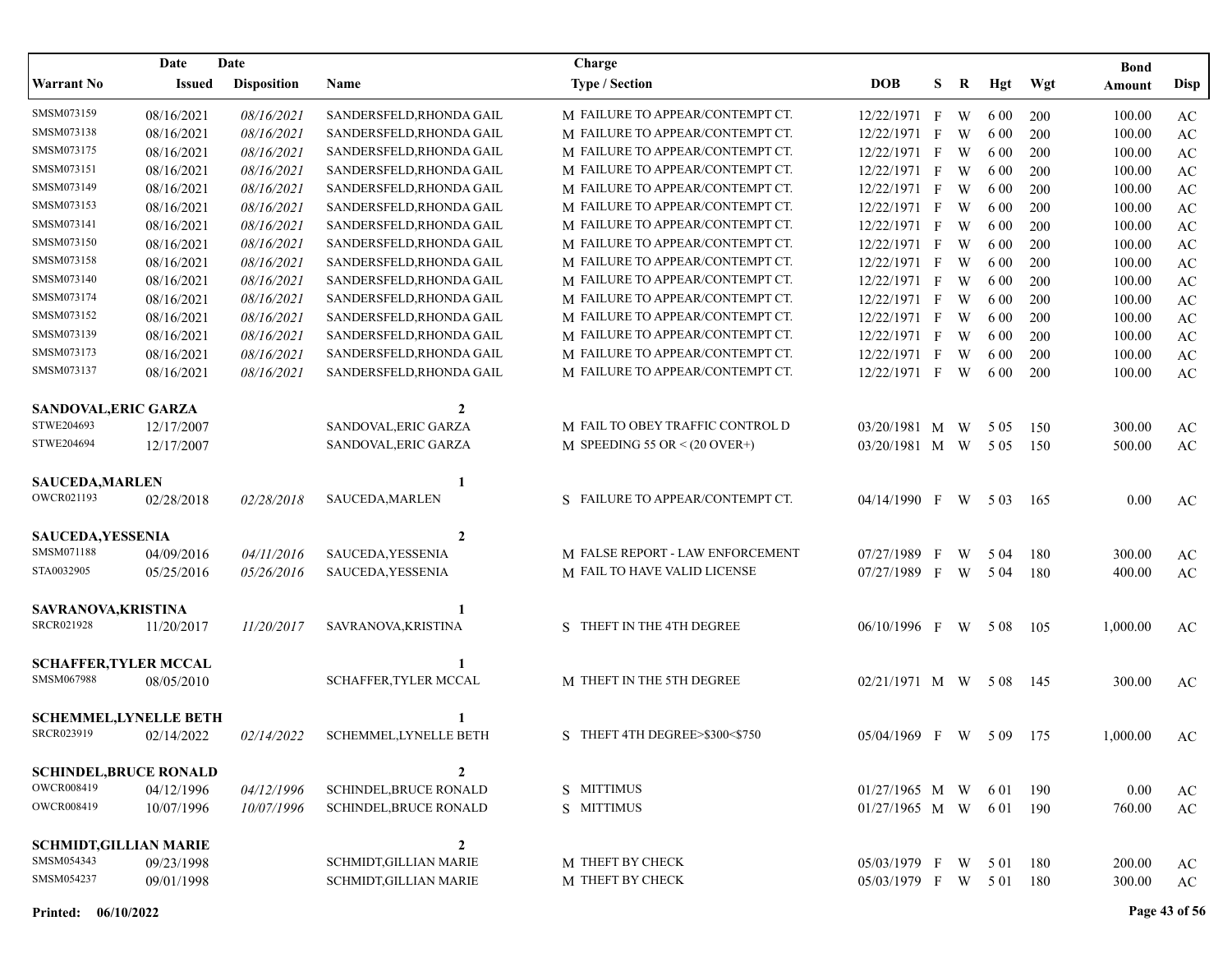|                                                 | Date       | Date               |                                            | Charge                           |                         |    |           |            | <b>Bond</b> |             |
|-------------------------------------------------|------------|--------------------|--------------------------------------------|----------------------------------|-------------------------|----|-----------|------------|-------------|-------------|
| <b>Warrant No</b>                               | Issued     | <b>Disposition</b> | <b>Name</b>                                | <b>Type / Section</b>            | <b>DOB</b>              | S. | R Hgt Wgt |            | Amount      | <b>Disp</b> |
|                                                 |            |                    |                                            |                                  |                         |    |           |            |             |             |
| <b>SCHMITT, JOHN RICHARD</b>                    |            |                    | 1                                          |                                  |                         |    |           |            |             |             |
| SMSM058679                                      | 10/23/2001 | 05/21/2016         | <b>SCHMITT, JOHN RICHARD</b>               | M THEFT BY CHECK                 | 04/25/1969 M W 5 10 160 |    |           |            | 200.00      | AC          |
| <b>SCHMITZ, JANE MARIE</b>                      |            |                    | 1                                          |                                  |                         |    |           |            |             |             |
| SMSM054344                                      | 09/23/1998 |                    | <b>SCHMITZ, JANE MARIE</b>                 | M THEFT BY CHECK                 | $09/26/1960$ F          |    | W 500 50  |            | 200.00      | AC          |
|                                                 |            |                    |                                            |                                  |                         |    |           |            |             |             |
| <b>SCHOENFELDER, NICOLE MARIE</b><br>SLST010801 | 03/06/2003 | 07/23/2016         | $\mathbf{1}$<br>SCHOENFELDER, NICOLE MARIE | M PARKING VIOLATION 321.236      | 12/09/1978 F            |    | W 504 230 |            | 50.00       | AC          |
|                                                 |            |                    |                                            |                                  |                         |    |           |            |             |             |
| <b>SCHOFIELD, MATTHEW JOHN</b><br>SMSM062992    |            |                    | 1                                          |                                  |                         |    |           |            |             |             |
|                                                 | 11/09/2004 |                    | SCHOFIELD, MATTHEW JOHN                    | M THEFT BY CHECK                 | 10/08/1982 M W          |    | 6 0 0     | 190        | 300.00      | AC          |
| <b>SCHOOLEY JR., RAUL NOLAN</b>                 |            |                    | 1                                          |                                  |                         |    |           |            |             |             |
| 37822                                           | 03/07/2014 | 09/07/2016         | SCHOOLEY JR., RAUL NOLAN                   | F FAILURE TO APPEAR/CONTEMPT CT. | 12/26/1986 M W 506      |    |           | 160        | 3,000.00    | AC          |
| <b>SCHOSSOW,TRAVIS LUVERNE</b>                  |            |                    | $\mathbf{2}$                               |                                  |                         |    |           |            |             |             |
| AGCR016433                                      | 06/12/2009 | 06/12/2009         | <b>SCHOSSOW,TRAVIS LUVERNE</b>             | A FAILURE TO APPEAR/CONTEMPT CT. | 04/26/1986 M W          |    | 6 04      | 210        | 500.00      | AC          |
| AGCR016219                                      | 06/12/2009 | 06/12/2009         | SCHOSSOW, TRAVIS LUVERNE                   | A FAILURE TO APPEAR/CONTEMPT CT. | 04/26/1986 M W          |    | 6 04 210  |            | 500.00      | AC          |
| <b>SCHRADER, KURTIS STEVEN</b>                  |            |                    |                                            |                                  |                         |    |           |            |             |             |
| <b>OWCR012950</b>                               | 11/05/2009 | 07/23/2016         | SCHRADER, KURTIS STEVEN                    | S MITTIMUS                       | 12/08/1963 M W          |    | 6 0 0     | - 190      | 0.00        | AC          |
| <b>SCHROEDER, BENJAMIN JOHN</b>                 |            |                    | 1                                          |                                  |                         |    |           |            |             |             |
| AGCR020569                                      | 04/11/2016 | 04/11/2016         | SCHROEDER, BENJAMIN JOHN                   | A MITTIMUS                       | 06/14/1993 M W 508 160  |    |           |            | 0.00        | AC          |
|                                                 |            |                    |                                            |                                  |                         |    |           |            |             |             |
| <b>SCHUKEI, NELETTE KARA</b><br>OWCR022077      | 03/23/2022 | 03/23/2022         | <b>SCHUKEI, NELETTE KARA</b>               | S FAILURE TO APPEAR/CONTEMPT CT. | $01/13/1987$ F W 507    |    |           | 130        | 0.00        | AC          |
|                                                 |            |                    |                                            |                                  |                         |    |           |            |             |             |
| <b>SCHURG, WANDA RENEE</b>                      |            |                    |                                            |                                  |                         |    |           |            |             |             |
| OWCR013912                                      | 11/05/2009 | 07/27/2016         | <b>SCHURG, WANDA RENEE</b>                 | S MITTIMUS                       | $10/16/1967$ F W 509    |    |           | 200        | 0.00        | AC          |
| <b>SCHWAN, MICHAEL EUGENE JR</b>                |            |                    | 1                                          |                                  |                         |    |           |            |             |             |
| ST001789                                        | 10/16/1996 | 10/16/1996         | <b>SCHWAN, MICHAEL EUGENE JR</b>           | M MITTIMUS                       | $02/02/1975$ M W        |    | 6 0 0     | <b>200</b> | 106.00      | AC          |
| <b>SCHWEDLER, JASON LEE</b>                     |            |                    |                                            |                                  |                         |    |           |            |             |             |
| SMSM021258                                      | 07/15/1994 | 07/15/1994         | <b>SCHWEDLER, JASON LEE</b>                | M MITTIMUS                       | 12/06/1971 M W          |    | 6 0 0     | 200        | 121.37      | AC          |
| SMSM021185                                      | 07/15/1994 | 07/15/1994         | <b>SCHWEDLER, JASON LEE</b>                | M MITTIMUS                       | 12/06/1971 M W          |    | 6 0 0     | 200        | 69.10       | AC          |
| <b>SCHWEERS, DEAN MERLIN</b>                    |            |                    | $\boldsymbol{2}$                           |                                  |                         |    |           |            |             |             |
| SMSM059231                                      | 03/28/2002 |                    | <b>SCHWEERS, DEAN MERLIN</b>               | M THEFT BY CHECK                 | 08/27/1967 M W          |    | 6 0 1     | -165       | 300.00      | AC          |
| SMSM057825                                      | 05/11/2001 |                    | <b>SCHWEERS, DEAN MERLIN</b>               | M THEFT BY CHECK                 | 08/27/1967 M W          |    | 6 01 165  |            | 200.00      | AC          |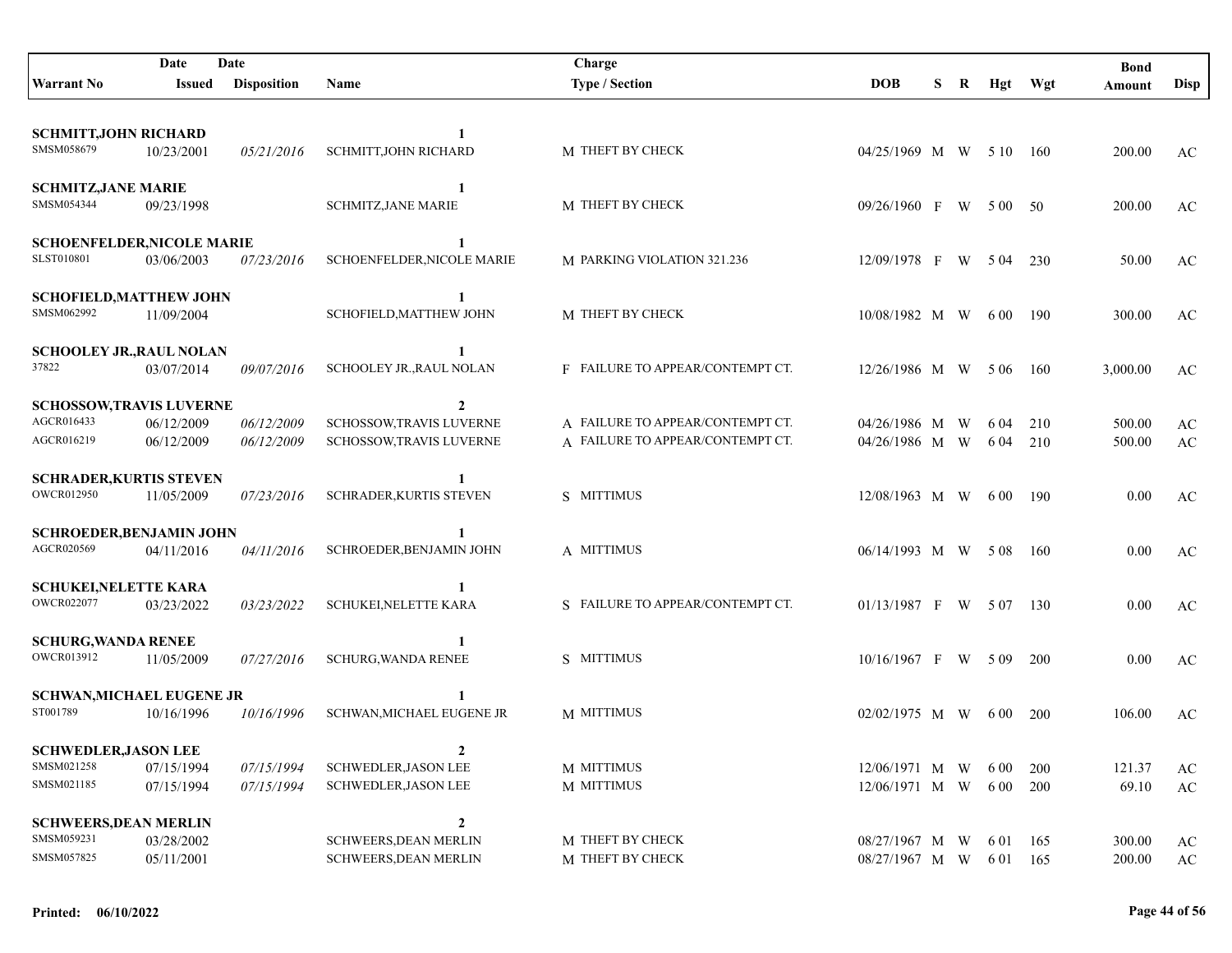| Date<br>Date                       |            |                    | Charge                      |                                  |                        |   |             |       | <b>Bond</b> |          |                        |
|------------------------------------|------------|--------------------|-----------------------------|----------------------------------|------------------------|---|-------------|-------|-------------|----------|------------------------|
| Warrant No                         | Issued     | <b>Disposition</b> | Name                        | <b>Type / Section</b>            | <b>DOB</b>             | S | $\mathbf R$ | Hgt   | Wgt         | Amount   | <b>Disp</b>            |
| <b>SCOTT, CHRISTOPHER ADRIANUS</b> |            |                    | 1                           |                                  |                        |   |             |       |             |          |                        |
| SMSM051973                         | 02/04/1997 | 01/22/2019         | SCOTT, CHRISTOPHER ADRIANUS | M FAILURE TO APPEAR/CONTEMPT CT. | $02/02/1975$ M W 602   |   |             |       | 250         | 500.00   | AC                     |
| <b>SCOTT, MAGGIE P</b>             |            |                    | 1                           |                                  |                        |   |             |       |             |          |                        |
| 34123                              | 03/18/2003 | 09/07/2016         | <b>SCOTT, MAGGIE P</b>      | M THEFT BY CHECK                 | $10/02/1966$ F W 508   |   |             |       | - 175       | 300.00   | AC                     |
| <b>SEE, GLENN MARVIN</b>           |            |                    | 1                           |                                  |                        |   |             |       |             |          |                        |
| OWCR011031                         | 11/05/2009 | 07/14/2016         | <b>SEE, GLENN MARVIN</b>    | S MITTIMUS                       | $10/24/1957$ M W       |   |             | 5 10  | -195        | 0.00     | AC                     |
| <b>SEUER, LARRY LEE JR</b>         |            |                    | 1                           |                                  |                        |   |             |       |             |          |                        |
| SMSM063979                         | 09/22/2005 |                    | SEUER, LARRY LEE JR         | M THEFT BY CHECK                 | 10/25/1977 M W         |   |             | 6 0 0 | -145        | 300.00   | AC                     |
| <b>SHOLAR, ALAN GLENN</b>          |            |                    | -1                          |                                  |                        |   |             |       |             |          |                        |
| SLSMSM065989                       | 03/28/2008 | 01/22/2019         | SHOLAR, ALAN GLENN          | M DOG AT LARGE                   | 04/22/1958 M W         |   |             | 5 0 9 | 185         | 200.00   | AC                     |
| SHOLAR, DEBORAH LYNN               |            |                    | 3                           |                                  |                        |   |             |       |             |          |                        |
| SMSM065965                         | 12/29/2008 | 01/26/2017         | SHOLAR, DEBORAH LYNN        | M FAILURE TO APPEAR/CONTEMPT CT. | $01/13/1966$ F         |   | W           | 5 0 4 | 132         | 300.00   | AC                     |
| SMSM065979                         | 12/29/2008 | 01/26/2017         | SHOLAR, DEBORAH LYNN        | M FAILURE TO APPEAR/CONTEMPT CT. | $01/13/1966$ F         |   | W           | 5 0 4 | 132         | 300.00   | AC                     |
| FECR017184                         | 12/16/2008 | 01/26/2017         | SHOLAR, DEBORAH LYNN        | F FAILURE TO APPEAR/CONTEMPT CT. | 01/13/1966 F W         |   |             | 5 0 4 | 132         | 300.00   | $\mathbf{A}\mathbf{C}$ |
| <b>SHUEY, WILLIAM HARIM</b>        |            |                    | 1                           |                                  |                        |   |             |       |             |          |                        |
| OWCR013184                         | 11/05/2009 | 07/14/2016         | SHUEY, WILLIAM HARIM        | S MITTIMUS                       | 07/05/1975 M W         |   |             | 6 0 0 | 220         | 0.00     | $\mathbf{A}\mathbf{C}$ |
| <b>SIDLES, LORI ANN</b>            |            |                    | 1                           |                                  |                        |   |             |       |             |          |                        |
| 36950                              | 05/22/2012 | 09/21/2016         | SIDLES, LORI ANN            | M FAILURE TO APPEAR/CONTEMPT CT. | 09/05/1956 F W 502     |   |             |       | 150         | 500.00   | AC                     |
| <b>SIEVERS, DAN JEFFREY</b>        |            |                    | $\mathbf{1}$                |                                  |                        |   |             |       |             |          |                        |
| <b>SRCR007864</b>                  | 04/26/2012 | 12/23/2016         | SIEVERS, DAN JEFFREY        | S FAIL TO APPEAR NO FELONY-1978  | 02/13/1960 M W 509     |   |             |       | 150         | 1,000.00 | AC                     |
| SIMON, CHRISTOPHER JOSEPH          |            |                    |                             |                                  |                        |   |             |       |             |          |                        |
| SLSTA0017192                       | 04/10/2012 | 07/26/2016         | SIMON, CHRISTOPHER JOSEPH   | M FAILURE TO APPEAR/CONTEMPT CT. | 03/12/1983 M W         |   |             | 6 0 0 | 230         | 50.00    | AC                     |
| SIMPSON, MARLIN LLOYD              |            |                    | 2                           |                                  |                        |   |             |       |             |          |                        |
| SMSM059321                         | 04/29/2002 | 11/25/2016         | SIMPSON, MARLIN LLOYD       | M THEFT BY CHECK                 | 07/01/1972 M           |   | W           | 5 1 1 | 180         | 300.00   | AC                     |
| SMSM059417                         | 05/20/2002 | 11/25/2016         | SIMPSON, MARLIN LLOYD       | M THEFT BY CHECK                 | 07/01/1972 M W         |   |             | 5 1 1 | 180         | 300.00   | $\mathbf{A}\mathbf{C}$ |
| <b>SLADE, MELINDA ANN</b>          |            |                    |                             |                                  |                        |   |             |       |             |          |                        |
| AGCR015361                         | 10/04/2004 |                    | <b>SLADE, MELINDA ANN</b>   | A FAILURE TO APPEAR/CONTEMPT CT. | 04/06/1979 F W 506 210 |   |             |       |             | 3,000.00 | AC                     |
| <b>SMITH, CALEB MICHAEL</b>        |            |                    | 1                           |                                  |                        |   |             |       |             |          |                        |
| SMSM073674                         | 05/31/2022 | 05/31/2022         | SMITH, CALEB MICHAEL        | M FAILURE TO APPEAR/CONTEMPT CT. | 09/20/1995 M W 508     |   |             |       | 160         | 300.00   | AC                     |
| <b>SMITH, ERIC CHARLES</b>         |            |                    |                             |                                  |                        |   |             |       |             |          |                        |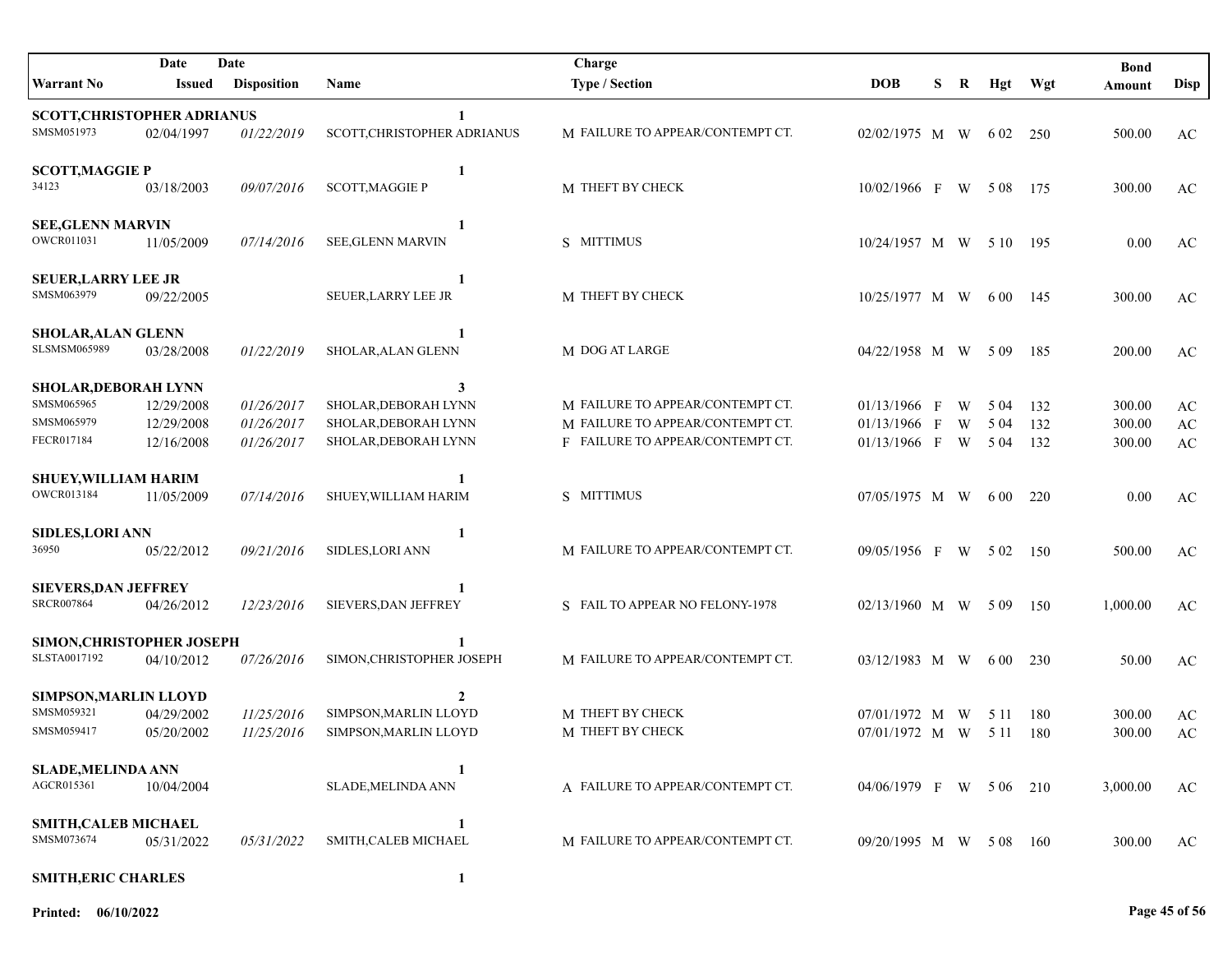|                               | Date          | Date               |                        | Charge                           |                         |   |   |          |       | <b>Bond</b> |                        |
|-------------------------------|---------------|--------------------|------------------------|----------------------------------|-------------------------|---|---|----------|-------|-------------|------------------------|
| <b>Warrant No</b>             | <b>Issued</b> | <b>Disposition</b> | Name                   | <b>Type / Section</b>            | <b>DOB</b>              | S | R | Hgt      | Wgt   | Amount      | <b>Disp</b>            |
| SMSM071105                    | 12/19/2015    |                    | SMITH, ERIC CHARLES    | M FAILURE TO APPEAR/CONTEMPT CT. | 06/03/1979 M W 508      |   |   |          | -180  | 300.00      | AC                     |
| <b>SMITH, EUGENE ERVIN</b>    |               |                    | 3                      |                                  |                         |   |   |          |       |             |                        |
| SMSM053191                    | 03/04/2016    | 03/07/2016         | SMITH, EUGENE ERVIN    | M FAILURE TO APPEAR/CONTEMPT CT. | 08/26/1960 M W          |   |   | 5 0 9    | 225   | 300.00      | AC                     |
| SMSM052827                    | 03/04/2016    | 03/07/2016         | SMITH, EUGENE ERVIN    | M FAILURE TO APPEAR/CONTEMPT CT. | 08/26/1960 M            |   | W | 5 0 9    | 225   | 300.00      | $\mathbf{A}\mathbf{C}$ |
| SMSM052926                    | 03/04/2016    | 03/07/2016         | SMITH, EUGENE ERVIN    | M FAILURE TO APPEAR/CONTEMPT CT. | 08/26/1960 M W          |   |   | 5 0 9    | 225   | 300.00      | $\mathbf{A}\mathbf{C}$ |
| <b>SMITH, KYLE BRYANT</b>     |               |                    | 1                      |                                  |                         |   |   |          |       |             |                        |
| <b>OWCR020708</b>             | 07/28/2015    | 07/29/2015         | SMITH, KYLE BRYANT     | S FAIL TO APPEAR-CITATION        | 06/10/1975 M W 5 11 180 |   |   |          |       | 1,000.00    | AC                     |
| <b>SMITH, REGINA PEARL</b>    |               |                    | 1                      |                                  |                         |   |   |          |       |             |                        |
| SMSM054008                    | 06/29/1998    |                    | SMITH, REGINA PEARL    | M THEFT BY CHECK                 | 10/16/1970 F            |   | W | 5 0 1    | - 165 | 200.00      | AC                     |
| <b>SMITH, WILLIAM JOHN</b>    |               |                    | $\overline{2}$         |                                  |                         |   |   |          |       |             |                        |
| 35408                         | 01/05/2010    | 09/21/2016         | SMITH, WILLIAM JOHN    | <b>F PROBATION VIOLATION</b>     | 08/29/1961 M W          |   |   | 5 0 8    | 212   | 2,000.00    | AC                     |
| 35397                         | 01/05/2010    | 09/21/2016         | SMITH, WILLIAM JOHN    | F CHARGE NOT IN LIST SEE REMARKS | 08/29/1961 M W          |   |   | 5 0 8    | 212   | 0.00        | $\mathbf{A}\mathbf{C}$ |
| <b>SNEDEKER, JARRED ALLEN</b> |               |                    | 1                      |                                  |                         |   |   |          |       |             |                        |
| FECR022580                    | 05/23/2022    | 05/23/2022         | SNEDEKER, JARRED ALLEN | <b>F</b> VIOLATION OF PROBATION  | $05/24/1991$ M W 600    |   |   |          | 220   | 5,000.00    | AC                     |
| <b>SNYDER, TRAVIS JAY</b>     |               |                    | 6                      |                                  |                         |   |   |          |       |             |                        |
| SMSM054233                    | 06/11/1998    | 04/28/2016         | SNYDER, TRAVIS JAY     | M THEFT BY CHECK                 | 07/23/1974 M W          |   |   | 5 10     | 230   | 200.00      | AC                     |
| SMSM054175                    | 06/11/1998    | 04/28/2016         | SNYDER, TRAVIS JAY     | M THEFT BY CHECK                 | 07/23/1974 M W          |   |   | 5 10     | 230   | 200.00      | $\mathbf{A}\mathbf{C}$ |
| SMSM054098                    | 06/11/1998    | 04/28/2016         | SNYDER, TRAVIS JAY     | M THEFT BY CHECK                 | 07/23/1974 M W          |   |   | 5 10     | 230   | 200.00      | $\mathbf{A}\mathbf{C}$ |
| SMSM053947                    | 06/11/1998    | 04/28/2016         | SNYDER, TRAVIS JAY     | M THEFT BY CHECK                 | 07/23/1974 M W          |   |   | 5 10     | 230   | 200.00      | $\mathbf{A}\mathbf{C}$ |
| SMSM054842                    | 06/11/1998    | 04/28/2016         | SNYDER, TRAVIS JAY     | M THEFT BY CHECK                 | 07/23/1974 M W          |   |   | 5 10     | 230   | 200.00      | $\mathbf{A}\mathbf{C}$ |
| MSMS054817                    | 06/11/1998    | 04/28/2016         | SNYDER, TRAVIS JAY     | M THEFT BY CHECK                 | 07/23/1974 M W          |   |   | 5 10     | 230   | 200.00      | $\mathbf{A}\mathbf{C}$ |
| <b>SOAT, CHAD MICHAEL</b>     |               |                    | 1                      |                                  |                         |   |   |          |       |             |                        |
| FECR021853                    | 07/23/2018    | 07/23/2018         | SOAT, CHAD MICHAEL     | F FAILURE TO APPEAR/CONTEMPT CT. | $10/25/1974$ M W 5 08   |   |   |          | -160  | 1,000.00    | AC                     |
| <b>SOAT, GERALD JOSEPH</b>    |               |                    | 1                      |                                  |                         |   |   |          |       |             |                        |
| <b>OWCR007765</b>             | 06/24/1994    | 07/30/2016         | SOAT, GERALD JOSEPH    | A MITTIMUS                       | 10/29/1957 M W          |   |   | 6 00 215 |       | 176.87      | AC                     |
| <b>SOENKSEN, SHAWN ELDON</b>  |               |                    | 1                      |                                  |                         |   |   |          |       |             |                        |
| AGCR022095                    | 01/07/2022    | 01/07/2022         | SOENKSEN, SHAWN ELDON  | A FAILURE TO APPEAR/CONTEMPT CT. | 10/21/1989 M W 602 180  |   |   |          |       | 1,000.00    | AC                     |
| SONIER, JASON MICHAEL         |               |                    | 1                      |                                  |                         |   |   |          |       |             |                        |
| SMSM057644                    | 03/12/2001    | 10/21/2016         | SONIER, JASON MICHAEL  | M THEFT BY CHECK                 | 09/10/1981 M W 508 180  |   |   |          |       | 200.00      | AC                     |
| SONTAG, TIMOTHY JAMES         |               |                    | 1                      |                                  |                         |   |   |          |       |             |                        |
| AGCR013012                    | 11/05/2009    | 07/14/2016         | SONTAG, TIMOTHY JAMES  | A MITTIMUS                       | $10/21/1981$ M W 602    |   |   |          | 220   | 0.00        | AC                     |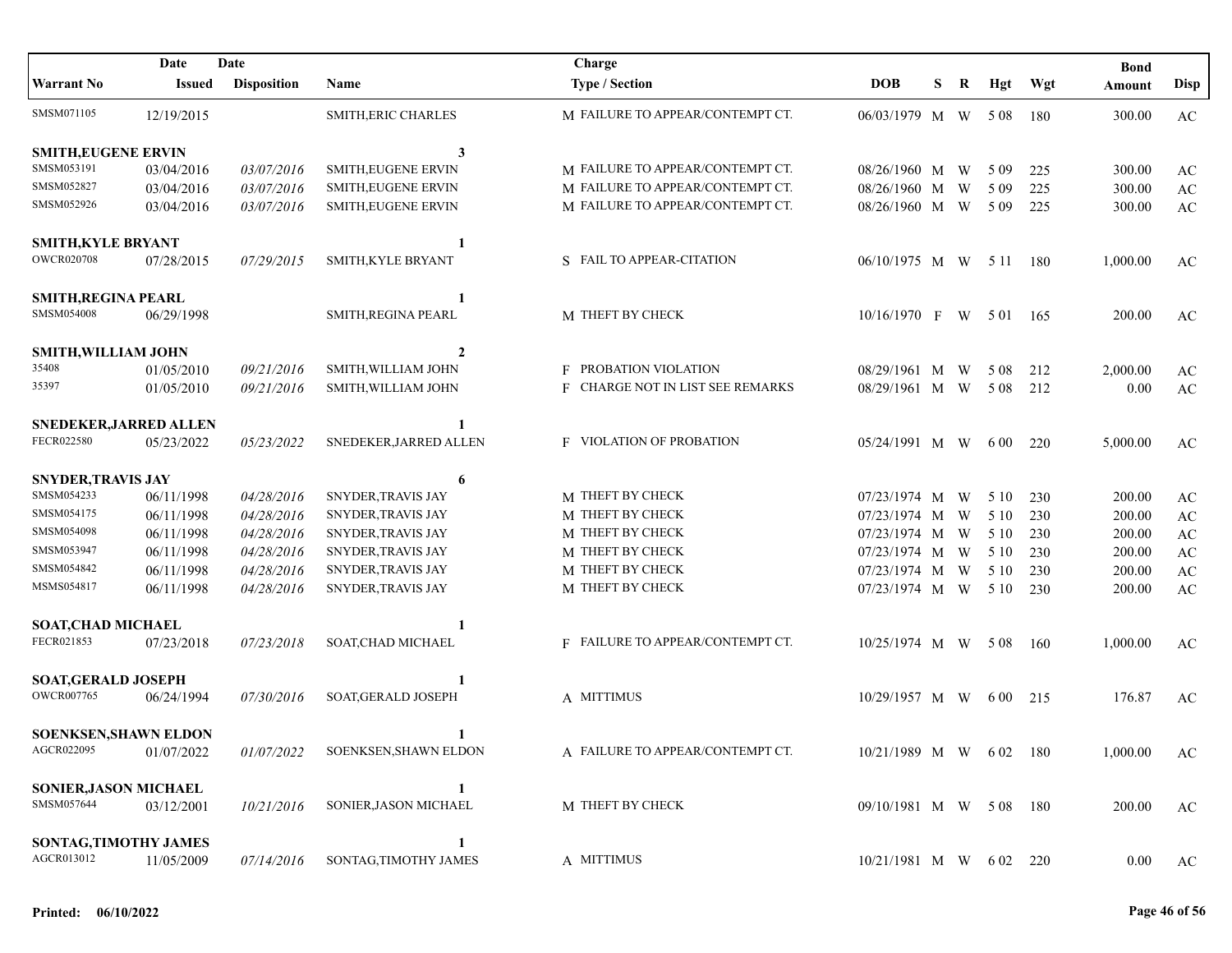| Date<br>Date                      |               |                    |                           | Charge                                                             |                          |    |    |       |     | <b>Bond</b> |                        |
|-----------------------------------|---------------|--------------------|---------------------------|--------------------------------------------------------------------|--------------------------|----|----|-------|-----|-------------|------------------------|
| Warrant No                        | <b>Issued</b> | <b>Disposition</b> | Name                      | <b>Type / Section</b>                                              | <b>DOB</b>               | S. | R  | Hgt   | Wgt | Amount      | Disp                   |
| <b>SPELLS JR, JOHN WESLEY</b>     |               |                    | $\overline{2}$            |                                                                    |                          |    |    |       |     |             |                        |
| AGCR018796                        | 04/29/2016    | 12/23/2016         | SPELLS JR, JOHN WESLEY    | A VIOLATION OF PROBATION                                           | 07/09/1984 M             |    | B  | 6 0 6 | 180 | 1,000.00    | $\mathbf{A}\mathbf{C}$ |
| AGCR018805                        | 06/11/2013    | 12/23/2016         | SPELLS JR, JOHN WESLEY    | A FAILURE TO APPEAR/CONTEMPT CT.                                   | 07/09/1984 M             |    | B  | 6 0 6 | 180 | 500.00      | AC                     |
| <b>SPENCER, PAULA JEAN</b>        |               |                    | 1                         |                                                                    |                          |    |    |       |     |             |                        |
| SMSM062100                        | 03/03/2004    |                    | SPENCER, PAULA JEAN       | M THEFT BY CHECK                                                   | 11/29/1982 F             |    | W. | 5 0 2 | 135 | 300.00      | AC                     |
| <b>SPINKS, JOE NATHAN JR</b>      |               |                    | 1                         |                                                                    |                          |    |    |       |     |             |                        |
| <b>SRCR015622</b>                 | 04/28/2006    | 07/15/2016         | SPINKS, JOE NATHAN JR     | S FAILURE TO APPEAR/CONTEMPT CT.                                   | 04/18/1983 M             |    | B  | 6 0 3 | 230 | 1,000.00    | AC                     |
| SPRINGSTON, CHRISTOPHER DAVID LEE |               |                    | 1                         |                                                                    |                          |    |    |       |     |             |                        |
| SMSM073203                        | 02/25/2021    | 02/25/2021         |                           | SPRINGSTON, CHRISTOPHER DAVID LEE M FAILURE TO APPEAR/CONTEMPT CT. | 04/15/1999 M W           |    |    | 6 0 3 | 208 | 300.00      | AC                     |
| <b>SPROUSE, JAYSON MILES</b>      |               |                    | -1                        |                                                                    |                          |    |    |       |     |             |                        |
| FECR017627                        | 09/26/2012    | 01/26/2017         | SPROUSE, JAYSON MILES     | FAILURE TO APPEAR/CONTEMPT CT.                                     | 06/07/1977 M W           |    |    | 5 0 5 | 125 | 1,000.00    | AC                     |
| <b>SPROUSE, WILLIAM ROBERT</b>    |               |                    | 1                         |                                                                    |                          |    |    |       |     |             |                        |
| AGCR009345                        | 07/13/1995    | 06/11/2016         | SPROUSE, WILLIAM ROBERT   | A FAILURE TO APPEAR                                                | 03/20/1965 M W           |    |    | 5 0 6 | 135 | 650.00      | AC                     |
| <b>STAFFORD, KYLE ERVIN</b>       |               |                    | $\overline{2}$            |                                                                    |                          |    |    |       |     |             |                        |
| SRCR022147                        | 08/28/2020    | 08/28/2020         | STAFFORD, KYLE ERVIN      | M CONTEMPT-DISOBEY TRIBUNAL CRT                                    | 09/19/1970 M W           |    |    | 5 10  | 165 | 500.00      | AC                     |
| SMSM073047                        | 10/16/2020    | 10/16/2020         | STAFFORD, KYLE ERVIN      | M FAILURE TO APPEAR/CONTEMPT CT.                                   | 09/19/1970 M W           |    |    | 5 1 0 | 165 | 300.00      | $\mathbf{A}\mathbf{C}$ |
| STAMMER, JACOB ALAN               |               |                    | $\overline{2}$            |                                                                    |                          |    |    |       |     |             |                        |
| 38390                             | 01/13/2015    | 09/21/2016         | STAMMER, JACOB ALAN       | S MITTIMUS                                                         | 04/29/1983 M             |    | W  | 6.01  | 175 | 0.00        | AC                     |
| 37864                             | 01/13/2015    | 09/21/2016         | STAMMER, JACOB ALAN       | F PROBATION VIOLATION                                              | 04/29/1983 M W           |    |    | 6 0 1 | 175 | 3,000.00    | $\mathbf{A}\mathbf{C}$ |
| STAPLETON, GREGORY DANIEL         |               |                    | -1                        |                                                                    |                          |    |    |       |     |             |                        |
| SMSM066573                        | 11/05/2009    |                    | STAPLETON, GREGORY DANIEL | M FAILURE TO APPEAR/CONTEMPT CT.                                   | 01/02/1986 M B           |    |    | 507   | 167 | 0.00        | AC                     |
| <b>STEA, CYNTHIA JAYNE</b>        |               |                    | 1                         |                                                                    |                          |    |    |       |     |             |                        |
| SRCR020341                        | 02/25/2016    |                    | STEA, CYNTHIA JAYNE       | S FAILURE TO APPEAR/CONTEMPT CT.                                   | 04/25/1958 F W 506       |    |    |       | 135 | 1,000.00    | AC                     |
| <b>STEPP,SCOTT CHARLES</b>        |               |                    |                           |                                                                    |                          |    |    |       |     |             |                        |
| AGCR010140                        | 09/05/2008    | 09/05/2008         | STEPP, SCOTT CHARLES      | S FAIL TO APPEAR NO FELONY-1978                                    | 03/23/1963 M W 510 170   |    |    |       |     | 1,000.00    | AC                     |
| <b>STEVENS, BRE ELLE</b>          |               |                    | -1                        |                                                                    |                          |    |    |       |     |             |                        |
| SMSM063167                        | 01/19/2005    | 09/22/2016         | <b>STEVENS, BRE ELLE</b>  | M THEFT BY CHECK                                                   | $01/09/1967$ F W 509 145 |    |    |       |     | 300.00      | AC                     |
| <b>STEVENS, JAMES LEE</b>         |               |                    | 1                         |                                                                    |                          |    |    |       |     |             |                        |
| FECR022935                        | 05/26/2022    | 05/26/2022         | STEVENS, JAMES LEE        | <b>F</b> VIOLATION OF PROBATION                                    | 01/05/1943 M W 5 10 195  |    |    |       |     | 5,000.00    | AC                     |
| STINER, RONALD LAVERN             |               |                    | 1                         |                                                                    |                          |    |    |       |     |             |                        |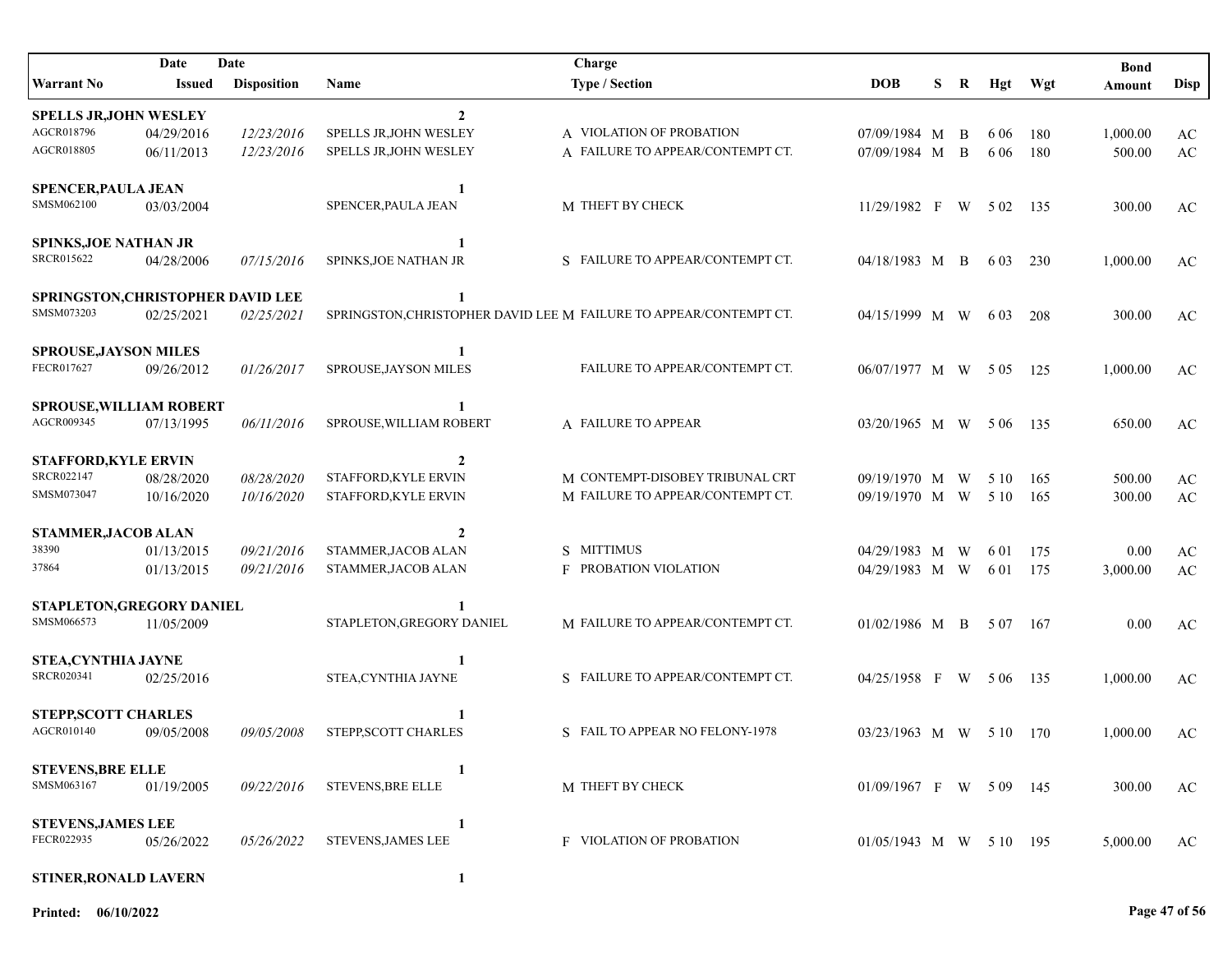| Date<br>Date                                 |               |                    |                                    | Charge                           |                          |    |   |       |       | <b>Bond</b> |             |
|----------------------------------------------|---------------|--------------------|------------------------------------|----------------------------------|--------------------------|----|---|-------|-------|-------------|-------------|
| <b>Warrant No</b>                            | <b>Issued</b> | <b>Disposition</b> | Name                               | <b>Type / Section</b>            | <b>DOB</b>               | S. | R | Hgt   | Wgt   | Amount      | <b>Disp</b> |
| <b>SRCR012873</b>                            | 07/14/2000    |                    | STINER, RONALD LAVERN              | S POSS CONT SUBSTANCE            | 02/17/1958 M W 509       |    |   |       | 130   | 1,000.00    | AC          |
| STOKES-LOWERY, JENNIFER LEIGH<br>SMSM057769  | 04/20/2001    | 10/29/2016         | 1<br>STOKES-LOWERY, JENNIFER LEIGH | M THEFT BY CHECK                 | 03/22/1965 F W 503       |    |   |       | 140   | 300.00      | AC          |
| STOLLINGS, STEPHANIE RENEE<br>FECR019485     | 08/18/2015    | 12/21/2016         | 1<br>STOLLINGS, STEPHANIE RENEE    | <b>F</b> VIOLATION OF PROBATION  | 07/08/1983 F W 509       |    |   |       | 220   | 5,000.00    | AC          |
| STONE, JOSHUA NEAL<br>SMSM053030             | 08/12/1997    |                    | 1<br>STONE, JOSHUA NEAL            | M THEFT BY CHECK                 | 03/05/1976 M W           |    |   | 6 02  | - 175 | 250.00      | AC          |
| <b>STRAND, JEFFREY CLARK</b><br>AGCR015080   | 11/05/2009    | 07/30/2016         | 1<br>STRAND, JEFFREY CLARK         | A MITTIMUS                       | 11/04/1973 M W           |    |   | 6 0 0 | 290   | 0.00        | AC          |
| STURMAN, STEPHEN BRADLEY<br>AGCR022702       | 11/25/2019    | 11/25/2019         | 1<br>STURMAN, STEPHEN BRADLEY      | A FAILURE TO APPEAR/CONTEMPT CT. | 03/28/1987 M W 505 155   |    |   |       |       | 2,000.00    | AC          |
| <b>SUKALSKI, TONYA GRACE</b><br>SLST011390   | 09/10/2003    |                    | 1<br>SUKALSKI, TONYA GRACE         | M PARKING VIOLATION 321.236      | $01/01/1981$ F W 506     |    |   |       | - 190 | 50.00       | AC          |
| <b>SUMMERS, SASHA LAURIE</b><br>SMSM073478   | 01/11/2022    | 01/11/2022         | 1<br><b>SUMMERS, SASHA LAURIE</b>  | M FAILURE TO APPEAR/CONTEMPT CT. | $11/14/1987$ F W 510     |    |   |       | - 180 | 300.00      | AC          |
| SUTHERLAND, BRYAN SHANE<br>OWCR017356        | 11/06/2009    | 07/26/2016         | SUTHERLAND, BRYAN SHANE            | A MITTIMUS                       | 01/01/1975 M W 511 195   |    |   |       |       | 0.00        | AC          |
| <b>SWALLOW, MICHAEL DENNIS</b><br>OWCR013296 | 11/05/2009    | 07/26/2016         | SWALLOW, MICHAEL DENNIS            | S MITTIMUS                       | 03/14/1949 M W 505 160   |    |   |       |       | 0.00        | AC          |
| <b>SWIFT, GABRIEL TIMOTHY</b><br>35185       | 11/05/2009    | 09/06/2016         | SWIFT, GABRIEL TIMOTHY             | S MITTIMUS                       | 09/17/1971 M W 601 180   |    |   |       |       | 0.00        | AC          |
| <b>SWINK,DANNY LEE</b><br>SMSM063180         | 03/15/2005    | 01/22/2019         | 1<br><b>SWINK, DANNY LEE</b>       | M PARKS-CONSTRUCTION W/O PERMIT  | $07/13/1954$ M W 600     |    |   |       | 175   | 200.00      | AC          |
| <b>SWOPE, JASON LYLE</b><br>34363            | 11/05/2009    | 09/06/2016         | 1<br>SWOPE, JASON LYLE             | S MITTIMUS                       | 11/05/1976 M W 509 180   |    |   |       |       | 0.00        | AC          |
| <b>SYMMES, BYRON MAYHEW</b><br>OWCR016285    | 11/05/2009    | 07/31/2016         | 1<br>SYMMES, BYRON MAYHEW          | S MITTIMUS                       | $01/13/1982$ M W 506 140 |    |   |       |       | 0.00        | AC          |
| TABONGPHET, ARTHUR<br>SMSM067827             | 09/15/2021    | <i>09/15/2021</i>  | 1<br>TABONGPHET, ARTHUR            | M FAILURE TO APPEAR/CONTEMPT CT. | 01/31/1983 M A 5 06 135  |    |   |       |       | 300.00      | AC          |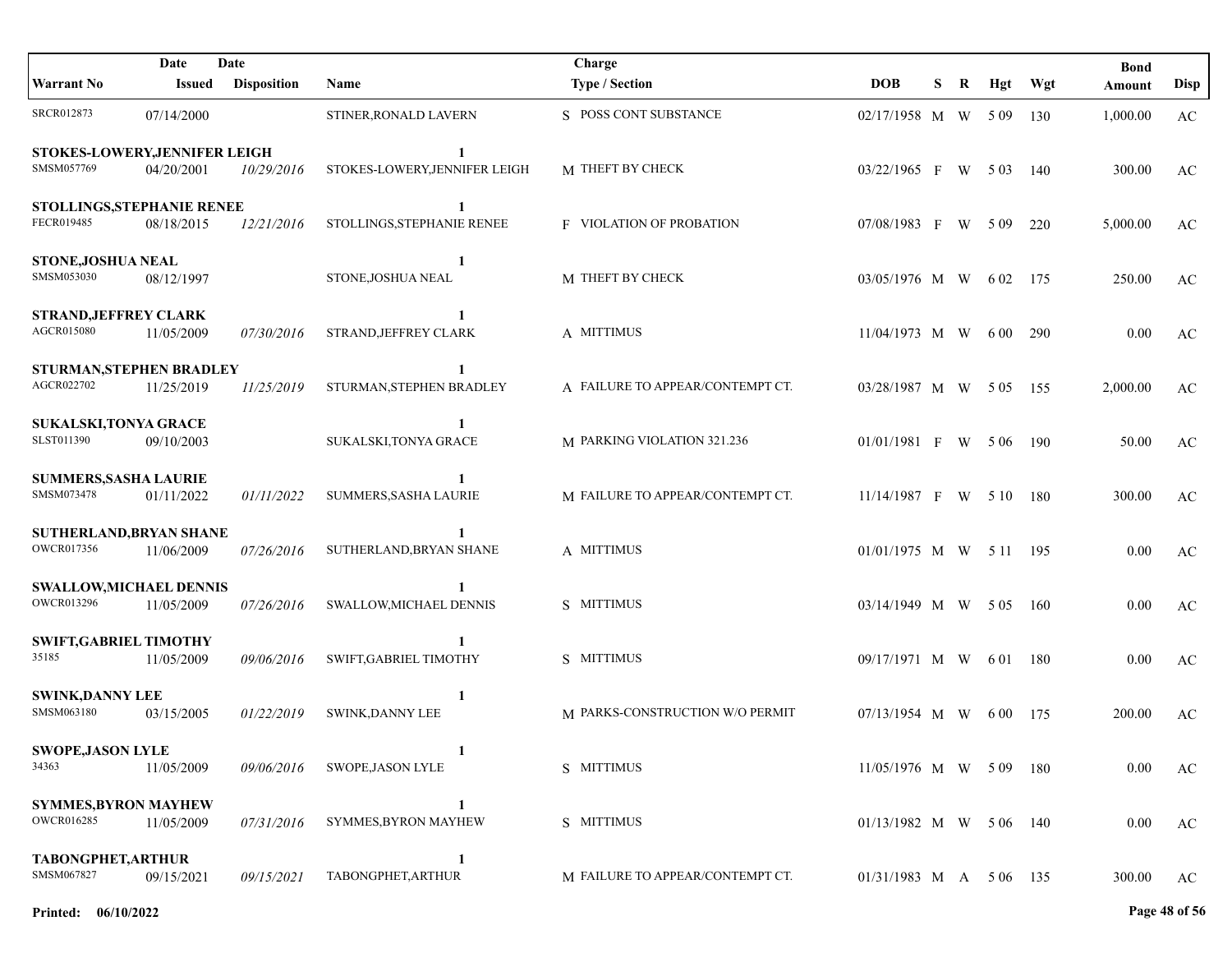|                                               | Date       | Date               |                          | Charge                           |                      |    |              |          |         | <b>Bond</b> |                        |
|-----------------------------------------------|------------|--------------------|--------------------------|----------------------------------|----------------------|----|--------------|----------|---------|-------------|------------------------|
| <b>Warrant No</b>                             | Issued     | <b>Disposition</b> | Name                     | <b>Type / Section</b>            | <b>DOB</b>           | S. | R            |          | Hgt Wgt | Amount      | <b>Disp</b>            |
|                                               |            |                    |                          |                                  |                      |    |              |          |         |             |                        |
| <b>TAGLIENTE, MARY ALICE</b>                  |            |                    | 11                       |                                  |                      |    |              |          |         |             |                        |
| SMSM063065                                    | 12/07/2004 |                    | TAGLIENTE, MARY ALICE    | M THEFT BY CHECK                 | 07/09/1953           | F  | W            | 5 0 3    | 160     | 300.00      | AC                     |
| SMSM061745                                    | 10/21/2003 |                    | TAGLIENTE, MARY ALICE    | M THEFT BY CHECK                 | $07/09/1953$ F       |    | W            | 5 0 3    | 160     | 300.00      | $\mathbf{A}\mathbf{C}$ |
| SMSM062296                                    | 05/27/2004 |                    | TAGLIENTE, MARY ALICE    | M THEFT BY CHECK                 | 07/09/1953 F         |    | W            | 5 0 3    | 160     | 300.00      | $\mathbf{A}\mathbf{C}$ |
| SMSM061744                                    | 10/21/2003 |                    | TAGLIENTE, MARY ALICE    | M THEFT BY CHECK                 | 07/09/1953 F         |    | W            | 5 0 3    | 160     | 300.00      | $\mathbf{A}\mathbf{C}$ |
| SMSM061899                                    | 12/17/2003 |                    | TAGLIENTE, MARY ALICE    | M THEFT BY CHECK                 | 07/09/1953 F         |    | W            | 5 0 3    | 160     | 300.00      | $\mathbf{A}\mathbf{C}$ |
| SMSM061717                                    | 10/15/2003 |                    | TAGLIENTE, MARY ALICE    | M THEFT BY CHECK                 | 07/09/1953 F         |    | W            | 5 0 3    | 160     | 300.00      | $\mathbf{A}\mathbf{C}$ |
| SMSM061817                                    | 11/19/2003 |                    | TAGLIENTE, MARY ALICE    | M THEFT BY CHECK                 | 07/09/1953 F         |    | W            | 5 0 3    | 160     | 300.00      | $\mathbf{A}\mathbf{C}$ |
| SMSM061711                                    | 10/09/2003 |                    | TAGLIENTE, MARY ALICE    | M THEFT BY CHECK                 | 07/09/1953 F         |    | W            | 5 0 3    | 160     | 300.00      | $\mathbf{A}\mathbf{C}$ |
| SMSM061807                                    | 11/14/2003 |                    | TAGLIENTE, MARY ALICE    | M THEFT BY CHECK                 | 07/09/1953 F         |    | W            | 5 0 3    | 160     | 300.00      | $\rm AC$               |
| SMSM061792                                    | 11/05/2003 |                    | TAGLIENTE, MARY ALICE    | M THEFT BY CHECK                 | 07/09/1953 F         |    | W            | 5 0 3    | 160     | 300.00      | $\rm AC$               |
| SMSM061754                                    | 10/28/2003 |                    | TAGLIENTE, MARY ALICE    | M THEFT BY CHECK                 | 07/09/1953 F         |    | W            | 5 0 3    | 160     | 300.00      | AC                     |
|                                               |            |                    |                          |                                  |                      |    |              |          |         |             |                        |
| <b>TANGEMAN, DALE DEAN</b>                    |            |                    | 1                        |                                  |                      |    |              |          |         |             |                        |
| C8557                                         | 06/24/1994 | 08/20/2016         | TANGEMAN, DALE DEAN      | S MITTIMUS                       | 05/31/1940 M W 511   |    |              |          | 178     | 85.00       | AC                     |
|                                               |            |                    |                          |                                  |                      |    |              |          |         |             |                        |
| <b>TAYLOR, HENRY CRAIG</b>                    |            |                    | -1                       |                                  |                      |    |              |          |         |             |                        |
| SMSM057182                                    | 10/09/2000 | 10/09/2000         | TAYLOR, HENRY CRAIG      | M THEFT BY CHECK                 | $05/30/1966$ M W 600 |    |              |          | 205     | 325.00      | AC                     |
|                                               |            |                    |                          |                                  |                      |    |              |          |         |             |                        |
| <b>TECH.KEVIN ALLEN</b>                       |            |                    | 1                        |                                  |                      |    |              |          |         |             |                        |
| SMSM073661                                    | 05/13/2022 | 05/13/2022         | TECH, KEVIN ALLEN        | M THEFT 5TH DEGREE<\$300         | 03/24/1987 M W       |    |              | 6 02     | 170     | 300.00      | AC                     |
|                                               |            |                    |                          |                                  |                      |    |              |          |         |             |                        |
| <b>TENDAL, CHAD ADRIAN</b>                    |            |                    | 1                        |                                  |                      |    |              |          |         |             |                        |
| <b>SRCR015002</b>                             | 11/06/2009 | 08/20/2016         | TENDAL, CHAD ADRIAN      | S MITTIMUS                       | 08/16/1979 M W       |    |              | 5 0 8    | -156    | 0.00        | AC                     |
|                                               |            |                    |                          |                                  |                      |    |              |          |         |             |                        |
| <b>TESCH, NATHAN RAY</b><br><b>SRCR022835</b> |            |                    | 1                        | S FAILURE TO APPEAR/CONTEMPT CT. |                      |    |              |          |         |             |                        |
|                                               | 07/08/2021 | 07/08/2021         | <b>TESCH, NATHAN RAY</b> |                                  | 05/06/1987 M W       |    |              | 6 0 1    | - 198   | 1,000.00    | AC                     |
|                                               |            |                    |                          |                                  |                      |    |              |          |         |             |                        |
| THIESSE, QUINTEN DUDLEY<br><b>OWCR010122</b>  | 11/06/2009 | 08/21/2016         | THIESSE, QUINTEN DUDLEY  | S MITTIMUS                       | 07/09/1974 M W       |    |              | 6 0 0    |         | 0.00        |                        |
|                                               |            |                    |                          |                                  |                      |    |              |          | -165    |             | AC                     |
| <b>THOMAS, DAWN MARIE</b>                     |            |                    | 1                        |                                  |                      |    |              |          |         |             |                        |
| SMSM040414                                    | 05/25/1995 | 02/08/2017         | THOMAS, DAWN MARIE       | M FAILURE TO APPEAR/CONTEMPT CT. | 06/10/1966 F         |    | $\mathbf{I}$ | 5 0 5    | 142     | 0.00        | AC                     |
|                                               |            |                    |                          |                                  |                      |    |              |          |         |             |                        |
| THOMAS, JUSTIN EDWARD                         |            |                    | 3                        |                                  |                      |    |              |          |         |             |                        |
| SMSM054509                                    | 10/23/1998 | 04/28/2016         | THOMAS, JUSTIN EDWARD    | M THEFT BY CHECK                 | 04/24/1980 M B       |    |              | 5 0 7    | 140     | 500.00      | AC                     |
| SMSM054434                                    | 10/23/1998 | 04/28/2016         | THOMAS, JUSTIN EDWARD    | M THEFT BY CHECK                 | 04/24/1980 M B       |    |              | 5 0 7    | 140     | 200.00      | $\rm AC$               |
| SMSM054536                                    | 10/23/1998 | 04/28/2016         | THOMAS, JUSTIN EDWARD    | M THEFT BY CHECK                 | 04/24/1980 M B       |    |              | 5 07 140 |         | 200.00      | AC                     |
|                                               |            |                    |                          |                                  |                      |    |              |          |         |             |                        |
| <b>THOMPSON, PATRICIA MARIE</b>               |            |                    | 4                        |                                  |                      |    |              |          |         |             |                        |
| SMSM069405                                    | 06/29/2015 | 10/25/2016         | THOMPSON, PATRICIA MARIE | M THEFT IN THE 5TH DEGREE        | 01/11/1990 F         |    | W            | 5 0 6    | 220     | 0.00        | AC                     |
| SMSM069404                                    | 06/29/2015 | 10/25/2016         | THOMPSON, PATRICIA MARIE | M THEFT IN THE 5TH DEGREE        | 01/11/1990 F W       |    |              | 5 06 220 |         | $0.00\,$    | AC                     |
|                                               |            |                    |                          |                                  |                      |    |              |          |         |             |                        |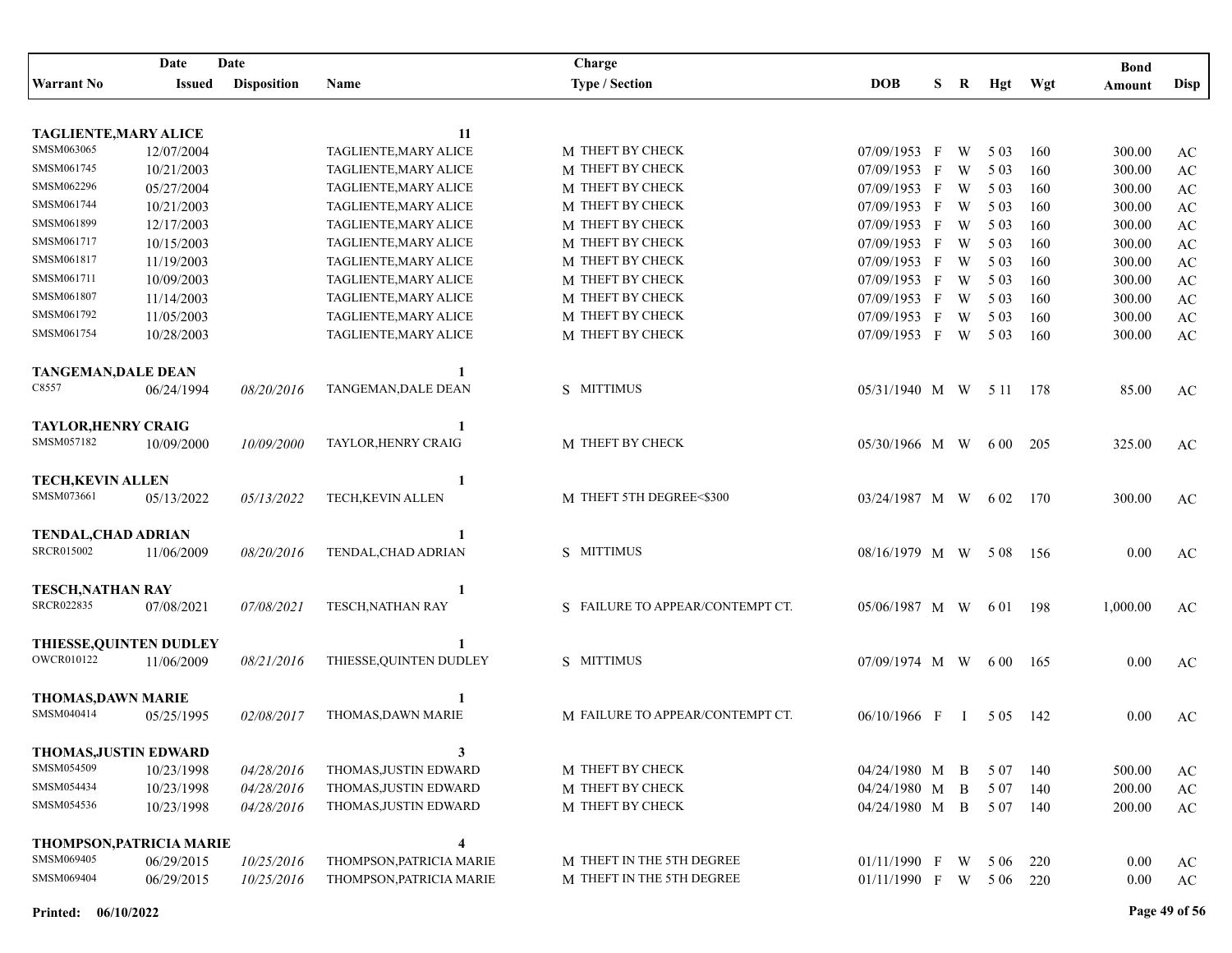|                                                    | Date                     | Date                     |                                                      | Charge                                                 |                                |   |        |                |            | <b>Bond</b>      |                                                  |
|----------------------------------------------------|--------------------------|--------------------------|------------------------------------------------------|--------------------------------------------------------|--------------------------------|---|--------|----------------|------------|------------------|--------------------------------------------------|
| <b>Warrant No</b>                                  | <b>Issued</b>            | <b>Disposition</b>       | Name                                                 | <b>Type / Section</b>                                  | <b>DOB</b>                     | S | R      |                | Hgt Wgt    | Amount           | <b>Disp</b>                                      |
| SMSM069407<br>SMSM069406                           | 06/29/2015<br>06/29/2015 | 10/25/2016<br>10/25/2016 | THOMPSON, PATRICIA MARIE<br>THOMPSON, PATRICIA MARIE | M THEFT IN THE 5TH DEGREE<br>M THEFT IN THE 5TH DEGREE | $01/11/1990$ F<br>01/11/1990 F |   | W<br>W | 5 0 6<br>5 0 6 | 220<br>220 | 1,200.00<br>0.00 | $\mathbf{A}\mathbf{C}$<br>$\mathbf{A}\mathbf{C}$ |
| THOMPSON, ROBBIE MICHAEL<br>SRCR015207             | 02/25/2005               |                          | 1<br>THOMPSON, ROBBIE MICHAEL                        | S FAILURE TO APPEAR/CONTEMPT CT.                       | 10/12/1979 M W                 |   |        | 6 04           | 170        | 1,000.00         | AC                                               |
| <b>THOMPSON, RONALD FRANCIS</b><br>NTA0017822      | 07/19/2012               | <i>02/08/2017</i>        | 1<br>THOMPSON, RONALD FRANCIS                        | M FAIL TO APPEAR-CITATION                              | 05/07/1984 M W                 |   |        | 6 0 0          | <b>200</b> | 300.00           | AC                                               |
| <b>THOMPSON, TIMOTHY JOHN</b><br>SMSM053497        | 01/15/1998               | 05/20/2016               | 1<br>THOMPSON, TIMOTHY JOHN                          | M THEFT BY CHECK                                       | 03/31/1969 M W 507             |   |        |                | - 193      | 200.00           | AC                                               |
| THOMPSON, VANESSA MARIE<br>SMSM057272              | 11/07/2000               | 06/30/2016               | 1<br>THOMPSON, VANESSA MARIE                         | M THEFT BY CHECK                                       | 09/14/1981 F                   |   | W      | 5 0 0          | 190        | 250.00           | AC                                               |
| THORNBURG, JOSHUA DEAN<br>SMSM057580               | 02/23/2001               | 10/29/2016               | 1<br>THORNBURG, JOSHUA DEAN                          | M THEFT BY CHECK                                       | 04/18/1978 M W 509             |   |        |                | 200        | 200.00           | AC                                               |
| TOOLEY, JESSICA AARON<br>SMSM058971                | 07/29/2010               | 02/08/2017               | 1<br>TOOLEY, JESSICA AARON                           | <b>M FAILURE TO APPEAR</b>                             | 11/22/1978 F W 507 135         |   |        |                |            | 300.00           | AC                                               |
| <b>TRANTER, JEREMY SCOTT</b><br>SMSM064362         | 11/08/2007               |                          | 1<br>TRANTER, JEREMY SCOTT                           | M CONTEMPT OF COURT                                    | $01/09/1985$ M W 507           |   |        |                | 132        | 300.00           | AC                                               |
| TRAYWICK, PATRICK THOMAS<br>37199                  | 10/30/2012               | 09/06/2016               | $\mathbf{1}$<br>TRAYWICK, PATRICK THOMAS             | F ONGOING CRIM COND-UNLAWFUL                           | 09/14/1972 M W 5 11 175        |   |        |                |            | 25,000.00        | AC                                               |
| <b>TRELLES, ROBERT JOSEPH</b><br>STNR221162        | 04/07/1998               | 08/21/2016               | $\mathbf{1}$<br>TRELLES, ROBERT JOSEPH               | M MITTIMUS                                             | 08/26/1971 M W 5 11 150        |   |        |                |            | 89.00            | AC                                               |
| TUCK, JACOB CONSTANE<br><b>SRCR014876</b>          | 04/30/2004               | 06/11/2016               | 1<br>TUCK, JACOB CONSTANE                            | S FAIL TO APPEAR NO FELONY-1978                        | 01/07/1984 M B 5 11 170        |   |        |                |            | 1,000.00         | AC                                               |
| <b>TURLINGTON, CHRISTA UNDERHILL</b><br>SMSM058318 | 07/25/2001               |                          | TURLINGTON,CHRISTA UNDERHILL                         | M THEFT BY CHECK                                       | 06/29/1966 F W 504             |   |        |                | - 150      | 300.00           | AC                                               |
| <b>TWITO,TROY NEAL</b><br>STA0035920               | 04/04/2017               | <i>04/04/2017</i>        | 1<br><b>TWITO,TROY NEAL</b>                          | M FAILURE TO APPEAR/CONTEMPT CT.                       | 07/09/1961 M W 603             |   |        |                | 240        | 300.00           | AC                                               |
| <b>UNGER, JAKE BERGEN</b><br>SMSM073505            | 02/10/2022               | <i>02/10/2022</i>        | 1<br><b>UNGER, JAKE BERGEN</b>                       | M FAILURE TO APPEAR/CONTEMPT CT.                       | 07/18/1999 M W 5 10 155        |   |        |                |            | 300.00           | AC                                               |
| UTLEY, JEREMY JAMES                                |                          |                          | 1                                                    |                                                        |                                |   |        |                |            |                  |                                                  |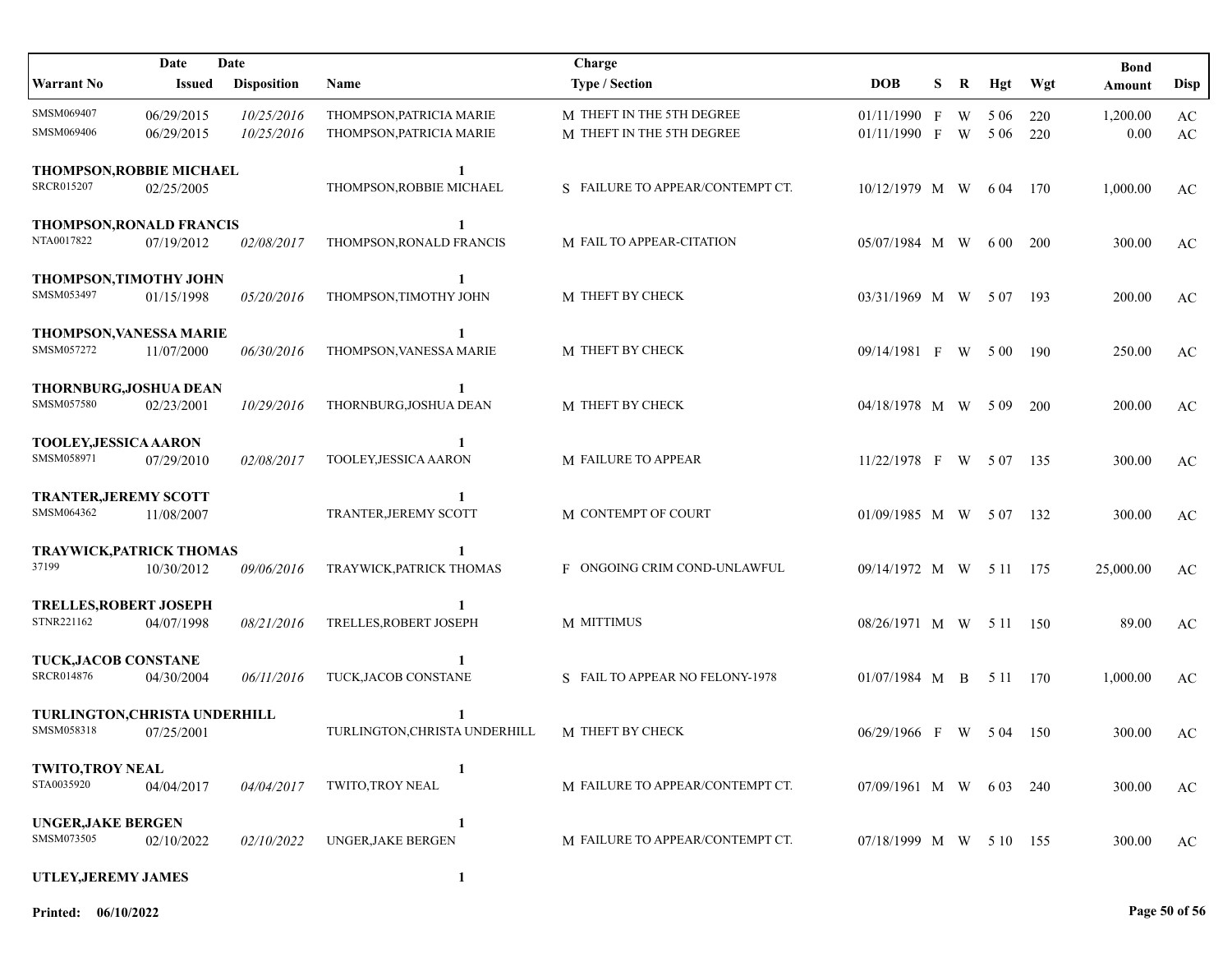|                                | Date          | Date               |                                | Charge                           |                         |   |   |          |       | <b>Bond</b> |                        |
|--------------------------------|---------------|--------------------|--------------------------------|----------------------------------|-------------------------|---|---|----------|-------|-------------|------------------------|
| <b>Warrant No</b>              | <b>Issued</b> | <b>Disposition</b> | Name                           | <b>Type / Section</b>            | <b>DOB</b>              | S | R | Hgt      | Wgt   | Amount      | Disp                   |
| <b>OWCR012686</b>              | 04/12/2000    | 07/14/2016         | UTLEY, JEREMY JAMES            | S MITTIMUS                       | 05/08/1977 M W 508      |   |   |          | 209   | 0.00        | AC                     |
| VAGT, RHONDA LEA               |               |                    | $\overline{7}$                 |                                  |                         |   |   |          |       |             |                        |
| SMSM051318                     | 12/28/1995    | 08/23/2016         | VAGT, RHONDA LEA               | M THEFT BY CHECK                 | 11/27/1962 F            |   | W | 5 0 8    | 200   | 200.00      | AC                     |
| SMSM051294                     | 12/21/1995    | 08/23/2016         | VAGT, RHONDA LEA               | M THEFT BY CHECK                 | $11/27/1962$ F          |   | W | 5 0 8    | 200   | 200.00      | $\mathbf{A}\mathbf{C}$ |
| SMSM051285                     | 12/15/1995    | 08/23/2016         | VAGT, RHONDA LEA               | M THEFT BY CHECK                 | 11/27/1962 F            |   | W | 5 0 8    | 200   | 200.00      | $\mathbf{A}\mathbf{C}$ |
| SMSM051288                     | 12/15/1995    | 08/23/2016         | VAGT, RHONDA LEA               | M THEFT BY CHECK                 | 11/27/1962 F            |   | W | 5 0 8    | 200   | 200.00      | $\mathbf{A}\mathbf{C}$ |
| LPSMSM050985                   | 12/19/1995    | 08/23/2016         | VAGT, RHONDA LEA               | M Damage or Interference         | 11/27/1962 F            |   | W | 5 0 8    | 200   | 200.00      | $\mathbf{A}\mathbf{C}$ |
| SMSM051267                     | 12/13/1995    | 08/23/2016         | VAGT, RHONDA LEA               | M THEFT BY CHECK                 | 11/27/1962 F            |   | W | 5 0 8    | 200   | 150.00      | $\mathbf{A}\mathbf{C}$ |
| SMSM051326                     | 01/09/1996    | 08/23/2016         | VAGT, RHONDA LEA               | M THEFT BY CHECK                 | 11/27/1962 F            |   | W | 5 0 8    | 200   | 200.00      | $\mathbf{A}\mathbf{C}$ |
| VALDEZ, NICHOLE DANELLE        |               |                    |                                |                                  |                         |   |   |          |       |             |                        |
| SMSM065167                     | 02/20/2008    | 06/03/2016         | VALDEZ, NICHOLE DANELLE        | M FAILURE TO APPEAR/CONTEMPT CT. | $05/03/1982$ F          |   | W | 5 0 2    | - 134 | 500.00      | AC                     |
| VANDEKIEFT, PENNI MARIE        |               |                    | 1                              |                                  |                         |   |   |          |       |             |                        |
| SMSM059435                     | 05/21/2002    | 11/25/2016         | VANDEKIEFT.PENNI MARIE         | M THEFT BY CHECK                 | 04/13/1972 F            |   | W | 5 0 3    | 130   | 300.00      | AC                     |
| VANDERMOON, TAMARA ANN         |               |                    |                                |                                  |                         |   |   |          |       |             |                        |
| SMSM055935                     | 01/19/2000    |                    | VANDERMOON, TAMARA ANN         | M THEFT BY CHECK                 | $11/24/1980$ F W        |   |   | 6 0 1    | 230   | 300.00      | AC                     |
| VASQUEZ VASQUEZ, JESUS AURELIO |               |                    | 1                              |                                  |                         |   |   |          |       |             |                        |
| FECR024049                     | 06/09/2022    | 06/09/2022         | VASQUEZ VASQUEZ, JESUS AURELIO | F IDENTITY THEFT > \$10000       | 12/25/1982 M W          |   |   | 5 0 6    | 195   | 10,000.00   | AC                     |
| VAUGHN, MARCUS ALLEN           |               |                    |                                |                                  |                         |   |   |          |       |             |                        |
| AGCR010484                     | 10/21/1998    | 06/07/2016         | VAUGHN, MARCUS ALLEN           | A MITTIMUS                       | 07/22/1978 M B          |   |   | 5 11 170 |       | 560.00      | AC                     |
| VAZQUEZ VAZQUEZ, JESUS AURELIO |               |                    |                                |                                  |                         |   |   |          |       |             |                        |
| FECR024049                     | 06/09/2022    | 06/09/2022         | VAZQUEZ VAZQUEZ, JESUS AURELIO | F IDENTITY THEFT > \$10000       | 12/25/1982 M W 506      |   |   |          | - 195 | 10,000.00   | AC                     |
| <b>VEGA-GONZALEZ, JESUS</b>    |               |                    | 4                              |                                  |                         |   |   |          |       |             |                        |
| STP707309                      | 05/15/2003    |                    | VEGA-GONZALEZ, JESUS           | M NO SEAT BELT                   | 03/31/1972 M            |   | W | 6 0 0    | 180   | 200.00      | AC                     |
| STP707307                      | 05/15/2003    |                    | VEGA-GONZALEZ, JESUS           | M OPEN CONTAINER/MOTOR VEHICLE   | 03/31/1972 M            |   | W | 6 0 0    | 180   | 200.00      | $\mathbf{A}\mathbf{C}$ |
| STP707308                      | 05/15/2003    |                    | VEGA-GONZALEZ, JESUS           | M FAILURE TO HAVE A VALID LICENS | 03/31/1972 M            |   | W | 6 0 0    | 180   | 200.00      | $\mathbf{A}\mathbf{C}$ |
| OWCR014133                     | 08/07/2002    |                    | VEGA-GONZALEZ, JESUS           | S FAILURE TO APPEAR/CONTEMPT CT. | 03/31/1972 M            |   | W | 6 0 0    | 180   | 1,000.00    | AC                     |
| <b>VELASCO, CARLOS</b>         |               |                    | 1                              |                                  |                         |   |   |          |       |             |                        |
| <b>SRCR020808</b>              | 07/30/2015    | 07/31/2015         | <b>VELASCO,CARLOS</b>          | S DOMESTIC ASSLT-BODILY INJRY-1S | 04/26/1987 M W 607 150  |   |   |          |       | 1,000.00    | AC                     |
| VICKERY, MARK THOMAS           |               |                    | 1                              |                                  |                         |   |   |          |       |             |                        |
| <b>OWCR011489</b>              | 06/26/1998    | 07/15/2016         | VICKERY, MARK THOMAS           | S MITTIMUS                       | 03/27/1969 M W 5 09 170 |   |   |          |       | 0.00        | AC                     |
| VIGNON, JONATHAN FRANCISCO     |               |                    | 1                              |                                  |                         |   |   |          |       |             |                        |
| AGCR023858                     | 02/23/2022    | <i>02/23/2022</i>  | VIGNON, JONATHAN FRANCISCO     | A FAILURE TO APPEAR/CONTEMPT CT. | 05/18/1988 M W 601      |   |   |          | 235   | 2,000.00    | AC                     |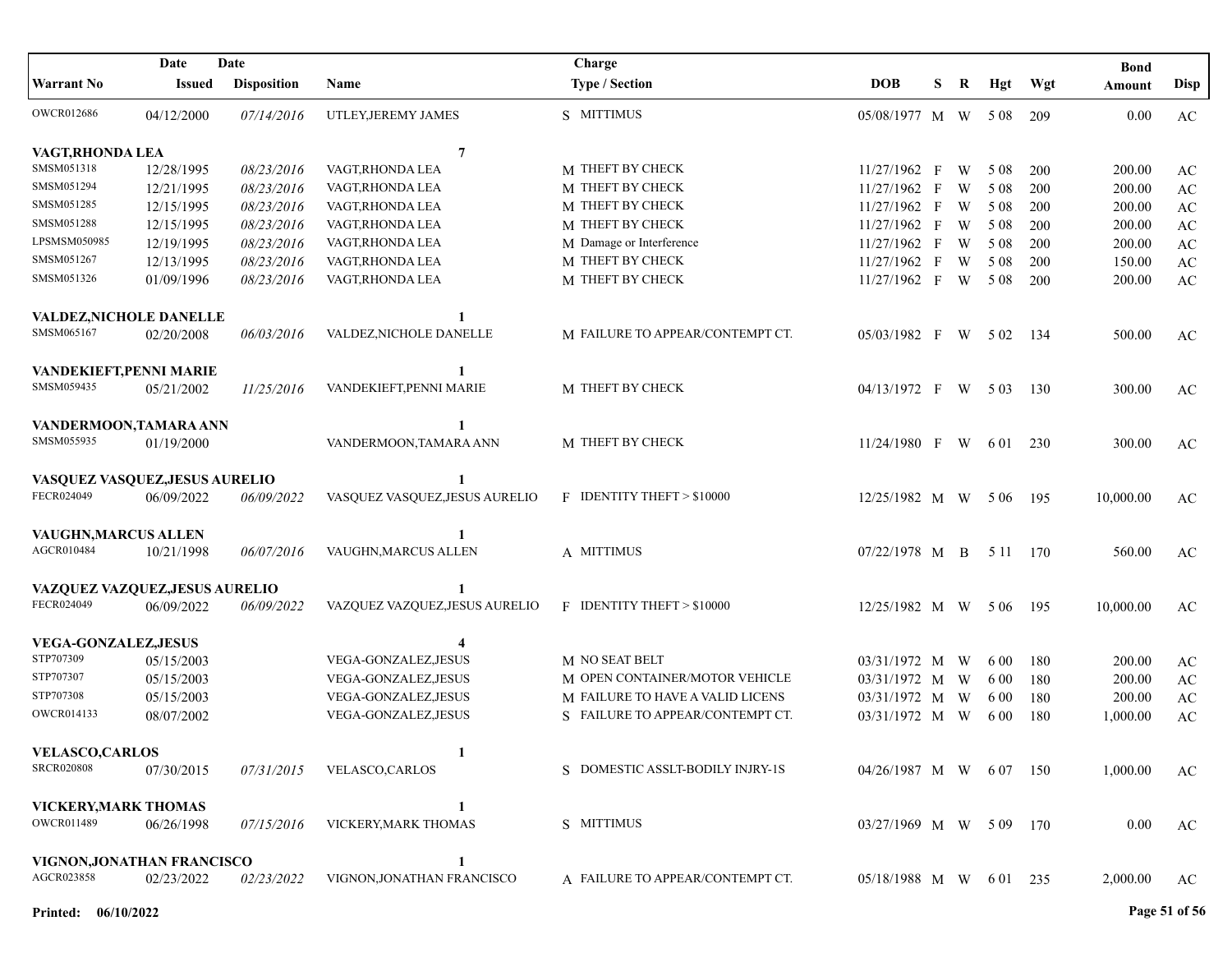|                                   | Date          | Date               |                             | Charge                           |                           |   |   |          |         | <b>Bond</b> |                        |
|-----------------------------------|---------------|--------------------|-----------------------------|----------------------------------|---------------------------|---|---|----------|---------|-------------|------------------------|
| <b>Warrant No</b>                 | <b>Issued</b> | <b>Disposition</b> | Name                        | <b>Type / Section</b>            | <b>DOB</b>                | S | R |          | Hgt Wgt | Amount      | <b>Disp</b>            |
|                                   |               |                    |                             |                                  |                           |   |   |          |         |             |                        |
| VOGEL, KAREN LEE                  |               |                    | $\boldsymbol{2}$            |                                  |                           |   |   |          |         |             |                        |
| <b>OWCR010018</b>                 | 06/11/1997    |                    | VOGEL, KAREN LEE            | S FAILURE TO APPEAR/CONTEMPT CT. | $11/03/1953$ F            |   | W | 5 0 3    | 150     | 0.00        | AC                     |
| <b>SRCR010342</b>                 | 06/11/1997    |                    | VOGEL, KAREN LEE            | S THEFT IN THE 4TH DEGREE        | 11/03/1953 F W            |   |   | 5 0 3    | 150     | 1,000.00    | $\mathbf{A}\mathbf{C}$ |
|                                   |               |                    |                             |                                  |                           |   |   |          |         |             |                        |
| VOLKMAN, HEATH RUSSELL            |               |                    | $\mathbf{2}$                |                                  |                           |   |   |          |         |             |                        |
| AGCR019192                        | 04/26/2012    |                    | VOLKMAN, HEATH RUSSELL      | A FAILURE TO APPEAR/CONTEMPT CT. | 10/05/1975 M W            |   |   | 5 0 7    | 135     | 1,000.00    | AC                     |
| STA0016584                        | 12/10/2012    |                    | VOLKMAN, HEATH RUSSELL      | M FAILURE TO APPEAR/CONTEMPT CT. | 10/05/1975 M W            |   |   | 5 0 7    | 135     | 500.00      | $\mathbf{A}\mathbf{C}$ |
| VORAKOUMMAN, LATSAMY              |               |                    |                             |                                  |                           |   |   |          |         |             |                        |
| SMSM058034                        | 06/14/2001    |                    | VORAKOUMMAN, LATSAMY        | M THEFT BY CHECK                 | 06/04/1970 M A 5 06       |   |   |          | - 135   | 400.00      | AC                     |
|                                   |               |                    |                             |                                  |                           |   |   |          |         |             |                        |
| <b>VOS, RICHARD DEAN</b>          |               |                    |                             |                                  |                           |   |   |          |         |             |                        |
| OWCR022321                        | 08/19/2019    | 08/19/2019         | VOS, RICHARD DEAN           | T FAILURE TO APPEAR/CONTEMPT CT. | $01/17/1955$ M W 603      |   |   |          | 225     | 0.00        | AC                     |
| WAHLROOS, SCOTT ROBERT            |               |                    | 5                           |                                  |                           |   |   |          |         |             |                        |
| SMSM055932                        | 01/19/2000    |                    | WAHLROOS, SCOTT ROBERT      | M THEFT BY CHECK                 | 03/21/1966 M W            |   |   | 6 01     | 220     | 200.00      | AC                     |
| SMSM055356                        | 07/28/1999    |                    | WAHLROOS, SCOTT ROBERT      | M THEFT BY CHECK                 | 03/21/1966 M W            |   |   | 6 01     | 220     | 300.00      | $\mathbf{A}\mathbf{C}$ |
| SMSM055281                        | 07/13/1999    |                    | WAHLROOS, SCOTT ROBERT      | M THEFT BY CHECK                 | 03/21/1966 M W            |   |   | 6 01     | 220     | 200.00      | $\mathbf{A}\mathbf{C}$ |
| SMSM056005                        | 02/07/2000    |                    | WAHLROOS, SCOTT ROBERT      | M THEFT BY CHECK                 | 03/21/1966 M W            |   |   | 6 0 1    | 220     | 200.00      | $\mathbf{A}\mathbf{C}$ |
| SMSM055355                        | 07/28/1999    |                    | WAHLROOS, SCOTT ROBERT      | M THEFT BY CHECK                 | 03/21/1966 M W            |   |   | 6 0 1    | 220     | 200.00      | $\mathbf{A}\mathbf{C}$ |
|                                   |               |                    |                             |                                  |                           |   |   |          |         |             |                        |
| <b>WALKER, DALE CHARLES</b>       |               |                    |                             |                                  |                           |   |   |          |         |             |                        |
| OWCR007945                        | 06/24/1994    | 07/15/2016         | WALKER, DALE CHARLES        | S MITTIMUS                       | 11/16/1955 M W 5 10 175   |   |   |          |         | 1,180.00    | AC                     |
|                                   |               |                    |                             |                                  |                           |   |   |          |         |             |                        |
| WALL, DEBRA MAE                   |               |                    | 1                           |                                  |                           |   |   |          |         |             |                        |
| FECR0114836                       | 02/23/1999    | 07/18/2016         | WALL, DEBRA MAE             | <b>F MITTIMUS</b>                | 11/07/1957 F W 507 135    |   |   |          |         | 0.00        | AC                     |
| <b>WALLACE, BRIAN KEITH</b>       |               |                    |                             |                                  |                           |   |   |          |         |             |                        |
| FECR007244                        | 06/09/1993    |                    | WALLACE, BRIAN KEITH        | F PROBATION VIOLATION            | $02/07/1961$ M W 5 10 170 |   |   |          |         | 2,500.00    | AC                     |
|                                   |               |                    |                             |                                  |                           |   |   |          |         |             |                        |
| <b>WALLOCH,TIMOTHY BRIAN</b>      |               |                    |                             |                                  |                           |   |   |          |         |             |                        |
| AGCR008779                        | 10/14/1996    |                    | WALLOCH,TIMOTHY BRIAN       | A FAILURE TO APPEAR/CONTEMPT CT. | $06/15/1969$ M W 600      |   |   |          | 270     | 1,000.00    | AC                     |
|                                   |               |                    |                             |                                  |                           |   |   |          |         |             |                        |
| <b>WALTER, ROBERT EUGENE</b>      |               |                    | 1                           |                                  |                           |   |   |          |         |             |                        |
| SMSM071523                        | 02/13/2017    |                    | WALTER, ROBERT EUGENE       | S FAIL TO REPORT VESSEL ACCIDENT | 12/29/1972 M W 5 09 255   |   |   |          |         | 300.00      | AC                     |
|                                   |               |                    |                             |                                  |                           |   |   |          |         |             |                        |
| WARBORG, AMANDA LEA<br>SMSM071171 |               |                    | 1<br>WARBORG, AMANDA LEA    | M FAILURE TO APPEAR/CONTEMPT CT. |                           |   |   |          |         |             |                        |
|                                   | 10/18/2019    | 10/18/2019         |                             |                                  | 09/27/1987 F W 506 230    |   |   |          |         | 300.00      | AC                     |
| <b>WATSON, DANIEL JASON</b>       |               |                    | 1                           |                                  |                           |   |   |          |         |             |                        |
| AGCR021879                        | 03/01/2019    | 03/02/2019         | <b>WATSON, DANIEL JASON</b> | A FAILURE TO APPEAR/CONTEMPT CT. | $09/30/1985$ M B          |   |   | 6 00 170 |         | 2,000.00    | AC                     |
|                                   |               |                    |                             |                                  |                           |   |   |          |         |             |                        |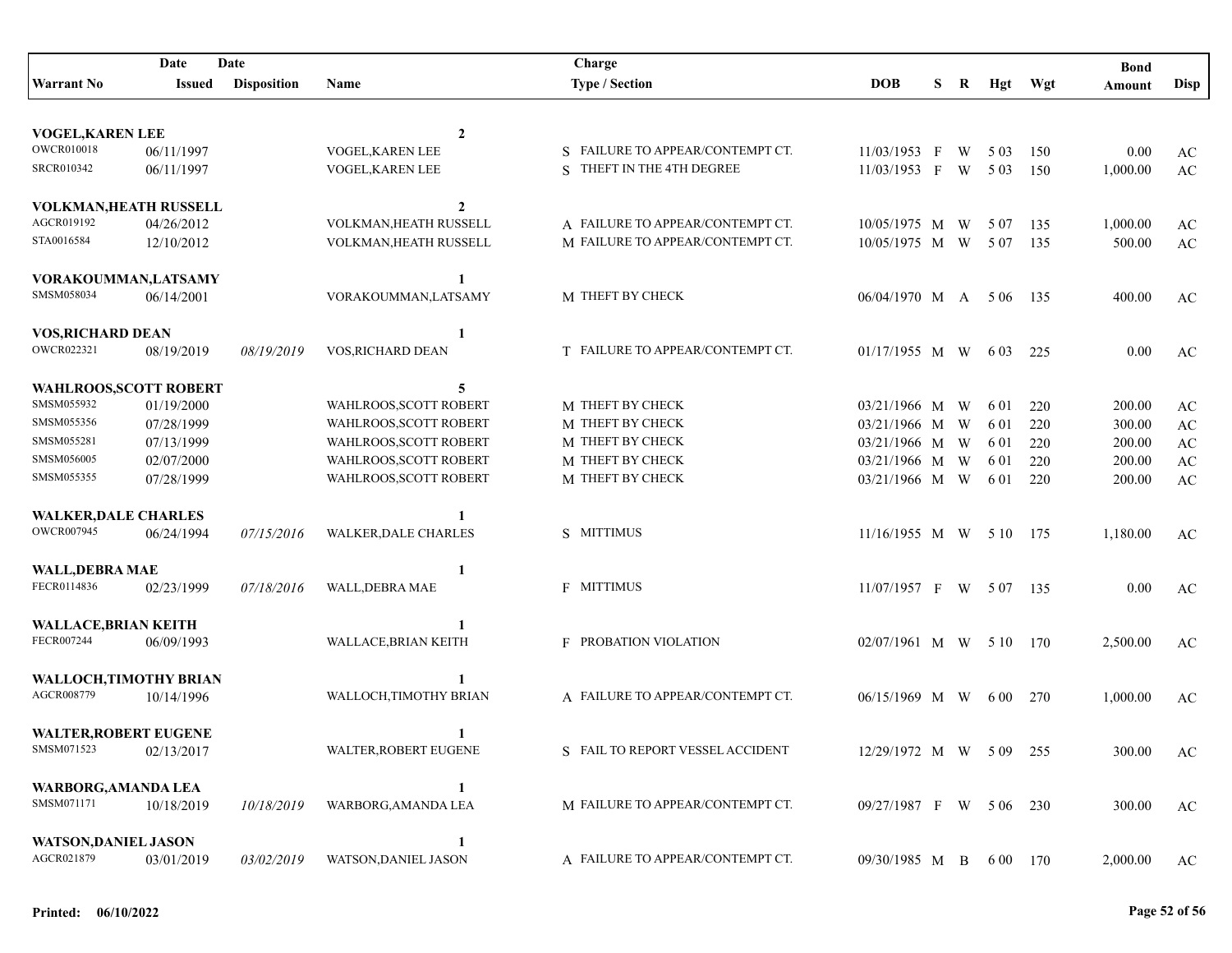|                             | Date          | Date               |                             | Charge                           |                         |   |   |       |         | <b>Bond</b> |                        |
|-----------------------------|---------------|--------------------|-----------------------------|----------------------------------|-------------------------|---|---|-------|---------|-------------|------------------------|
| <b>Warrant No</b>           | <b>Issued</b> | <b>Disposition</b> | Name                        | <b>Type / Section</b>            | <b>DOB</b>              | S | R |       | Hgt Wgt | Amount      | Disp                   |
| <b>WEBER, TROY ALLEN</b>    |               |                    |                             |                                  |                         |   |   |       |         |             |                        |
| <b>OWCR08077</b>            | 08/16/1994    | 10/16/2019         | WEBER, TROY ALLEN           | S MITTIMUS                       | 02/15/1969 M W 600 180  |   |   |       |         | 0.00        | AC                     |
| <b>WEBSTER, JASON ALAN</b>  |               |                    | 1                           |                                  |                         |   |   |       |         |             |                        |
| OWCR016514                  | 12/05/2006    | 07/18/2016         | WEBSTER, JASON ALAN         | S MITTIMUS                       | 09/04/1982 M W 5 11 175 |   |   |       |         | 0.00        | AC                     |
| WEBSTER, TAMMY LYNN         |               |                    | $\overline{2}$              |                                  |                         |   |   |       |         |             |                        |
| <b>SRCR015576</b>           | 01/06/2005    | 09/22/2016         | WEBSTER, TAMMY LYNN         | S THEFT IN THE 4TH DEGREE        | 08/27/1971 F            |   | W | 5 0 2 | 150     | 1,000.00    | AC                     |
| SMSM063069                  | 12/08/2004    | 09/13/2017         | WEBSTER, TAMMY LYNN         | M THEFT BY CHECK                 | 08/27/1971 F            |   | W | 5 0 2 | 150     | 300.00      | AC                     |
| WEGENER, SCOTT FREDRICK     |               |                    | 1                           |                                  |                         |   |   |       |         |             |                        |
| <b>OWCR010604</b>           | 02/08/1999    | 08/26/2017         | WEGENER, SCOTT FREDRICK     | S MITTIMUS                       | 01/25/1963 M W 5 11 140 |   |   |       |         | 0.00        | AC                     |
| <b>WEIER, SKYLER RAYE</b>   |               |                    | 1                           |                                  |                         |   |   |       |         |             |                        |
| DRCV028153                  | 02/09/2021    | 02/09/2021         | WEIER, SKYLER RAYE          | M FAILURE TO APPEAR/CONTEMPT CT. | 07/20/1999 M W 509      |   |   |       | 150     | 500.00      | AC                     |
| WEINREBE, ELIZABETH ANN     |               |                    |                             |                                  |                         |   |   |       |         |             |                        |
| SMSM058607                  | 10/09/2001    | 05/20/2016         | WEINREBE, ELIZABETH ANN     | M THEFT BY CHECK                 | $01/23/1975$ F W 510    |   |   |       | 260     | 200.00      | AC                     |
| <b>WELKER, JENNA LEE</b>    |               |                    | 1                           |                                  |                         |   |   |       |         |             |                        |
| OWCR017831                  | 12/24/2016    | 12/24/2016         | WELKER, JENNA LEE           | S MITTIMUS                       | 11/26/1973 F W 503      |   |   |       | 147     | 0.00        | AC                     |
| WESSENDORF, BRANDON MICHAEL |               |                    | 3                           |                                  |                         |   |   |       |         |             |                        |
| SMSM061818                  | 11/19/2003    | 04/28/2016         | WESSENDORF, BRANDON MICHAEL | M THEFT BY CHECK                 | 05/26/1985 M W          |   |   | 5 1 1 | 225     | 300.00      | $\mathbf{A}\mathbf{C}$ |
| SMSM062026                  | 11/19/2003    | 04/28/2016         | WESSENDORF, BRANDON MICHAEL | M THEFT BY CHECK                 | 05/26/1985 M W          |   |   | 5 1 1 | 225     | 300.00      | $\mathbf{A}\mathbf{C}$ |
| SMSM062025                  | 11/19/2003    | 04/28/2016         | WESSENDORF, BRANDON MICHAEL | M THEFT BY CHECK                 | 05/26/1985 M W          |   |   | 5 1 1 | 225     | 300.00      | $\mathbf{A}\mathbf{C}$ |
| WHELAN, JEFFREY THOMAS JR.  |               |                    |                             |                                  |                         |   |   |       |         |             |                        |
| AGCR010670                  | 06/25/1997    |                    | WHELAN, JEFFREY THOMAS JR.  | A FAILURE TO APPEAR/CONTEMPT CT. | 08/28/1969 M W 508      |   |   |       | -148    | 1,000.00    | AC                     |
| WHITE, MAGDALENE SWEETIE    |               |                    |                             |                                  |                         |   |   |       |         |             |                        |
| <b>OWCR022470</b>           | 03/23/2022    | 03/23/2022         | WHITE, MAGDALENE SWEETIE    | M FAILURE TO APPEAR/CONTEMPT CT. | 08/25/1985 F            |   | B | 5 04  | 105     | 0.00        | AC                     |
| <b>WIBBEN, QUINTEN DALE</b> |               |                    | 2                           |                                  |                         |   |   |       |         |             |                        |
| SMSM054375                  | 10/19/1999    |                    | WIBBEN, QUINTEN DALE        | M FAILURE TO APPEAR/CONTEMPT CT. | 12/15/1951 M W 600 210  |   |   |       |         | 400.00      | AC                     |
| <b>SRCR011785</b>           | 10/13/1999    |                    | WIBBEN,QUINTEN DALE         | S FAILURE TO APPEAR/CONTEMPT CT. | 12/15/1951 M W 600 210  |   |   |       |         | 500.00      | AC                     |
| <b>WIEBEN, JAMIE EDWARD</b> |               |                    | 1                           |                                  |                         |   |   |       |         |             |                        |
| SMSMS054402                 | 10/20/1998    | 04/28/2016         | WIEBEN, JAMIE EDWARD        | M THEFT BY CHECK                 | 05/11/1975 M W 5 09 170 |   |   |       |         | 200.00      | AC                     |
| <b>WIENEKE, JAY THOMAS</b>  |               |                    | 1                           |                                  |                         |   |   |       |         |             |                        |
| SM050075                    | 01/26/2017    | 01/26/2017         | WIENEKE, JAY THOMAS         | FAILURE TO APPEAR/CONTEMPT CT.   | 06/30/1969 M W 602 255  |   |   |       |         | 193.28      | AC                     |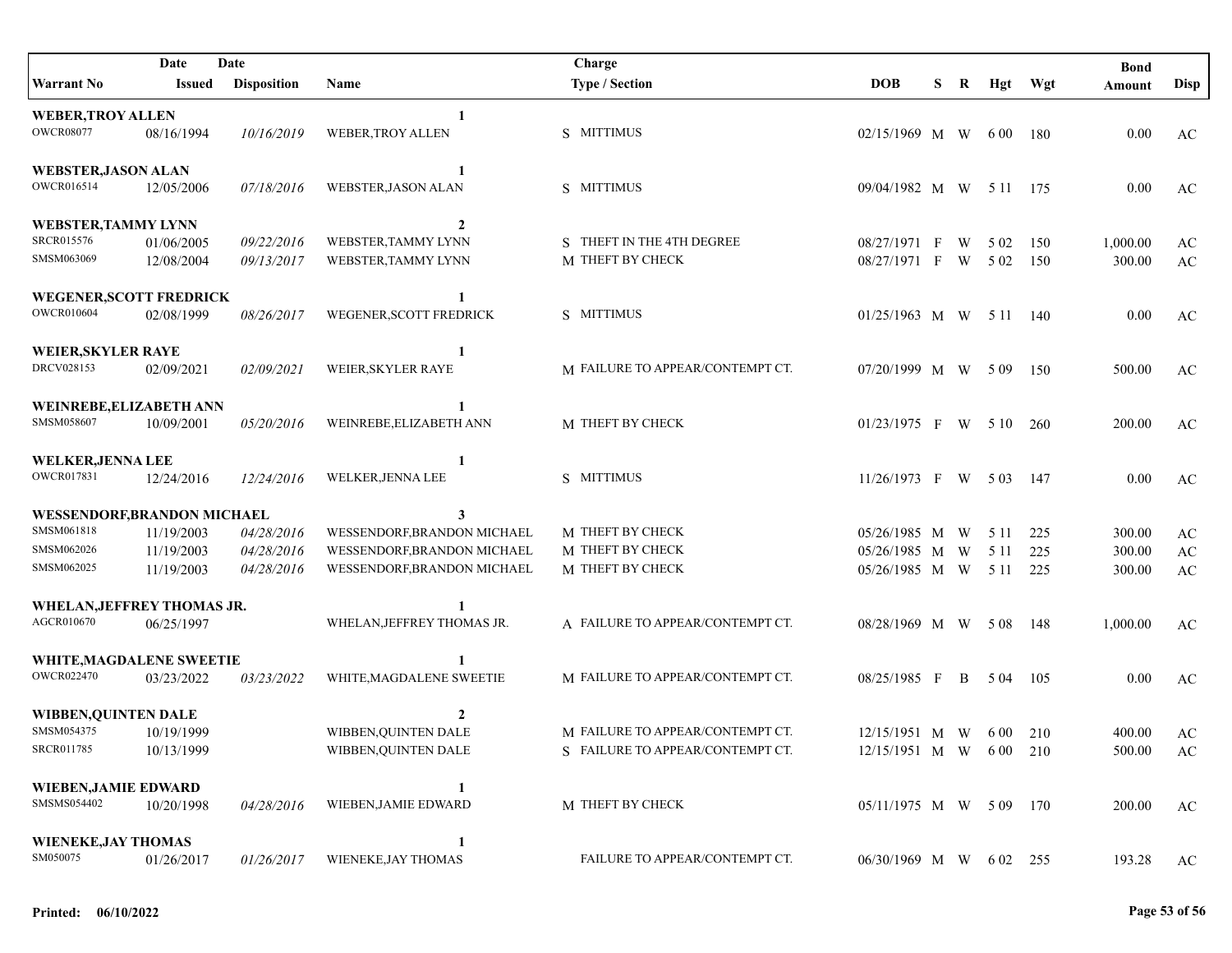| Date<br>Date                                        |                          |                          |                                            | Charge                                                        |                              |   |        |               |            | <b>Bond</b>      |                              |
|-----------------------------------------------------|--------------------------|--------------------------|--------------------------------------------|---------------------------------------------------------------|------------------------------|---|--------|---------------|------------|------------------|------------------------------|
| <b>Warrant No</b>                                   | <b>Issued</b>            | <b>Disposition</b>       | Name                                       | <b>Type / Section</b>                                         | <b>DOB</b>                   | S | R      | Hgt Wgt       |            | Amount           | <b>Disp</b>                  |
| <b>WILFONG, RICKY EUGENE</b><br><b>SRCR018980</b>   | 07/19/2011               |                          | 1<br>WILFONG, RICKY EUGENE                 | M DOMESTIC ABUSE ASSAULT                                      | 09/03/1958 M W 508           |   |        |               | -168       | 1,000.00         | AC                           |
| WILKERSON, ELIZABETH NANETT                         |                          |                          | 1                                          |                                                               |                              |   |        |               |            |                  |                              |
| AGCR016618                                          | 01/25/2007               | 04/22/2016               | WILKERSON, ELIZABETH NANETT                | A BURGLARY 3RD-UNOCCUPIED VEH                                 | 02/20/1980 F W 5 11 125      |   |        |               |            | 2,000.00         | AC                           |
| WILLIAMS, MICHAEL BUCK<br><b>OWCR008566</b>         | 01/27/1995               | 06/02/2016               | 1<br>WILLIAMS, MICHAEL BUCK                | S MITTIMUS                                                    | 03/13/1970 M W               |   |        | 6 00 175      |            | 1,192.29         | AC                           |
| <b>WILLIAMS, RECO JERMAINE</b><br><b>OWCR015265</b> | 08/12/2016               | 04/07/2016               | 1<br>WILLIAMS, RECO JERMAINE               | S FAIL TO APPEAR NO FELONY-1978                               | $06/21/1978$ M B             |   |        | 509           | 175        | 500.00           | AC                           |
| WILLIS, THEO TERAIL<br>38370                        | 05/01/2015               | 09/21/2016               | 1<br>WILLIS, THEO TERAIL                   | S PROBATION VIOLATION                                         | 07/20/1984 M B               |   |        | 6 0 3         | 210        | 300.00           | AC                           |
| WINKELMAN, NATASHA RENEE<br>SMSM059165              | 03/12/2002               | 09/22/2016               | WINKELMAN, NATASHA RENEE                   | M THEFT BY CHECK                                              | $05/06/1982$ F W 505         |   |        |               | 220        | 400.00           | AC                           |
| <b>WOBIG, MELINDA SUE</b><br>SSM051279              | 12/15/1995               | 07/28/2016               | 1<br>WOBIG, MELINDA SUE                    | M THEFT BY CHECK                                              | 08/23/1972 F W 504           |   |        |               | -135       | 200.00           | AC                           |
| <b>WOOD, ANDREW KEMLER</b><br><b>OWCR017228</b>     | 04/09/2008               | 08/26/2017               | WOOD, ANDREW KEMLER                        | S MITTIMUS                                                    | 05/04/1973 M W               |   |        | 6 0 2         | - 160      | 0.00             | AC                           |
| <b>WOOD,DARRIN GRAY</b><br>SMSM052994               | 01/28/2000               | 04/28/2016               | 1<br>WOOD, DARRIN GRAY                     | M CONTEMPT OF COURT                                           | 06/10/1971 M W 5 10 190      |   |        |               |            | 200.00           | AC                           |
|                                                     |                          |                          |                                            |                                                               |                              |   |        |               |            |                  |                              |
| WOOD, MICHAEL JAMES<br>SMSM073586                   |                          |                          | 5                                          |                                                               |                              |   |        |               |            |                  |                              |
| SMSM073566                                          | 01/10/2022<br>01/07/2022 | 01/10/2022<br>01/07/2022 | WOOD, MICHAEL JAMES<br>WOOD, MICHAEL JAMES | M HARASSMENT - 3RD DEGREE<br>M VIOL NO CONTACT ORDER-DOMESTIC | 07/06/1984 M<br>07/06/1984 M |   | W<br>W | 6 01<br>6 0 1 | 150<br>150 | 300.00<br>300.00 | AC<br>$\mathbf{A}\mathbf{C}$ |
| SMSM073584                                          | 01/05/2022               | 01/05/2022               | WOOD, MICHAEL JAMES                        | M HARASSMENT - 3RD DEGREE                                     | 07/06/1984 M                 |   | W      | 6 0 1         | 150        | 900.00           | $\mathbf{A}\mathbf{C}$       |
| AGCR023868                                          | 01/19/2022               | 01/19/2022               | WOOD, MICHAEL JAMES                        | A FORGERY-AGG MISD                                            | 07/06/1984 M W               |   |        | 6 0 1         | 150        | 2,000.00         | $\mathbf{A}\mathbf{C}$       |
| SMSM073583                                          | 01/04/2022               | 01/04/2022               | WOOD, MICHAEL JAMES                        | M VIOL NO CONTACT ORDER-DOMESTIC                              | 07/06/1984 M W               |   |        | 6 0 1         | 150        | 1,500.00         | $\mathbf{A}\mathbf{C}$       |
| <b>WOODKE, JOHN PAUL</b>                            |                          |                          | 1                                          |                                                               |                              |   |        |               |            |                  |                              |
| SMSM054437                                          | 10/29/1998               | 04/28/2016               | WOODKE,JOHN PAUL                           | M THEFT BY CHECK                                              | 05/27/1977 M W 603 180       |   |        |               |            | 200.00           | $\mathbf{A}\mathbf{C}$       |
| WOODS, CHELSEY NICOLE                               |                          |                          | 3                                          |                                                               |                              |   |        |               |            |                  |                              |
| SMSM069715                                          | 01/29/2014               | 06/02/2016               | WOODS, CHELSEY NICOLE                      | M FAILURE TO APPEAR/CONTEMPT CT.                              | 03/12/1993 F W               |   |        | 5 0 0         | 130        | 300.00           | AC                           |
| SMSM069716                                          | 01/29/2014               | 06/02/2016               | WOODS, CHELSEY NICOLE                      | M FAILURE TO APPEAR/CONTEMPT CT.                              | 03/12/1993 F W               |   |        | 5 0 0         | 130        | 300.00           | $\rm AC$                     |
| SRCR019721                                          | 10/07/2013               | 06/02/2016               | WOODS, CHELSEY NICOLE                      | S FAILURE TO APPEAR/CONTEMPT CT.                              | 03/12/1993 F W 500 130       |   |        |               |            | 1,000.00         | $\rm AC$                     |

## WRICKS, LOWELL JAMES JR 1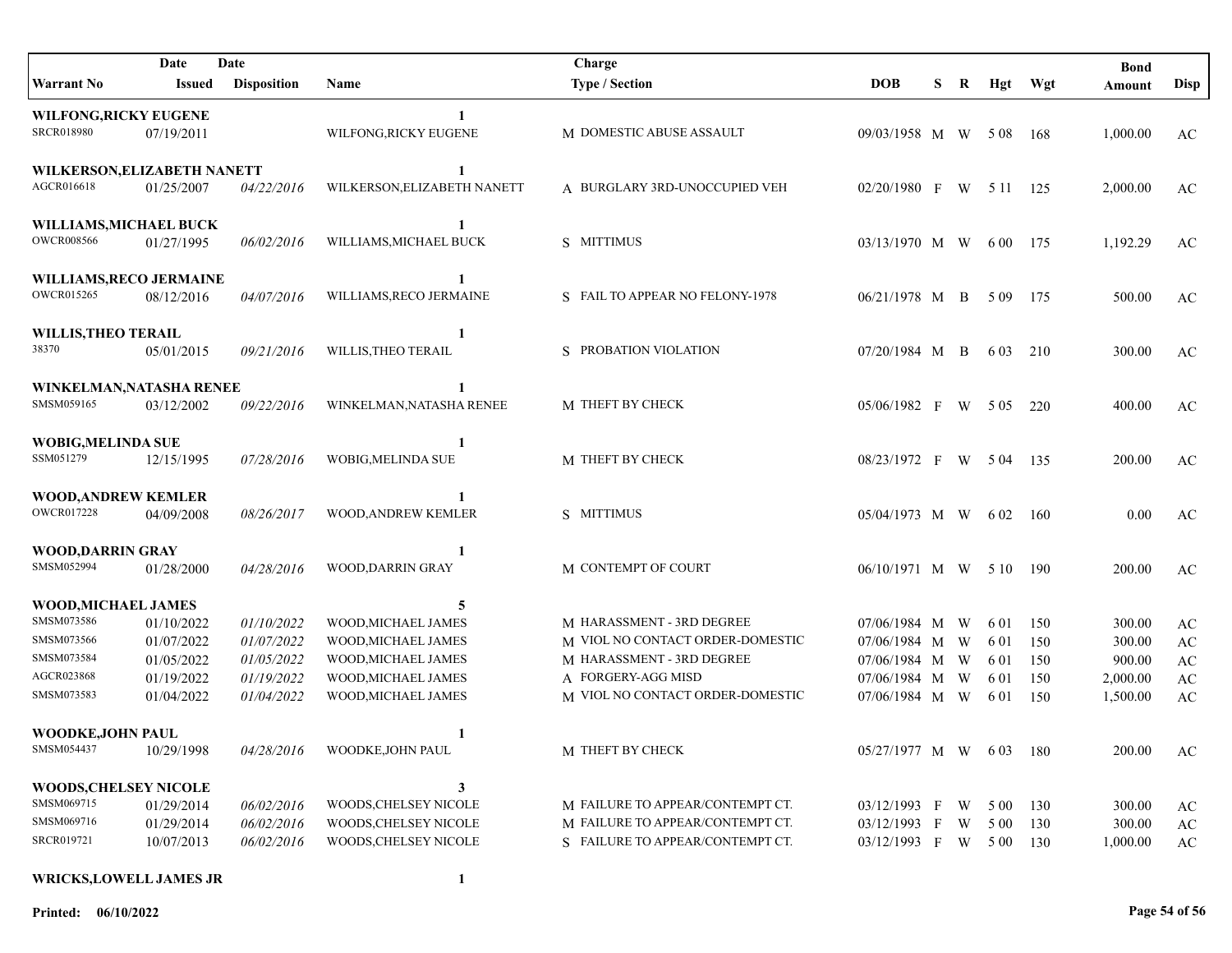|                               | Date          | Date               |                               | Charge                           |                         |   |     |          |       | <b>Bond</b> |                        |
|-------------------------------|---------------|--------------------|-------------------------------|----------------------------------|-------------------------|---|-----|----------|-------|-------------|------------------------|
| <b>Warrant No</b>             | <b>Issued</b> | <b>Disposition</b> | Name                          | <b>Type / Section</b>            | <b>DOB</b>              | S | R   | Hgt      | Wgt   | Amount      | <b>Disp</b>            |
| SMSM057299                    | 12/04/2000    | 07/14/2016         | WRICKS, LOWELL JAMES JR       | M THEFT BY CHECK                 | 07/29/1970 M W          |   |     | 5 1 1    | 280   | 200.00      | AC                     |
| <b>WRIGHT, DAVID LYLE</b>     |               |                    | $\overline{2}$                |                                  |                         |   |     |          |       |             |                        |
| <b>SRCR008908</b>             | 09/13/1995    | 07/14/2016         | WRIGHT, DAVID LYLE            | S MITTIMUS                       | 08/29/1973 M W          |   |     | 6 01     | 200   | 0.00        | $\mathbf{A}\mathbf{C}$ |
| <b>OWCR008207</b>             | 05/08/1995    | 07/14/2016         | WRIGHT, DAVID LYLE            | S MITTIMUS                       | 08/29/1973 M W          |   |     | 6 0 1    | 200   | 0.00        | $\mathbf{A}\mathbf{C}$ |
| WUNDER, CHRISTIAN LEE JR      |               |                    | 3                             |                                  |                         |   |     |          |       |             |                        |
| FECR022529                    | 01/06/2021    | 04/15/2021         | WUNDER, CHRISTIAN LEE JR      | <b>F</b> VIOLATION OF PROBATION  | 02/28/1981 M            |   | W   | 5 10     | 180   | 1,000.00    | AC                     |
| FECR022241                    | 01/06/2021    | 04/15/2021         | WUNDER, CHRISTIAN LEE JR      | <b>F</b> VIOLATION OF PROBATION  | 02/28/1981 M            |   | W   | 5 10     | 180   | 2,000.00    | $\mathbf{A}\mathbf{C}$ |
| FECR022382                    | 01/06/2021    | 04/15/2021         | WUNDER, CHRISTIAN LEE JR      | <b>F VIOLATION OF PROBATION</b>  | 02/28/1981 M W          |   |     | 5 10     | 180   | 2,000.00    | $\mathbf{A}\mathbf{C}$ |
| XAYAVONG, BOUNMY              |               |                    | 1                             |                                  |                         |   |     |          |       |             |                        |
| SMSM062020                    | 04/02/2004    | 07/14/2016         | XAYAVONG, BOUNMY              | M FAILURE TO APPEAR/CONTEMPT CT. | 06/04/1973 M A          |   |     | 5 0 5    | 140   | 500.00      | AC                     |
| <b>YBARRA, RENE</b>           |               |                    | 1                             |                                  |                         |   |     |          |       |             |                        |
| SMSM062252                    | 05/11/2004    |                    | YBARRA, RENE                  | M THEFT BY CHECK                 | 10/22/1984 M W 505      |   |     |          | 140   | 300.00      | AC                     |
| <b>YBARRA, RONNIE</b>         |               |                    | 1                             |                                  |                         |   |     |          |       |             |                        |
| SMSM072088                    | 07/06/2018    | 07/06/2018         | YBARRA, RONNIE                | M THEFT IN THE 5TH DEGREE        | 10/22/1984 M W          |   |     | 5 0 5    | -180  | 300.00      | AC                     |
| YIANNACOPOULOS, NIKKI MARIE   |               |                    |                               |                                  |                         |   |     |          |       |             |                        |
| SMSM072655                    | 01/31/2020    | 01/31/2020         | YIANNACOPOULOS, NIKKI MARIE   | M FAILURE TO APPEAR/CONTEMPT CT. | 09/25/1993 F W          |   |     | 5 0 3    | - 115 | 300.00      | AC                     |
| YUSSUFKHONOVA, GUEBAKHOR      |               |                    |                               |                                  |                         |   |     |          |       |             |                        |
| <b>SRCR021927</b>             | 11/20/2017    | 11/22/2017         | YUSSUFKHONOVA, GUEBAKHOR      | S THEFT IN THE 4TH DEGREE        | $01/06/1996$ F W        |   |     | 5 0 5    | - 115 | 1,000.00    | AC                     |
| ZELADA-JUAREZ, NELSON EDGARDO |               |                    | 1                             |                                  |                         |   |     |          |       |             |                        |
| SM051852                      | 09/06/1996    |                    | ZELADA-JUAREZ, NELSON EDGARDO | FAILURE TO APPEAR/CONTEMPT CT.   | 08/18/1960 M W          |   |     | 5 0 5    | -165  | 200.00      | AC                     |
| ZELLNER, NICOLE LYNN          |               |                    |                               |                                  |                         |   |     |          |       |             |                        |
| SMSM057125                    | 09/27/2000    |                    | ZELLNER, NICOLE LYNN          | M THEFT BY CHECK                 | 01/18/1972 F W 505 191  |   |     |          |       | 200.00      | AC                     |
| <b>ZENO, BRYANT JOSEPH</b>    |               |                    | $\overline{2}$                |                                  |                         |   |     |          |       |             |                        |
| OWCR017217                    | 03/20/2008    |                    | ZENO, BRYANT JOSEPH           | S FAILURE TO APPEAR/CONTEMPT CT. | 12/29/1975 M            |   | - B | 6.03     | 220   | 0.00        | AC                     |
| SRCR017241                    | 05/16/2008    |                    | ZENO, BRYANT JOSEPH           | S FAILURE TO APPEAR/CONTEMPT CT. | 12/29/1975 M B          |   |     | 6 0 3    | 220   | 1,000.00    | AC                     |
| ZEPEDA, KELSEY JEANINEE       |               |                    |                               |                                  |                         |   |     |          |       |             |                        |
| OWCR020643                    | 09/10/2015    | 09/10/2015         | ZEPEDA, KELSEY JEANINEE       | S FAILURE TO APPEAR/CONTEMPT CT. | 11/08/1993 F W 503 150  |   |     |          |       | 500.00      | AC                     |
| ZIELINSKI, MICHAEL EDWIN      |               |                    | 3                             |                                  |                         |   |     |          |       |             |                        |
| SMSM056008                    | 02/03/2000    | 02/03/2000         | ZIELINSKI, MICHAEL EDWIN      | M THEFT BY CHECK                 | $01/19/1977$ M W        |   |     | 5 11 125 |       | 300.00      | AC                     |
| SMSM055689                    | 11/09/1999    | 11/09/1999         | ZIELINSKI, MICHAEL EDWIN      | M THEFT BY CHECK                 | $01/19/1977$ M W        |   |     | 5 1 1    | - 125 | 300.00      | $\mathbf{A}\mathbf{C}$ |
| <b>SRCR01284</b>              | 10/25/1999    | 10/25/1999         | ZIELINSKI, MICHAEL EDWIN      | S THEFT IN THE 4TH DEGREE        | 01/19/1977 M W 5 11 125 |   |     |          |       | 1,000.00    | $\mathbf{A}\mathbf{C}$ |